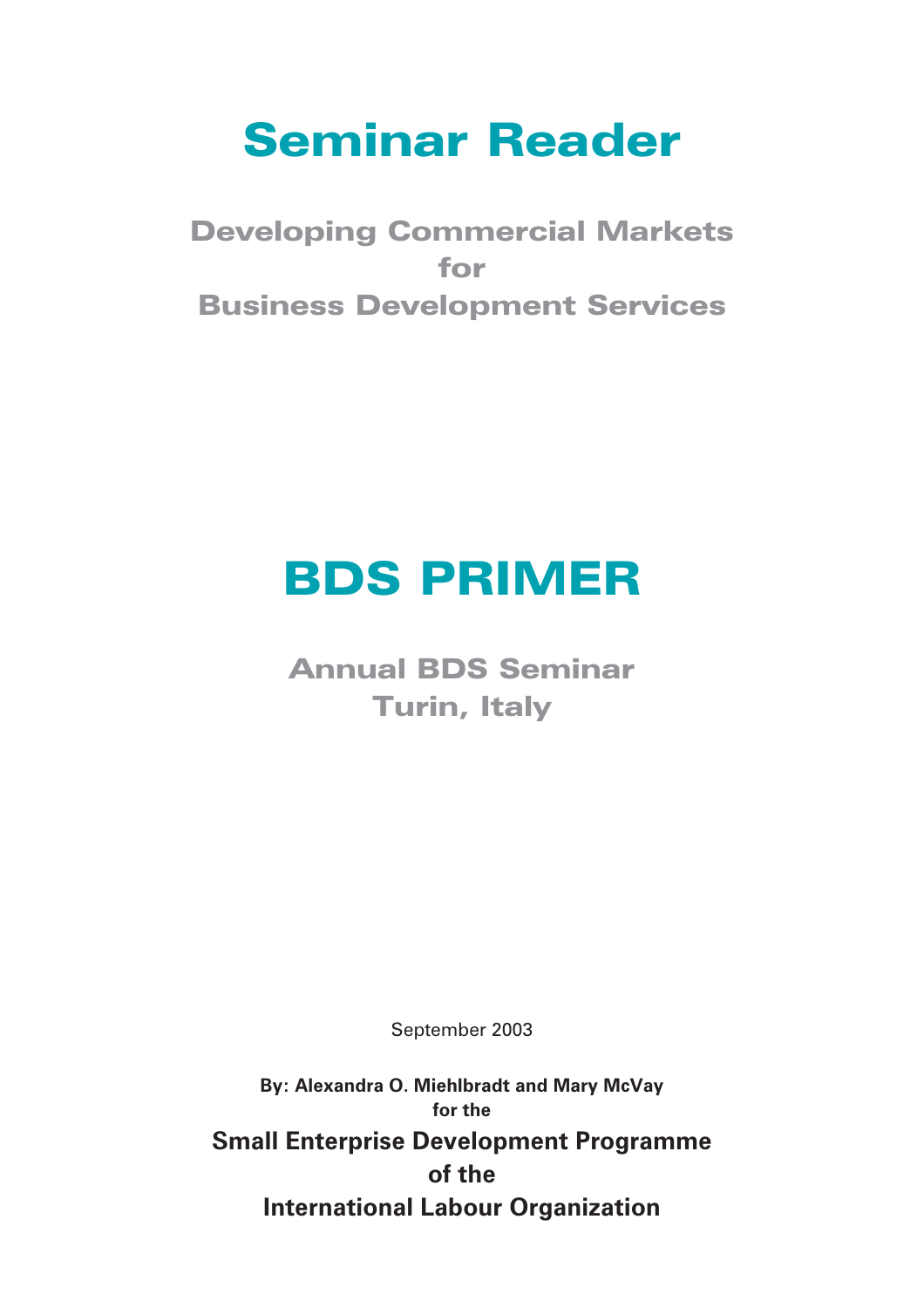Publications of the International Labour Office enjoy copyright under Protocol 2 of the Universal Copyright Convention. Nevertheless, short excerpts from them may be reproduced without authorization, on condition that the source is indicated. For rights of reproduction or translation, application should be made to the Publications Bureau (Rights and Permissions), International Labour Office, CH-1211 Geneva 22, Switzerland. The International Labour Office welcomes such applications.

Libraries, institutions and other users registered in the United Kingdom with the Copyright Licensing Agency, 90 Tottenham Court Road, London W1P 9HE (Fax: + 44 171 436 3986), in the United States with the Copyright Clearance Center, 222 Rosewood Drive, Danvers, MA 01923 (Fax: + 1 508 750 4470) or in other countries with associated Reproduction Rights Organizations, may make photocopies in accordance with the licences issued to them for this purpose.

First published 2003

BDS Primer:

- printed format: 92-2-114897-1

- pdf format: 92-2-114898-X

The designations employed in ILO publications, which are in conformity with United Nations practice, and the presentation of material therein do not imply the expression of any opinion whatsoever on the part of the International Labour Office concerning the legal status of any country, area or territory or of its authorities, or concerning the delimitation of its frontiers.

The responsibility for opinions expressed in signed articles, studies and other contributions rests solely with their authors, and publication does not constitute an endorsement by the International Labour Office of the opinions expressed in them.

Reference to names of firms and commercial products and processes does not imply their endorsement by the International Labour Office, and any failure to mention a particular firm, commercial product or process is not a sign of disapproval.

ILO publications can be obtained through major booksellers or ILO local offices in many countries, or direct from ILO Publications, International Labour Office, CH-1211 Geneva 22, Switzerland. A catalogue or list of new publications will be sent free of charge from the above address.

Designer: Valeria Morra, ITCILO • Printed by the International Training Centre of the ILO, Turin Italy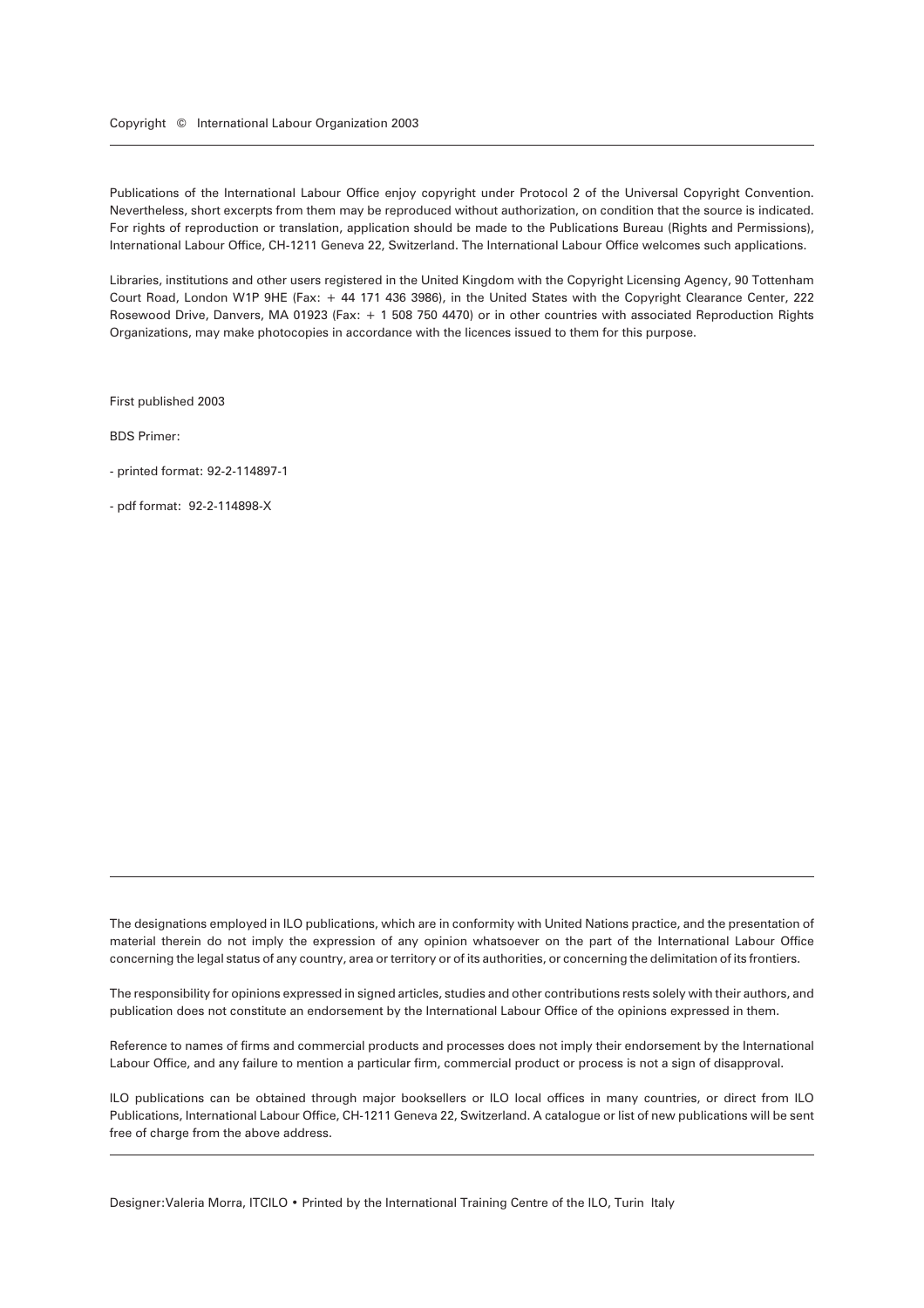# FOREWORD

The ILO works in many developing countries to enhance both the quantity and the quality of employment opportunities. Within the ILO, both the InFocus Programme on Boosting Employment through Small Enterprise Development (IFP/SEED) and the International Training Centre in Turin play central roles in this effort. They work closely with many other agencies and, in this spirit, collaborate to run an annual Seminar on Business Development Services (BDS).

This Seminar has become an important event for BDS practitioners around the world, attracting participants from a vast range of countries. All are engaged in designing and implementing projects to support small enterprise development and all share a keen interest in new ideas and approaches that may increase effectiveness. As well as finding the many presentations interesting, participants seem to find particular value in networking during the breaks, and many continue their discussions by e-mail long after the Seminar ends.

Another facet of the Seminar, which has achieved a reputation of its own, is this background BDS Primer. It has been acclaimed as one of the best overviews of the work done by many agencies in the new and evolving field of BDS. The ILO has translated it into French and Spanish and Swisscontact has translated it into Vietnamese. In addition, many people download it from the Web and a number of other agencies use it in their own events for staff and partner organizations.

Our thanks go to the authors, Mary McVay and Alexandra O. Miehlbradt, who have managed to update and refresh the Reader each year. We are fortunate to be able to build on their accumulated knowledge and networks in this way. The instrumental roles of Jim Tanburn and Peter Tomlinson in organizing the Seminar each year are also gratefully acknowledged.

We trust that both the Reader and the Seminar will make important contributions to the cause of improving jobs and livelihoods in developing countries in the coming years.

Kees van der Ree, Director a.i., InFocus Programme on Boosting Employment through Small Enterprise Development, ILO Geneva, Switzerland

Frans Lenglet, Director, Training Department, International Training Centre, ILO Turin, Italy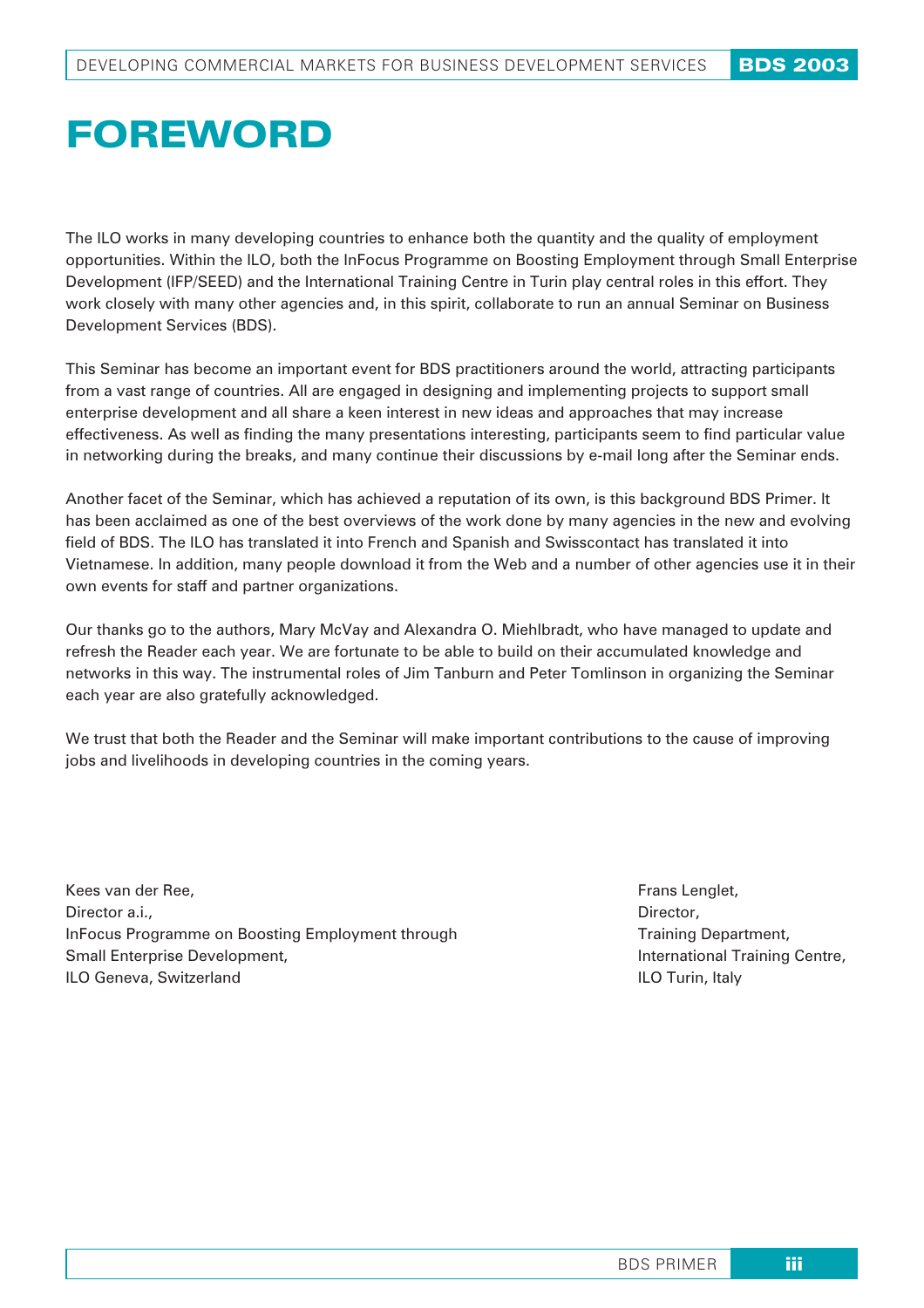# **ACKNOWLEDGEMENTS**

The authors are grateful to the practitioners, researchers, and donors whose hard work, innovative thinking, and often heart-felt efforts we attempt to capture in the BDS Primer. Their willingness to share information on their programs, innovations, challenges, and lessons learned is greatly appreciated. The Donor Committee on Small Enterprise Development has exerted leadership in bringing these parties together and helping the field break new ground in facing the challenges of increasing impact, reaching scale, and promoting sustainability. We are especially grateful to Jim Tanburn of the International Labour Organization for initiating this reader and for his professional and personal support during its development and annual revision. His colleagues at the ILO provided valuable additional assistance. Thanks to Gail Carter, our editor, who spends hours ensuring that each graphic, text box, footnote, title and sentence is as clear and correct as possible. The authors are also grateful to their spouses for their technical and personal support. This year's edition is dedicated to owners and workers in small enterprises around the world. We hope that the changes in program strategy discussed here help more of them to feed, house, and educate themselves and their families.

Alexandra O. Miehlbradt Mary McVay Small Enterprise Development Consultants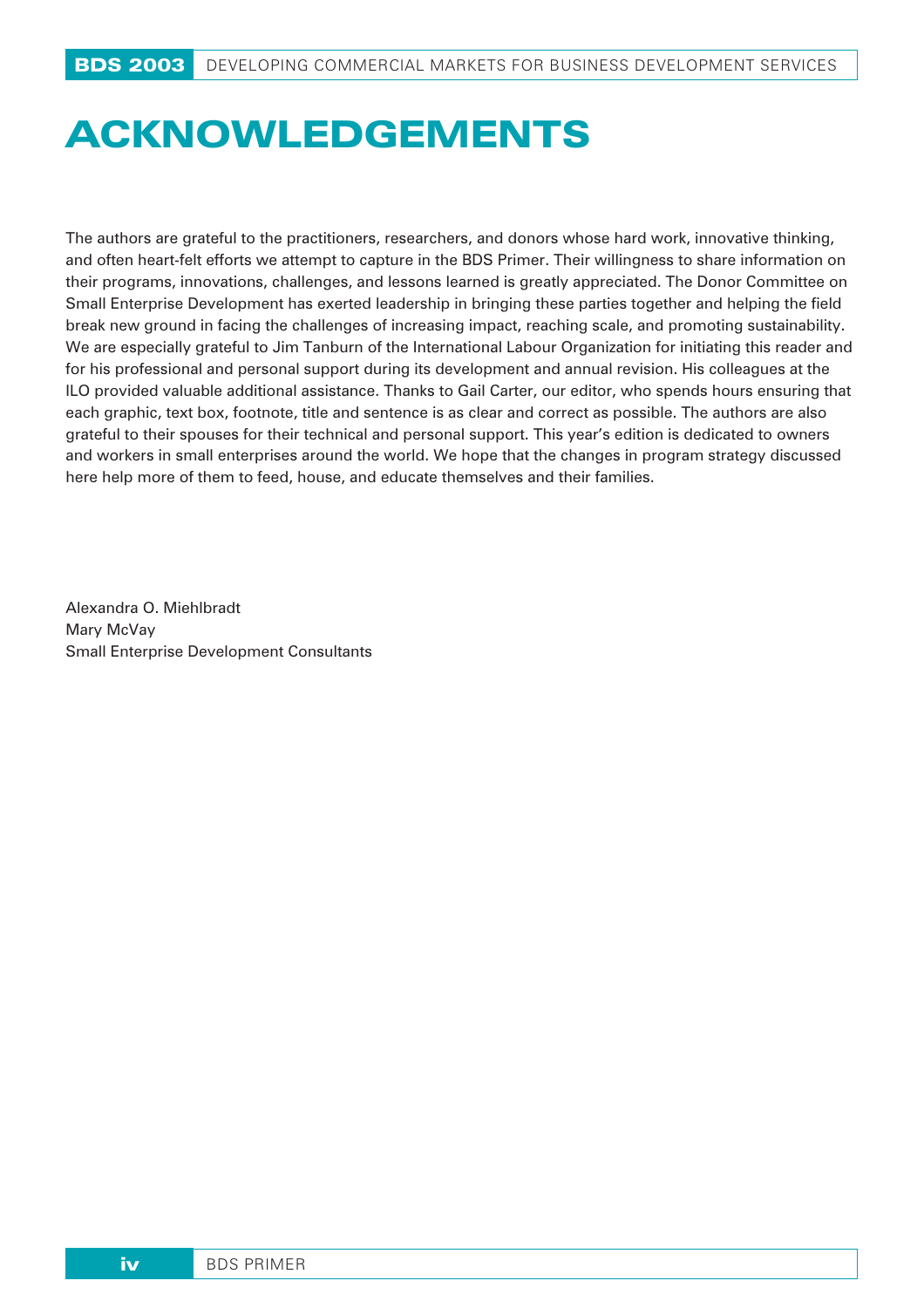# **TABLE OF CONTENTS**

| 1. |                                                                |                                                                                  |  |  |  |
|----|----------------------------------------------------------------|----------------------------------------------------------------------------------|--|--|--|
|    | 1.1                                                            |                                                                                  |  |  |  |
|    | 1.2                                                            |                                                                                  |  |  |  |
|    | 1.3                                                            |                                                                                  |  |  |  |
| 2. | <b>How Do BDS Reduce Poverty, Generate Economic Growth And</b> |                                                                                  |  |  |  |
|    |                                                                | <b>Employment, And Contribute To Broad Development Goals?5</b>                   |  |  |  |
|    | 2.1                                                            | What types of impact have BDS programs achieved and how? 6                       |  |  |  |
|    | 2.2                                                            | How Do BDS programs contribute to broad development goals? 8                     |  |  |  |
|    | 2.3                                                            |                                                                                  |  |  |  |
| 3. |                                                                | What Does BDS Market Development Mean? 12                                        |  |  |  |
|    | 3.1                                                            |                                                                                  |  |  |  |
|    | 3.2                                                            | How does BDS Market Development compare with traditional approaches?  14         |  |  |  |
|    | 3.3                                                            |                                                                                  |  |  |  |
|    | 3.4                                                            |                                                                                  |  |  |  |
|    | 3.5                                                            |                                                                                  |  |  |  |
| 4. | <b>What Are The Important Principles Of BDS Market</b>         |                                                                                  |  |  |  |
|    |                                                                |                                                                                  |  |  |  |
|    | 4.1                                                            | Facilitate market development rather than providing services20                   |  |  |  |
|    | 4.2                                                            |                                                                                  |  |  |  |
|    | 4.3                                                            |                                                                                  |  |  |  |
|    | 4.4                                                            | Use subsidies primarily for pre- and post-service delivery activities 21         |  |  |  |
|    | 4.5                                                            | Work toward a clear picture of a sustainable market and have an exit strategy.21 |  |  |  |
|    | 4.6                                                            |                                                                                  |  |  |  |
|    | 4.7                                                            |                                                                                  |  |  |  |
|    | 4.8                                                            |                                                                                  |  |  |  |
|    | 4.9                                                            |                                                                                  |  |  |  |
|    |                                                                |                                                                                  |  |  |  |
|    | 4.11                                                           |                                                                                  |  |  |  |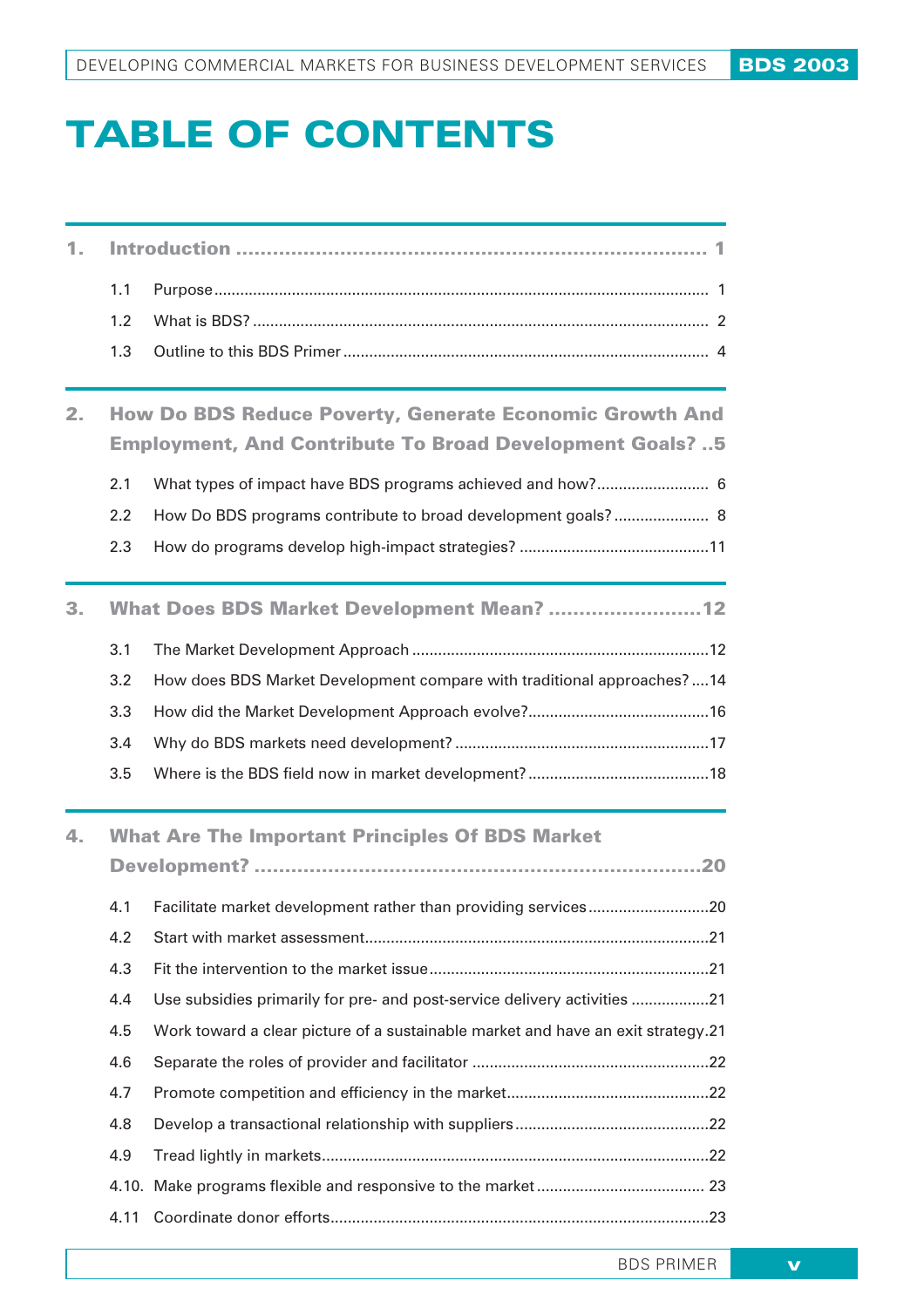| 5. | <b>How Can Practitioners Select Appropriate Services</b> |       |                                                                          |  |
|----|----------------------------------------------------------|-------|--------------------------------------------------------------------------|--|
|    |                                                          |       |                                                                          |  |
|    | 5.1                                                      |       |                                                                          |  |
|    | 5.2                                                      |       |                                                                          |  |
|    | 5.3                                                      |       | How can program designers select high-impact, demand-driven services? 27 |  |
|    | $5.4^{\circ}$                                            |       | What tools can help practitioners choose high-impact and                 |  |
|    |                                                          |       |                                                                          |  |
|    |                                                          | 5.4.1 |                                                                          |  |
|    |                                                          | 5.4.2 |                                                                          |  |
|    |                                                          | 5.4.3 |                                                                          |  |
|    |                                                          | 5.4.4 |                                                                          |  |
|    |                                                          | 5.4.5 |                                                                          |  |
|    |                                                          |       |                                                                          |  |

6. How Can Practitioners Assess BDS Markets and

|    |                                                    | Choose Interventions To Strengthen Them?33                               |                                                                       |  |  |
|----|----------------------------------------------------|--------------------------------------------------------------------------|-----------------------------------------------------------------------|--|--|
|    | 6.1                                                | What information about a market is needed to choose interventions? 33    |                                                                       |  |  |
|    | 6.2                                                | How can market information be used to design effective BDS programs?  35 |                                                                       |  |  |
|    | 6.3                                                |                                                                          |                                                                       |  |  |
|    |                                                    | 6.3.1                                                                    |                                                                       |  |  |
|    |                                                    | 6.3.2                                                                    |                                                                       |  |  |
|    |                                                    | 6.3.3                                                                    |                                                                       |  |  |
|    |                                                    | 6.3.4                                                                    |                                                                       |  |  |
|    |                                                    | 6.3.5                                                                    |                                                                       |  |  |
|    | 6.4                                                | How can a practitioner choose the right combination of tools             |                                                                       |  |  |
|    | 6.5                                                |                                                                          | How can market assessment help programs reach poor entrepreneurs?  44 |  |  |
| 7. | How Can Services Be Affordable and Sustainable? 45 |                                                                          |                                                                       |  |  |
|    | 7.1                                                |                                                                          |                                                                       |  |  |
|    |                                                    | 7.1.1                                                                    |                                                                       |  |  |
|    |                                                    | 7.1.2                                                                    |                                                                       |  |  |
|    |                                                    | 7.1.3                                                                    | What is the role of government in BDS Market Development? 49          |  |  |
|    | 7.2                                                |                                                                          |                                                                       |  |  |
|    |                                                    | 7.2.1                                                                    |                                                                       |  |  |
|    |                                                    | 7.2.2                                                                    |                                                                       |  |  |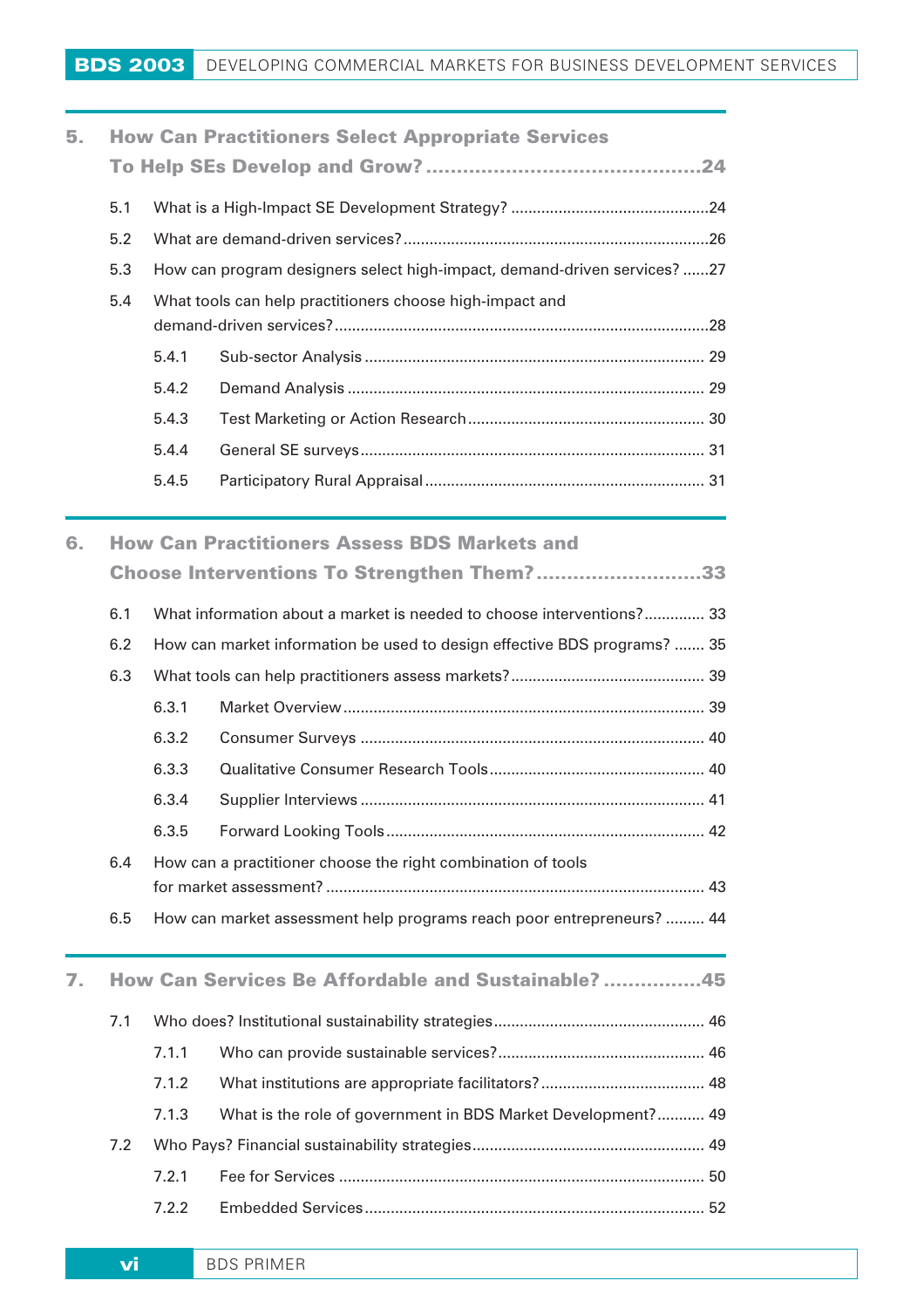|    |                                                   | 7.2.3 |                                                               |  |
|----|---------------------------------------------------|-------|---------------------------------------------------------------|--|
|    |                                                   | 7.2.4 |                                                               |  |
|    |                                                   | 7.2.5 |                                                               |  |
| 8. |                                                   |       | <b>What Strategies Can Be Used To Develop BDS Markets?56</b>  |  |
|    | 8.1                                               |       |                                                               |  |
|    | 8.2                                               |       |                                                               |  |
|    | 8.3                                               |       |                                                               |  |
|    | 8.4                                               |       |                                                               |  |
|    |                                                   | 8.4.1 |                                                               |  |
|    |                                                   | 8.4.2 |                                                               |  |
|    |                                                   | 8.4.3 | Collective action: forming clusters, networks, and            |  |
|    |                                                   |       |                                                               |  |
|    |                                                   | 8.4.4 | Promoting business linkages and embedded services67           |  |
|    |                                                   | 8.4.5 |                                                               |  |
|    |                                                   | 8.4.6 |                                                               |  |
|    |                                                   | 8.4.7 |                                                               |  |
|    |                                                   | 8.4.8 | Subsector development & BDS Market Development 76             |  |
| 9. | How Is BDS Program Performance Being Measured? 78 |       |                                                               |  |
|    | 9.1                                               |       |                                                               |  |
|    | 9.2                                               |       |                                                               |  |
|    | 9.3                                               |       |                                                               |  |
|    | 9.4                                               |       | Developing a Common Performance Measurement Framework 82      |  |
|    | 9.5                                               |       | Performance measurement challenges and the research agenda 87 |  |
|    |                                                   |       | 10. What's Next In BDS?                                       |  |

#### ANNEXES

| Annex F: List of Useful Reading, Websites, Training Opportunities106 |  |
|----------------------------------------------------------------------|--|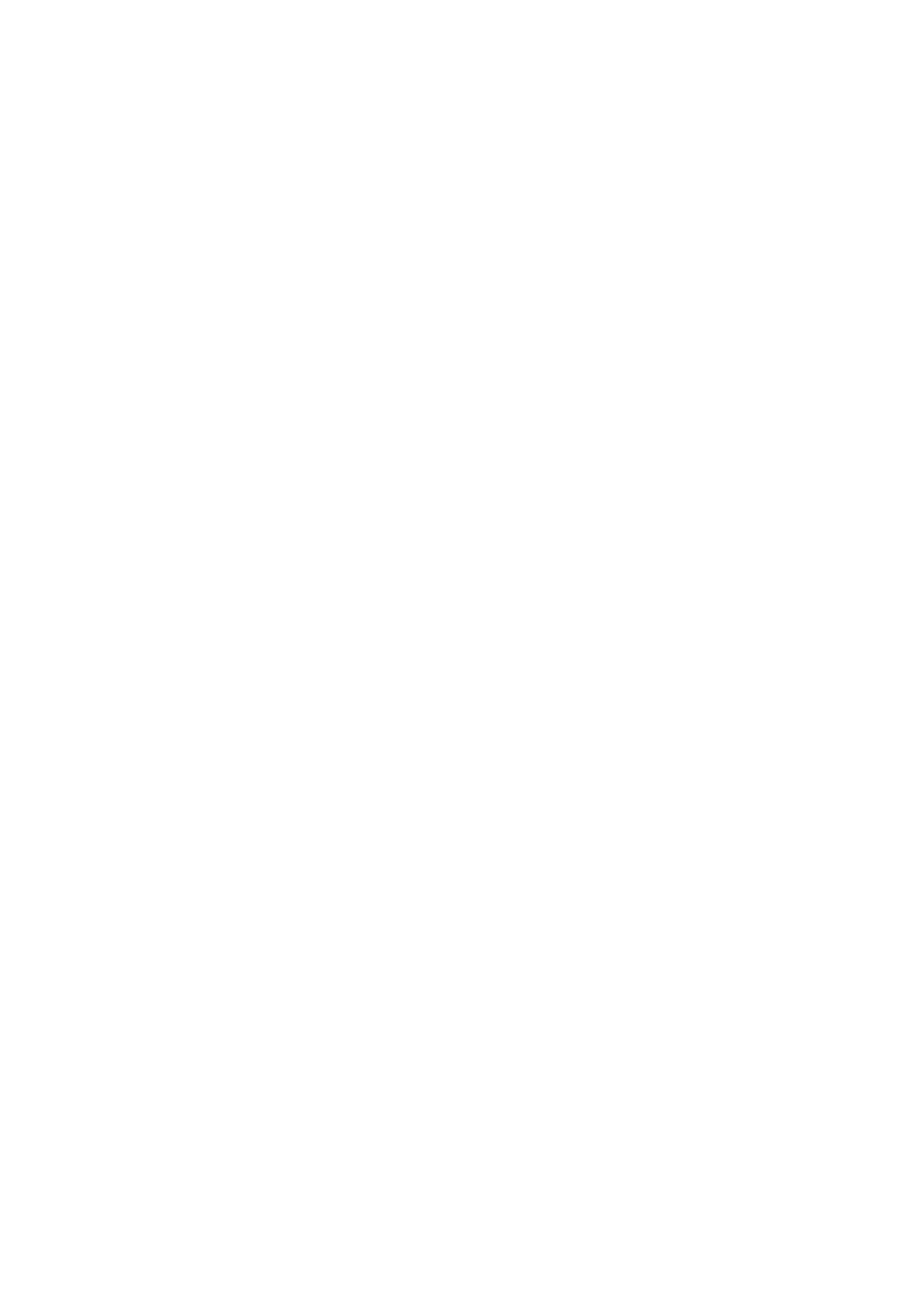## 1. Introduction

Since the year 2000, the ILO has published this annual synthesis of work in the field of Business Development Services (BDS) in conjunction with its annual BDS Seminar in Turin, Italy. This year, in deference to the different experiences and backgrounds of seminar participants and BDS professionals around the world, the "Turin BDS Reader" is divided into two publications:

- **The BDS Primer**<sup>1</sup>: Presents the fundamental principles of BDS market development and summarizes key tools. This document is illustrated with examples of how these principles and tools are applied. It is an introductory resource for newcomers to the field and a useful reference for experienced BDS professionals.
- **The BDS Update: Presents the latest trends,** promising innovations, current debates, and challenges as illustrated by examples of programs around the world. This document is more relevant for experienced BDS professionals. It is helpful for tracking pioneering activities, engaging in significant debates, and finding innovative ideas and new approaches to delivering market-based BDS that help SEs stabilize and grow.

This is the BDS Primer.

*The purpose of this BDS Primer is to help donors, researchers, and practitioners understand recent thinking in Business Development Services for Small Enterprises and become familiar with the global experience that has contributed to current best practice*

## 1.1 Purpose

For three decades, governments, development practitioners, and researchers have recognized the importance of small business development in increasing employment and income among poor and low-income people. The success of microfinance programs and institutions has demonstrated that services tailored to meet the needs of very small businesses can be financially viable and effective in reducing poverty. It is equally evident, however, that small businesses are constrained by non-financial factors such as little or no education, inadequate technical skills, poor access to markets, lack of information, and unreliable infrastructure. These factors often prevent businesses from becoming more profitable, despite access to capital.

Business development services are designed to help micro, small, and medium enterprises (SEs) overcome barriers to increased profitability by improving their productivity and access to high value markets. In this way they can realize their potential, work their way out of poverty, create jobs, and grow local economies.

After experimenting for decades with small-scale, subsidized programs having modest impact, the field of Business Development Services (BDS) is now quickly adopting new high-impact strategies that can reach large numbers of businesses in a sustainable manner. The provision of some services – communications and advertising are two – on a fully commercial basis has shown that effective markets for business services offer the opportunity to help many small enterprises develop and compete.2 The BDS field is now focused on adapting lessons learned from the field of microfinance, consolidating decades of learning from small enterprise development experience around the globe, and facing the challenging questions that have plagued practitioner for years.

The Primer is available at http://training.itcilo.it/bdsseminar/ Miehlbradt, 1999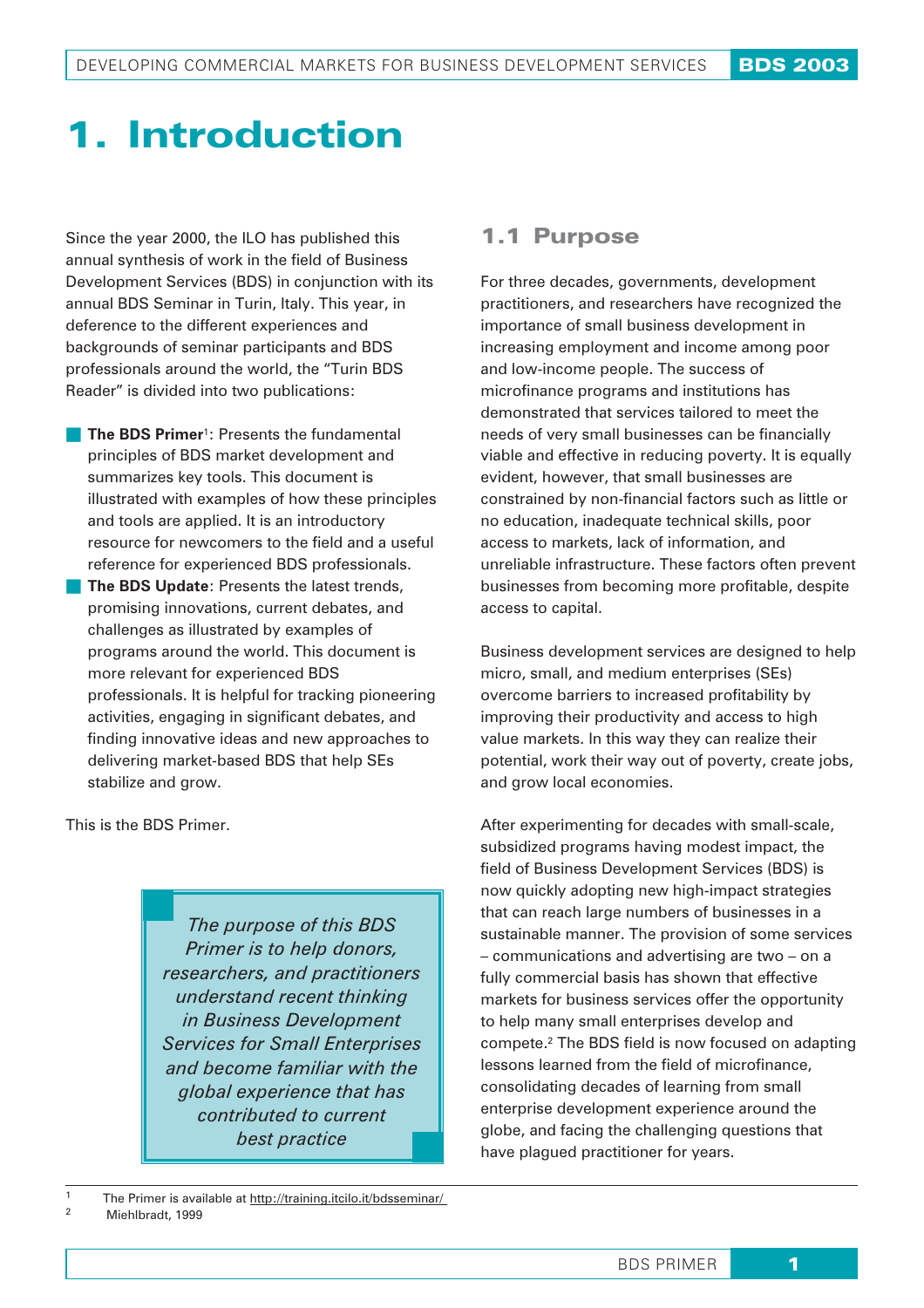

The purpose of this BDS Primer is to help donors, researchers, and practitioners understand recent thinking on Business Development Services for Small Enterprises and become familiar with the global experience that has contributed to current best practice.

## 1.2 What is BDS?

From fair trade marketing to rental of cell phones, from entrepreneurship training to the publication of trade magazines, "Business Development Services" (BDS) refers to the wide range of services used by entrepreneurs to help them operate efficiently and grow their businesses with the broader purpose of contributing to economic growth, employment generation, and poverty alleviation.3 The BDS field focuses on promoting access to and use of these services by micro, small, and medium scale enterprises. In this document the term small enterprise (SE) covers all these categories, unless otherwise stated.

Formerly known as "non-financial services," the field originally concentrated on providing training, consulting, and other services that addressed the internal constraints of enterprises — their lack of education and technical capacity. More recently, it has grown to include marketing services and information resources that help firms gain access to services usually enjoyed only by larger firms. Infrastructure development and policy reform, which address external constraints on firms in these critical areas are also included under the BDS umbrella. When SEs began articulating what they wanted and practitioners listened, the range of services started to expand. The BDS field now comprises many sub-fields<sup>4</sup> and, because of this diversity; it is challenging to draw conclusions about the field. Although some lessons learned about technology development may be totally irrelevant for marketing services, the operating principles of the entire field have developed so significantly in the last five years that they are now applicable to all BDS, serving any type of enterprise, anywhere in the world.<sup>5</sup>

<sup>3</sup> Donor Committee Guiding Principles, 2001; Goldmark, 1997; Tanburn, 2000, McVay, 1996 McVay, 1996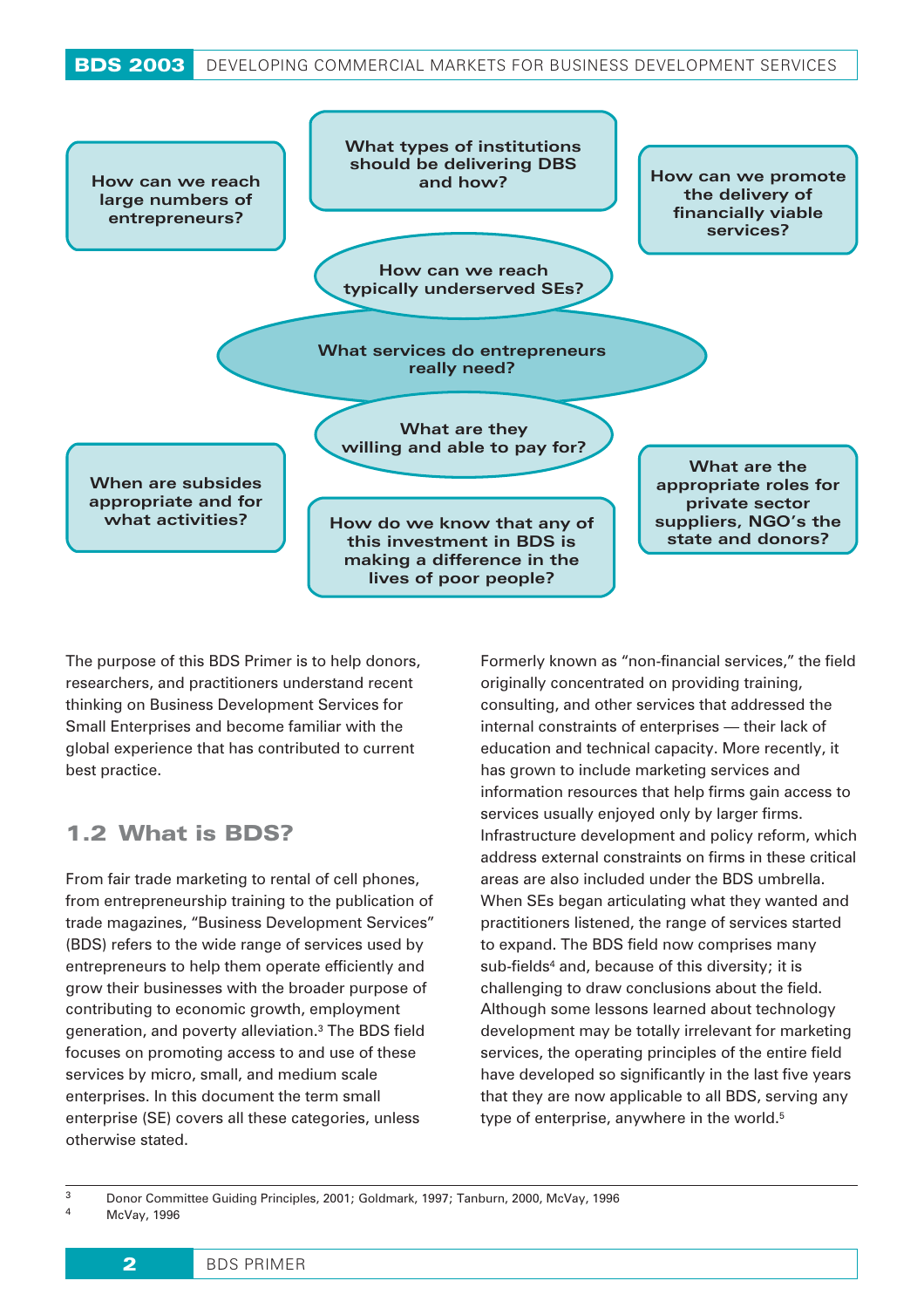#### **Table 1:Types of Business Development Services**

The SEEP Guide to Business Development Services identifies seven BDS categories: market access, input supply, technology and product development, training and technical assistance, infrastructure, policy/advocacy, and alternative financing mechanisms. Examples of services under each category are provided below.

| <b>Market Access:</b>                                         | marketing business<br>market linkages<br>trade fairs and product exhibitions<br>development of samples for buyers<br>market information<br>subcontracting and outsourcing | marketing trips and meetings<br>market research<br>market space development<br>showrooms<br>packaging<br>advertising                 |
|---------------------------------------------------------------|---------------------------------------------------------------------------------------------------------------------------------------------------------------------------|--------------------------------------------------------------------------------------------------------------------------------------|
| Infrastructure:                                               | storage and warehousing<br>transport and delivery<br>business incubators<br>telecommunications<br>courier                                                                 | money transfer<br>information through print, radio, TV<br>internet access<br>computer services<br>secretarial services               |
| Policy/<br><b>Advocacy:</b>                                   | training in policy advocacy<br>analysis and communication of policy<br>constraints and opportunities                                                                      | direct advocacy on behalf of SEs<br>sponsorship of conferences<br>policy studies                                                     |
| <b>Input Supply:</b>                                          | linking SEs to input suppliers<br>improving suppliers' capacity to<br>provide regular supply of quality<br>inputs                                                         | facilitating the establishment of bulk<br>buying groups<br>information on input supply sources                                       |
| <b>Training and</b><br><b>Technical</b><br><b>Assistance:</b> | mentoring<br>feasibility studies and business plans<br>exchange visits and business tours<br>franchising<br>management training                                           | technical training<br>counseling/advisory services<br>legal services<br>financial and taxation advice<br>accountancy and bookkeeping |
| <b>Technology</b><br>and Product<br><b>Development:</b>       | technology transfer/commercialization<br>linking SEs and technology suppliers<br>facilitating technology procurement                                                      | quality assurance programs<br>equipment leasing and rental<br>design services                                                        |
| <b>Alternative</b><br><b>Financing</b><br><b>Mechanisms:</b>  | factoring companies that provide working capital for confirmed orders<br>equity financing<br>facilitating supplier credit                                                 |                                                                                                                                      |

Small Enterprise Education and Promotion Network, "SEEP Guide to Business Development Services and Resources" Website: www.seepnetwork.org/bdsguide.html

Mielhbradt, Alexandra, "Guide to BDS Market Assessment for Program Design." A FIT Manual, International Labour Organization, Geneva, 2001. Website: www.ilo.org/seed

|  |  | Committee of Donor Agencies, 1998; Gibson, 2000a; Tanburn 2000 |  |
|--|--|----------------------------------------------------------------|--|
|--|--|----------------------------------------------------------------|--|

BDS PRIMER 3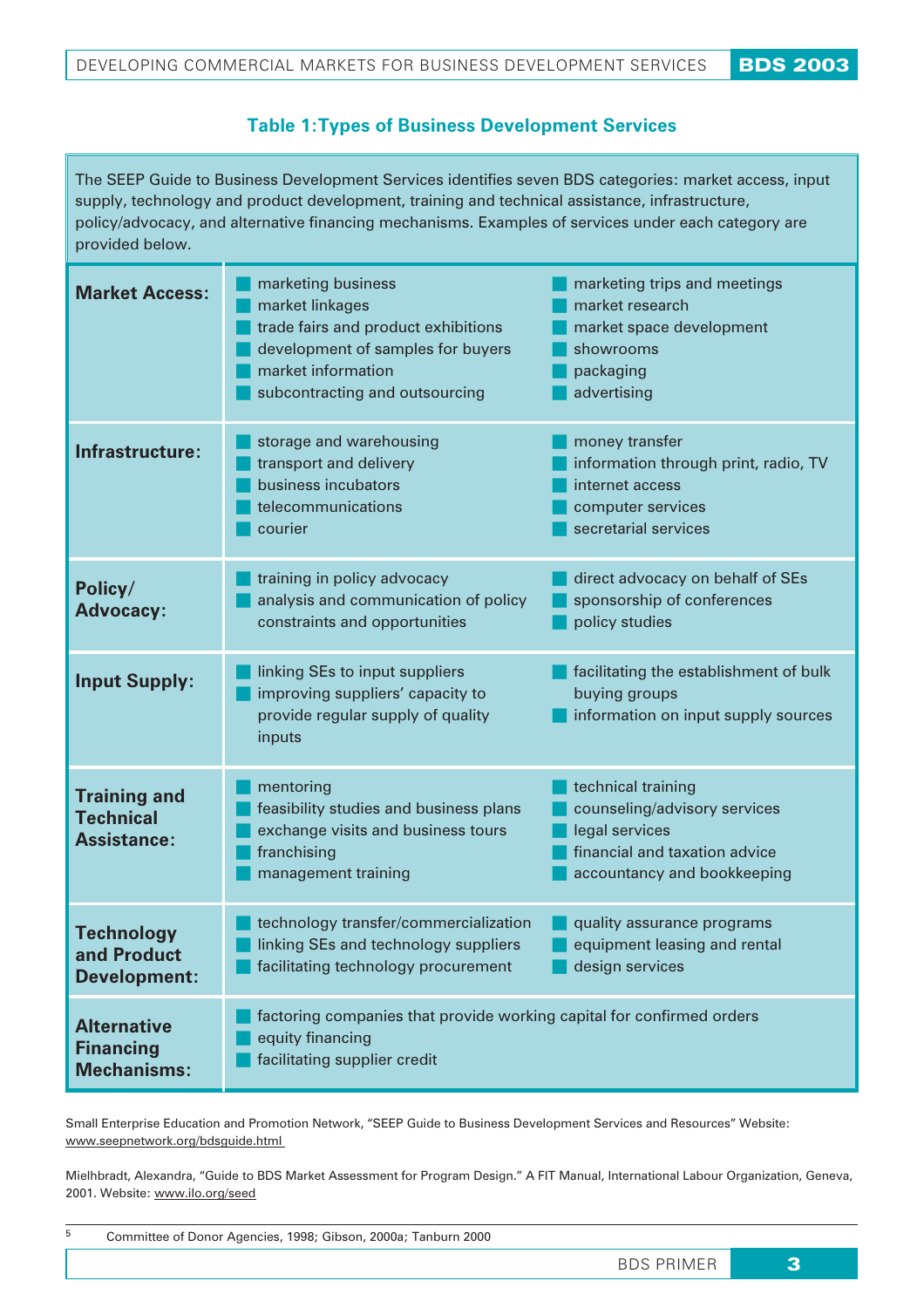## 1.3 Outline to this BDS Primer

This BDS Primer explains the current operating principles and approaches to BDS and offers examples of BDS programs that have used them. The first edition of the Primer drew mainly on work from a series of conferences on BDS sponsored by the Committee of Donor Agencies for Small Enterprise Development. These conferences brought together hundreds of leaders in the BDS field — donors, researchers, practitioners, and some representatives of developing country governments. Through case studies and open dialogue, these experts attempted to develop, document, and disseminate best practices in BDS.6 The BDS Primer refers to this group as leaders or experts in the field and the conclusions presented emerge primarily from these conferences,

From this global dialogue a new approach to BDS delivery – the *Market Development Paradigm* – emerged. The first Reader defined this approach, explained its emergence, presented its principles, and gave examples of the strategies practitioners could use to develop BDS markets. Subsequent editions of the Reader, including this Primer and the Update, draw on work and dialogue conducted after the conferences, revising and adding sections that address what BDS experts, practitioners, and others continue to learn about market development as the field evolves.

Within the discussions, the Primer addresses some of the key questions in BDS for both market development and more traditional programs:

- How do BDS contribute to development?
- What is the market development approach to BDS?
- **How do practitioners decide what services to** promote?
- $\blacksquare$  How do practitioners learn about existing markets for BDS?
- **How do practitioners choose strategies to** develop BDS markets?
- What strategies can develop sustainable access to BDS?
- What strategies can develop BDS markets?
- **How can BDS program performance be** measured?
- What lessons has the field learned in developing BDS markets?

The Update picks up where the Primer leaves off by describing some of the latest trends, debates and challenges in the BDS field. The annexes to the Primer include definitions of terms, a bibliography, a list of useful reading material, websites and training opportunities, a list of acronyms, and a list of case examples cited throughout the document.

<sup>6</sup> To see the conference proceeding and papers from Zimbabwe (1998), Brazil (1999) and Hanoi (2000), see website: www.sedonors.org (BDS materials)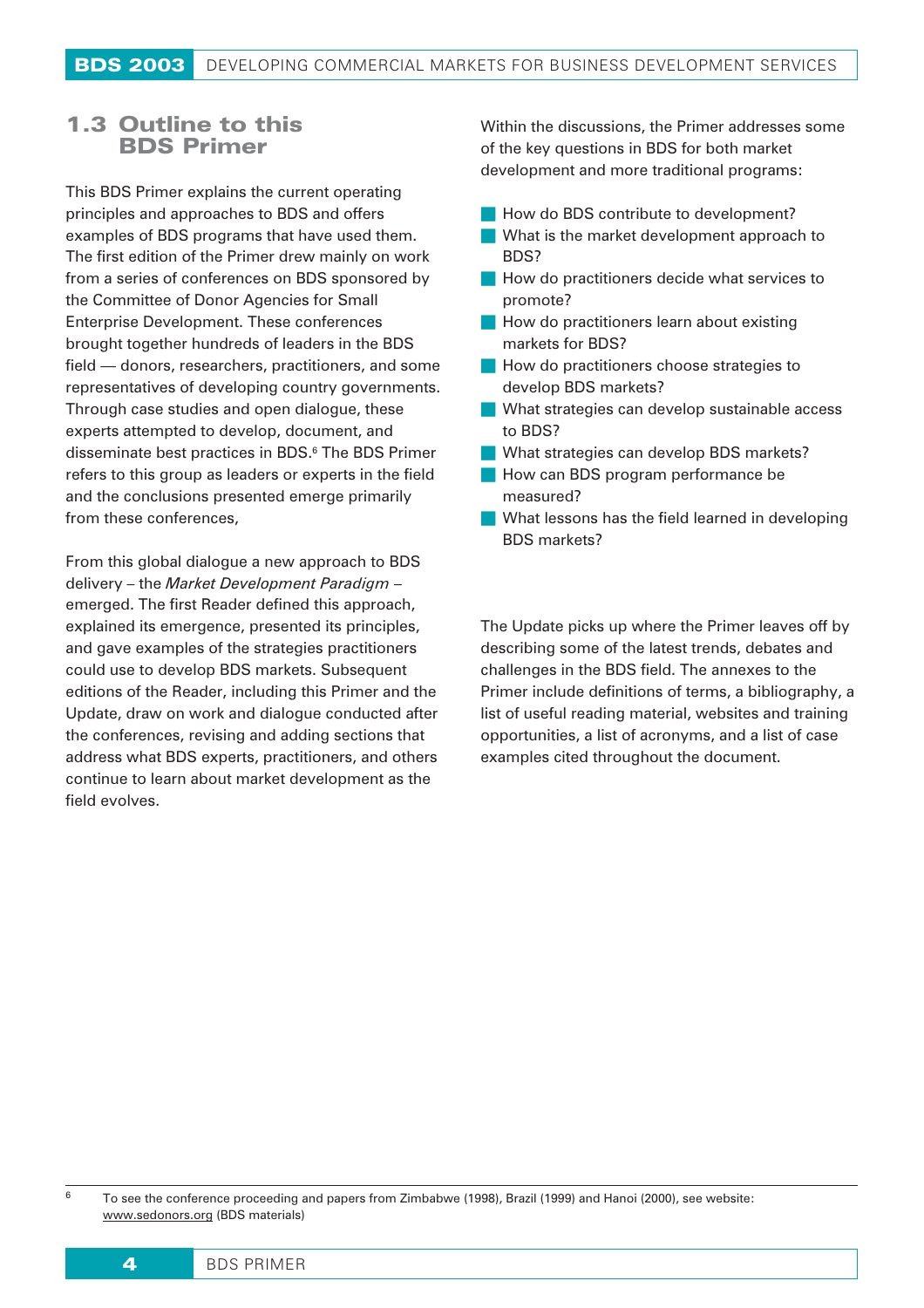## 2. How Do BDS Reduce Poverty, Generate Economic Growth and Employment, and Contribute To Broad Development Goals?

With the increased global dialogue on Business Development Services has come increased scrutiny and discussion of how BDS contributes to poverty alleviation, economic growth, increased employment, and other development objectives. In general, business development services are aimed at increasing SE sales, or reducing costs so that businesses can grow and become more profitable. This growth and increased productivity leads to increased income for owners, increased employment for people in the community, and economic growth for other businesses in the same market. In addition, many BDS programs aim to achieve supplemental development impacts such as environmental preservation, gender equity, empowerment and democratization, livelihood security and stabilization, or improved health and HIV/AIDS mitigation.

#### Findings in recent analyses

of high performance BDS programs show that BDS can contribute to the development objectives outlined above. The research found that a clear and

specific strategy that links business services to well-defined outcomes for SEs in an essential ingredient to achieving high-impact.7 The research terms these strategies "high-impact SE development strategies." Often, BDS programs do not

*Findings in recent analyses of high performance BDS programs show that BDS can contribute to a range of development goals and that a clear, specific strategy that links business services to well-defined outcomes for SEs is an essential ingredient to achieving high-impact*

explicitly state their SE development strategies. Rather, there is an assumption that access to services will enhance business growth and efficiency. Instead, recent research shows that programs that define how services are expected to contribute to development goals can more easily:

- $\blacksquare$  Identify services that are likely to bring significant benefits to SEs;
- $\blacksquare$  Focus services on these benefits:
- **Assess progress in achieving impact; and**
- Adjust their programs to maximize impact.

By describing a range of high-impact SE development strategies, this chapter addresses the questions:

- What types of impacts have BDS programs achieved and how?
- **How do BDS programs contribute to broad** development goals?
- How do programs design high-impact strategies?

The rest of the Primer focuses on how new approaches to BDS delivery have significantly enhanced impact by reaching large numbers of SEs sustainably.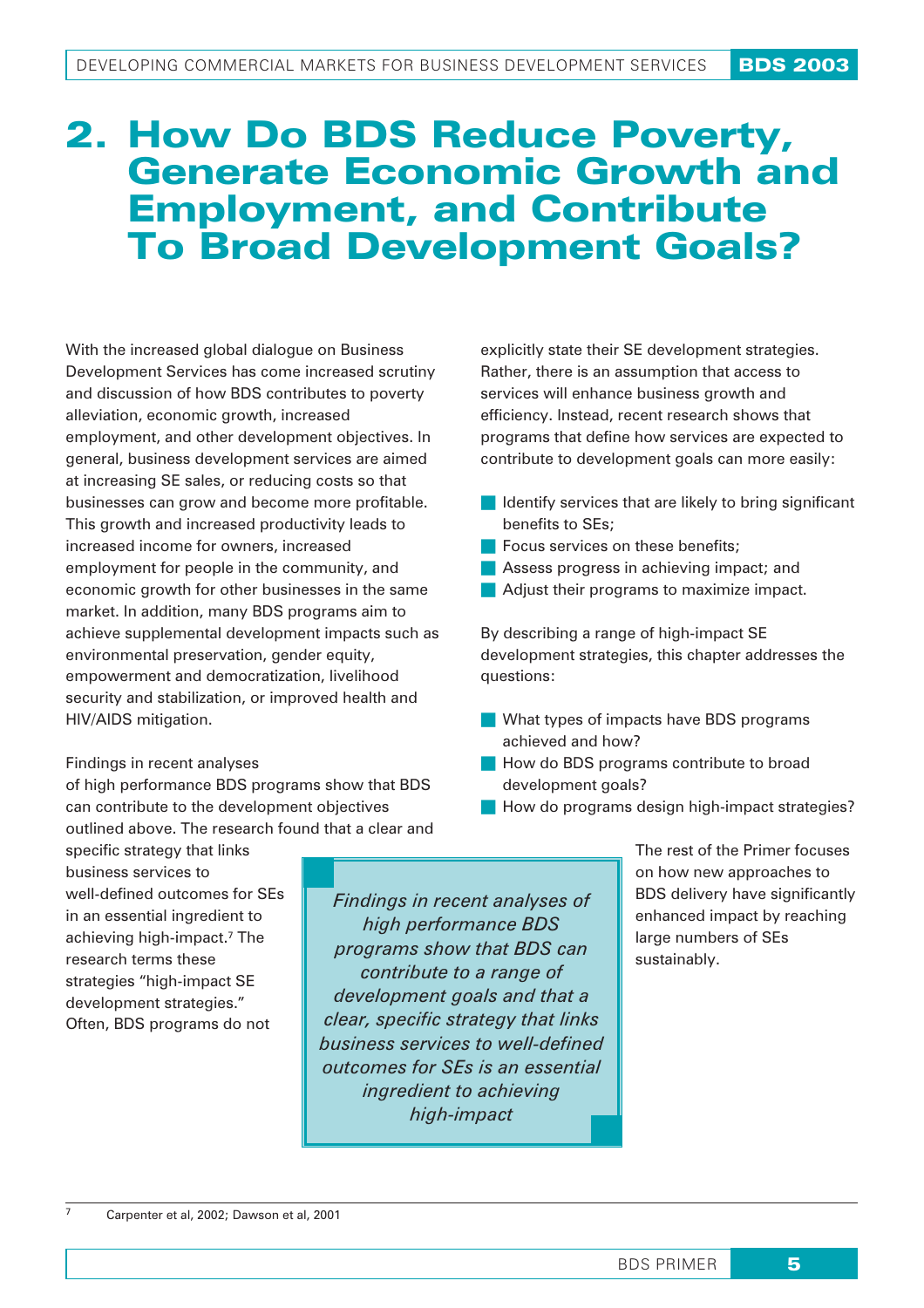## 2.1 **What types of impact have BDS programs achieved and how?**

Underlying all BDS programs is a strategy that describes how SEs use services and how this contributes to development goals. Figure 1 illustrates how an SE development strategy explains the connection between business development services and impact. The first diagram shows the general relationship and the second illustrates a typical, generic SE development strategy.



#### **Figure 1: The relationship between BDS and impact goals**

## Example 1: High Impact Development Strategy

#### **Appro TEC Irrigation Project in Kenya**

#### **Mrs. Jane Ondiek, small-scale framer, Kenya**

Business Development Services

After the death of her husband, Jane's 6 children almost dropped out of school for lack of school fees. Using affordable small-scale irrigation to increase her vegetable crops production, she now makes enough money to send them to college. "I'm making enough money now to support my family fully without begging from relatives since my husband died!"

Mrs. Ondiek purchased a small-scale irrigation pump from a private sector agriculture inputs supplier. The pumps were designed and disseminated by Appro TEC Kenya, with funding from DFID, USAID, and others.

In total, Appro TEC technologies have helped create 20,500 businesses in ten years. Annually, these businesses contribute \$27 million in profits and wages, which represents a growth of .5% in Kenya's Gross Domestic Product.

#### www.ApproTEC.org



Business Management Training/TA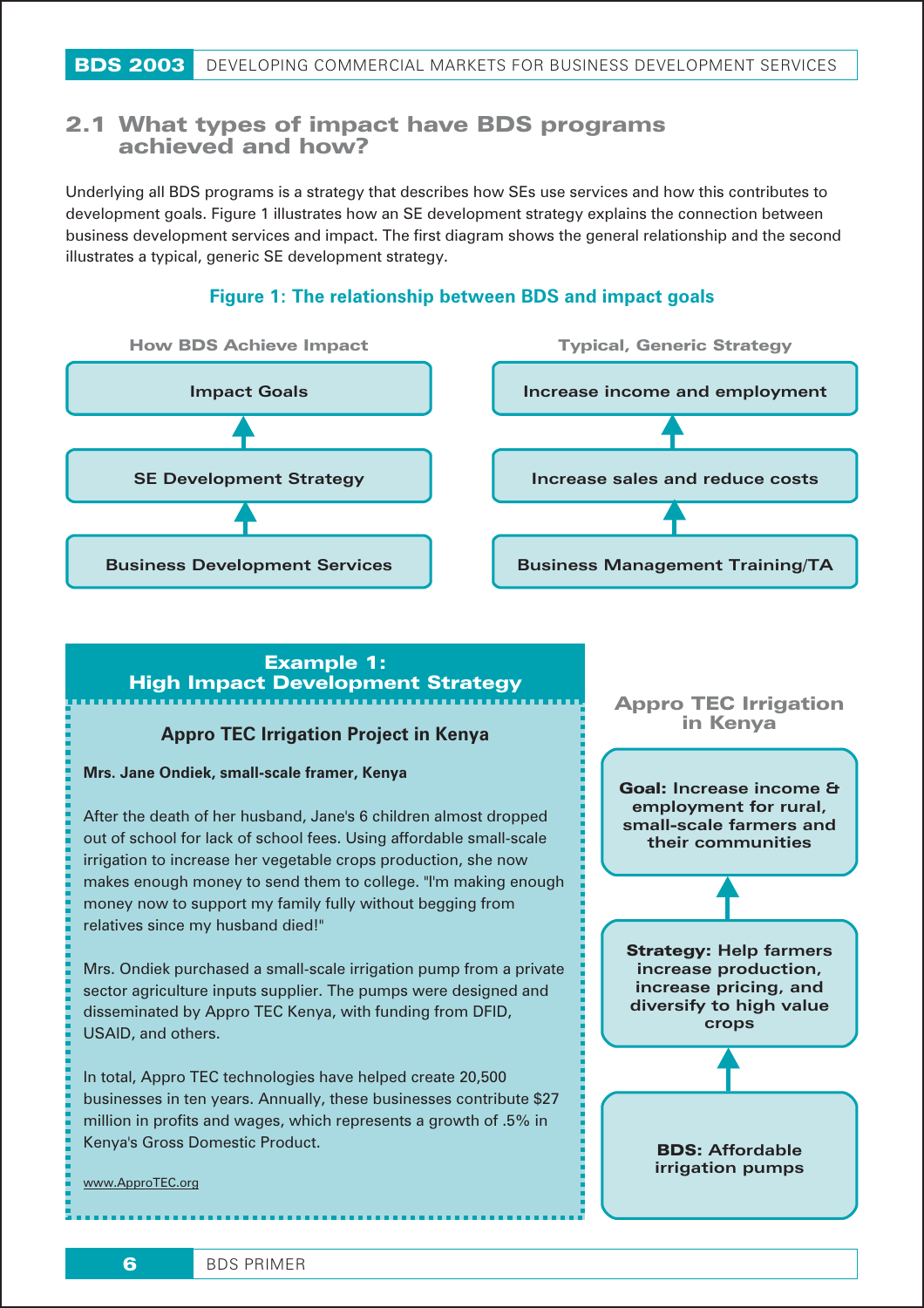## Example 2: High Impact Development Strategy

#### **Action for Enterprise Craft Sector Program**

#### **Mamadou Traore, export agent in Mali**

"I have benefited from Program SEPA in a number of ways. I have been introduced to a number of new producers, and have begun selling their products. SEPA has helped with banking and shipping issues. SEPA has helped increase sales by sourcing and creating new products for my clients. Also, SEPA has helped facilitate communication with their Website and internet services."

Mamadou Traore received market linkage and product development assistance from SEPA, a program of AFE Mali, funded by USAID. In its first 2 years, at a cost of \$700,000 for the total 3-year program, SEPA achieved the following results:

- Producer sales to exporters up 124% (increase of \$400,000)
- **Exporter sales to importers up 87%** (increase of \$650,00)
- 200 new jobs created

Carpenter et al, "Success Stories," 2002 Website: www.seepnetwork.org/bdsguide.html



The generic strategy is vague about the links between services and impact. In contrast, the strategy of a high-impact BDS program illustrated in Example 1 is clear about how irrigation technology can help small-scale farmers improve output, get better prices for vegetables, and grow high-value vegetables. The results are substantial increases in income, employment, and economic growth for the poor.

In another example, a BDS program operating in a very poor country was able to significantly increase sales of microenterprise craft producers by developing the industry as a whole. The sales resulted in measurable increases in employment.

These types of high-impact strategies, combined with other aspects of good BDS practice, enhance impact. Many programs with documented high impact are sector specific, but cross-sector services also show potential for having high-impact if they are focused and tailored to achieve impact. Services such as telecommunications, internet access, photocopying, and courier services are in high demand in Asian BDS markets<sup>8</sup> and there may be significant impact associated with these services that should be explored, as depicted below: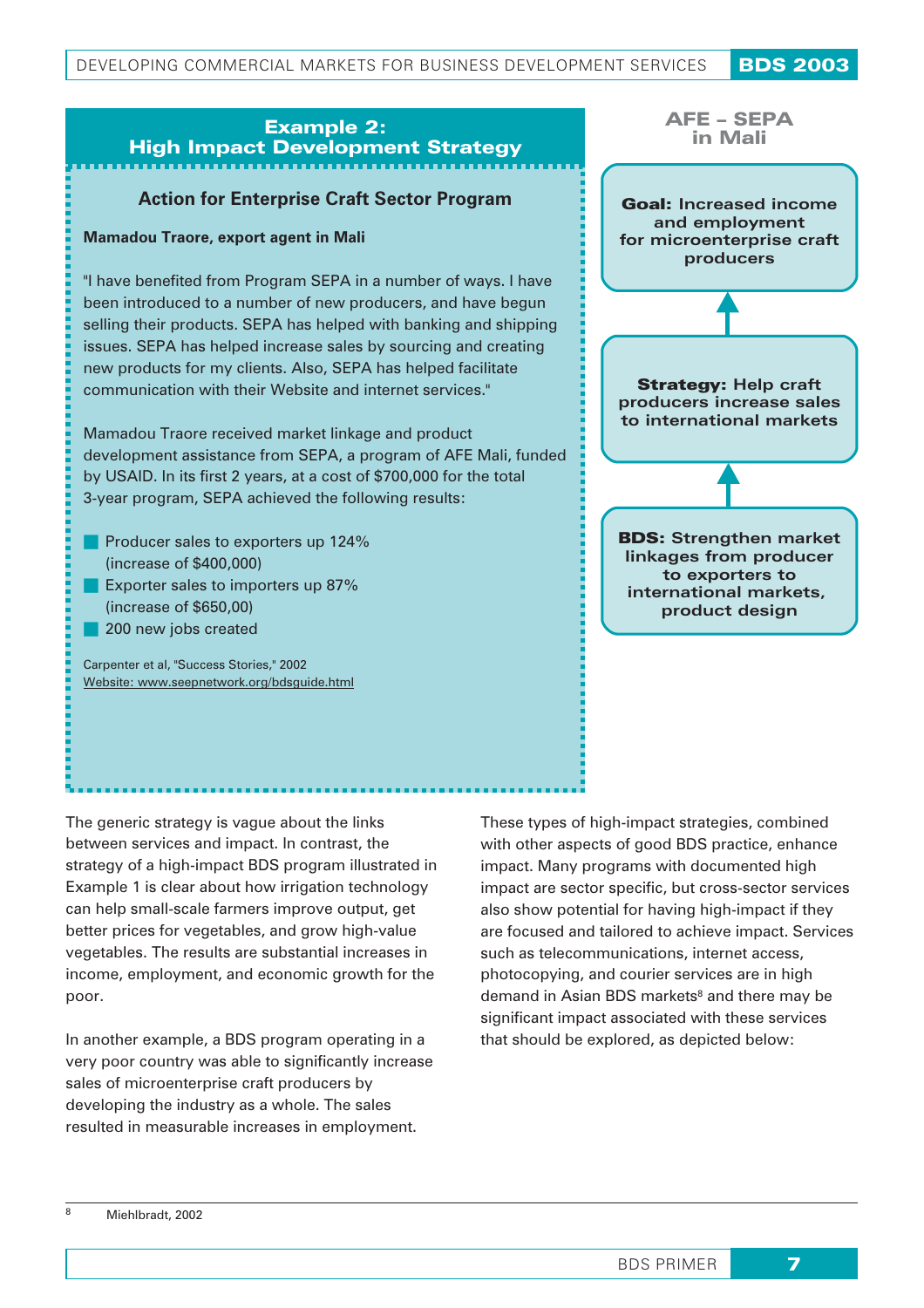

This cross-sector strategy has potential for high impact because it targets a specific group of SEs with services tailored to help their businesses reduce costs and achieve sales objectives. It is thought that these cross-sector services may be more accessible and useful for low-income microenterprises concentrated in retail and service businesses. Although there is less global experience with high-impact, mass marketed services, the potential for them to reach very large numbers of SEs is encouraging the field to take a closer look at programs such as the Grameen Village Phone project in Bangladesh which reached 60,000 users in 2000.

## 2.2 **How Do BDS Programs Contribute to Broad Development Goals?**

BDS programs have also had significant impact on broad development goals such as agricultural development, health improvement and HIV/AIDS management, gender equity, democratization, empowerment, and environmental protection. Example 3 shows how Conservation International and its partners in Chiapas, Mexico have helped preserve forests while enhancing farmers' incomes. It is followed by an example of how SEWA in India helps women organize to access financial and business development services and to advocate for their rights in the private and public sectors. These are examples of how high-impact SE development strategies can incorporate and contribute to broad development goals.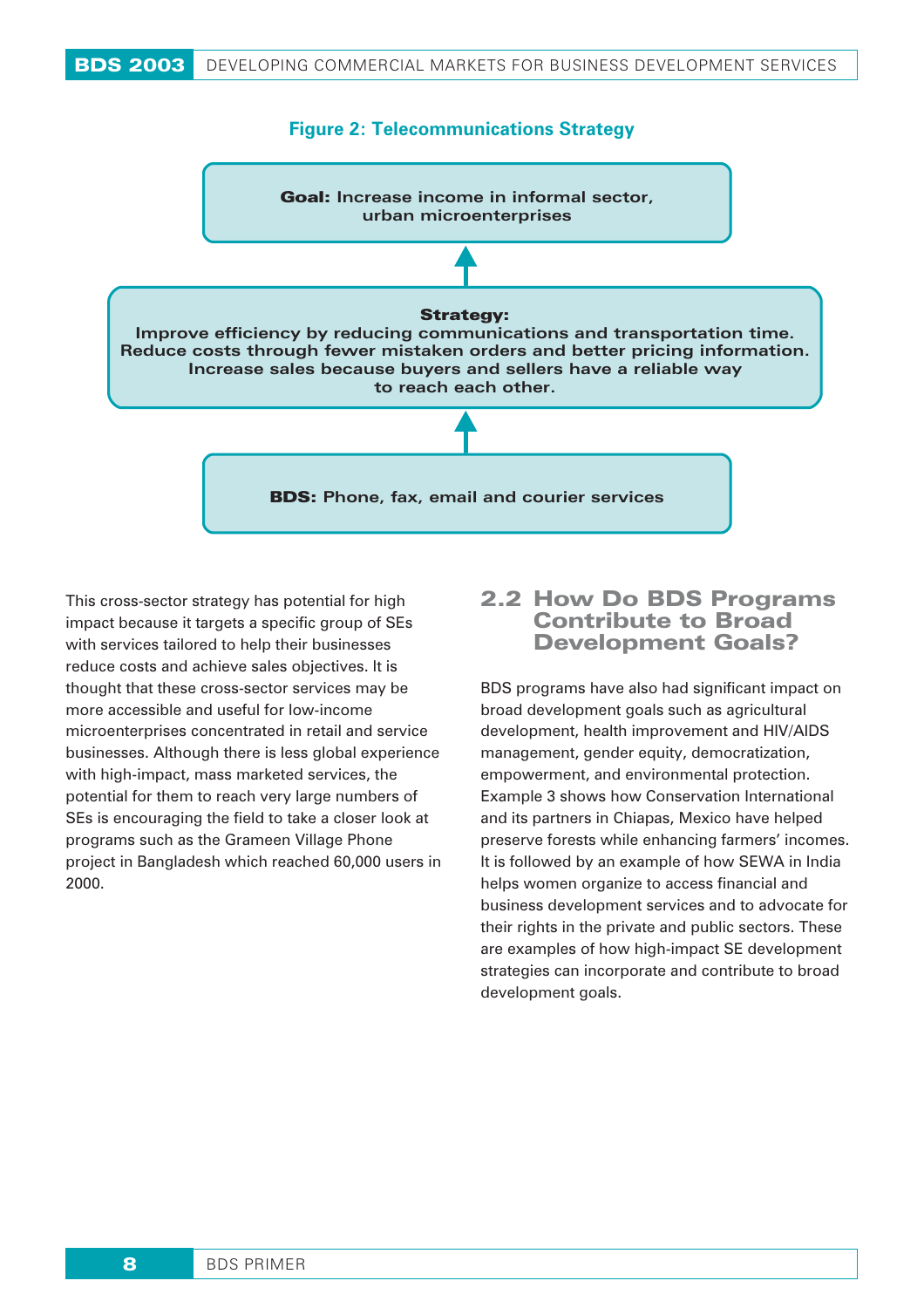#### Example 3: Contributing to Protecting the Environment Conservation International Coffee in Mexico

## **Victorico Valezquez Morales, President Campesinos Ecologicos de la Sierra Madre de Chiapas, A.C. (CESMACH), Mexico**

"…what we used to do was cut back the re-growth, let it dry and burn it and then plant corn. When CI came and explained how we could conserve, taught us how to compost to do the terrace to make organic coffee and not to cut down the forest and then after 2-3 years, we began to see that this really does have good results… We've stopped cutting them (trees) down and we noticed during this last season that the areas where there had been lots of forest cutting, there was a great deal of avalanches. We have left the forest – you can see it – for the last 6-7 years…now you can see the forest is big (has returned) and now we just cultivate coffee… Organic coffee is important for me and the members (*sic. of the cooperative*) because it's all we do and we export it and we're getting better prices…"

Conservation International works with local partners as well as the private sector to promote the production of Conservation Coffee™ - coffee grown, processed and marketed in a way that promotes biodiversity conservation while improving the lives of local people. In 5 years, with \$400,000, they achieved the following results:

- Starbucks Coffee Company has purchased coffee directly from farmers for three consecutive years to produce the product Shade Grown Mexico™
- In the year 2001, farmers received a 60% price premium over local prices for their coffee.
- **50%** more "conservation" coffee is being exported than last year.
- In 2001, there were 700 farmers and 2000 hectares involved in the program.

www.seepnetwork.org/bdsguide.html – success stories



BDS PRIMER 9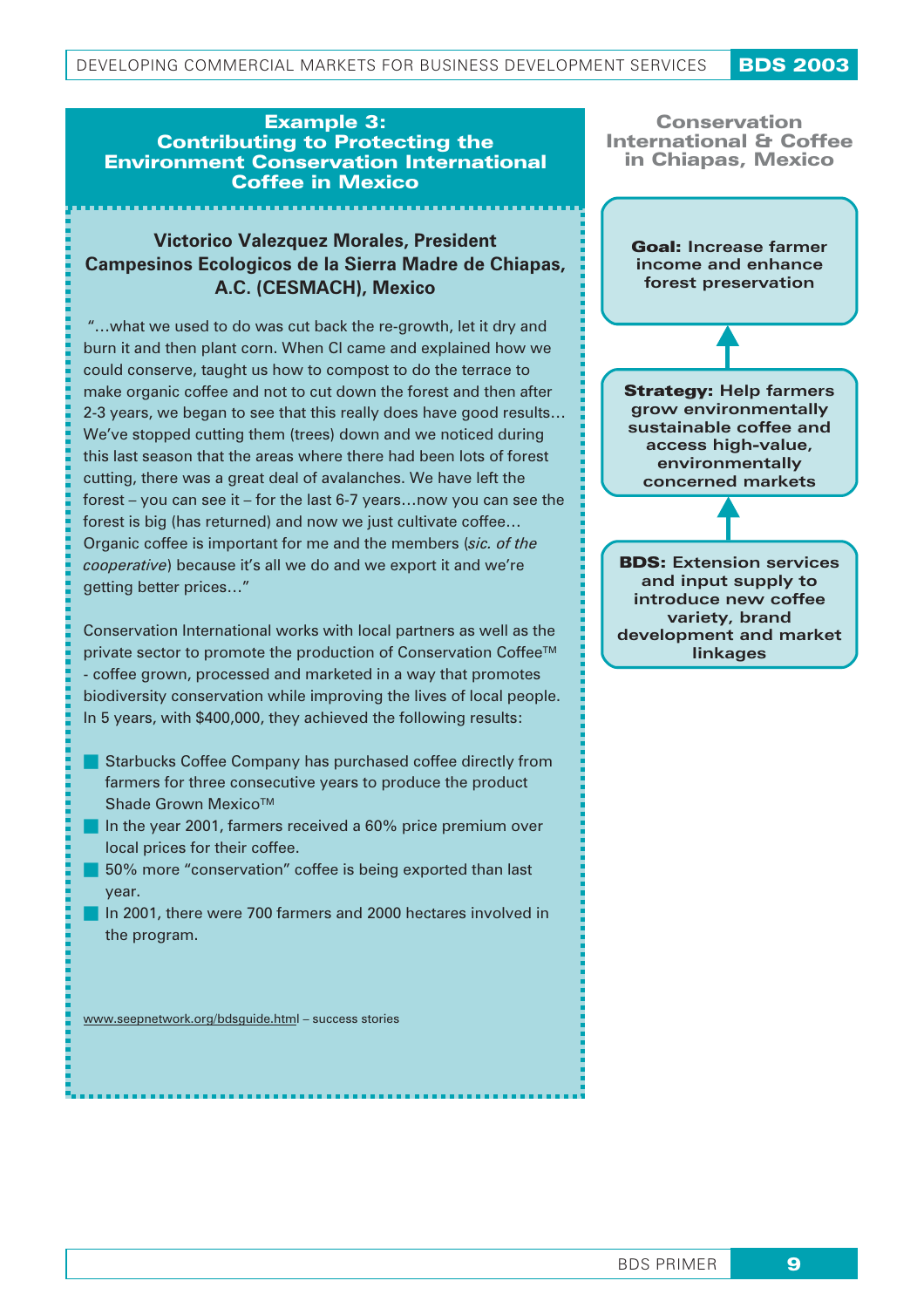## Example 4: Contributing to Empowerment and Livelihood Security SEWA and the Bidi Workers in India

#### **A Long Struggle: Bidi Workers' Provident Fund Case**

Through a combination of legal advocacy, grass roots mobilization, and helping women access alternative markets, SEWA was able to help home-based cigarette workers in Ahmedabad obtain some social benefits along with their wages. On behalf of home-based bidi (cigarette) makers, SEWA launched a campaign to have the major bidi buyers, all of them large-scale firms, contribute to an insurance fund for the women.

The Gujarat High Court ordered Jivraj Bidi Works to pay these "Provident Fund" dues to 154 bidi workers after a fourteen-year struggle, but SEWA and the firms then disagreed about the amount that was owed. Other firms buying cigarettes felt that if Jivraj Bidi Works paid Provident Fund dues, they too would also have to do so and they immediately stopped giving work to the women. After negotiations, they started giving work again but at lower wages.

In response, SEWA and the workers re-launched their legal campaign for better benefits. Just then there was a sudden "recession" in the bidi industry. The bidi buyers spread the word that there was a recession due to the workers' pursuing their Provident Fund case. SEWA workers produced a leaflet explaining the actual facts and distributed it among the bidi workers. When the bidi workers learned the truth, they continued with their struggle. Some of the workers decided to seek alternative markets. They met the largest bidi manufacturer in Madhya Pradesh and managed to get orders. The Madhya Pradesh manufacturer was prepared to pay them the wages they received in Ahmedabad. As soon as workers in Ahmedabad started working for the manufacturer in Madhya Preadesh, the recession in the bidi industry magically disappeared!

SEWA Annual Report 2000, www.sewa.org

| Workers                                                                                                                      |  |  |  |  |
|------------------------------------------------------------------------------------------------------------------------------|--|--|--|--|
| Goal: Increase women's<br>income, security and<br>power                                                                      |  |  |  |  |
|                                                                                                                              |  |  |  |  |
| <b>Strategy: Help women</b><br>obtain an insurance fund<br>from their contractor,<br>who acts as an<br>"employer"            |  |  |  |  |
|                                                                                                                              |  |  |  |  |
| <b>BDS: Organizing,</b><br>information, advocacy<br>and market linkages to<br>strengthen their social,<br>legal and economic |  |  |  |  |

SEWA Advocacy for Women Cigarette

position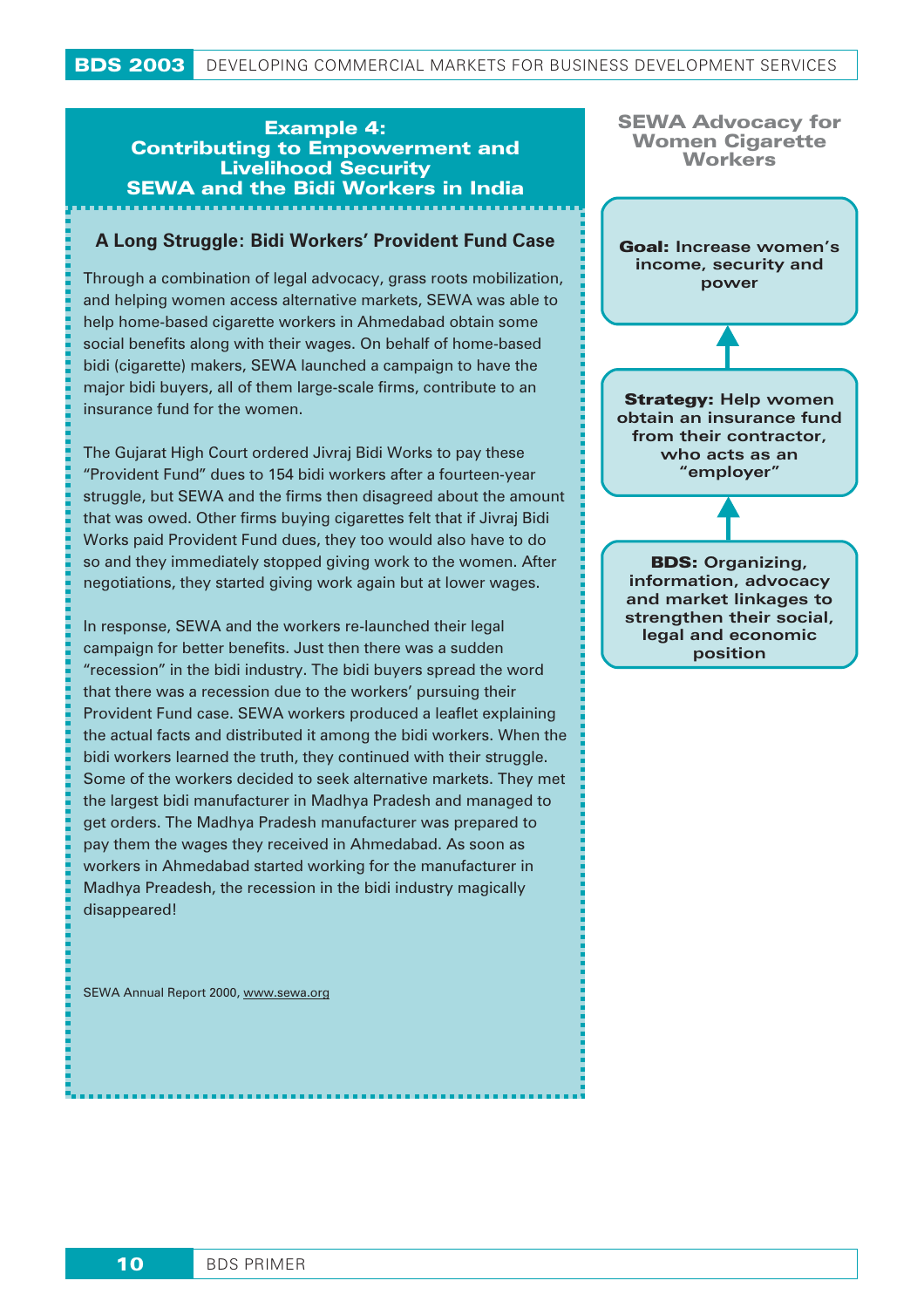## 2.3 **How Do Programs Develop High-Impact Strategies?**

One of the key mistakes of past BDS programs was that they assumed which services SEs wanted. An effective, high-impact program combines a broad strategy – an understanding of how services contribute to impact – with a good understanding of both SE demand for services and the systems that put financial pressure on providers to respond to those demands.9 These elements often require programs to respond flexibly to markets and to adjust their strategies as they better understand what SEs want. There are several entry points for developing high-impact strategies:

- **Cobjective assessment and analysis** of SE market opportunities and constraints, followed by demand assessment and service field tests.10
- **BDS demand assessment** followed by assessment of SE constraints and opportunities associated with the service and field tests.11
- **Field test** of services that seem to be in high demand, followed up by analysis of market reaction to the services (demand assessment) and an understanding of how services help SEs

achieve impact, and which impacts (through evaluation.)<sup>12</sup>

By aligning the process of service selection with the development of a high-impact strategy, programs are able to combine the strengths of impact-driven programs with those of demand-driven services.13

In addition to achieving impact on assisted businesses, the field of BDS has significantly expanded impact in recent years by achieving wide outreach, improved cost-effectiveness, and sustainability. The lessons of more successful programs have been synthesized and this has contributed greatly to the development of a new approach to business development service delivery — the "market development" approach. This method harnesses the power of the private sector to deliver high-impact services to large numbers of SEs sustainably and efficiently and to significantly enhance impact. The rest of this BDS Primer describes this service delivery approach, presents existing evidence of its success, and describes some of the challenges associated with implementing it.



<sup>9</sup> Carpenter et al, 2002

- 10 Appro TEC, 2002
- 11 Mercy Corps, 2002
- <sup>12</sup> ILO FIT Model, Hileman, 2000; McVay 2001
- <sup>13</sup> Carpenter et al, 2002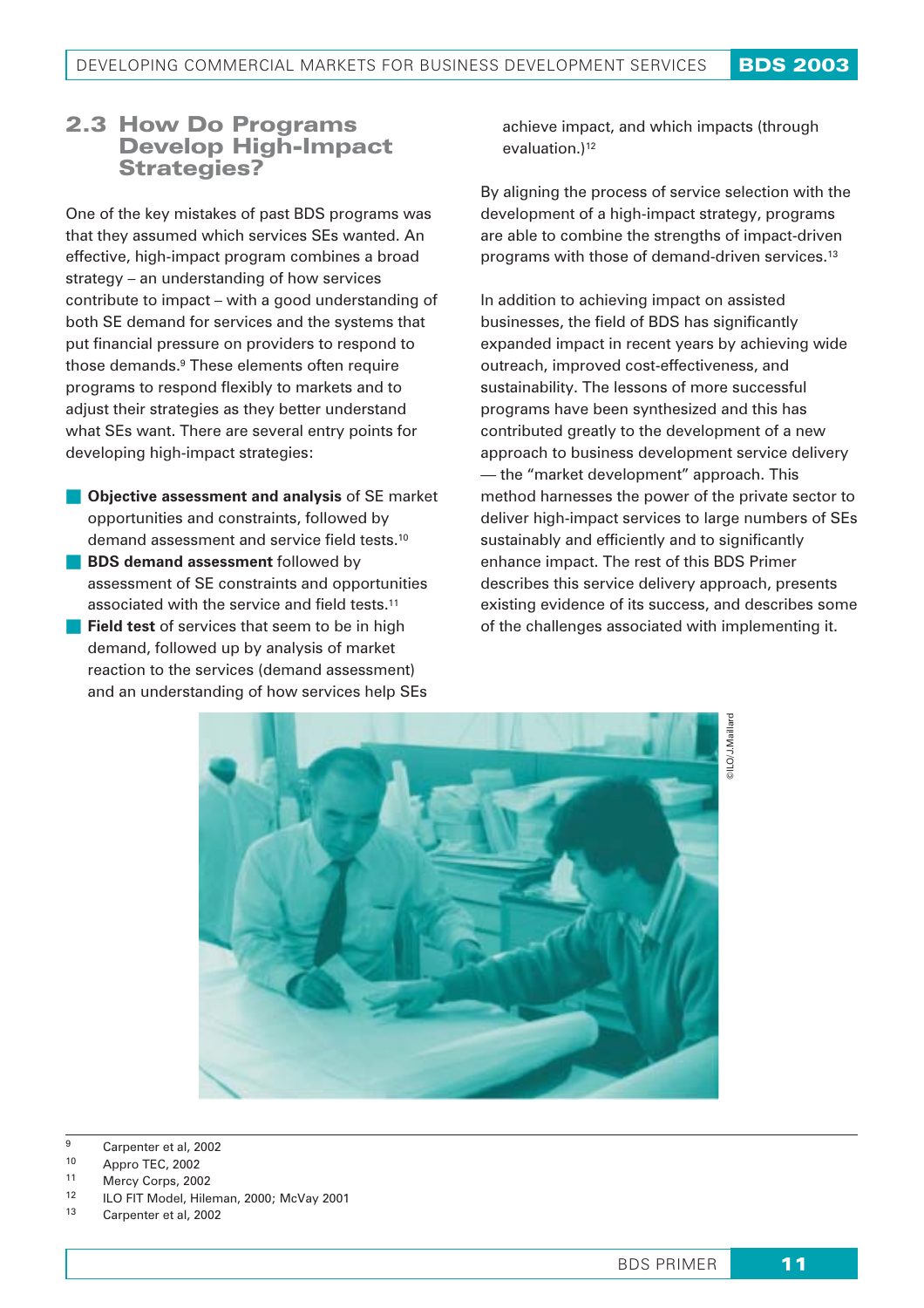## 3. What Does BDS Market Development Mean?

Traditional development programs aimed at providing SEs with access to BDS focused on one institution and provided subsidies that allowed SEs to aquire services free or at very low cost. There is now agreement in the field that this approach has had limited impact because programs were generally short-term, small-scale, and expensive.14 Some non-profit BDS providers, learning from the success of microfinance institutions (MFIs) that reached large numbers of people sustainably, began charging fees for services and a few have become financially sustainable. However, unlike MFIs, these programs have tended to remain small.15 This is perhaps because microfinance is a mass-market product whereas the services these organizations offer tend to be tailored to specific "niche" markets. The Market Development Approach is a new approach to BDS design and delivery and has the potential to reach large numbers cost-effectively and sustainably by developing a broad market of BDS suppliers and SEs who access services through mainstream, business-to-business relationships.

*The goal of market development interventions is for a large proportion of SEs to buy the BDS of their choice from a wide selection of products offered (primarily) by unsubsidized private sector suppliers in a competitive and evolving market*

## Early Market Development

Poultry rearing is a traditional income generating activity for millions of rural Bangladeshi, particularly women. BRAC's poultry program aims to increase the viability of poultry rearing by helping chicken rearers gain access to high yield varieties of chicks and the skills and services necessary to rear them. BRAC has supported the development of private sector markets to reach this goal. With this strategy, BRAC developed the capacity of over 60,000 BDS suppliers and helped almost 2 million rural, low-income people gain access to improved technology in 1999.

BRAC identified the poultry sub-sector as an important, growing market in which large numbers of poor people earned income. Staff studied problems facing the small-scale poultry rearers, and identified low quality chicks as a cause of low-prices. The solution was to assist small-scale poultry rearers to access high yield varieties of chicks and the feed and medical services

## 3.1 **The Market Development Approach**

The Market Development Approach proposes a new vision for success, one that looks like a healthy, private-sector business services market numerous, competitive BDS suppliers who sell a wide range of services to large numbers and types of enterprises. Programs start by understanding both the existing supply of BDS from the private sector, donor-supported programs, and government and the market failures that can lead to a gap between supply and demand for services. The goal of market development interventions is to overcome these market failures and take advantage of opportunities to expand the service market for SEs. The desired result is that numerous SEs buy the BDS of their choice from a wide selection of products offered (primarily) from unsubsidized, private sector suppliers in a competitive and evolving market.

"Buying" can mean paying fees for services or procuring them through commercial relationships with other businesses.

<sup>15</sup> Goldmark, 1999a; McVay, 1999b

<sup>14</sup> Committee of Donor Agencies, 2001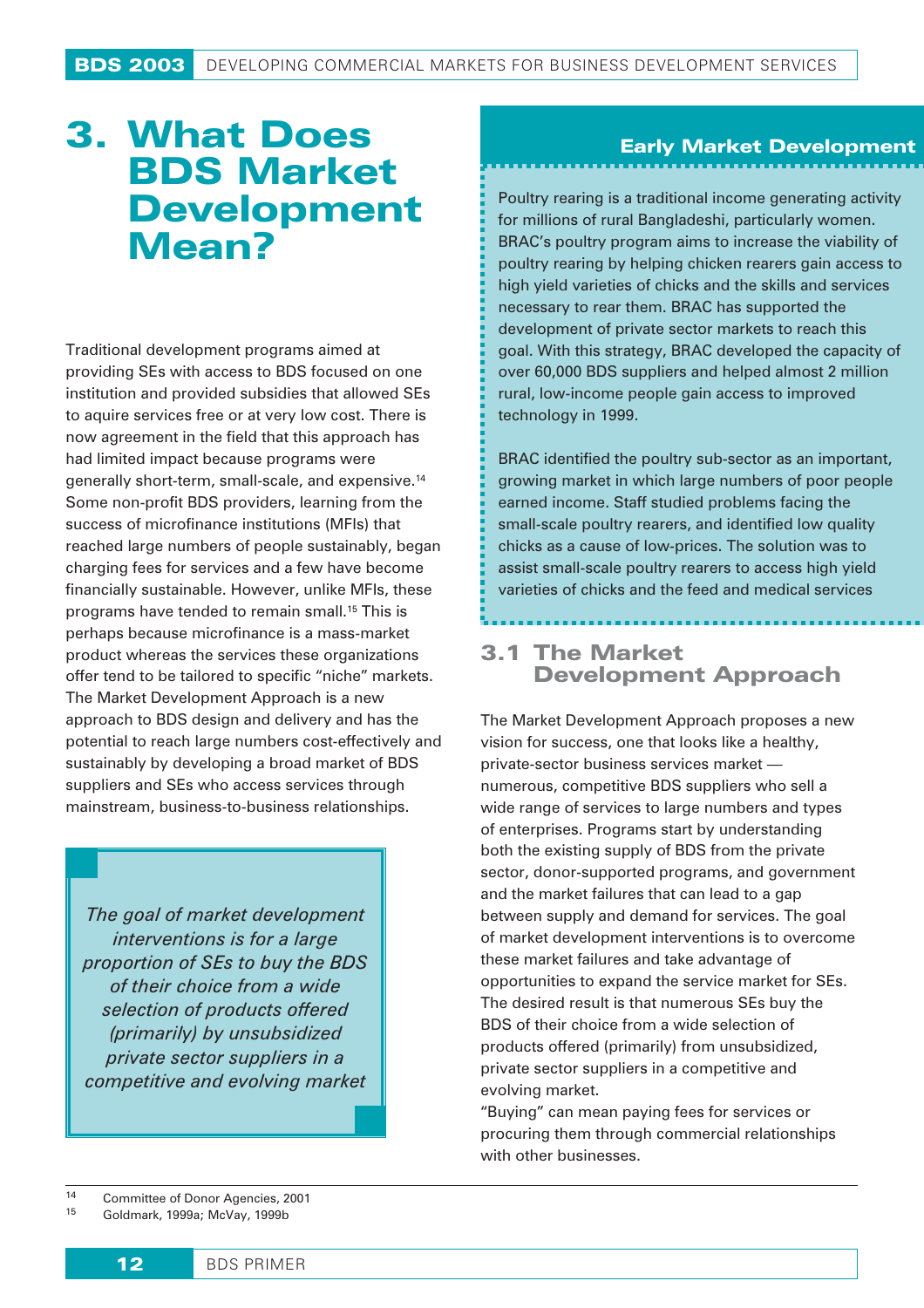## Example 5: Program **BRAC: Poultry Development in Bangladesh**

required to rear these improved varieties. BRAC then analyzed the technology and poultry input chain, and identified interventions that would develop a sustainable technology input chain. Interventions included:

- **ID** Identifying and strengthening private sector hatcheries, both large and small-scale;
- I Identifying entrepreneurs and training them to start mini-hatcheries. (And establishing several sustainable hatcheries, owned by BRAC, that serve remote areas and generate income for the organization.);
- **In Identifying and training BRAC members to become** poultry workers — independent entrepreneurs who provide technical and medical services to poultry rearers;
- I Identifying and training skilled poultry farmers to become specialized chick rearers who raise

improved varieties of chicks for five weeks and sell them to poultry rearers;

- Starting a sustainable feed mill, owned by BRAC, for a reliable source of improved feed; and
- I Identifying and training private sector feed sellers in the distribution of improved feeds.

In addition to establishing this sustainable, private sector technology chain, BRAC charges fees for its services and earns income from its businesses in the sector. BRAC's cost-recovery in these "facilitation" activities is 50%

Newnham Jack, "BRAC Poultry Program in Bangladesh," by Jack Newnham, a Performance Measurement Case Study on BDS for SMEs. Donor Committee Conference on Business Services for Small Enterprises in Asia: Developing Markets and Measuring Performance. April 2000, website: www.sedonors.org

## **Figure 3: Early Market Development Program, BRAC's Poultry Development in Bangladesh**

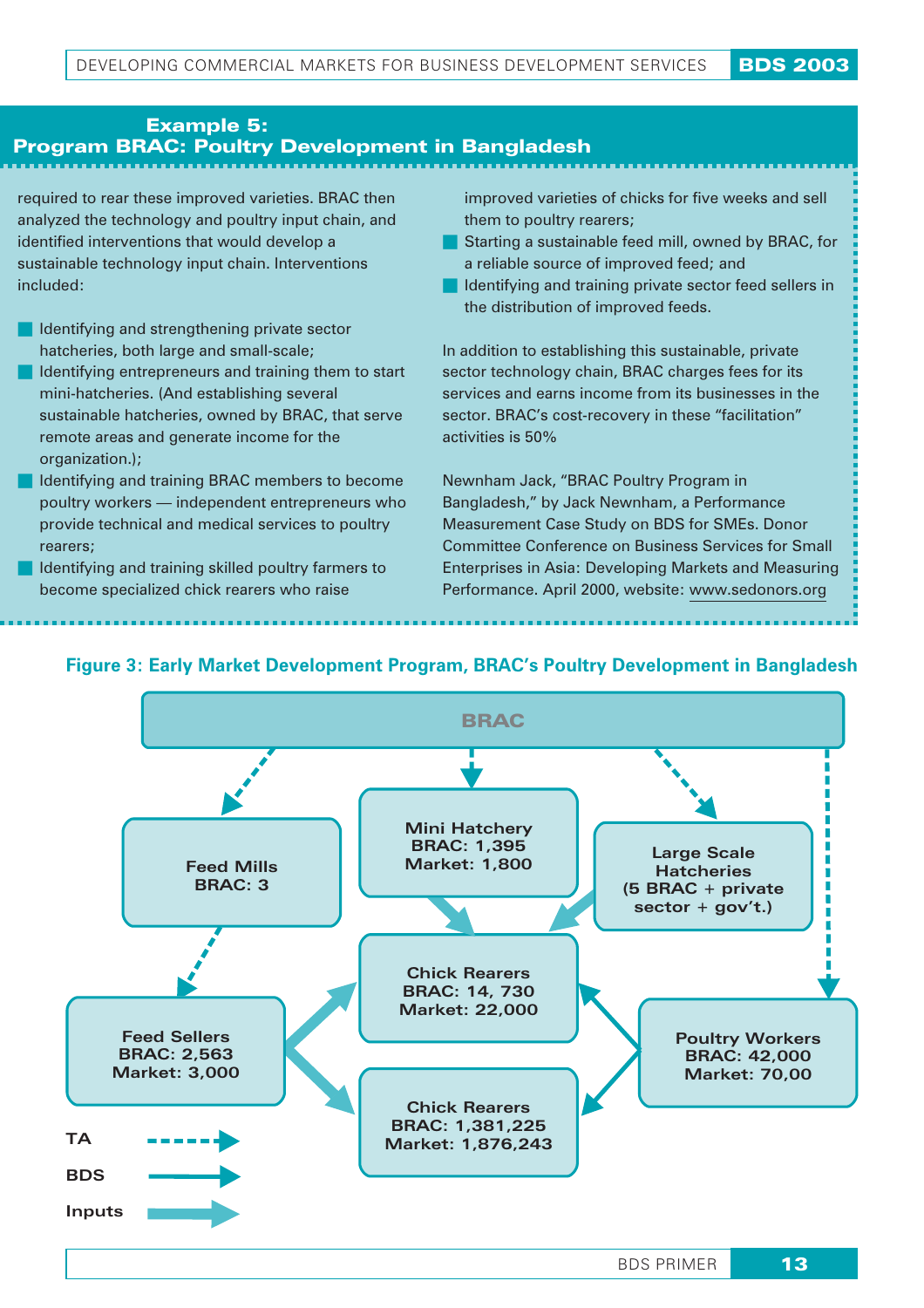## 3.2 **How does BDS Market Development compare with traditional approaches?**

The market development perspective recognizes that the provision of operating subsidies to particular suppliers may crowd out other, private sector suppliers who do not receive subsidies. Market development programs tend to promote as many suppliers as the market will bear. Some programs also stimulate demand by providing information about services and marketing, or by temporarily discounting services. The main activity of a subsidized BDS program is not direct service provision. Rather, it is market research, provision of information for consumers, new product development, supplier training, monitoring and evaluation, and activities aimed at "facilitating" market improvement by increasing demand and/or improving supply. These programs promote the following changes in the market:

- **Number of differentiated suppliers increases:**
- Suppliers earn profits from fees to SEs or other commercial sources — they do not depend on subsides;
- Suppliers' costs are appropriate for the SE market, not skewed by donor funding;
- A variety of service products are available in the market;
- Service quality and appropriateness improve with increased competition; and
- **Number of transactions between private** suppliers and SEs increases.<sup>16</sup>

Table 2 summarizes the characteristics of traditional programs compared to market development initiatives.17 The two approaches differ fundamentally in their vision, objective, point of intervention, duration of involvement, and approach toward subsidies. Experts in the BDS field judged this change in approach so significant that they called it a "paradigm shift."18



16 Springfield Centre, BDS 2000 Training Course<br>17 Adopted from Hollborg and Taphura, Procents

<sup>17</sup> Adapted from Hallberg and Tanburn, Presentation to the Donor Committee, 1999 and Hileman and Tanburn, 2000

Gibson, 2000a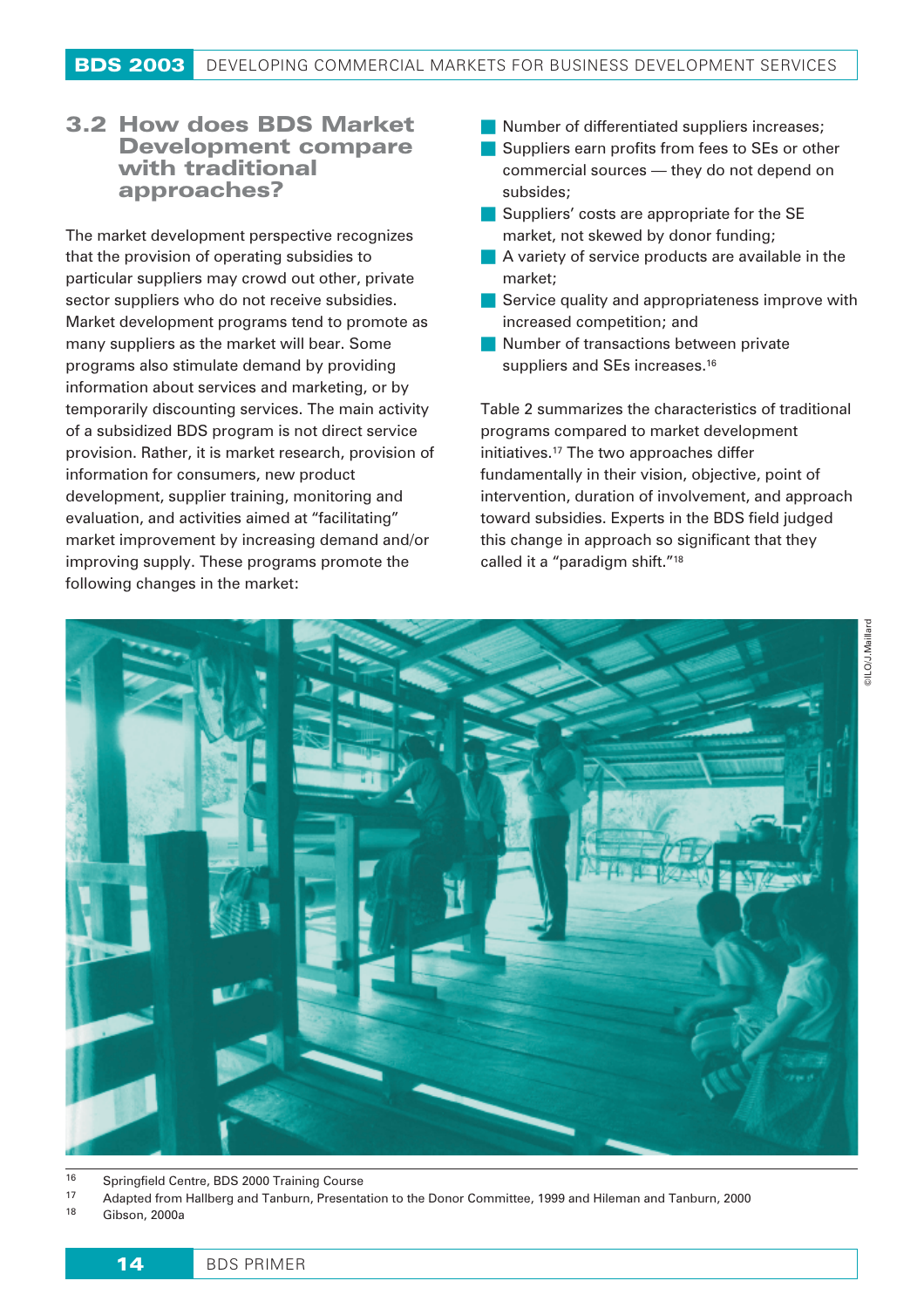## *Table 2: Traditional vs. Market Development Interventions*

|                                          | <b>Traditional</b><br><b>Interventions</b>                                                                             | <b>Market Development</b><br><b>Interventions</b>                                                                                                            |
|------------------------------------------|------------------------------------------------------------------------------------------------------------------------|--------------------------------------------------------------------------------------------------------------------------------------------------------------|
| <b>Vision</b>                            | A non-profit or government organization<br>provides quality BDS to SEs                                                 | A sustainable, primarily private sector<br>market made up of competing suppliers<br>selling a wide range of quality services to<br><b>SEs</b>                |
| <b>Objective</b>                         | Provide quality services that SEs can<br>afford                                                                        | Encourage others to provide quality<br>services to SEs on a commercial basis                                                                                 |
| <b>Starting Point</b>                    | Diagnosis of needs, surveys                                                                                            | Assessment of the market (demand,<br>supply, potential)                                                                                                      |
| <b>Point of</b><br><b>Intervention</b>   | "First Tier": direct provision through a<br>single, local institution                                                  | "Second Tier": facilitate, regulate,<br>develop products for and work with more<br>than one supplier                                                         |
| <b>Duration of</b><br><b>Involvement</b> | Permanent: donor-funded programs<br>must continue if services are to be<br>available to SEs                            | Temporary: withdraw<br>as markets develop                                                                                                                    |
| <b>Subsidies</b>                         | Support free or low-cost services to<br>clients. Justified in the long-run: SEs can't<br>be expected to pay full costs | Support assistance to suppliers or<br>temporary grants to clients. Justified in<br>the short run if market development<br>impact outweighs market distortion |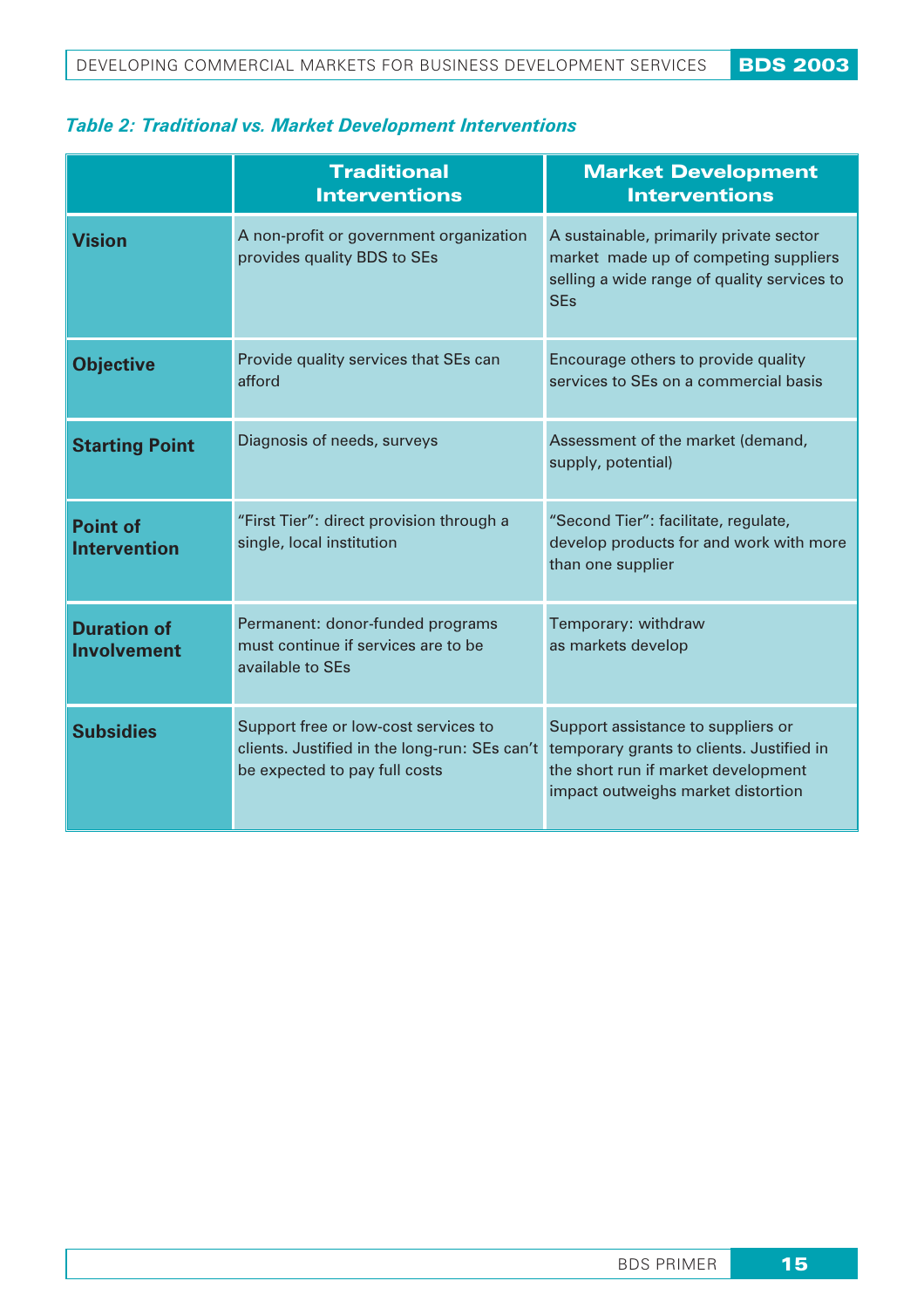### 3.3 **How did the Market Development Approach evolve?**

The Market Development Paradigm emerged from a convergence of innovative practices, research, and pioneering thinking. Isolated BDS practitioners around the globe, determined to reach large numbers of firms through sustainable delivery of BDS, experimented with and developed innovative ways of delivering BDS that would overcome the challenges of "traditional" programs. The shift in approach was fueled by three innovations in the BDS field:

- **Practitioners developed "demand-driven"** services that met a specific need and SEs were willing to pay for. When firms paid for services, they expected good value and BDS providers had to deliver.
- Non-profit institutions attempted to recover costs through these fees, which resulted in some sustainable institutions, but few on a large scale.
- **T** To reach scale, a few innovative BDS programs began working with several providers who stimulated demand through the distribution of "vouchers" that discounted services for SEs.

*While many BDS practitioners used to assume that only non-profit organizations provide services to SEs, it is actually unusual for there not to be an existing private sector market for BDS*

These isolated experiences were shared and studied at the Donor Committee conferences, which also commissioned research into what works in the private sector. In well-functioning markets, how do SEs access BDS? While many practitioners assumed that only non-profit organizations provided services to SEs, when they started looking they found that there was almost always an existing private sector market for BDS. These markets remained hidden to BDS experts because they offered different products, were less formal and, importantly, no one

#### *Example 6: The "Hidden" BDS market in Vietnam and Thailand*

A study by the International Labour Organization in Thailand and Vietnam found that BDS were delivered to MSEs in four ways:

- **fee for service**
- **Commission basis**
- through business relationships
- **through the business environment**

The study focused on services to microenterprises and found that 84% of the sample businesses employed fewer than 7 people. It also found few services provided by service companies on a fee for service basis. Sales services were typically provided on a commission basis and the channel through which the widest variety of services was delivered was business relationships. Services delivered through this channel included training, marketing, product design, and market information. Some types of business information were also offered through the media and customers. The study also shows that even the smallest businesses obtain business services through private sector channels.

Anderson, Gavin "The Hidden MSE Service Sector – Research Into Commercial BDS Provision to Micro and Small Enterprises in Vietnam and Thailand" April 2000. Website: www.sedonors.org (BDS materials).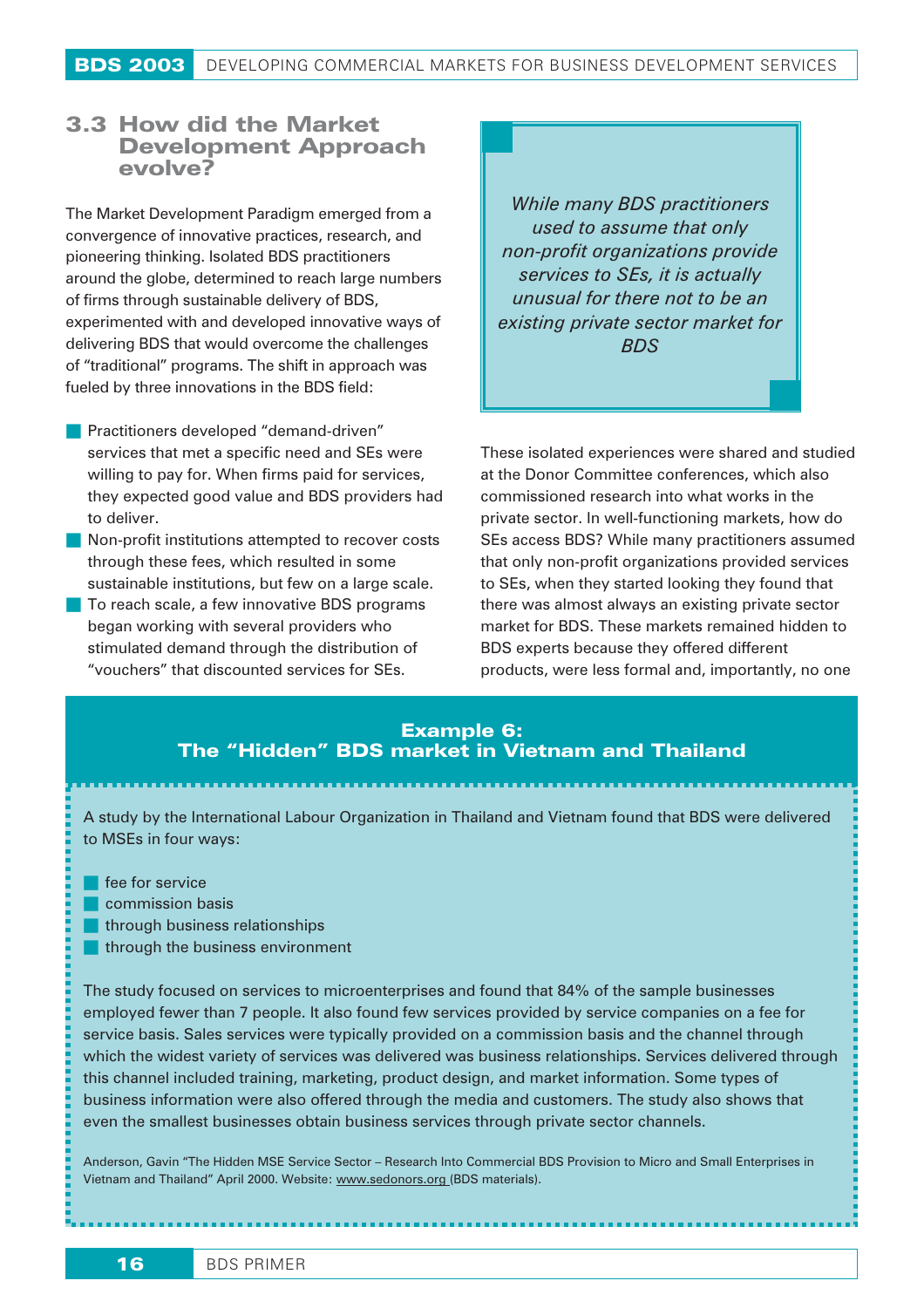looked for them. These findings have led to thinking about how to strengthen, expand, and develop existing BDS markets. And, there is a growing sense of obligation to understand the market for BDS before starting any type of project in order to maximize benefits for SEs and minimize distortions in markets that already provide benefits.

Finally, a growing awareness of the power of markets as engines of growth and efficient distributors of goods has contributed to innovative thinking about how they can be channeled to benefit SEs. The Market Development Approach reflects the thinking that integrating poor people and SEs into markets links them to growth and that functioning BDS markets of relevant, differentiated services provide the best environment for SE growth. By purchasing BDS, SEs take another step into markets as discerning and valued customers or business associates, rather than as beneficiaries.

Practitioner innovation, research into private sector markets, and innovative thinking about markets converged around the Donor Committee conferences to produce the Market Development Paradigm. This is summarized and presented in "Business Development Services for Small Enterprises: Guiding Principles for Donor Intervention," issued by the Committee of Donor Agencies on Small Enterprise Development in 2001.19 The approach is still quite new, but a fast-growing number of new programs are adopting the full approach and older programs that helped formulate the new approach use aspects of it. The Primer describes how existing programs illustrate the principles and strategies that comprise the Market Development Approach, whether they use it all or only aspects of it. Although it needs to be assessed over time to understand its long-term impact, this approach demonstrates the potential for reaching large numbers of SEs, sustainably and cost-effectively.

## 3.4 Why do BDS markets need development?

The BDS market development approach is rooted in a fundamental faith in private sector markets as engines of growth and efficient suppliers of goods and services. Despite this belief and evidence of existing private sector BDS markets, many SEs, particularly the smallest, poorest, and most remote do not have access to desired services because **there are suppliers who:**

- Serve SEs in urban, but not rural areas;
- Serve medium-sized businesses, but not small or micro enterprises;
- **Offer inappropriate or undesirable services;**
- **Provide appropriate services, but there are so few** of them that prices are high and the wait is long;
- **Are unskilled in business management and** marketing, offer a limited range of services, and use few, if any, promotional strategies;
- **Lack market information about the service** characteristics that SEs desire; or
- Create a monopoly or cartel resulting in high prices for (often) inappropriate services. In the case of marketing businesses, monopolies may result in exploitative prices for SE products and few alternative market channels.

#### **In addition, SEs often:**

- **Lack information about available services and their** benefits;
- Are risk averse or reluctant to try services because suppliers are unable to convey the quality of their products; or
- Are simply too poor to pay outright for services, or too limited in their business capacity to take advantage of existing BDS.

Continued intervention in BDS markets can contribute to resolving these types of market failures, but the provision of free or highly subsidized services may contribute to market failures and inhibit the availability of services to SEs. While highly subsidized services might benefit the few who have access to them, in the long run they hinder economic growth, employment generation, and poverty alleviation.

<sup>19</sup> Committee of Donor Agencies for Small Enterprise Development, 2001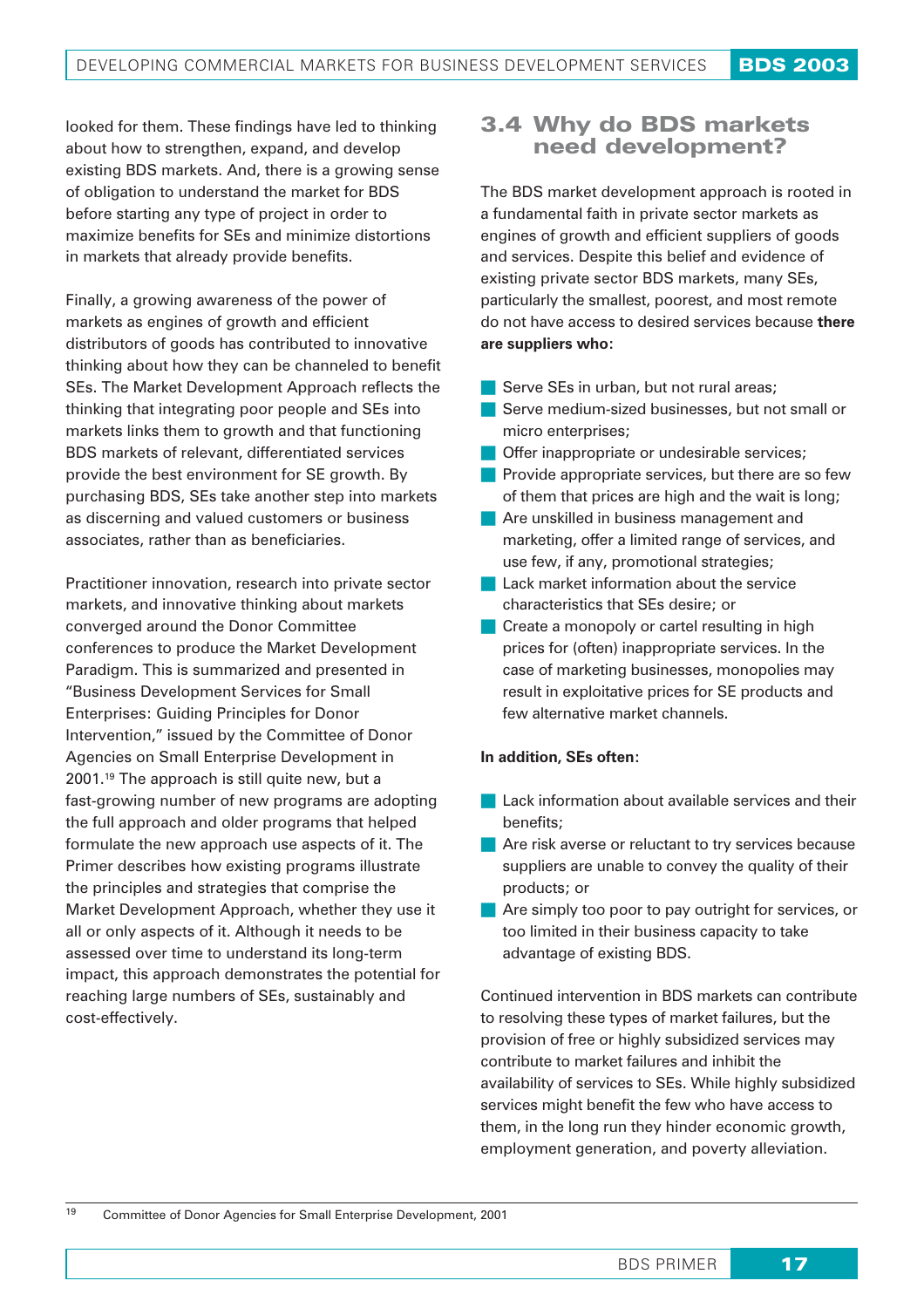## **3.5 Where is the BDS field now in market development?**

Since the Guiding Principles first appeared donors, practitioners, and academics in the BDS field have been working to elaborate and test the market development approach. Some are starting new programs that use the approach while others are adapting existing programs to follow some or all of the market development principles.

#### *Example 7: BDS Market Failures in Vietnam, Indonesia and Malaysia*

A study for the Donor Committee BDS conference in 2000 documented a variety of market failures common to BDS markets in Vietnam, Indonesia and Malaysia:

**Supply-side:** The study found that private sector suppliers in all three countries faced competition from government and donor-funded programs. This "crowding out" was most apparent for training, consulting and market research services. Many suppliers lacked good quality control; the specialized expertise necessary to effectively serve the market; and the knowledge or ability to tailor products to consumers' demands. Suppliers were concentrated in urban areas and there were almost no services in rural areas.

**Demand-side:** Consumers were unaware of the potential benefits of purchasing services, usually deciding to generate the service in-house without an evaluation of the relative costs and benefits. Consumers were concerned that purchasing services would compromise their confidential business information. Very small firms lacked the human resources to gather and analyze information on alternative sources of business services.

Riddle, Dorothy, "What Do We Know About BDS Markets?" Service Growth Consultants, Inc., Donor Committee Conference on Business Services for Small Enterprises in Asia: Developing Markets and Measuring Performance. April 2000 website: www.sedonors.org (BDS materials)

Donors and practitioners are beginning to share the lessons they are learning from implementing the market development approach and they are conducting more performance measurement and analysis of existing programs to find the lessons learned and see how these programs might mesh with the approach. A particular area of focus is on how the market development approach can be applied effectively to reach typically underserved SEs and a lot of critical thinking is going into fleshing out ways to implement it.20 A number of agencies

are working on ways to monitor and evaluate market development programs.

Recognizing that the BDS field still knows relatively little about existing BDS markets, research in this area is also a focus of recent work. A key finding is that BDS markets often do not look the way donors and practitioners expect.<sup>21</sup> There are many different types of providers — from individuals working part-time in the informal sector to large, formal sector companies and institutions. Transactions take various forms and fee-for-services is in the minority in SE BDS markets. Transactions embedded in other commercial relationships and BDS paid for by commercial third parties (often interested in advertising to SEs) are more common than expected. Understanding these existing markets is beginning to inform strategies for BDS market development.

Despite the progress made, there are still many questions and debates surrounding the market development approach. Many donors and practitioners are not yet sure how to assess existing BDS markets and how to translate that knowledge into effective market development interventions. They are also struggling with how to determine the appropriate structures, capacity, and funding mechanisms to effectively implement market development programs. More experience in carrying out market development programs and sharing lessons learned will help the field address these issues.

<sup>20</sup> See particularly "BDS Market Development: A Guide for Agencies" by A. Gibson, R. Hitchins and M. Bear. USAID Microenterprise Best Practices Project managed by Development Alternatives Inc. 2000. Website: www.mip.org <sup>21</sup> Miehlbradt, 2001a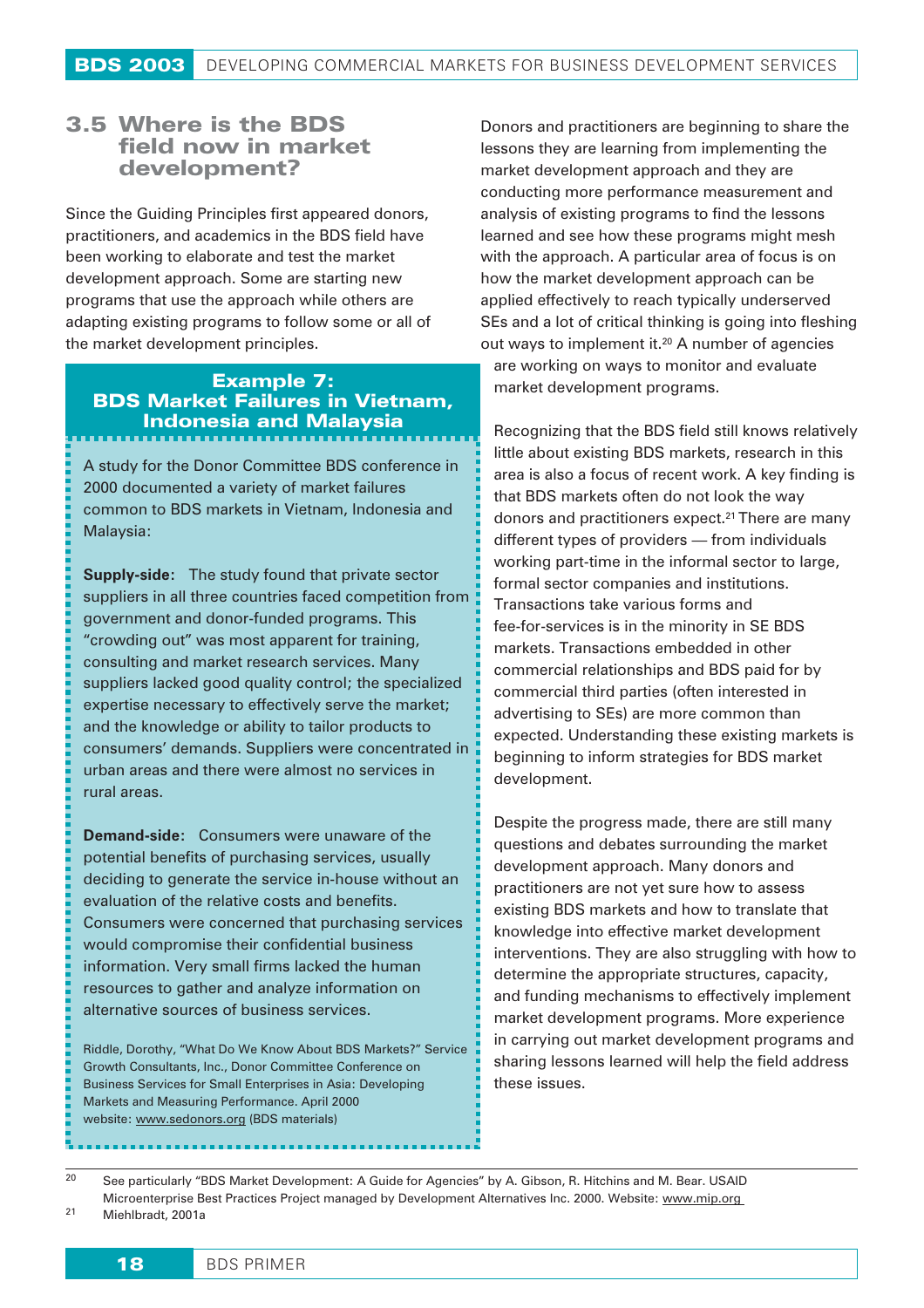#### *Example 8: Surprising Forms the BDS Market Takes*

#### **Market Access and Packaging Services for Bicycle Parts Manufacturing in Vietnam**

A European bicycle manufacturer imports bicycle parts from Vietnamese SEs for assembly in the UK. The UK buyer established an Internet link to send SE suppliers designs, delivery box quantities, bar code labels, and production pipeline information. The largest Vietnamese supplier collects the parts from the others and greases and pre-assembles them before packing them according to the assembly plant's requirements using the bar codes. These market access and packaging services for SE suppliers in Vietnam have reduced the assembly plant's quality problems, production disruptions, and lead times. The resulting cost reductions have been passed on to suppliers in the form of higher prices for their parts. The system also allowed suppliers to attract more foreign customers.

Were market analysts looking for a typical BDS delivered by an NGO or business charging a fee for the services, this vital business service would have been missed. It is important to recognize how BDS are delivered in private sector markets so that these vital services are not interfered with by well-meaning development programs.

Duncombe, Richard and Richard Heeks, "Enterprise Development and Information and Communication Technologies (ICTs) in Developing Countries: ICT-Flyers" Institute for Development Policy and Management, The University of Manchester for DFID, March 2001. Website: http://www.man.ac.uk/idpm

#### *Example 9: Private Sector BDS Suppliers*

#### **A For-profit Trainer in Uganda**

Mary operates a peanut-butter production enterprise supplying three local supermarkets and runs a training business — her primary source of income. Mary began training when she was accepted into an ILO Training of Trainers (ToT) course to offer Improve Your Business training to her fellow SEs. Since then, she has also attended two ToT courses sold by FIT Uganda — Rapid Market Appraisal and Grassroots Management Training. For the most part, Mary charges her clients fees that allow her to make a good profit. She reports that the FIT courses are well suited to her clients because they do not require literacy. In fact, Mary says that the poorest clients are often the most eager to pay because they have been excluded from donor-supported training programs, which often require some degree of literacy. Mary says her clients accept her as a trainer because she is a small business person like them. Mary also provides free follow-up business advice to enhance client satisfaction and build her business network and client base. As a sideline, she also prints and sells stock cards and cashbooks for SEs.

Hileman, Milena and Jim Tanburn, The Wheels of Trade: Developing Markets for Business Services. Intermediate Technology Publications, 2000. Available from IT Publications and www.amazon.com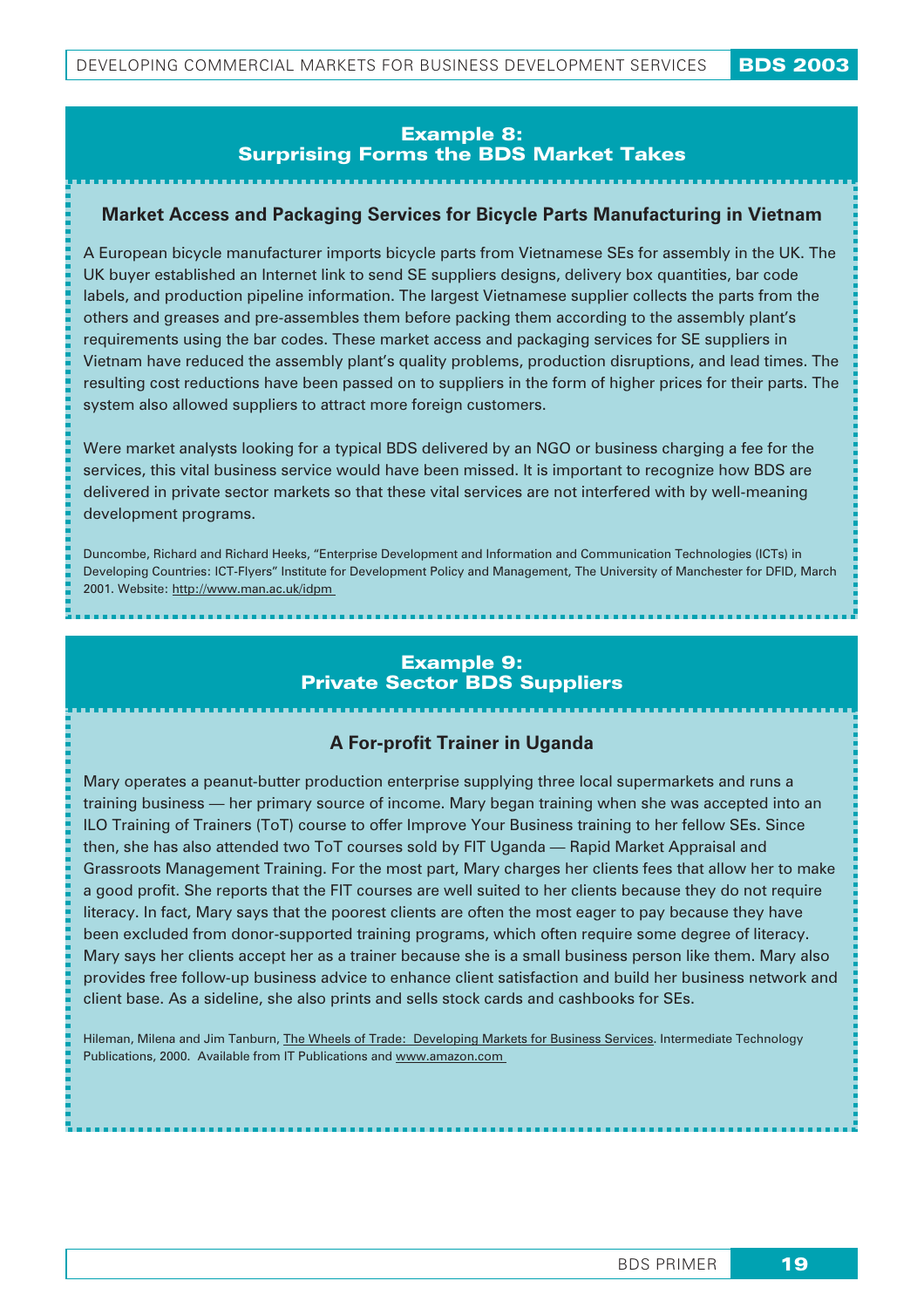## **4. What Are the Important Principles Of BDS Market Development?**

Is there a practical way to intervene in BDS markets that are diverse, offer a variety of services and transactions, have many suppliers and customers, and operate in the informal sector? In traditional programs, donors conducted a needs assessment and developed relationships with the few non-governmental organizations providing SEs with services. The complexity and informality of BDS markets creates challenges not faced by these simple arrangements. New projects are demonstrating that, if donors and practitioners can learn to work more effectively with the private sector and experiment with new mechanisms for assistance, there are ways to carefully and effectively intervene in BDS markets. The following are emerging principles of good practice in BDS market development that have come out of the Donor Committee conferences and related work.22 These principles may be modified as the field gains more experience with the market development approach.

## 4.1 Facilitate market development rather than providing services

In traditional programs, donors and governments intervened in the BDS market at the level of transactions, providing services directly to SEs or permanently subsidizing services from non-government providers. In the market development approach, donors and governments try instead to promote transactions between SEs and primarily private sector suppliers, "facilitating" the expansion of markets rather than "providing services. Rather than offering financial assistance to suppliers, interventions concentrate more on technical assistance and incentives that encourage suppliers to enter new markets; develop new, low-cost products; and expand services to under-served markets.

In Figure 4, "Facilitating BDS Market Development," the vertical dashed lines represent the divide between public and private funds. The market development paradigm suggest that donors and governments move the line as far to the left as possible, so that the BDS market becomes more commercially oriented and sustainable.23

#### **Figure 4: Facilitating BDS Market Development**



<sup>22</sup> Committee of Donor Agencies, 2001; Gibson, 2000a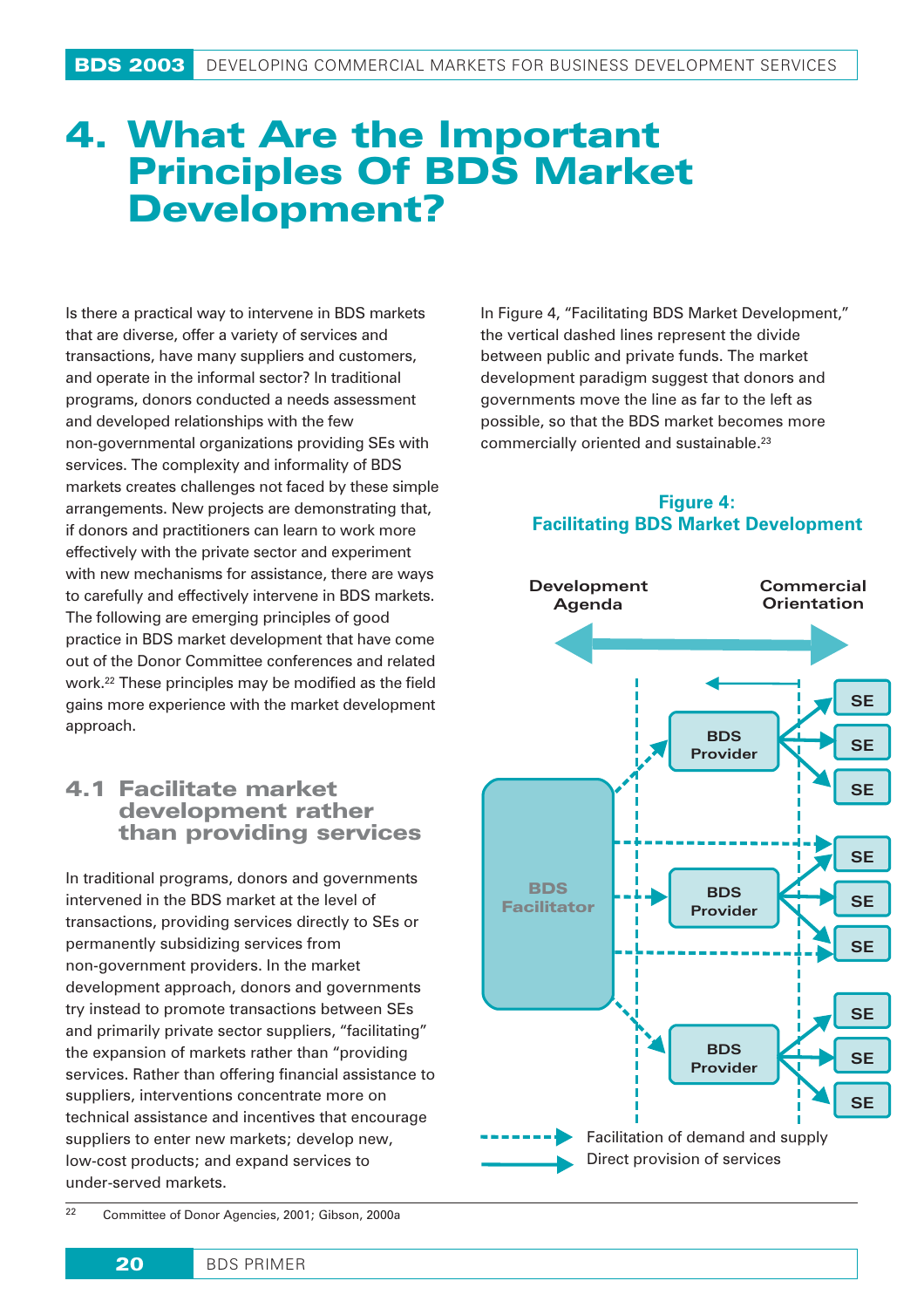## 4.2 **Start with market assessment**

To effectively intervene in a market, donors and practitioners must first understand it. What BDS are being offered to targeted SEs? Who is supplying them? Are SEs paying for the service? How else is the service procured? What types of services do SEs demand? What prices can they pay? Who is providing those services in the market, but perhaps not to SEs? What are the market weaknesses and opportunities?

To minimize the market distortion that any subsidy creates, it is helpful to understand BDS markets before starting interventions. Donors and practitioners are increasingly conducting market assessments before designing BDS programs.

## 4.3 **Fit the intervention to the market issue**

Because any intervention will change the market, limited and focused interventions are more likely to address a market issue with minimal distortion.24 Donors and practitioners are beginning to target market problems and opportunities identified during market assessments with interventions aimed at addressing those issues and designed with specific market development objectives.

## 4.4 Use subsidies primarily for pre- and postservice delivery activities

Subsidies that directly reduce the cost of services are likely to distort markets more than subsidies for pre- or post-service delivery activities. In the market development approach, subsidies for transactions are avoided or limited to a short duration with specific objectives with programs beginning to use

them for pre-delivery activities — product development, test marketing, capacity building, and awareness raising – or for post-delivery activities such as gathering consumer feedback. Subsidies are also being used for monitoring and evaluation.25

## 4.5 **Work toward clear picture of a sustainable market and have an exit strategy**

Like traditional programs, market development programs could continue indefinitely unless program managers have a clear vision for a sustainable BDS market and an exit strategy. In a sustainable market, usually competing suppliers offer a wide range of products; frequently innovate to meet changing demand; and capitalize on market opportunities. Sustainable markets should also grow in volume and offer increasing access to under-served groups.

There is growing consensus that development programs are more likely to end successfully if they envision a sustainable market and the challenge is to assess the market objectively to determine when it has reached a sustainable level.

*Like traditional programs, market development programs may continue indefinitely unless program managers have a clear vision for both a sustainable BDS market and an exit strategy*

<sup>23</sup> Committee of Donor Agencies, 2001

<sup>24</sup> For an example of the economic rationale for this principle, see Kristin Hallberg, "A Market Oriented Strategy for Small and Medium Scale Enterprises" IFC Discussion Paper, February 15, 2000. pp. 17-18

<sup>25</sup> Committee of Donor Agencies, 2001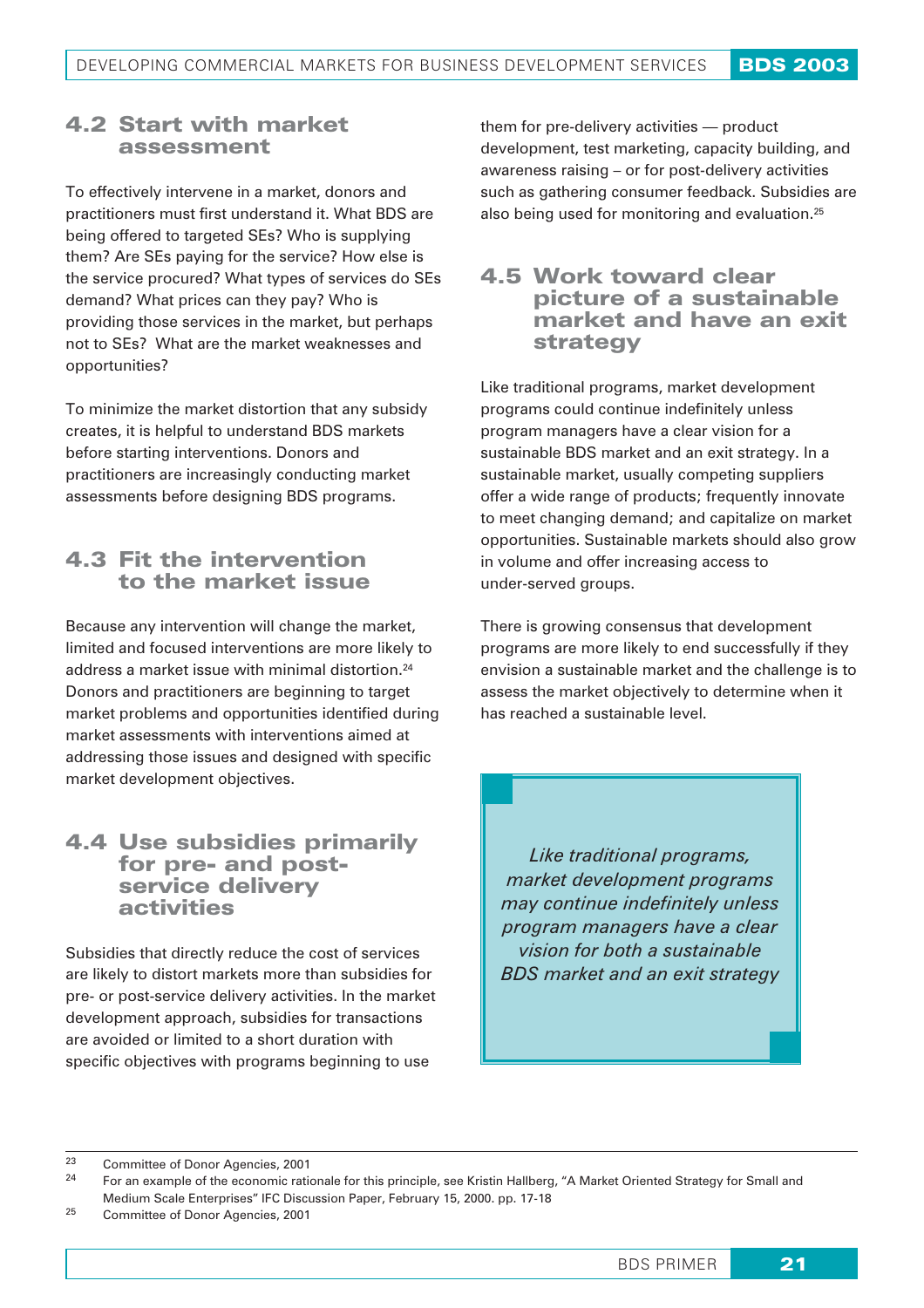## 4.6 **Separate the roles of provider and facilitator**

In many BDS programs, the same organization performs both the supplier role of offering services directly to SEs and the facilitator role of encouraging other individuals and firms to supply services to SEs. This could present a conflict of interest for competing suppliers as facilitators usually have a development agenda while suppliers are commercially oriented. Combining roles can lead to ineffective programs and inefficient use of funds. If facilitators are publicly funded, they should disappear as the market develops and suppliers or other permanent market actors take over its functions. The exception is if a facilitator is able to finance its activities by selling services to suppliers, thus becoming a sustainable, permanent market actor.26 This does not rule out a facilitator test marketing a service or aiming to demonstrate the commercial viability of a service, but in this case, the facilitator provides the service for a brief and limited period with a clear exit strategy.

## 4.7 **Promote competition and efficiency in the market**

Traditional programs often work with only one supplier, which gives that supplier an unfair advantage over others and suppresses competition in the market. Experts now think that facilitators should promote competition among suppliers, usually by working with many of them. This does not preclude working with one supplier for particular activities at some point — when testing a new product or in a new or very weak market, but a facilitator must always be careful to promote, not stifle competition. Traditional programs often work with not-for-profit or public institutions, but private sector suppliers are usually more efficient and innovative. Programs do not have to exclude organizations with a social mission, but facilitators should encourage these organizations to act as commercial market players and distort the market as little as possible. All market players should have access to facilitation services, otherwise the facilitator is "picking winners" rather than letting the market determine the best suppliers.

### 4.8 **Develop a transactional relationship with suppliers**

Experience to date suggests that facilitators should have a transactional relationship with suppliers. Programs working with commercial suppliers have found it helps to have suppliers invest their own resources in program-promoted initiatives. If suppliers choose to work with the program in the same way they make other investment decisions – weighing costs and benefits – they are more likely to feel ownership and to use program resources wisely. Some also recommend that donors have transactional relationships with facilitators. The emerging message is, the more a program works with market principles, the better.

## 4.9 **Tread lightly in markets**

Visible donor involvement in SE programs tends to distort markets because SEs and providers have come to expect subsidies. Large government and donor programs often suppress private BDS markets or crowd out private suppliers and even modest financial inflows can damage a budding market. Donors face particular pressure to disburse funds when poverty alleviation is the program goal, but if markets are to develop and serve low-income clients with the services they desire, they must not be smothered with inappropriate funding. Donors and practitioners must exercise discipline by matching interventions to the level of the market, emphasizing technical assistance over financial inflows, and maintaining a low profile. This may be difficult, but it is important in markets with weak demand, a common characteristic of low-income consumers.27

<sup>&</sup>lt;sup>26</sup> Committee of Donor Agencies, 2001

Tomecko, 2000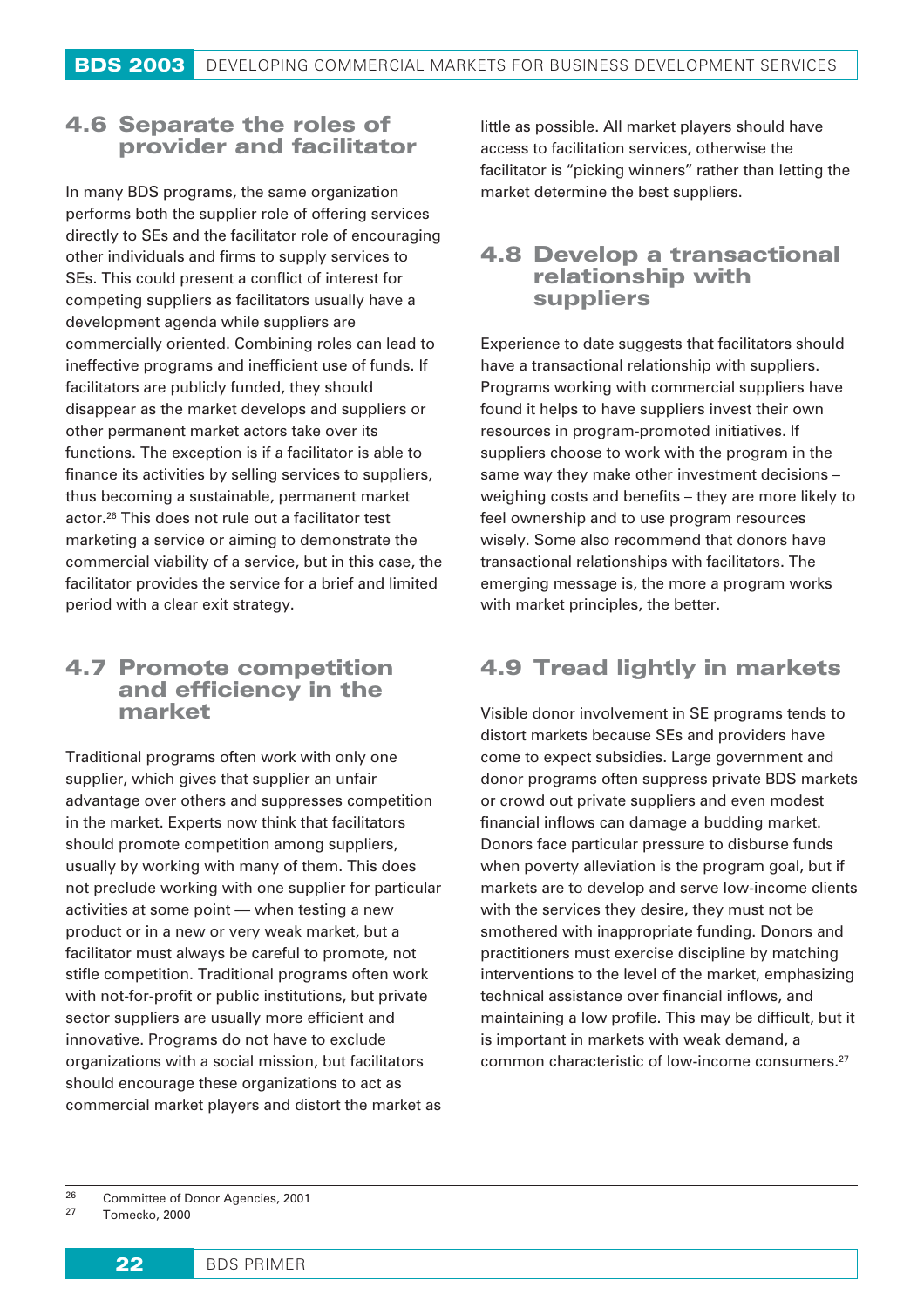## 4.10 **Make programs flexible and responsive to the market**

In traditional programs, managers specify the steps leading to the achievement of program outputs at the outset and then, for the most part, follow them. Market development programs to date show that a more flexible, entrepreneurial approach is needed. Markets can change rapidly and often react to facilitators' efforts in unexpected ways. Experience has shown that facilitators must be free to respond to the market, taking advantage of opportunities and changing strategies as appropriate.28

## 4.11 **Coordinate donor efforts**

It is very difficult, and not at all effective, for one donor to pursue a market development approach if others continue to subsidize transactions and offer publicly-funded services in the same market. Suppliers will almost always choose to work with a donor who will subsidize transactions rather than one advocating market development. Free services also dampen SE willingness to pay. Even if all donors pursue a market development approach, coordination is critical. In markets with relatively few suppliers, these suppliers can be overloaded or lose their commercial focus if they receive significant financial resources from several donors.29

*Market development programs to date show that a flexible, entrepreneurial approach is needed*

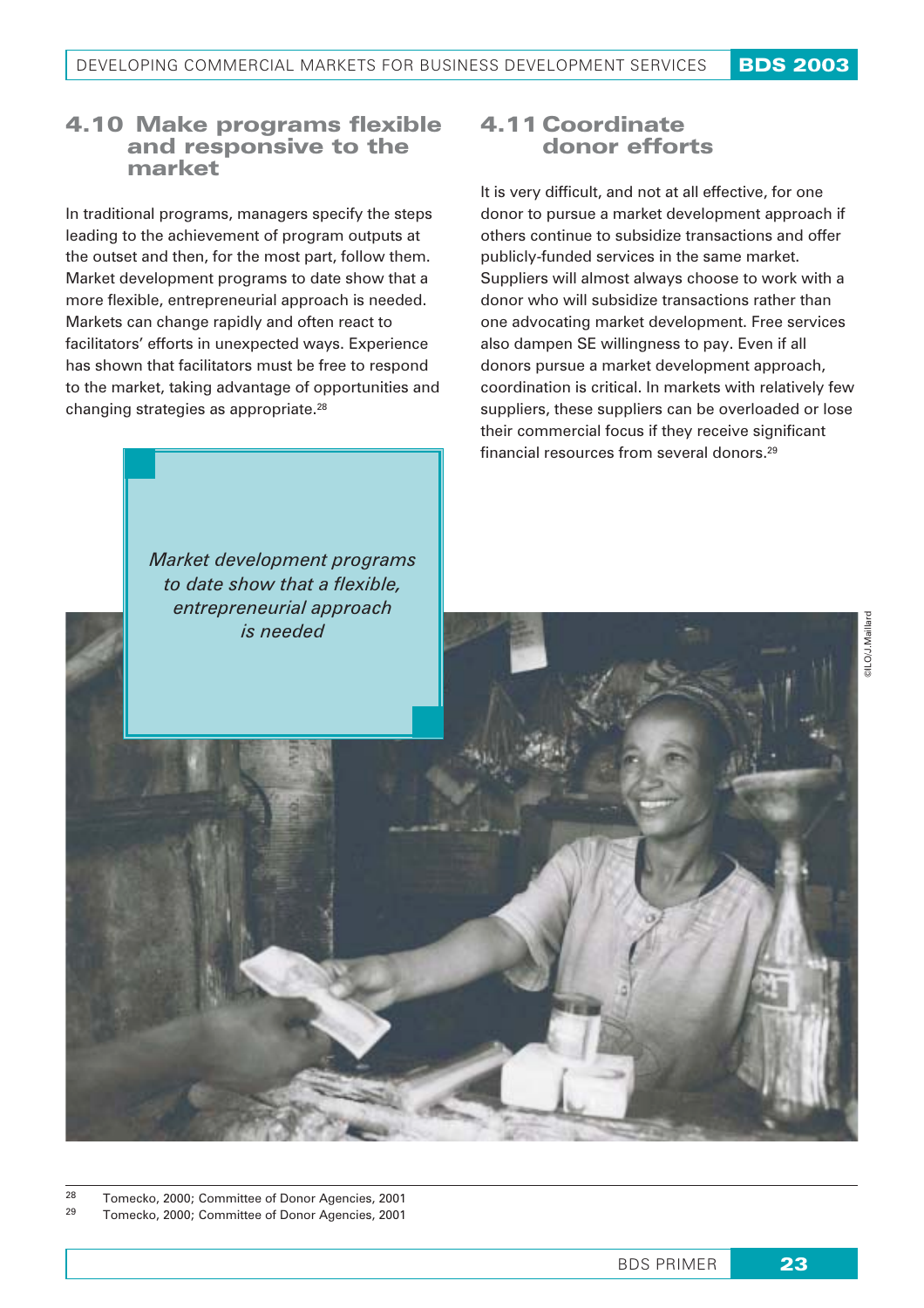## 5. How Can Practitioners Select Appropriate Services To Help SEs Develop And Grow?

For years, BDS practitioners stated that SEs were not always aware of the benefits of BDS because so few had experienced them. Therefore, the argument went, BDS needed to be subsidized, promoted, and sometimes required in order to have access to financial services — at least until entrepreneurs realized its value. However, in spite of participatory rural planning exercises and expensive surveys assessing needs, too many BDS programs continue to supply services that entrepreneurs do not value and are unwilling to pay for. Additionally, the impact of these services cannot be demonstrated.

In contrast, better performing programs devise high-impact SE development strategies that offer demand-driven services delivered through commercial channels and give SEs an opportunity to express, in financial terms, whether or not the services add immediate value to their businesses.

## 5.1 **What is a High-Impact SE Development Strategy?**

A high-impact SE development strategy (described in detail in Chapter 2) defines what programs are trying to help SEs achieve, and answers the question: How do SEs want to improve their businesses? With this strategy in mind, program designers can identify services that help SEs get what they need to improve their businesses and create the impact the program aims to achieve. SE development strategies fall into two broad categories:

**1)** Sector Strategies: help specific groups of enterprises access particular product markets. They often involve services such as market links, product development, technology, or input

supply and are characterized by entrepreneurs making significant changes in their businesses to achieve high growth. This strategy often targets the more entrepreneurial and market-ready SEs.

2) **Mass Market Strategies**: help diverse enterprises incrementally improve their efficiency and/or sales through "cross-sector" business services – access to telecommunications, computer services, accounting, basic legal services – or by offering a range of specific services such as technical training. This strategy targets a wide range of businesses and is often relevant for those struggling to participate competitively in local markets.

Examples 10 and 11, below, illustrate "sector" and "mass market" strategies. In each case, the link between services and program impact is explicit and clear.

These high-impact strategies drive service selection by honing in on a group of SEs experiencing common constraints and opportunities and assisting them with focused, high-impact services. The ILO/FIT radio program provides information targeted to informal sector SE listeners in the same geographic area and helps them link to mainstream markets and political processes. Although a "mass market" strategy, it is clear who it is trying to help achieve what impact. This helps drive service selection. MBLP in Zimbabwe targets a smaller niche group of businesses in a given sector and particular region and helps make the dominant industry more competitive while increasing SE participation in it. The strategy drives MBLP's focus on the services SEs need to make these market links effective and sustainable.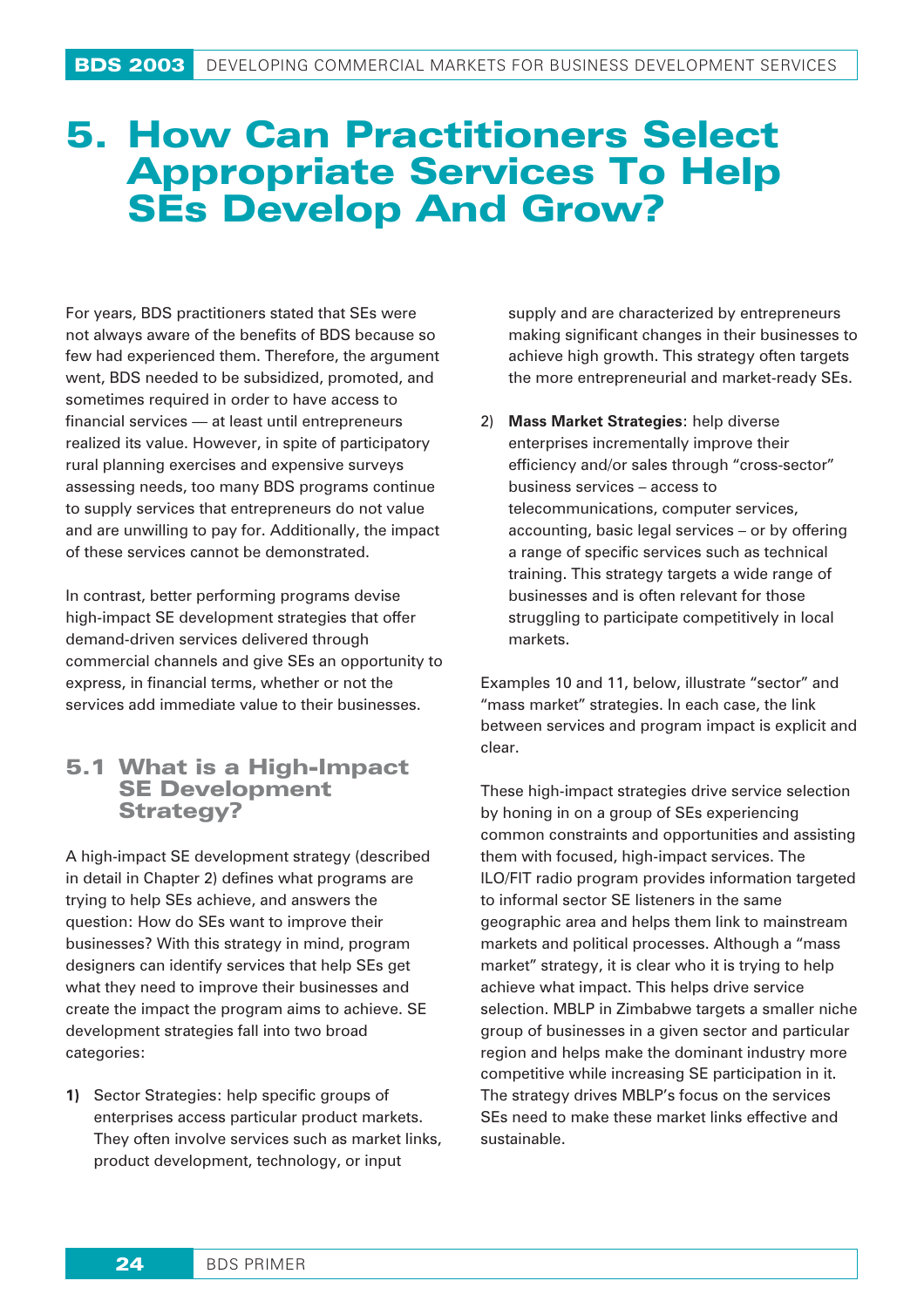

Manicaland survive in global markets and in the current economic decline facing Zimbabwe, thus preserving valuable jobs in the large firms and creating new jobs and higher income in small firms.

Carpenter, Janney, et al. "Helping Small Businesses Grow and Create Jobs: Good Practices from Global Experiences." Forthcoming from Shorebank Advisory Services, September 2002. Website: www.shorebankadvisory.com

High-impact program strategies can help identify high-impact services, but they are not sufficient there is danger in relying too much on the judgment Enterprise in Africa: Experience in Interactive Radio Formats in Africa" ILO, 2002. Website: www.ilo.org/seed

McVay, Mary, "An Information Revolution for Small

have been instrumental in eliminating policy bottlenecks and opening markets for milk traders and fishermen, increasing safety and sanitation in physical markets, and reducing electrical and telecommunications costs. They reach over

300,000 listeners.

of program designers. Strong BDS programs also let SEs drive service selection by delivering demand-driven services.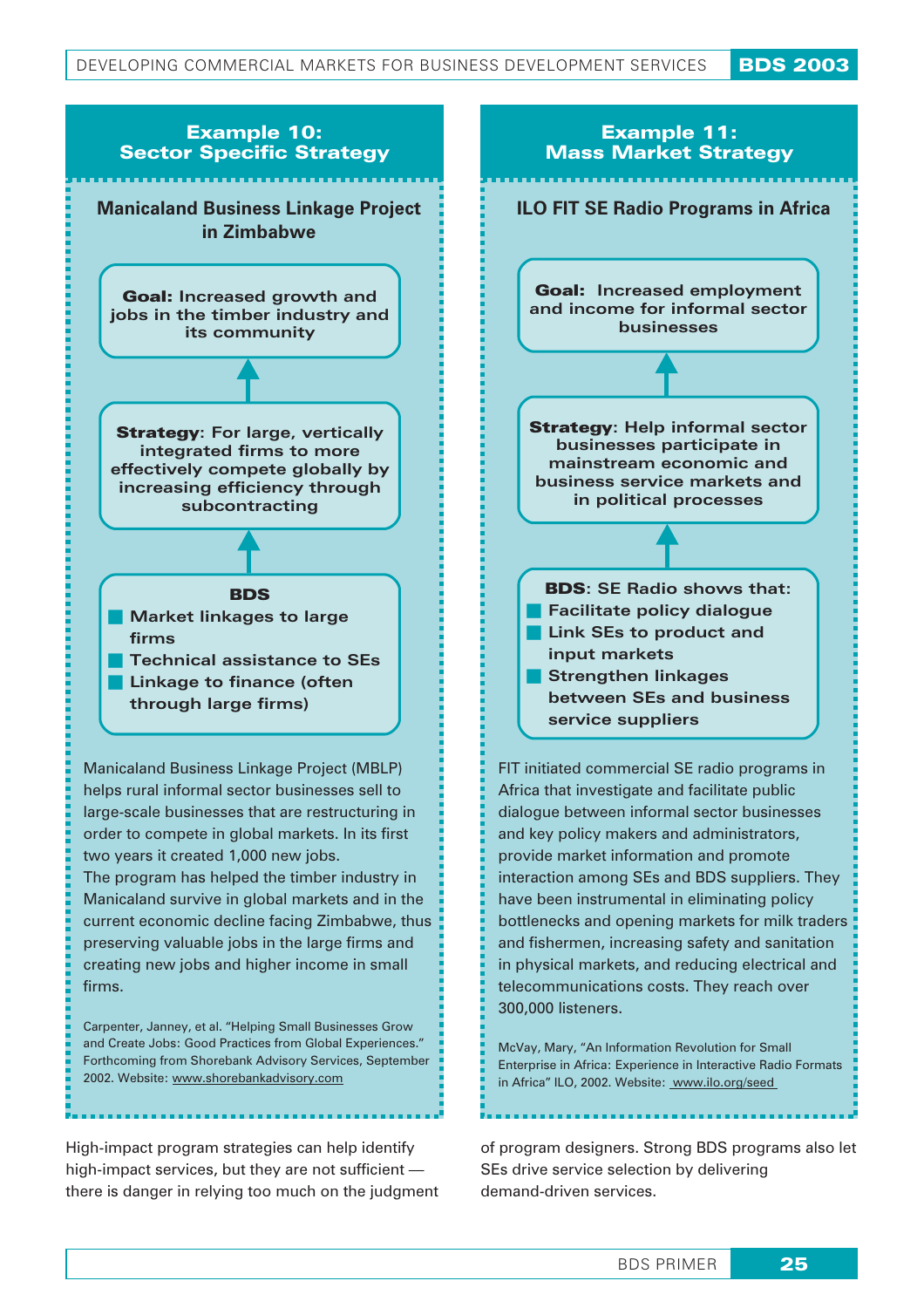#### 5.2 **What are demanddriven services?**

In general, demand-driven services:

- Respond to SE wants and needs
- Are delivered through *business-to-business* transactions
- Put financial pressure on the provider to deliver quality services

The purpose of offering demand-driven services is to identify and deliver those that impact SE businesses. The challenge is in knowing which ones will have an impact. Unfortunately, in spite of their best analyses, program designers are often wrong. The best way to prove that services add sufficient value is when an entrepreneur, or someone who finds them valuable for SEs, pays for them.

Demand-driven services should meet a clearly identified need and SE's should be *willing* and able to pay for them. Payment for services is a good indication of desire and value. If a service adds value to the business and is worth the investment, entrepreneurs pay. If it doesn't, they don't. And, when people pay, they expect quality services. Entrepreneurs are also more likely to give feedback to an organization about their precise wants and needs if they are paying customers and don't have to worry about offending a patron. Although many entrepreneurs are not able to identify complex constraints facing their businesses, evidence suggest that when they gain access to a service that meets an articulated need and are able to solve a business problem, they start to see value in such services and often want to address other problems.30 Demand-driven services are more likely to have an impact on business performance than services that development experts believe will benefit SEs.

### *Example 12: Embedded Services Can Also Be Demand-Driven*

#### **Furniture Manufacturing in Vietnam**

In Vietnam, many furniture showrooms in Hanoi sell furniture from rural SE producers. Some of these showrooms provide market information and product designs to their SE suppliers; one of them prepares design drawings when ordering furniture from rural producers. These services help rural producers stay in touch with changing urban market trends and the showrooms embed the cost of this service in the commission and mark-up it receives on sales and orders.

Anderson, Gavin "The Hidden MSE Service Sector – Research Into Commercial BDS Provision to Micro and Small Enterprises in Vietnam and Thailand," Donor Committee Conference on Business Services for Small Enterprises in Asia: Developing Markets and Measuring Performance. April 2000. Website: www.sedonors.org (BDS materials)

Another type of demand-driven service is acquired through commercial transactions or relationships. These services meet a specific need of SEs, but they may not have to pay for them directly. Those who buy products from SEs often provide them product specifications, market information, or raw materials, or large businesses may pay for advertising in newspapers or radio programs that provide useful information to SEs. Sometimes SEs receive training and advice from friends, relatives, or peers who work in their line of business. These BDS, although not fee-based, are demand-driven in that the sources are commercial or social actors who are accountable to SEs for good services. This is in contrast to traditional BDS programs in which non-profit organizations are accountable to donors for services delivered to SEs.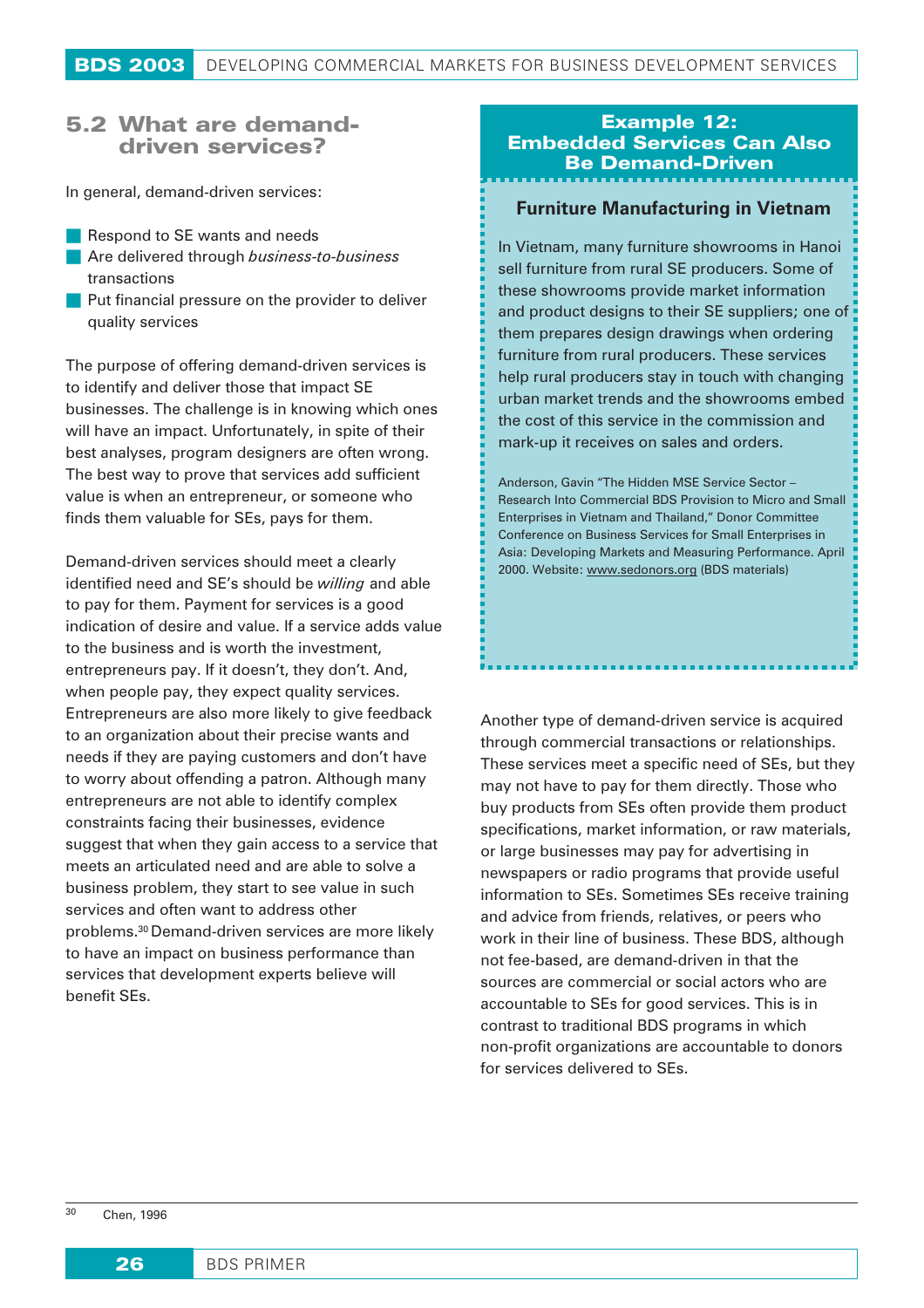#### 5.3 How can program designers select highimpact, demand-driven services?

The selection of high-impact, demand-drive services goes hand in hand with the development of a high-impact strategy and the identification of target clients. These decisions are iterative, and are made in a different order by different types of organizations.31 Several models of decision-making processes are emerging:

- 1) **Sub-sector development programs**: Designers start with a focus on sub-sectors that show promise of high SE growth or employment generation. They conduct a sub-sector analysis (see below) to understand opportunities available to the SEs and the constraints they face in taking advantage of the (primarily) market opportunities. This leads to an overall strategy design, which drives service selection. Usually a broad set of services is identified after which program designers assess demand for them and prioritize those with both high demand and potential impact.32
- 2) **Demand-led, cross-sector programs**: Here the demand for services leads the program design and designers often start with a broad assessment of SE demand for a wide range of services that show some potential because they are visible in the market, or seem to be growing. Based on which services show high demand potential, the program focuses on several, exploring constraints and opportunities; which group of SEs needs the services; and impact that might be achieved.33
- 3) **Target Population-Led Programs**: In some circumstances, organizations focus on a particular target population, for example rural, low-income women. They use a combination of needs and demand assessments and, sometimes, sector analysis to identify services that could meet a priority need and be in

demand. The end result can be either cross-sector or sector oriented.

- 4) **Broad economic development programs**: In a cross-sector situation, a general SE needs analysis can provide insight into the opportunities and constraints of particular segments of the SE market. This can drive a demand assessment of specific services that would contribute to a high impact strategy for that group.34
- 5) **Service-led program**s: In some situations, organizations have had success with delivering particular services and would like to replicate the strategy. In this situation, organizations try to identify populations and circumstances in which their services might be in high demand.35
- 6) **Supplier-led programs**: Many programs assume that direct service suppliers are in the best position to determine which services SE clients demand. In these programs, the facilitator helps providers analyze demand for services and develop services in response to the market. A challenge in these programs is to connect the services directly to a common impact on SE businesses.

An increasing number of programs are designed with impact and demand in mind and patterns are beginning to emerge around the services different types of SE typically need and demand. New entrepreneurs often want information about competition and links with other enterprises (suppliers, service providers, buyers.) Owners who want to expand a business often seek advice on product and market development and information on cost-effective ways to modernize their technologies. Entrepreneurs in transition economies often want advice on privatization and its implications for restructuring and market identification training.

There is also a debate in the field about the services poor people demand. Some argue that low-income

- $33$  Swisscontact & GTZ, Vietnam, 2002
- $34$  GTZ study, El Salvador 2002

 $31$  Carpenter et al, 2002

 $32$  AFE, 2002

Appro TEC 2002; Hileman, 2000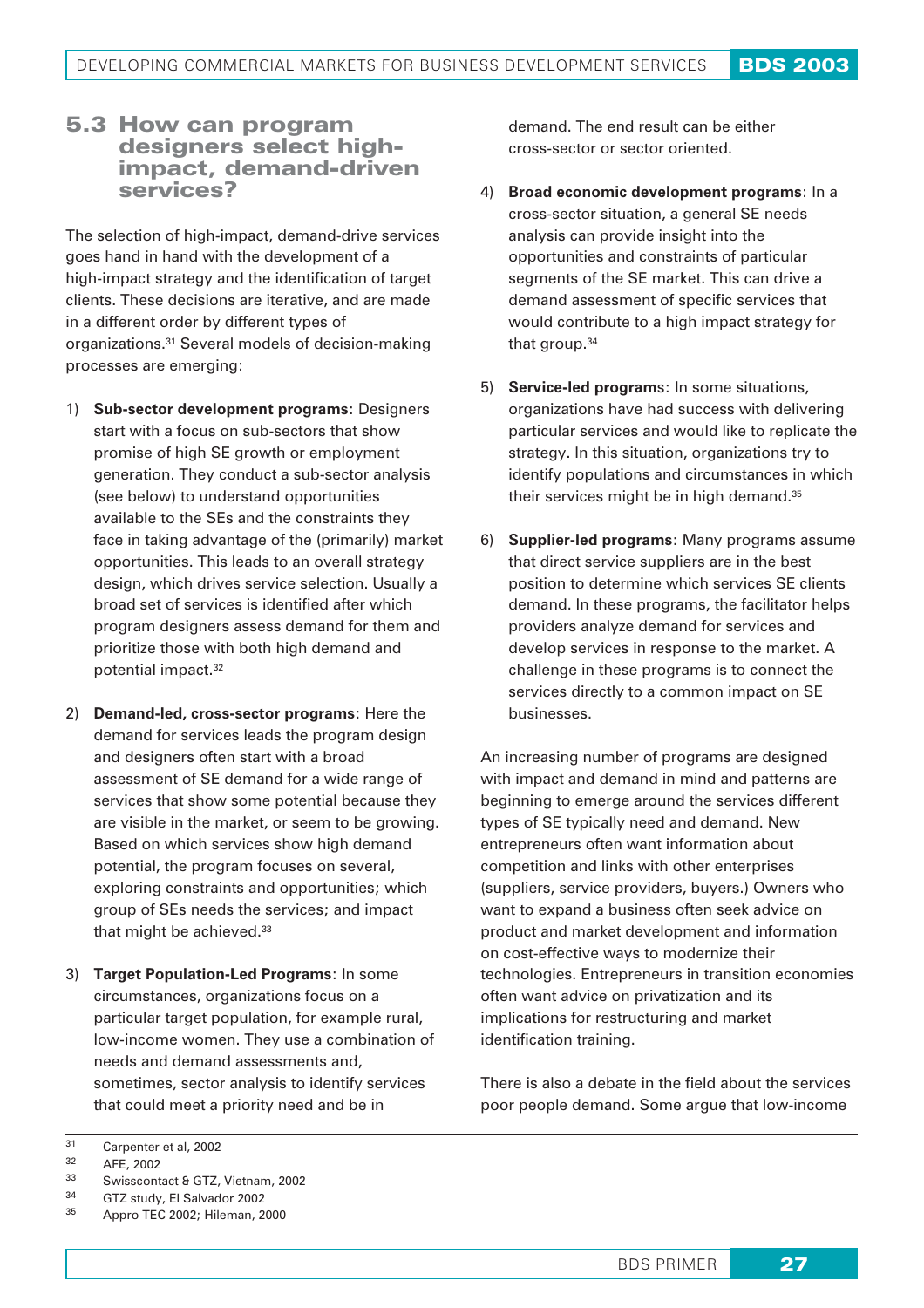entrepreneurs need immediate, value-added services. Others say that they are often not aware of the value of services until they have received some basic business skills training to start and stabilize the enterprise and understand how BDS can be used to grow the business. These kinds of analysis and debate help develop guidance around typical patterns found in different situations that may eventually simplify the selection of high-impact services for particular population groups.<sup>36</sup>

A key lesson learned in BDS program development is — the more focused a program is on a limited range of specialized services, the higher the quality of both services and delivery. However, in most situations there is demand for several services and many demonstrate good impact potential. Having a high-impact strategy and assessing demand can drive programs to select a narrow range of services, which they sequence and align for maximum impact<sup>37</sup> and effective programs identify and focus first on services that meet three criteria:

- Will contribute to the high-impact SE
- development strategy
- Are in high-demand
- **Are the most feasible to deliver**

In this manner, BDS programs are launched with a service that brings immediate results to an SE's bottom-line. This builds credibility and gives programs the expertise to launch more services. To achieve maximum impact the services should be complementary and enhance the impact of each other, as illustrated in Example 13.

## 5.4 **What tools can help practitioners choose high-impact and demand-driven services?**

There are a variety of tools that can help BDS practitioners choose high impact, demand-driven services. A description of each tool follows, along with a case example in which the tool was used to identify services. These tools overlap somewhat with the tools for assessing characteristics of specific services markets in Chapter 6, but they address different questions. Here we ask, "What services do SEs want and need to help their businesses stabilize, grow and create income, economic growth, and jobs?"

#### *Example 13: Services Sequencing & Alignment*

#### **Aid to Artisans, Global**

ATA helps artisans reach international markets by:

- **Launching programs that facilitate international** market links to help exporters and producer associations gain market knowledge and connections, primarily by attending trade shows;
- **Helping the exporters and associations access** product development services to develop products for customers they meet at trade shows; and finally
- **Assisting artisans to access technical training to** produce products designed specifically for customers.

This service sequencing and alignment results in immediate high sales and contrasts with crafts development programs that focus primarily on one of the three services and/or help with all services, but in an uncoordinated way.

Carpenter, Janney, et al. "Helping Small Businesses Grow and Create Jobs: Good Practices from Global Experiences." Shorebank Advisory Services, 2002. Website: www.shorebankadvisory.com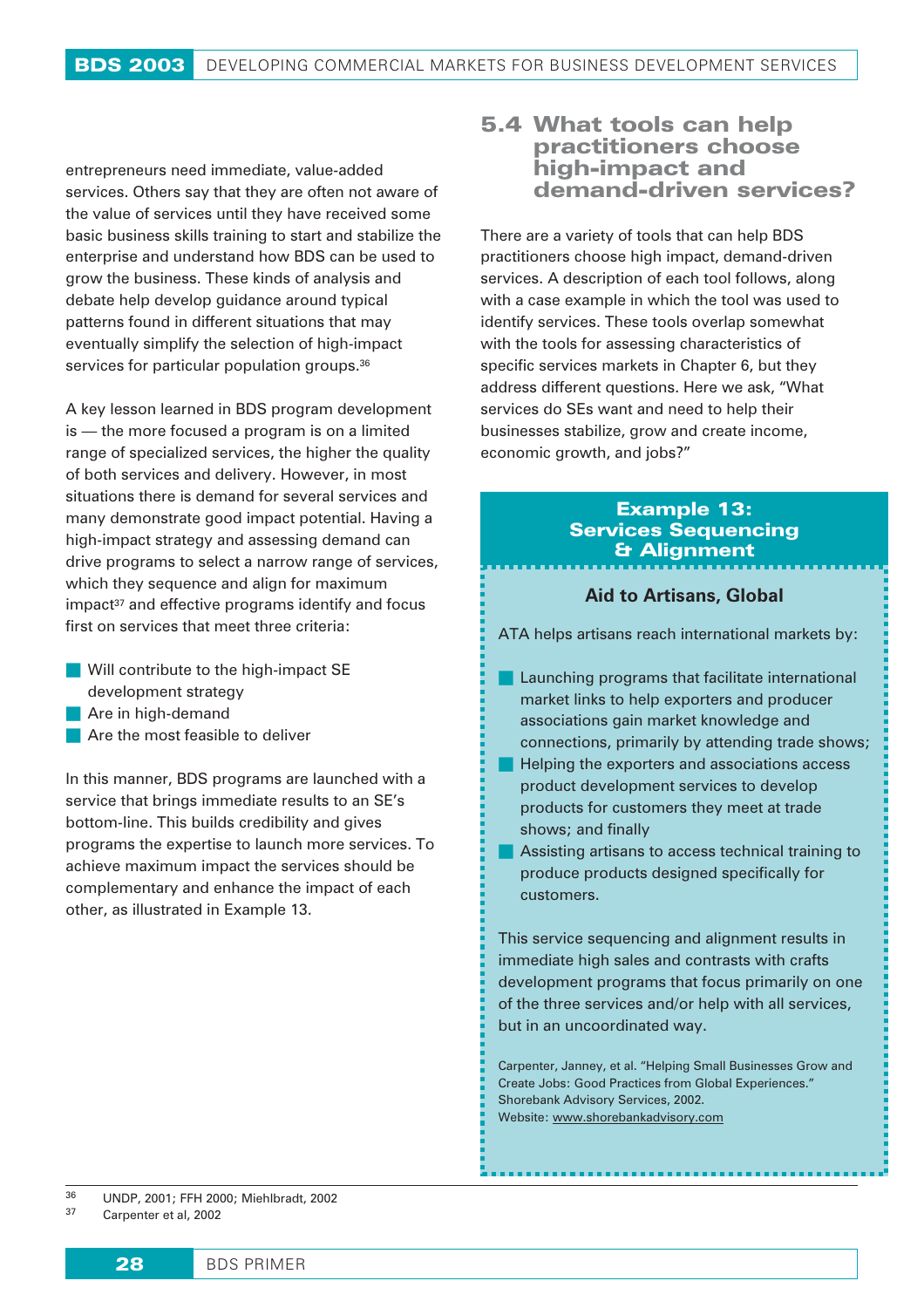## *5.4.1 Sub-sector analysis*

Sub-sector analysis combines aspects of national surveys and PRA techniques to identify constraints and opportunities of SEs operating in the same market, for example the wood furniture, silk cloth, or hair care, "sub-sectors." The main tool in "sub-sector" analysis is a map that describes the links between firms operating in the same industry, but in different market channels. A furniture map might show one set of links from a national forest to wood cutters, sawmills, wood wholesalers, small-scale carpenters and finally to rural and urban low-income consumers. A branch of that marketing chain might lead from the small-scale carpenters to upholsterers, urban shops, and high-income consumers. Yet another channel might lead from the sawmills to a large company that cures the wood and makes furniture for export.

By examining these different market channels, a researcher can identify the role SEs play in the industry, and the lucrative markets where they might benefit from playing a larger role. Then, the program designer can identify BDS that might help SEs move into more lucrative markets, such as a subcontracting service linking SEs to a large-scale exporter to take advantage of higher international prices.

The information for the maps comes from national survey data, interviews with "key informants" including large firms in the sector who know the industry well, and PRA-style discussions with SEs. Sub-sector analysis can be used to assess and compare the viability of different sectors before selecting one to focus on, or to identify key opportunities for intervention and key services that help entrepreneurs take advantage of new market opportunities. The more SEs are involved directly in conducting the sub-sector analysis, the more likely it is that the services identified will be in high demand.38 Depending on the depth and sophistication of the study, sub-sector analysis can be a simple PRA exercise with key sector players, or sophisticated and professional data collection exercise.

# Example 14: Sub-sector Analyses and Program Design

# **Enterprise Works Worldwide (EWW) and the Coffee Sector in El Salvador**

EWW, a US-based NGO, chose to focus on the coffee sub-sector in El Salvador. A sub-sector analysis revealed that small scale coffee producers could earn more income if coffee was processed before being sold. The analysis also determined that key problems in the sub-sector were inefficiency and environmental pollution. EWW used the analysis to design a program to assist small-scale coffee producers that promoted several BDS to address these issues.

The program helped link cooperatives so that small coops without processing facilities could use those owned by larger cooperatives. These links also improved efficiency by enabling the cooperatives to collaborate on financing, processing, and marketing coffee. EWW also assisted the cooperatives in computerizing their production and marketing information. To reduce environmental pollution, the organization provided access to better technology and helped the coops provide training and technical assistance to their members on environmentally friendly production techniques that also reduce costs. These services helped small-scale coffee producers increase their profits.

"El Salvador Coffee Project" 1998 from the Enterprise Works Worldwide website: www.enterpriseworks.org

# *5.4.2 Demand analysis*

Some organizations are beginning to use demand assessment as an initial tool in selecting services. A demand assessment asks SEs about a range of services to understand which they most want, but cannot find. These assessments, described in detail in Chapter 6, are complemented by sector analysis or needs assessment to help program designers develop a clear understanding of the potential impact of the services on SEs and on program

<sup>38</sup> Haggblade and Gamser, 1991; Lusby, 1999. Chen, 1996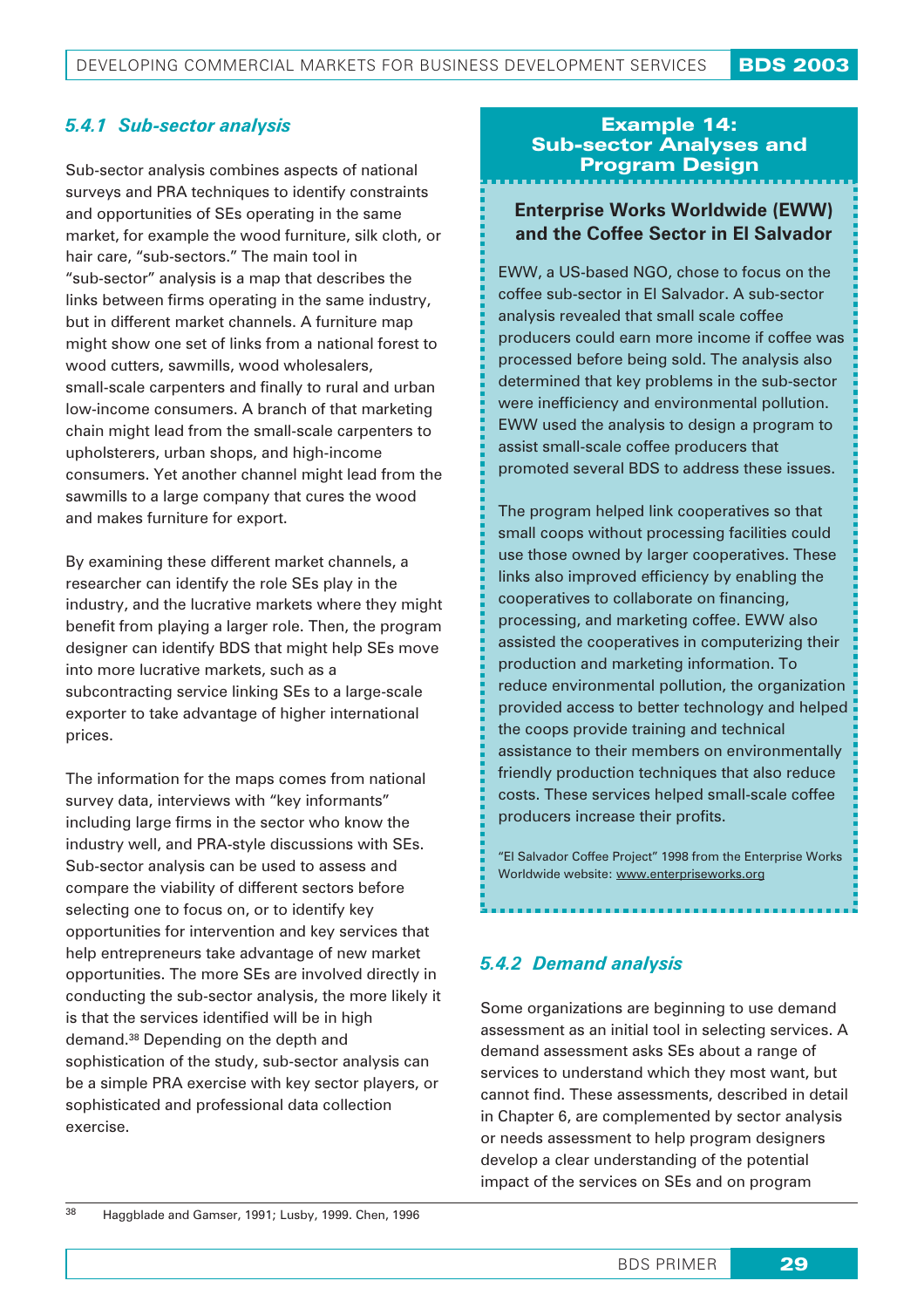goals. For a Mercy Corps program in Azerbaijan, program designers conducted a broad consumer research study to identify the high demand services. When veterinary services were identified as having a high potential for development, Mercy Corps conducted a sub-sector analysis to identify how they could help cattle and poultry farmers expand their businesses and identify other roadblocks in the market chain.39

## *5.4.3 Test marketing or action research*

Formal tools for choosing services may not be necessary in all cases, particularly for commercial suppliers and their facilitators. Instead, suppliers and facilitators can try a service out on a small scale and see if it sells. New programs are beginning to develop systematic ways of testing services:40

- Starting without a pre-conceived idea of what services might be in demand, staff members listen closely to entrepreneurs about their constraints and services that could help address them.
- Initial service ideas are developed from those discussions, drawing on existing private sector services for ideas.
- New services are test marketed, sometimes with partial subsidies in exchange for customer feedback.
- Services are modified rapidly and re-tested to fit as closely as possible to demand.

This type of test marketing is used frequently in the private sector. Even when formal tools for choosing services have been used, test marketing individual service products is helping programs determine the potential for commercializing new services for SEs.

## *Example 15: Action Research Program Design*

#### **ILO FIT in Africa**

The FIT Program has designed and commercialized a range of innovative services using an action research methodology. This methodology tested both the products and commercial delivery channels. Examples include:

**Enterprise Visits:** Study tours are a recognized and effective tool for networking, developing new markets, and exchanges of technologies and skills for MSEs though they normally require high subsidies. The FIT program identified a demand from small business owners to learn from others and experimented with national enterprise visits of MSE groups to meet their counterparts in other parts of the country. FIT then developed and tested study tours for MSEs in East and Southern Africa to visit other businesses or commercial events in neighboring countries and other regions of Africa. FIT built on the willingness of MSEs to pay for some of the services and began supporting tour agencies to develop and sell such tours on a commercial basis.

**Commercial training and facilitation:** The FIT program developed and tested two training methodologies to help MSEs undertake practical marketing (Rapid Market Appraisal) and demand-based product development (User-Led Innovation). These products were tested first through traditional, donor-supported training channels and subsequently sold to commercial training businesses through training of trainer courses in East Africa. These two products and another ILO-developed training product (Grassroots Management Training) were eventually sold into the private sector where they were modified and adapted to meet to the demands of the training market.

Hileman. Milena and Jim Tanburn, Wheels of Trade, Intermediate Technology Publication, 2000, available from IT or Amazon.com; ILO FIT website at www.ilo.org/seed

<sup>39</sup> Mercy Corps, 2002

<sup>40</sup> Hileman and Tanburn, 2000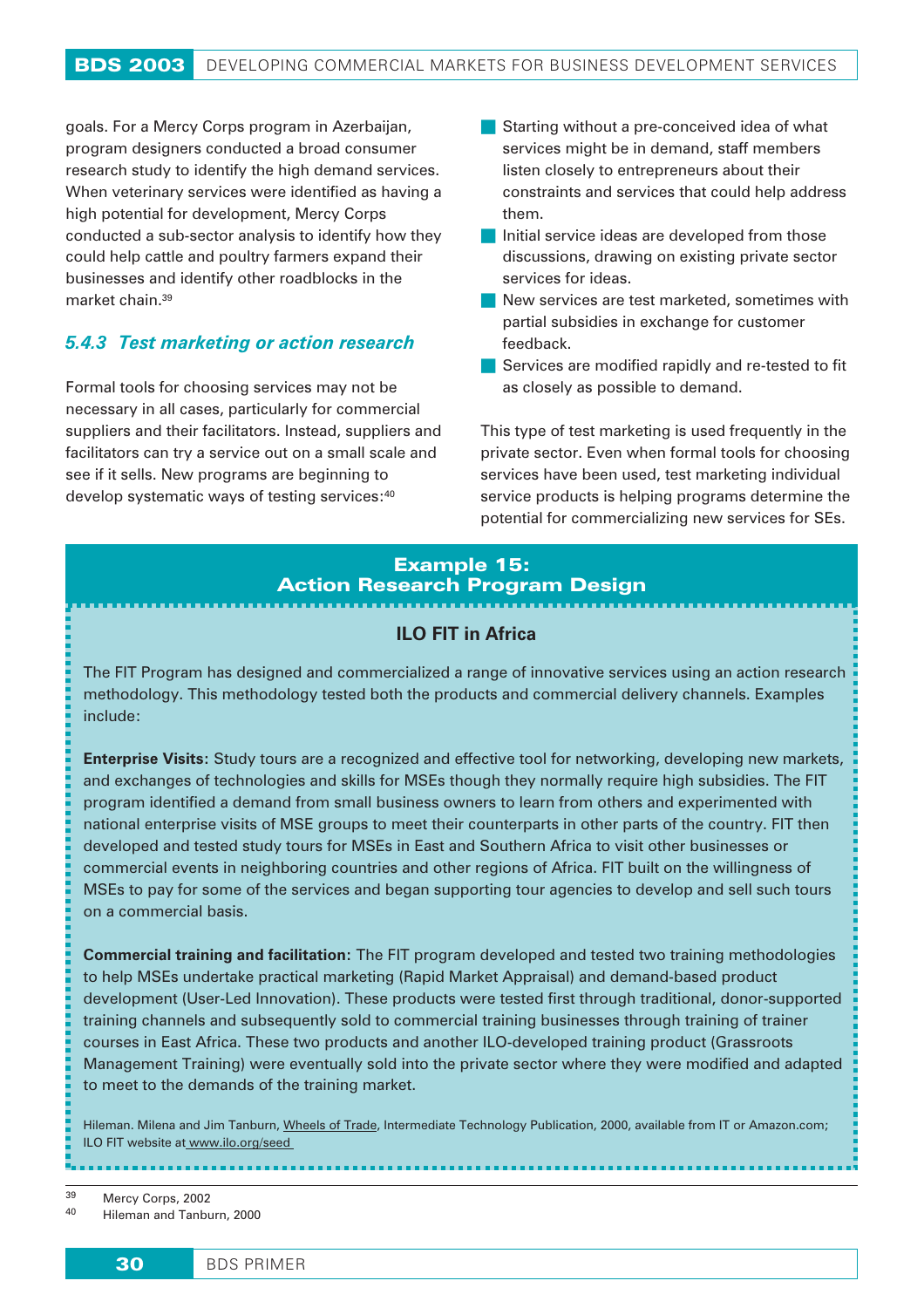# *5.4.4 General SE surveys*

Since the "informal sector" was identified as an important source of employment and income for poor people in developing countries, numerous studies have documented its existence, characteristics, and the contribution it makes to the economy. The USAID-sponsored GEMINI project conducted some of the first statistically valid national surveys of SE informal sectors in developing countries around the world. Although not specific enough for the selection and design of particular services, the surveys provide useful background data.

Some organizations do carry out statistical and economic studies of SE populations and are able to identify opportunities and needs facing particular groups of firms. This information can then be used to develop high impact SE development strategies, as illustrated in Example 16. The studies are expensive and require a high level of technical expertise, but when coupled with a broad consumer survey, they can help identify the services that are both in high demand and likely to have a high impact.

# *5.4.5. Participatory Rural Appraisal*

In stark contrast to national surveys, Participatory Rural Appraisal (PRA) techniques can identify very specific constraints, opportunities, wants, and needs of particular populations of SEs. PRA offers a set of practical tools to help development agents and program participants identify problems and select relevant solutions. Some of the techniques include:

- **Resource Mapping: Participants draw maps of** their community with relevant, available resources
- **Seasonal Mapping: Participants describe** seasonal trends that affect their work and lives
- **Network Mapping: Participants draw links they** have to external individuals and resources
- **Ranking Exercises: Participants rank their status,** the importance of problems, and/or preferred solutions

## *Example 16: SE Statistical Survey*

## **GTZ in El Salvador**

A study of SEs in El Salvador revealed a "growth gap" in the SE population — microenterprises grow rapidly, but there is a high death rate when firms begin to become small enterprises. Further investigation revealed that just at the point when SEs experience significant management burdens brought on by additional employees and production levels, they are faced with a barrage of regulatory and tax issues as they start to become more visible and need to formalize. At this stage, the study recommends a combination of targeted management consulting services and policy reform so that "formalization" and "the transition from micro to small enterprise" do not occur at the same time. The consulting services focus on the challenges of growth and formalization processes. In this situation, cross-sector consulting services would be highly tailored to help a specific population take advantage of growth opportunities and overcome key barriers to growth.

Schmitt-Degenhardt, Stephan, et al. "The Growth Gap: A small enterprise phenomenon" GTZ, El Salvador, July 2002

PRA can be used to identify services in high demand by a population segment; understand how SEs operate in a particular economic environment; or identify significant constraints. They can also help procure information on the features and benefits a service should have; the price customers might be willing to pay; and other detailed information about the potential demand for a BDS. The underlying principle behind PRA is that local people possess more knowledge about their situation than external experts and the role of the researcher is to bring that knowledge to bear in identifying and solving key problems.41 PRA is the most affordable and simple technique for identifying services SEs demand.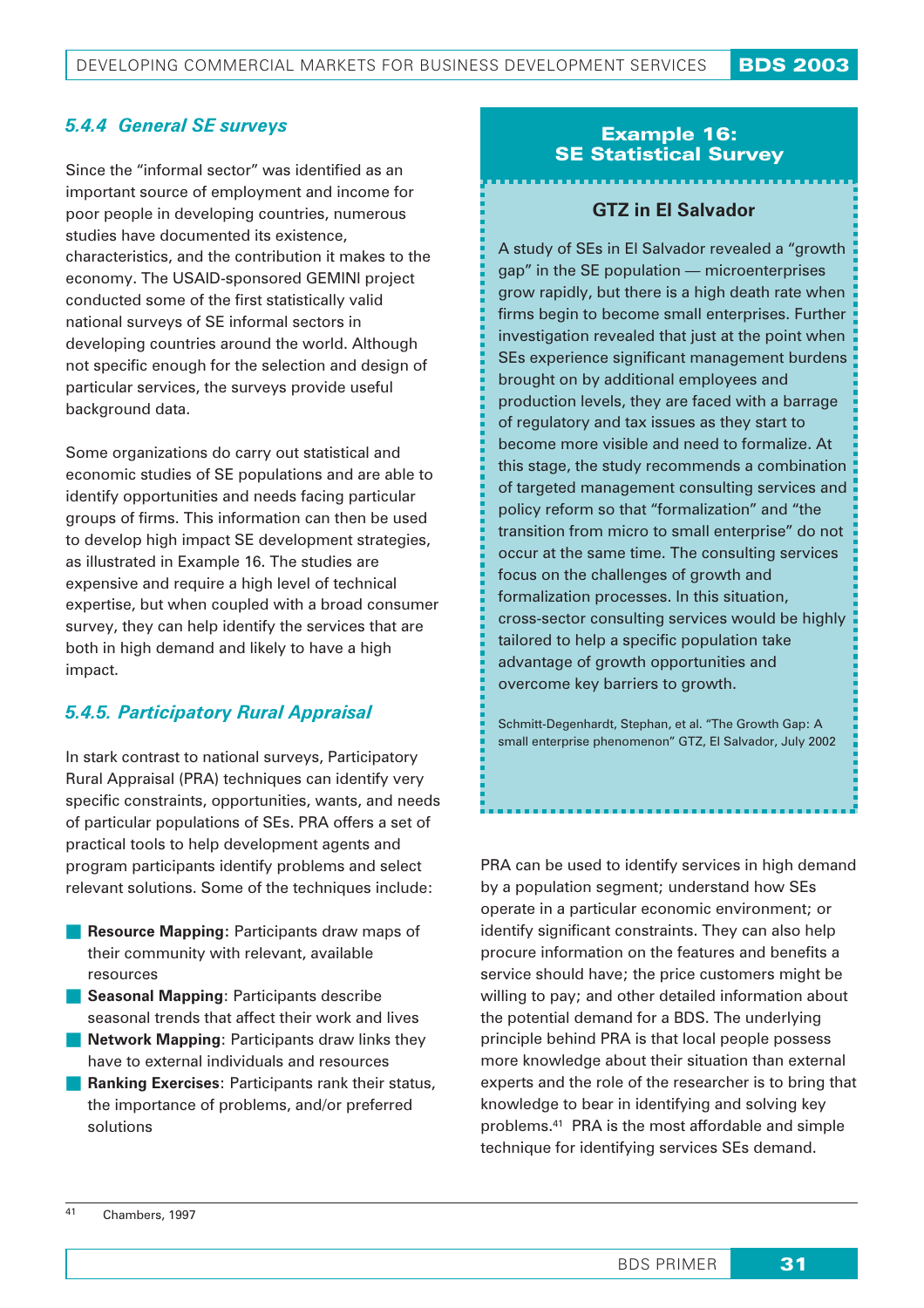## Example 17: PRA Design Techniques

## **SEWA in India, Women's Sub-sector Development Program**

The Self-Employed Women's Association (SEWA) conducts participatory sub-sector development programs with poor, self-employed women. SEWA started its work by organizing self-employed women into groups according to the work they were involved in, such as incense making or dairy production. With these groups, SEWA used PRA techniques to identify immediately felt needs. These needs are the first to be addressed, but with the momentum of success, the groups go on to identify and tackle large issues. This approach led to SEWA's national dairy cooperative support project. The immediate need for women dairy workers was access to vaccinations and veterinary services. SEWA conducted a pilot effort to link women in the program to services provided by the Ministry of Agriculture. Having demonstrated the viability and importance of supplying women with these inputs, SEWA built on that momentum to successfully advocate for women all over India to have access to government dairy support services.

Martha Chen (ed.), Beyond Credit: A Sub-sector Approach to Promoting Women's Enterprises, Aga Khan Foundation Canada, 1996.

In reality, most program designers use a combination of these tools as well as consumer surveys to identify services that SEs are most likely to respond to and that are likely to have a high impact on their businesses and lives.

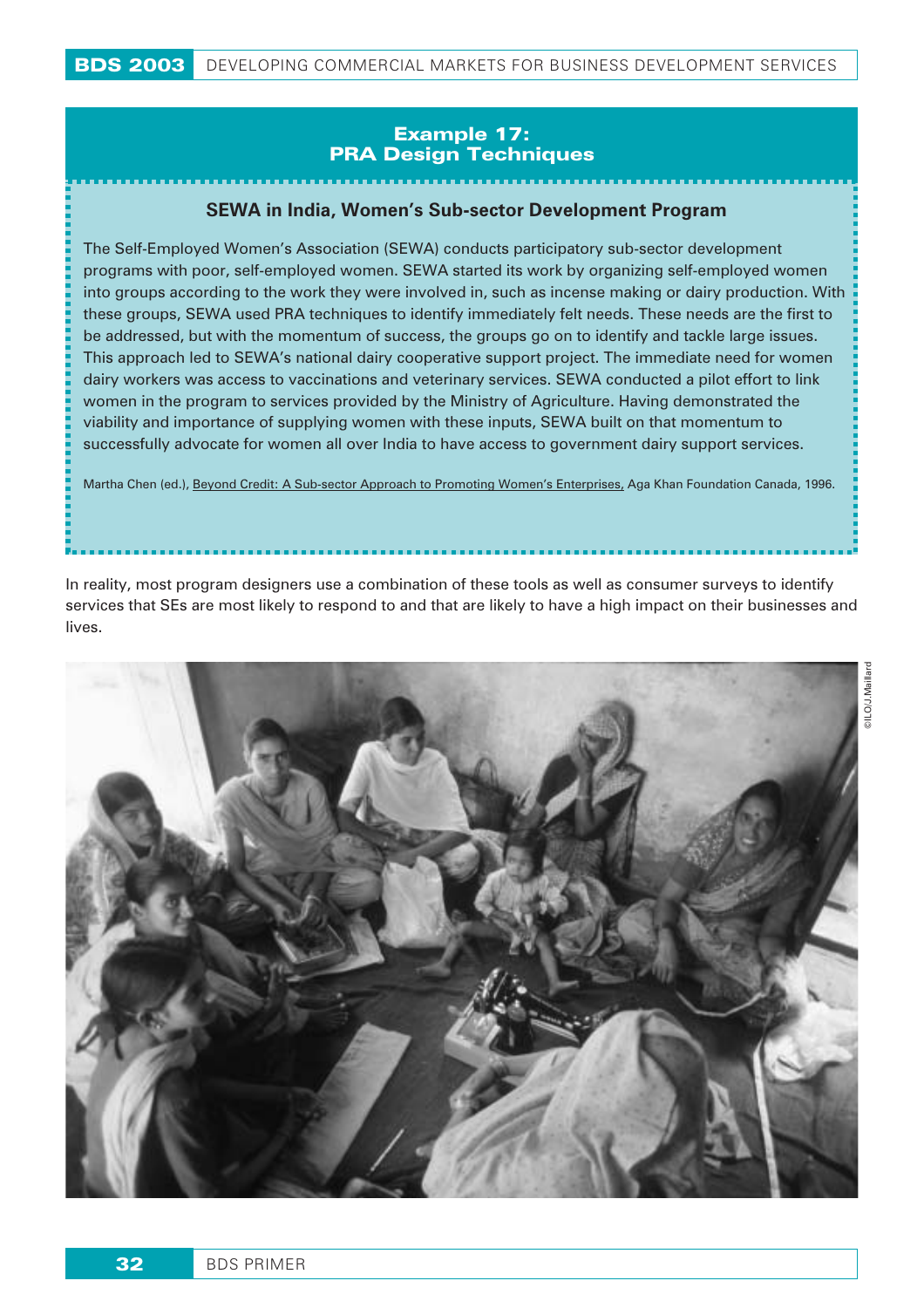# 6. **How Can Practitioners Assess BDS Markets and Choose Interventions To Strengthen Them?**

The previous chapter focused on the basics of a BDS program: defining the market to be developed and determining which services should be delivered to whom, where, and how. This is when the challenge of market development begins. Experts agree that to develop a BDS market, it is critical to first understand how it currently operates.<sup>42</sup> A program manager can then choose strategies aimed at reducing specific constraints to market development or taking advantage of existing opportunities for expanding the SE market. Interventions that target specific market problems and opportunities have the best potential for developing a market and minimizing distortion.

Using a market development approach, there are four steps to this process: 43

- 1) **Outlining** program design decisions and the market information needed to inform them;
- 2) **Conducting** a market assessment to understand the existing service market;
- 3) **Identifying** opportunities in the service market and pinpointing what constrains it from developing; and
- 4) **Identifying** interventions that address the priority problems/opportunities.

A market assessment focuses on gathering the information needed to inform program design

decisions. The most difficult decision concerns which market problems and opportunities to target with program interventions and the market changes that can be expected. These market changes link back to the goals and SE development strategy discussed in the previous chapter.

For example, a program may aim to increase SE manufacturers' awareness of product design services and at the same time make those services more appropriate, affordable, and desirable. The ultimate aim is for more SE manufacturers to use product designs that help them increase their sales. Once managers have defined the changes the program aims to make in the market, information from the assessment can inform other program design decisions including the intervention strategies that can effectively generate the desired changes in the market and the institutions the program should work with in order to generate the desired change.

# **6.1 What information about a market is needed to choose interventions?**

To understand the market, one needs to examine three things: demand, supply and transactions (the interaction between demand and supply). Within each of these components, there are several issues to grasp.44

<sup>42</sup> Committee of Donor Agencies, 2001

<sup>43</sup> For more information, see Miehlbradt, Alexandra, "Guide to Market Assessment for Program Design," A FIT Manual,

International Labour Organization," 2002. Website www.ilo.org/seed (publications)

<sup>44</sup> Adapted from Springfield Centre, (BDS 2000 Training Course, module by Bear and Miehlbradt)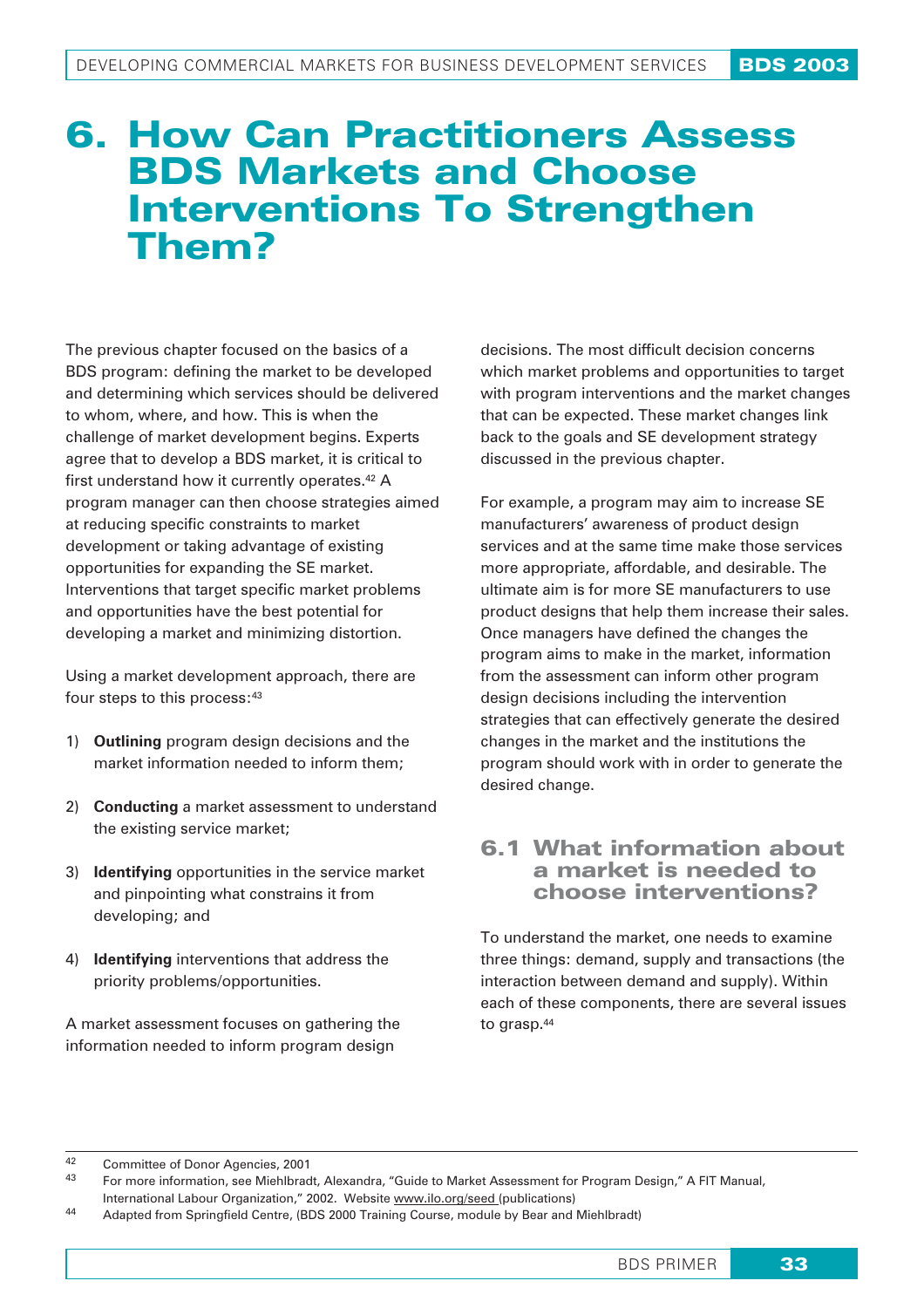

# **Figure 5: Information Needed to Assess the Market**

#### **Demand:**

- What types of SEs are using which service products? What types are not?
- What benefits are SEs looking for from the service?
- **How aware are SEs about services? Do they** understand the benefits of services?

#### **Transactions:**

- $\blacksquare$  How big is the market? What percent of SEs have tried a particular service?
- Why do SEs use the service? Why not?
- What percent of SEs acquire services through fee-for-service transactions, services embedded in other commercial transactions, services paid for by a commercial third party, and for free?
- **How are the services delivered? How do SEs** want services to be delivered?
- **What service features do SEs want? How** satisfied are they with the currently available supply?
- What prices are SEs paying for services?

#### **Supply:**

- What types of suppliers exist?
- What range of products is available?
- What are the strengths and weaknesses of current suppliers?
- What substitutes for BDS do SEs use?

To help with their strategy design, some program managers gather information on the links between the use of a particular BDS and benefits SEs may realize in terms of product markets they can access. For example, can access to courier services enable SEs to reach national instead of only local markets? Some researchers are also investigating the link between SE ability to sell products profitably and the demand for particular types of BDS. Does improving SE access to profitable markets increase their demand for BDS and, if so, what types of BDS?

The outcome of analyzing all this information is a picture of a BDS market showing how it works, where the opportunities for growth are, and where significant problems lie. A weakness in the market might be a lack of awareness by SEs of available services or misunderstandings about their benefits. Another weakness may involve suppliers who offer inappropriate products or services that SEs do not want. An opportunity like international demand for particular SE products could fuel demand for services that help SEs produce to international quality standards, or recent relaxation of the government's enterprise registration requirements might fuel demand for legal aid services to help SEs register their businesses. Programs can design appropriate interventions to address these weaknesses and opportunities. Figure 6 outlines the process.45

<sup>45</sup> Adapted from Gibson, Hitchins, Bear "BDS Market Development: A Guide for Agencies," 2000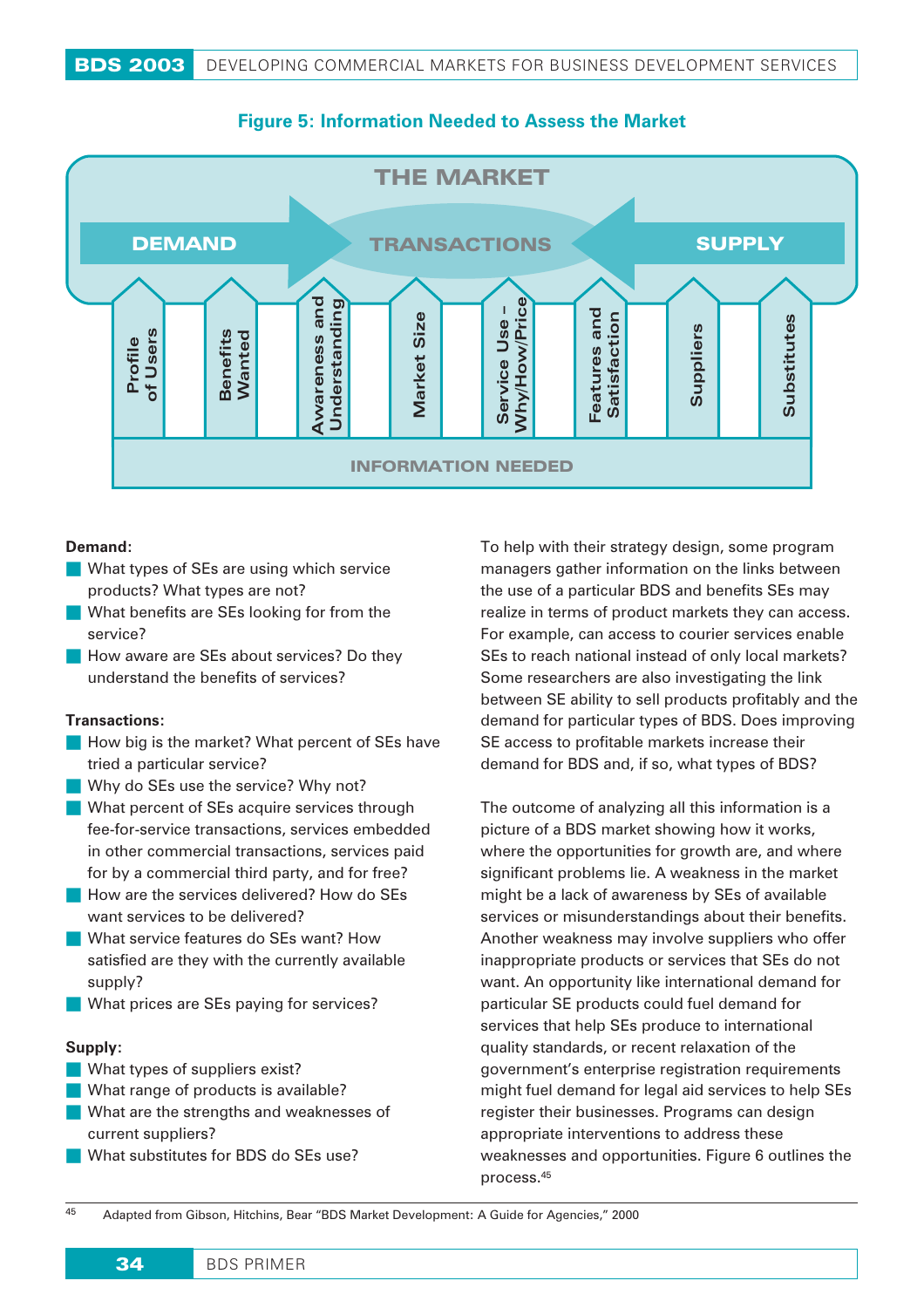

# 6.2 How can market information be used to design effective BDS programs?

Practitioners are finding that one of the greatest challenges in market assessment is analyzing and using market information for program design. Market assessments generally yield a wealth of insights about a particular BDS market. However, clearly identifying the most pressing problems and promising opportunities is not always easy.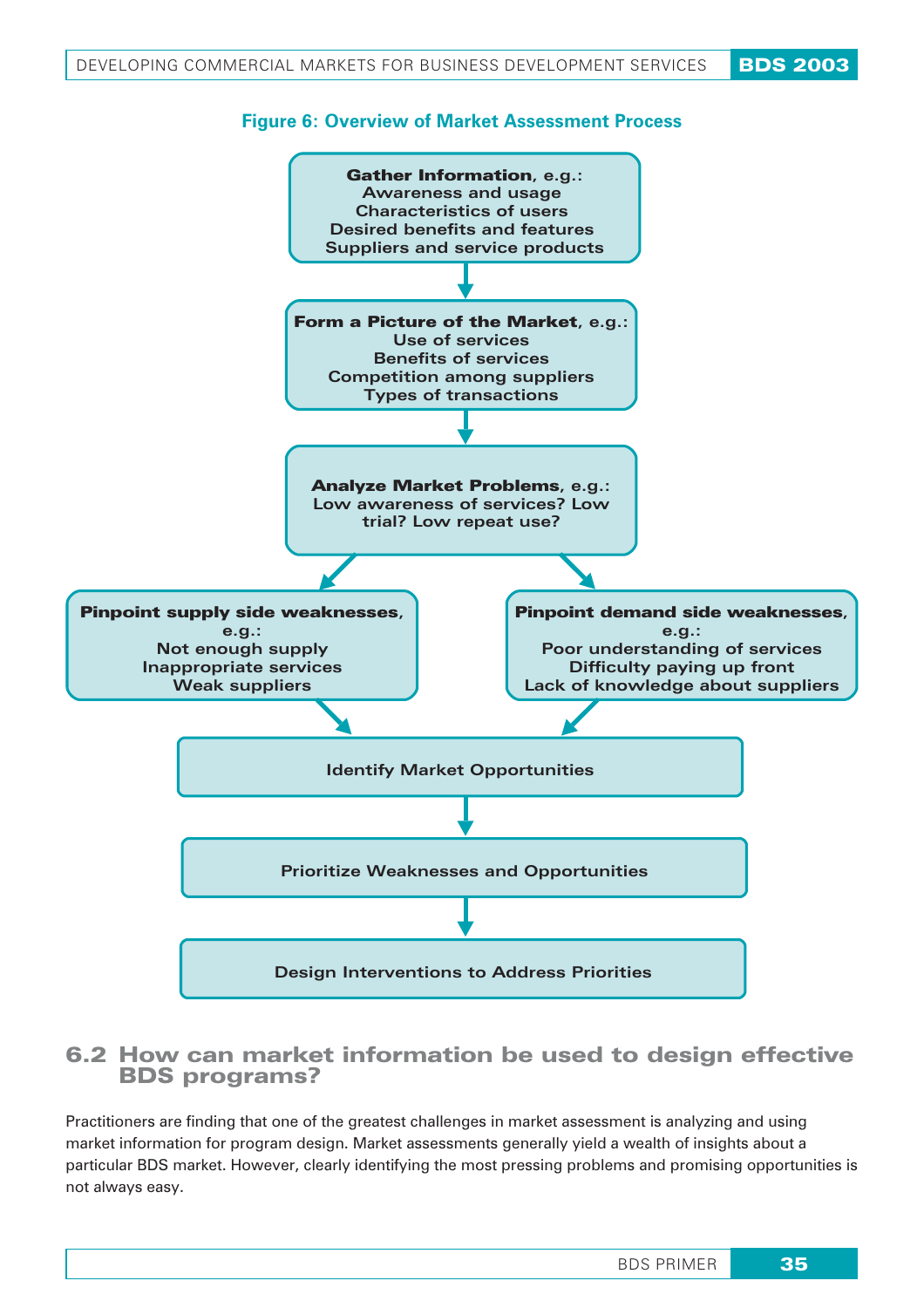A variety of analytical tools are now available to help draw conclusions from market assessment data.46 One summarizes market information on a grid showing the strengths and weaknesses of market demand and supply. (Example 18) There also are several experimental tools for identifying gaps between demand and supply, where an assessment indicates that SEs are not getting the type or quantity of services they want.

Similarly, it is challenging to choose appropriate market development strategies to address certain problems or opportunities. Market assessment does not eliminate the need for creativity, intuition, and determination in the program design and implementation process. The BDS field continues to accumulate experience in this area and Table 3 gives examples of BDS market development interventions matched to specific market problems. However, this will no doubt be a key challenge for the foreseeable future.

## *Example 18: Analysis of BDS Market Assessment Information*

#### **GTZ in Nepal**

GTZ summarized the information from their BDS markets assessment in Nepal using a grid:

|                  | <b>Demand</b>                                                                                                                                                                 | <b>Supply</b>                                                                                                                                  |
|------------------|-------------------------------------------------------------------------------------------------------------------------------------------------------------------------------|------------------------------------------------------------------------------------------------------------------------------------------------|
| <b>Strengths</b> | Consumers are aware of services<br>Economic growth is fueling<br>demand<br>Word of mouth advertising<br>is strong                                                             | Suppliers exist<br>Suppliers have the capacity<br>to help businesses solve<br>their problems                                                   |
| Veaknesses       | Consumers have limited<br>understanding of services<br>Consumers have high expectations<br>Consumers are risk averse<br>Free services are decreasing<br>willingness<br>to pay | Service products are inappropriate<br>Marketing is poor<br>Suppliers lack market information<br>Supplier behavior is distorted by<br>subsidies |

This summary helped GTZ choose appropriate interventions. GTZ decided to focus their program on product development and commercialization. The program assists BDS suppliers to develop and launch new service products and also stimulates demand through events and promotions that increase consumer awareness and understanding of new services.

Miehlbradt, Alexandrea "Business Development Services in Nepal - Report on BDS Markets Assessment" for the GTZ Private Sector Promotion Project, Nepal 2001.

Rana, Prashant "Joint Ventures with Commercial Suppliers: The Nepal Experience" Presentation for the 2nd annual BDS seminar in Turin, 2001. Website: http://training.itcilo.it/bdsseminar

46 For more information, see Miehlbradt, "Guide to Market Assessment for BDS Program Design" A FIT Manual for the ILO. For examples, see Miehlbradt, "Assessing Market for Business Development Services: What have we learned so far?" SEED Working Paper No. 28 for the ILO, Chapter 3. Website: www.ilo.org/seed (publications)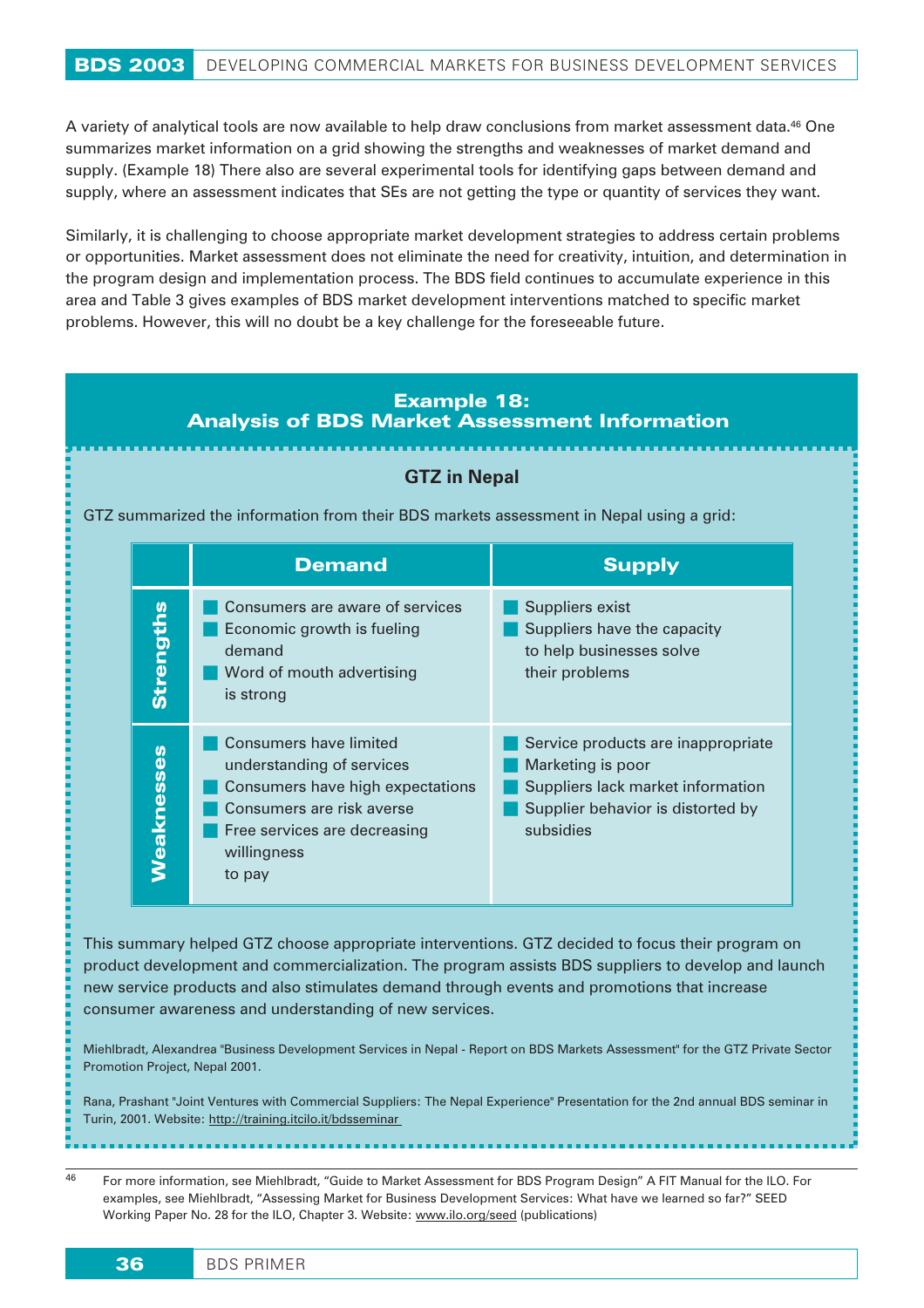# **Table 3: Matching BDS Market Problems with Interventions47**

| <b>Market Problem</b>                                                                                            | <b>Possible Interventions</b>                                                                                                                                                                                                                      |  |  |  |
|------------------------------------------------------------------------------------------------------------------|----------------------------------------------------------------------------------------------------------------------------------------------------------------------------------------------------------------------------------------------------|--|--|--|
| <b>Demand-Side Problems</b>                                                                                      |                                                                                                                                                                                                                                                    |  |  |  |
| <b>Consumers lack information</b><br>about services                                                              | Develop a BDS yellow pages<br>Open a BDS consumers' bureau or information center<br>Help suppliers improve their marketing<br>Implement a voucher scheme                                                                                           |  |  |  |
| <b>Consumers are unable to</b><br>effectively identify their<br>business problems.                               | Develop an awareness-raising campaign about typical business<br>problems and BDS that can help<br>Help suppliers create marketing campaigns that help SEs identify<br>business problems                                                            |  |  |  |
| <b>Consumers do not have the</b><br>capacity to pay for services up<br>front                                     | Assist suppliers in developing payment options<br>Promote embedded services<br>Promote services financed by large firms<br>Help consumers form clusters to purchase services in groups                                                             |  |  |  |
| <b>Consumers are risk averse to</b><br>trying services.                                                          | Provide suppliers with technical assistance to improve trial inducing<br>strategies<br>Implement a voucher scheme<br>Promote business linkages for embedded services                                                                               |  |  |  |
| <b>Consumers do not see the</b><br>value of services                                                             | Help suppliers test, demonstrate, and gather information about the<br>quality of services<br>Assist suppliers in improving advertising<br>Assist suppliers in developing customer referral programs<br>Conduct general advertising for the service |  |  |  |
| <b>Consumers want services</b><br>packaged together                                                              | Broker agreements among suppliers to develop service packages<br>Provide venture capital and technical assistance for suppliers to<br>diversify                                                                                                    |  |  |  |
| <b>Supply-Side Problems</b>                                                                                      |                                                                                                                                                                                                                                                    |  |  |  |
| <b>Service products lack the</b><br><b>benefits and features</b><br>consumers want                               | Assist suppliers in developing and commercializing new products<br>Bring in suppliers from other countries to adapt and franchise<br>appropriate products                                                                                          |  |  |  |
| <b>Suppliers are risk averse to</b><br>targeting new consumer<br>segments, such as women or<br>micro enterprises | Provide suppliers with information on the viability of selling to SEs<br>Subsidize cost of targeting new consumer segments, e.g., market<br>testing<br>Use market research to identify promising opportunities to serve new<br>consumer segments   |  |  |  |
| <b>Suppliers lack market</b><br>information                                                                      | Develop or improve marketing research services/suppliers<br>Provide suppliers with market information<br>Teach suppliers how to gather market information                                                                                          |  |  |  |

47 Miehlbradt, 2001 with input from Jeanne Downing, Mary McVay and SEEP's Guide to BDS and Resources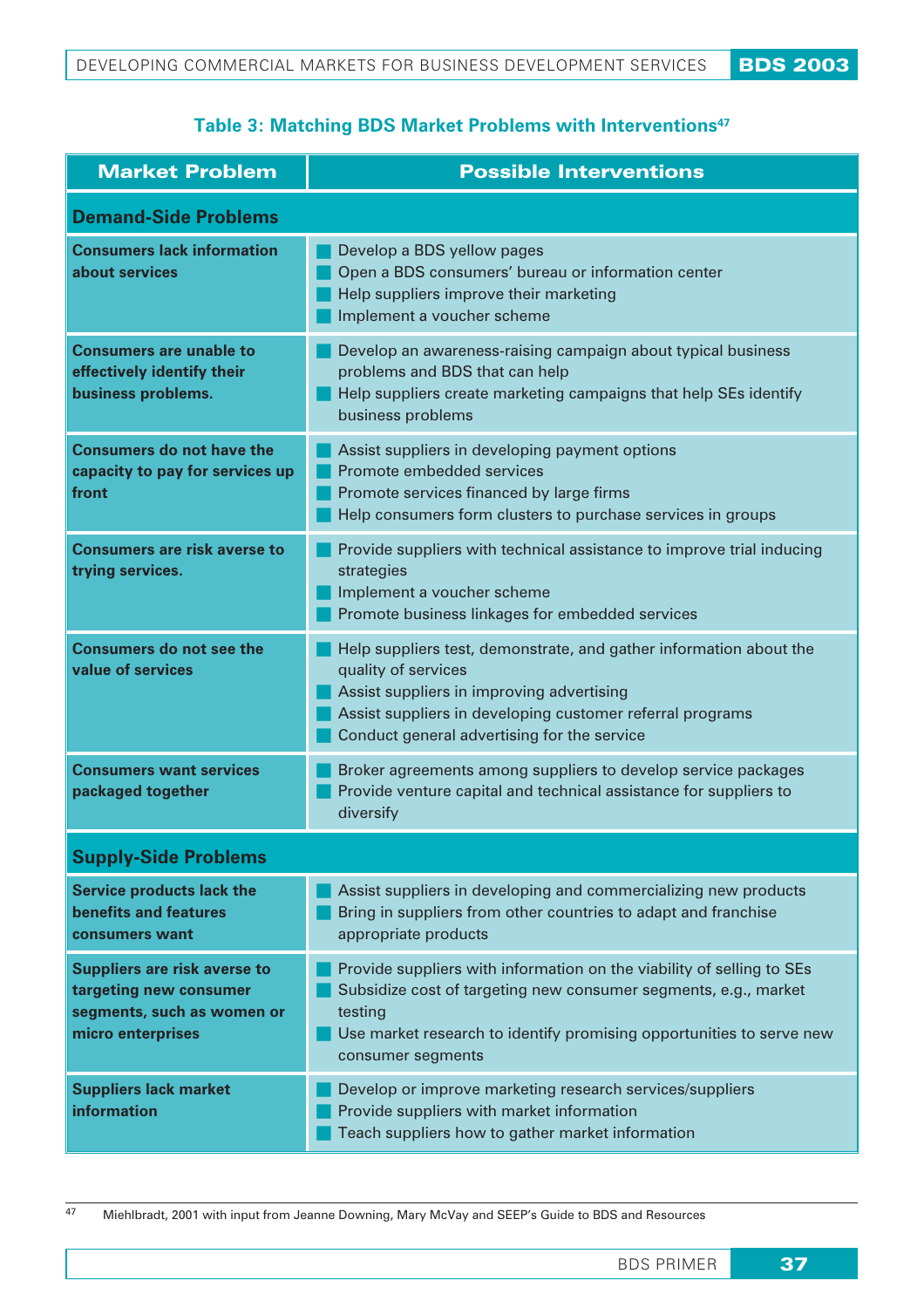# BDS 2003 DEVELOPING COMMERCIAL MARKETS FOR BUSINESS DEVELOPMENT SERVICES

| <b>Market Problem</b>                                                                                                                                   | <b>Possible Interventions</b>                                                                                                                                                                                                                                                     |  |  |  |  |
|---------------------------------------------------------------------------------------------------------------------------------------------------------|-----------------------------------------------------------------------------------------------------------------------------------------------------------------------------------------------------------------------------------------------------------------------------------|--|--|--|--|
| <b>Suppliers lack business or</b><br>technical skills                                                                                                   | Provide training and technical assistance to suppliers<br>Assist training suppliers in developing and selling appropriate products<br>to other BDS suppliers                                                                                                                      |  |  |  |  |
| There is insufficient supply in<br>the market                                                                                                           | Provide venture capital to suppliers to expand<br>Design a program to assist start-up suppliers                                                                                                                                                                                   |  |  |  |  |
| <b>Variable service quality harms</b><br>supplier reputation                                                                                            | Provide quality assurance services<br>Assist supplier to improve consistency in service provision<br>Help suppliers form associations with certification processes                                                                                                                |  |  |  |  |
| <b>Supplier cannot manage</b><br>supplier credit or other<br>purchasing mechanisms                                                                      | Build capacity of suppliers to manage supplier credit<br>Link SEs with MFIs or other financial services providers                                                                                                                                                                 |  |  |  |  |
| <b>Transaction Problems</b>                                                                                                                             |                                                                                                                                                                                                                                                                                   |  |  |  |  |
| <b>Consumers cannot afford to</b><br>purchase services                                                                                                  | Develop a business model with third party payment such as advertising,<br>or with embedded services                                                                                                                                                                               |  |  |  |  |
| There is a lack of trust between<br>suppliers and consumers;<br>suppliers insist on up-front<br>payment; consumers insist on<br>delivery before payment | Support entrepreneurs or social enterprises to establish a guarantee or<br>wholesale system<br>Establish a temporary guarantee system until there is stronger trust in<br>the market                                                                                              |  |  |  |  |
| There is no mechanism for<br>exchanging payment or<br>collecting payment due to<br>distance, lack of technology, or<br>banking system                   | Help SEs and others in the supply chain to form an intermediary who is<br>sophisticated enough to access the formal banking system or an<br>international banking system that is functioning<br>Promote Smart Cards - electronic banking cards<br>Develop money transfer services |  |  |  |  |
| <b>Consumers are geographically</b><br>and/or socially isolated from<br>service markets                                                                 | Help SEs form clusters, associations, or cooperatives that can act as<br>intermediaries to reach distant services providers<br>Form a social enterprise to provide services                                                                                                       |  |  |  |  |
| <b>Market Environment Problems</b>                                                                                                                      |                                                                                                                                                                                                                                                                                   |  |  |  |  |
| Free services are distorting the<br><b>BDS</b> market                                                                                                   | Advocate with government and/or other donors to rationalize BDS<br>subsidies                                                                                                                                                                                                      |  |  |  |  |
| <b>Regulations adversely affect</b><br>the BDS market                                                                                                   | Advocate for changes in the regulations<br>Organize SE suppliers to advocate for changes in regulations affecting                                                                                                                                                                 |  |  |  |  |

the BDS market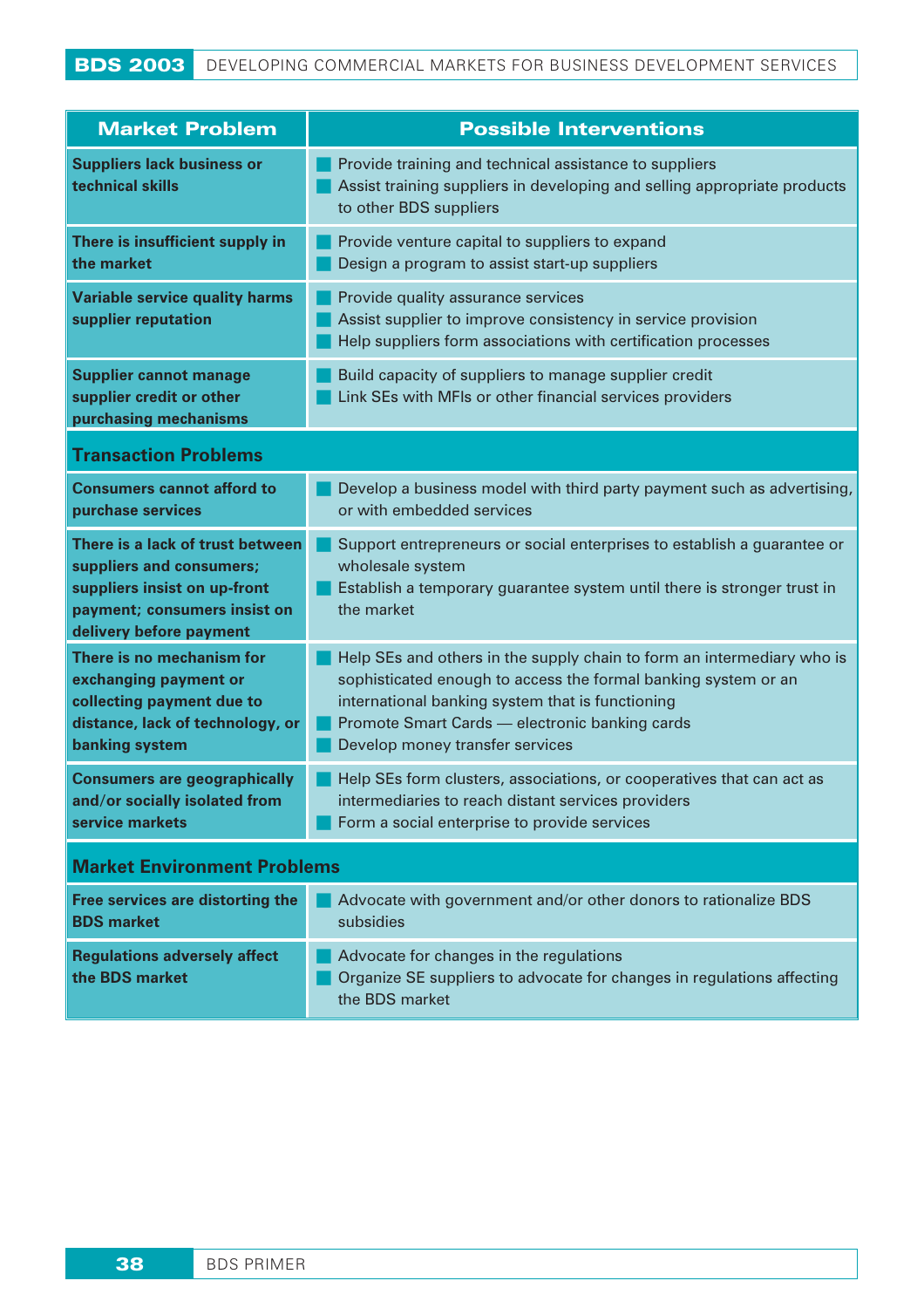# 6.3 What tools can help practitioners assess markets?

The basis for a sound and useful market assessment is a clear description of program decisions it is expected to inform and the information needed to make them. Programs are finding that the greater the detail, the more likely the assessment is to yield information useful to program design.

The available sources of information for BDS market assessments are consumers (SEs), suppliers, business associations (of consumers or suppliers), government agencies, key informants, and secondary sources. Most experts and practitioners agree that an essential information source is the consumer (the SE). When practitioners can see the market through the eyes of SEs, they can make the market work better for them. The extent to which other sources are used depends on program circumstance and available information.48

A selection of market assessment tools currently in use is presented below. Most organizations use a combination of tools in order to get a good picture of existing BDS markets. Discussion of how to choose appropriate combinations of tools follows the descriptions.

# *6.3.1 Market overview*

A market overview aims for a basic understanding of one or several BDS markets quickly and often with few resources. It relies on secondary sources of information and interviews with key informants, SEs, and BDS suppliers (individually or in groups). The number of interviews usually ranges between 20 and 60. Programs use a market overview to:

- Select from a wide array of services those that are in high demand and have the best potential to grow, and
- **ID** Identify common opportunities or constraints in several service markets.

With this information, programs can begin action research in some markets, or they can engage in a continued, more focused analysis of specific service markets.

The major strengths of this approach are that it is quick, usually inexpensive, and can be integrated into a sub-sector analysis because the methodologies and information sources are similar. The main weaknesses are that it may miss important aspects of the market and it is prone to bias because of the small number of interviews.

## Example 19: Market Overview

## **GTZ in the Philippines**

In order to get a basic overview of BDS markets in the Visayas region of the Philippines, GTZ conducted a market overview study. The research, conducted by a local consultant, covered 13 different types of business services and included interviews with 21 SME BDS users, 12 private sector service providers, 3 public sector service providers, 5 business membership organizations, 3 external support agencies, and secondary source research. The findings indicated that there was an existing business services market and a demand for a wide variety of business services from SMEs. The study also indicated that there were a number of problems limiting the growth and effectiveness of BDS markets including SMEs' lack of information about business services, lack of availability or poor quality of some services, lack of competition and providers' lack of information about SME demand for services. The market overview formed the basis for the basic design of a BDS component of a larger, private sector development program. Program plans include more in-depth research to inform intervention choices in specific business service markets.

Gartner, Udo, Prashant Rana and Alexandra Miehlbradt "Private Sector Development Programme (PSDP) Philippines – Appraisal Report for the Business Services Component," GTZ, May, 2002

<sup>48</sup> Miehlbradt, 2002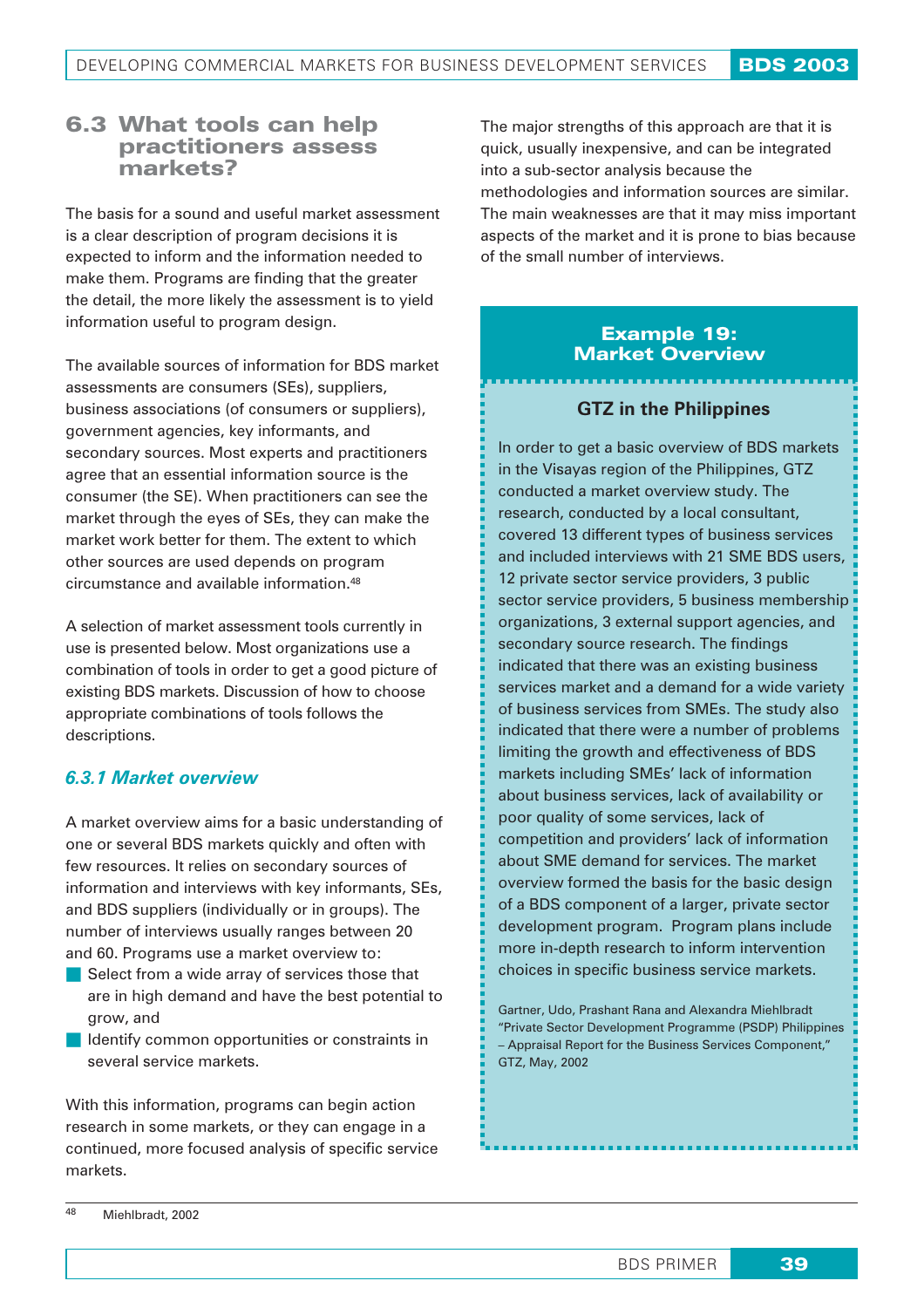#### *6.3.2 Consumer surveys*

As the Market Development Approach has evolved, BDS experts have adapted commercial marketing research tools to the task of identifying demand-driven BDS and determining how to develop BDS markets. Consumer surveys are commonly used in the private sector to get accurate and useful information from consumers to increase sales. The "Usage, Attitude, Image (UAI) Market Study" is a private sector, marketing research tool that generates a broad, quantitative overview of a market and pinpoints specific market constraints and opportunities. In an adapted form, this tool is now commonly used for BDS market assessment.

Consumer surveys can yield information on what services SEs demand and why; how satisfied they are with those currently available; and how to improve the supply. By interviewing a random sample of 100-500 SEs, consumer surveys can offer statistically significant – and reasonably accurate – data on the market. Some programs use larger samples to get accurate data on different types of SEs but the key strength of consumer surveys is that they provide a broad and accurate picture of BDS markets. Weaknesses include the lack of in-depth information that is gathered and the need for expertise in survey design and data analysis to effectively use the tool. Consumer surveys also tend to be less useful in very weak BDS markets where SEs have no experience with purchased business services and little idea of what they are or can do for them.

#### *6.3.3 Qualitative consumer research tools*

Qualitative consumer research tools gather in-depth information directly from SEs or other targeted consumers. Focus group discussions (FGDs), another private sector tool, are the most common qualitative consumer research tool now in use for BDS market assessment. An FGD is a targeted discussion with a group of consumers managed by a facilitator. In assessing markets, FGDs commonly yield information on why SEs do or do not use particular services, the benefits they expect, and the service features they want. FGDs are used before consumer surveys to help shape the survey, after a

## Example 20: Consumer Surveys and Focus Group Discussions

## **GTZ and Swisscontact Market Assessment in Vietnam**

GTZ and Swisscontact teamed up in Vietnam to conduct a broad market assessment that would inform both their programs. The assessment was done to understand Vietnam's SE markets; gauge relative demand for a range of services; identify the main constraints to, and opportunities for developing BDS markets in Vietnam; and gather sufficient information to design effective interventions for developing selected markets. The assessment included two components: a consumer survey of 1,211 small and medium enterprises using a "Usage, Attitude, Image Market Study" approach and 20 focus group discussions involving approximately 140 SEs in six locations.

The study found BDS markets on many different levels of development. Key weaknesses on the supply side included frequently low-quality or inappropriate services and regulatory constraints to service supply. On the demand side weaknesses included low valuation of services and a business culture that discouraged outsourcing services. The study also showed that both suppliers and SEs lacked information about each other. Swisscontact is using the assessment in conjunction with a sub-sector analysis and other studies to design a new BDS market development program. GTZ is using it to inform strategy changes and new interventions within an existing BDS program

Miehlbradt, Alexandra with research by Invest Consult Group Vietnam, "Business Development Services in Vietnam" for GTZ and Swisscontact, 2002. Available at www.swisscontact.org.vn/main.htm (download)

survey to gain insight into BDS markets; and as a stand-alone tool for information gathering. Practitioners have found FGDs particularly useful in developing new services for SEs. Other qualitative consumer research tools being experimented with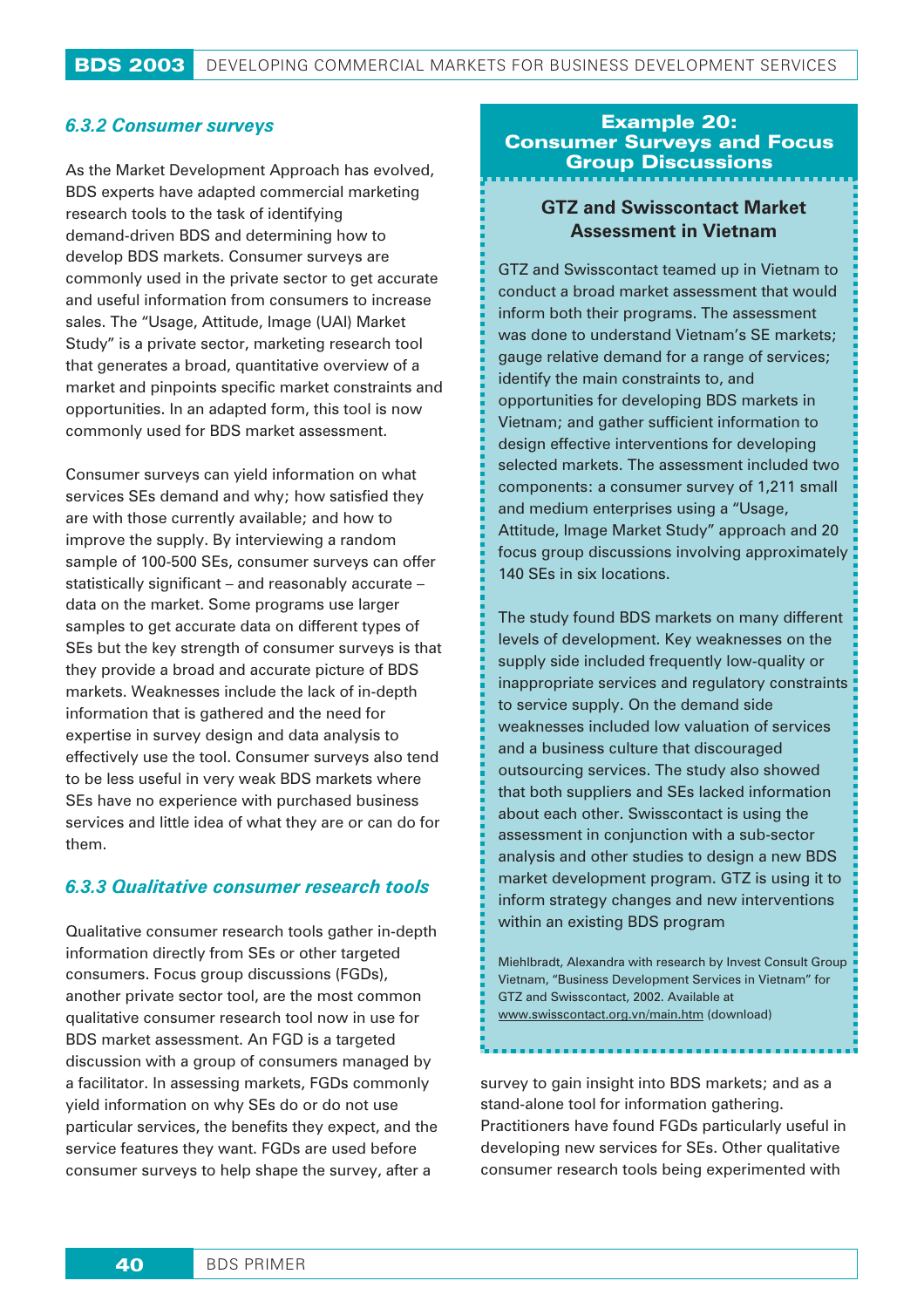are in-depth interviews, workshops, and action learning sessions.49 The strengths of qualitative consumer research tools are that they can yield specific ideas for marketing and improving existing services or developing new ones and the information is usually easy to apply to program design. The main weakness is that, used alone, qualitative consumer research tools do not provide a broad overview of the market and may be biased due to small sample sizes or respondent selection.

# *6.3.4 Supplier interviews50*

Supplier interviews enable a practitioner to examine the supply side of the market and get suppliers' views on it. These interviews are a helpful complement to consumer research because they allow practitioners to fully understand supply problems and identify gaps – areas of disconnection – between supply and demand. Based on this information, a practitioner can determine market opportunities for new products, marketing strategies, or suppliers.

Two types of supplier interviews are in use. Supplier diagnostics – in-depth interviews with, and observations of, individual suppliers – focus on gaining a deeper understanding of a supplier's business based on standard business analysis elements such as product/market mix, market expansion strategies and capacity, and the supplier's views on the market. Generally, exploratory interview techniques are used and the information generated is qualitative.

Supplier surveys gather basic information from a large number of suppliers using a standard questionnaire. This tool aims to generate an accurate overview of supply by gathering quantitative information from a representative sample of suppliers. However, this is often tricky in practice because it is difficult to gather sufficient information on the universe of suppliers in markets where informal suppliers and embedded services are common.

Both tools usually gather information from the different types of suppliers identified during consumer research or a market overview. The key strengths of supplier interviews are that they help explain why suppliers act as they do and they can open a dialogue with them. Their main weaknesses, when used alone, are that they yield little information on SE perceptions of the market and it is difficult to identify a representative selection of suppliers.

# *Example 21: Supplier Survey*

#### **ILO Market Assessment in Lima**

In Lima, the ILO conducted a study of BDS suppliers with the aim of gaining an understanding of the sector that would inform SE policies and programs under consideration by donors and national organizations. The study relied on a survey of 130 BDS suppliers followed by group interviews to validate the data. While the study gathered information solely from suppliers, it built on previous studies of various aspects of BDS in Lima including a study by Deside-Swisscontact that relied primarily on consumer research. The study concluded that BDS providers in Lima were as diverse as, and similar to, their SE clients and indicated that BDS supply was insufficient to meet growing demand. In order to improve supply, the study recommended targeting both existing and potential suppliers with assistance in new product development including conducting additional market research and supplier training.

Tueros, Mario and Merten Sievers "Private Provision of Business Development Services in Lima" ILO/FIT. Presentation for the 2<sup>nd</sup> annual BDS Seminar in Turin, 2001. Website: http://training.itcilo.it/bdsseminar

Pejerrey, Gerado and Mario Tueros, "A Study on Private Providers of Business Development Services for Small and Micro Enterprises in Lima" ILO, 2000

49 SEEP Practitioner Learning Program, proposals and correspondence from Swisscontact, PKPEK, World Education (Mali)<br>50 Mioblbredt, 2001, Practitioner Learning Program, proposals and correspondence from EDA, MEDA and ITDG <sup>50</sup> Miehlbradt, 2001. Practitioner Learning Program, proposals and correspondence from EDA, MEDA and ITDG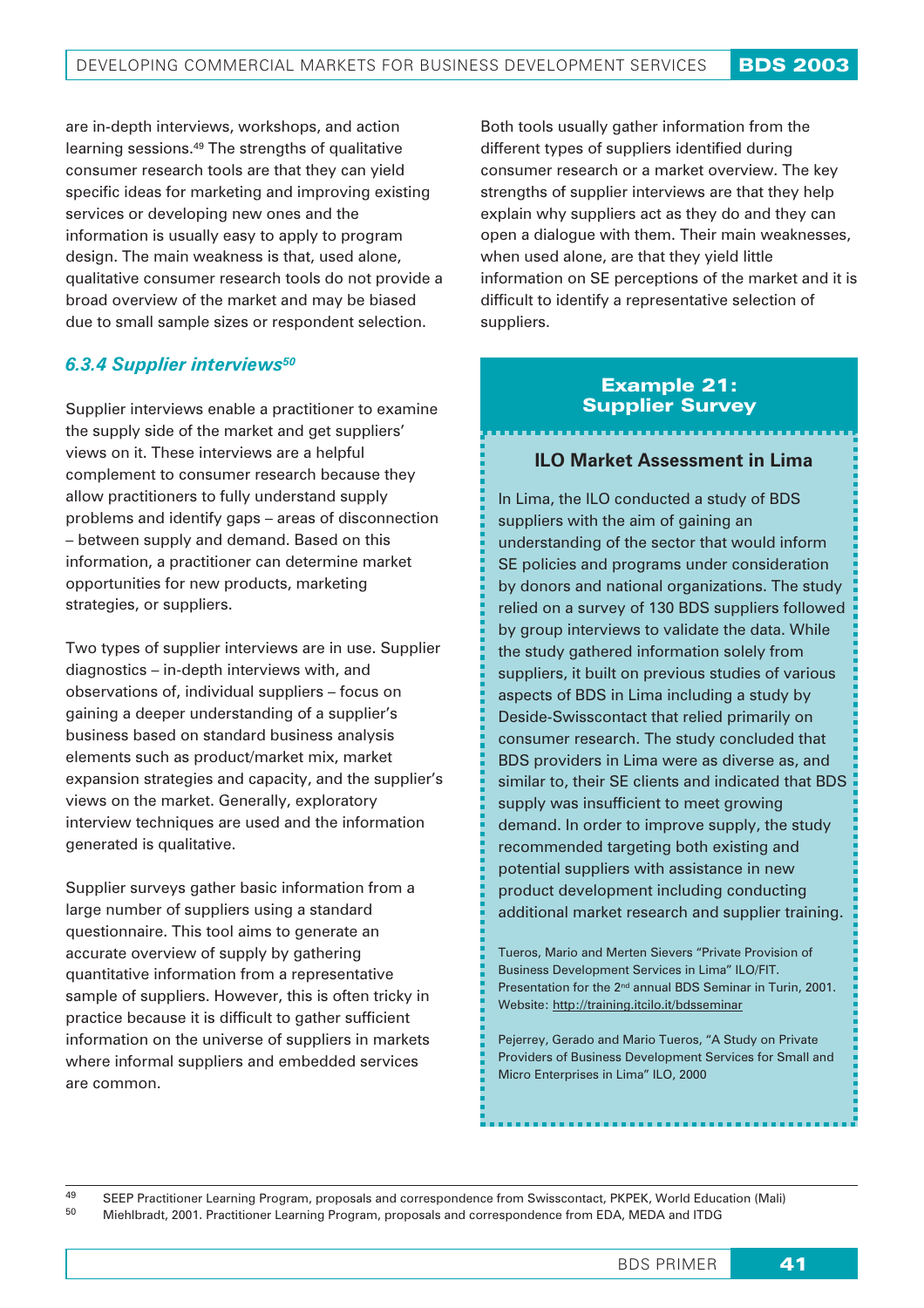## *6.3.5 Forward looking tools*

A major limitation of market assessment in general is that it provides pictures of the current and past market and some indications of trends in the market, but it cannot predict future demand. Experts and practitioners are experimenting with tools that can help fill this gap by engaging SEs and/or BDS suppliers in discussions of market opportunities, new products, and market development interventions.

There are many tools currently in use or being developed to help determine the market potential of specific services. Product concept and price sensitivity tests are private sector consumer research tools aimed at gauging demand for, and getting feedback on, a new service or product. These tools rely on a survey of consumers concerning their potential interest in a service and their willingness to pay a particular price for it.51 Several organizations are experimenting with workshops for BDS suppliers and/or BDS consumers to help predict and stimulate future demand for services.52 Workshops engage participants in discussions of new products or changes in BDS markets that might be profitable for suppliers and beneficial for consumers. One of the benefits of these workshops is the information sharing between BDS suppliers, consumers and, in some cases, other relevant firms or organizations. In addition to their other uses, Focus Group Discussions are also being used to generate ideas for new service products appropriate for, and demanded by, SEs.

Finally, many organizations now recognize that product testing for new services and pilot testing of market development strategies is an essential complement to up-front market assessments. These tools add depth to a practitioner's understanding of a market that is difficult to get any other way. They can help programs become flexible and incorporate a market testing and program refinement stage prior to large-scale market development efforts.

## Example 22: Product Concept and Price Sensitivity Tests

# **USAID's Study of ICT Services for MSEs in the Philippines**

As part of a larger study, USAID conducted product concept and price sensitivity tests on several ICT services for micro and small enterprises in the Philippines. These tools were combined with three consumer surveys of 100 SEs each in different locations. Combining the tools allowed USAID to get a picture of the current market for various ICT services among SEs as well as explore possible new products. The study found, for example, that SEs do not want Internet access through public calling offices. They would rather have someone else do the information search and sell them the information they want. The study concluded that public calling offices should not add Internet access services, but that user-friendly information services had market potential. It also found that MSEs want, and are ready to pay commercial rates for, email services through public calling offices. The study concluded that public calling could profitably add this service.

Miehlbradt, Alexandra "Technical Note: Applying marketing Research to BDS Market Development" and "Information and Communications Services for Micro and Small Enterprises in the Philippines," Development Alternatives, Inc. / USAID, 1999. USAID-Microenterprise Best Practices website: www.usaidmicro.org (knowledge sharing, MBP)

<sup>51</sup> Miehlbradt, 1999

<sup>52</sup> For example, Swisscontact, the ILO FIT program, Action for Enterprise and PKPEK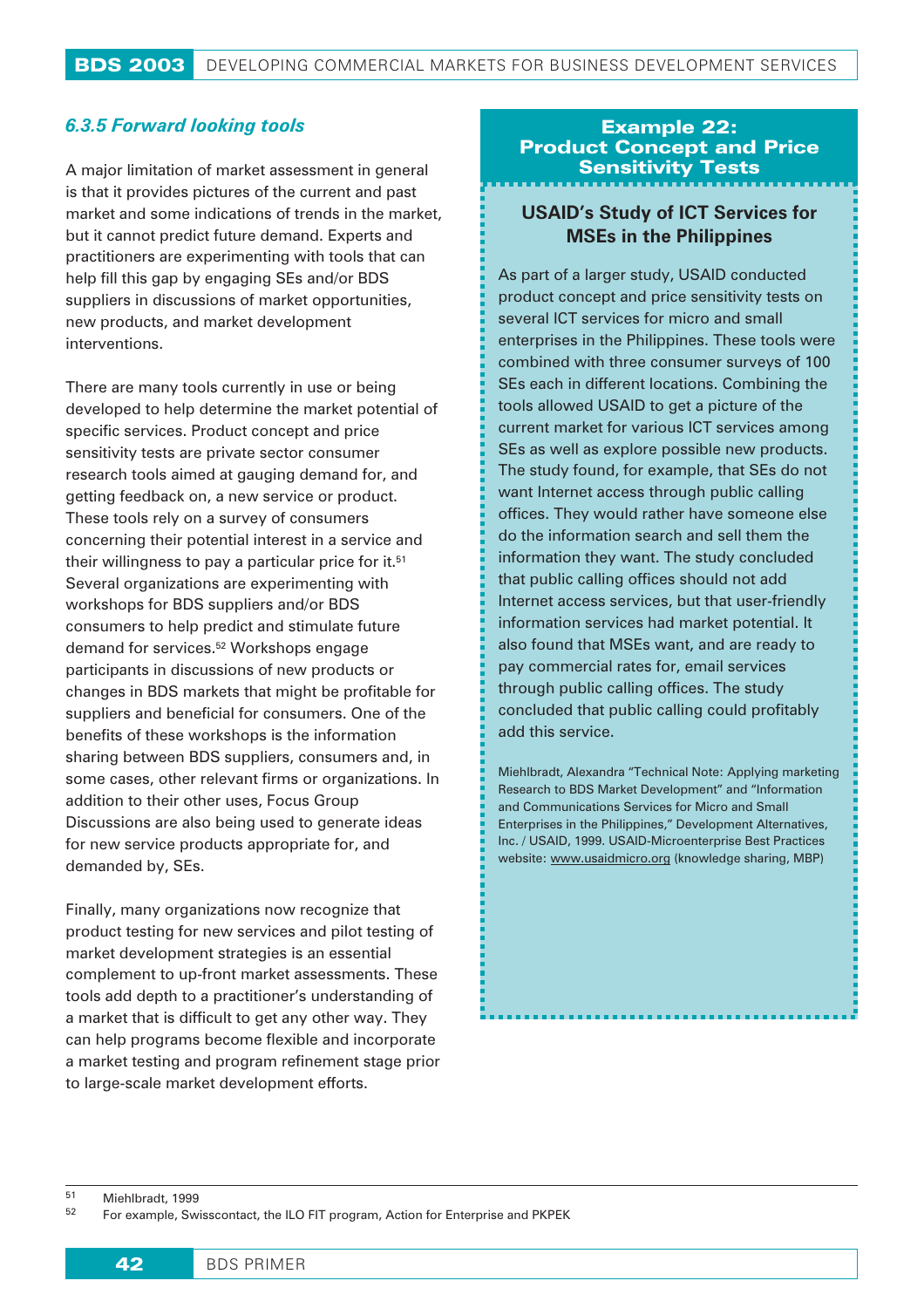# 6.4 **How can a practitioner choose the right combination of tools for market assessment?**

Rarely can just one of these tools capture all the market information needed to design and implement an effective BDS market development program. What is the best combination of tools? Practitioners are finding that BDS market assessments are most effective when they are tailored to program circumstances. The most appropriate combination of tools for a donor consortium planning a large market development program for small and medium sized enterprises in urban centers is not the same as that for an NGO planning a smaller program for microenterprises in rural areas. What should program designers keep in mind when choosing and designing tools?

- **Program Size:** In the private sector, firms try to match investment to the size of a particular opportunity. Similarly, the investment in a BDS market assessment should match the potential benefit of a program.
- **Program Complexity:** A program that expects to include a variety of different services for various types of SEs needs to plan a more complex market assessment than one focused on a single service for one type of SE.
- **Level of Market Development**: In many markets, quantitative tools, particularly consumer surveys, can offer a very useful overview of the market and highlight critical issues. However, in very weak markets where less than 5% of the target SEs have used a service in any form (formal or informal), quantitative tools are often less useful.
- **Characteristics of the Market:** If a program wants to focus on BDS markets where formal, fee-for-service transactions are the norm, private sector market research tools are quite relevant with a little adaptation. However, if a program is to focus on BDS markets that are primarily informal, hidden in other business deals, or otherwise embedded, managers need to significantly adapt private sector tools or develop new ones. This is a current area of innovation in the BDS field.53

#### **Characteristics of the Researching Organization**:

As a general rule, the further away from the market an organization is and the more complex its decision-making process, the more formal and extensive the market assessment should be. Big organizations that are far from the market, like donors and large facilitators, need formal market assessments because they are not in touch with the market and do not get frequent and direct market feedback. Small organization that are close to or in the market, such as commercial facilitators and providers, can rely more on informal market assessment tools and learning by doing because they receive regular feedback in the form of customer comments and willingness to pay for services.

 **Experience of the Researching Organization**: An organization planning a program in an area where they have never worked before needs a more extensive market assessment than one that has been working extensively with the target SEs.

One common combination in use, particularly for larger programs and more formal markets, is that of consumer surveys, focus group discussions, and suppler diagnostics. This combination appears to generate a relatively comprehensive picture and provide sufficient information for program design. For example, a consumer survey might show that there is a lack of appropriate service products for SEs, FGDs might indicate how SEs want services changed, and supplier diagnostic data might show that suppliers do not know what service benefits and features SEs want. In this case, a facilitator might choose to provide suppliers with market information on what SEs want or teach suppliers how to conduct basic consumer research.

An emerging combination of tools, especially with weaker markets and those with a high proportion of embedded services, is Sub-sector Analysis and BDS Market Assessment. By incorporating decisions on which services to promote and how to develop the BDS market, this combination is proving to be particularly useful for programs aimed at helping SEs reach new product markets.

<sup>&</sup>lt;sup>53</sup> One effort to develop innovative market assessment tools appropriate for programs targeting microenterprises and weak BDS markets is the "Practitioner Learning Program in BDS Market Assessment" sponsored by the SEEP Network and funded by USAID. The PLP website can be found at www.seepnetwork.org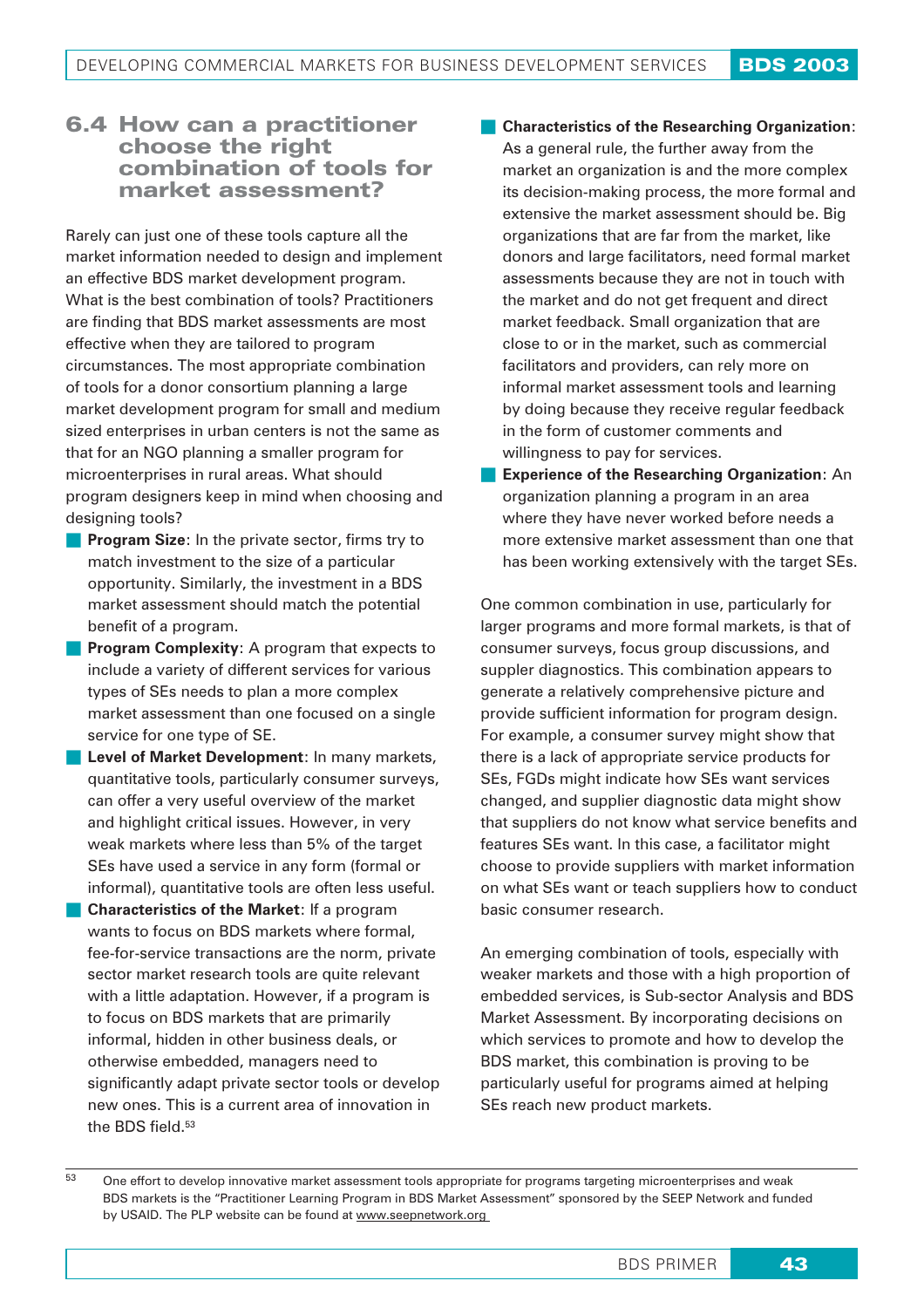# Example 23: Sub-sector Analysis and BDS Market Assessment

# **Action For Enterprise Study of Fresh Vegetables for Export in Kenya**

AFE, on behalf of USAID/Kenya, conducted a joint sub-sector analysis and BDS market assessment targeted at SEs producing vegetables. Beginning with a sub-sector analysis of the Fresh Vegetable for Export sub-sector, the study included 19 interviews with firms and key informants and built on a previous DFID study of the green bean sub-sector The study identified the major constraints in the sub-sector, the business services that could address those constraints, and any existing providers of those services. The researchers then chose a subset of services with the highest potential to benefit producers to investigate further. Using qualitative interviews with vegetable producers and BDS suppliers, the researchers gained a basic understanding of these markets. AFE then conducted a workshop with sub-sector participants and BDS suppliers to validate the findings and generate ideas for program interventions.

For example, they identified training and extension services in crop husbandry as a priority service. In response to identified weaknesses in this service market, they recommended interventions such as helping exporters improve training to sub-contractors by developing standardized materials; creating an inventory of crop husbandry training courses; and building the capacity of agricultural input suppliers to expand training and demonstrations through their distributors. The study contributed to the development of a large USAID/Kenya program design called the "Kenya Business Development Services Program."

Action for Enterprise "Sub-sector Analysis/Business Service Assessment for USAID Kenya" December 2001

Website: www.actionforenterprise.org

To help choose an appropriate combination of tools, practitioners may find it useful to conduct market assessments in an incremental fashion, starting with an inexpensive tool that can inform choices about other tools that might be useful in the given circumstances. Practitioners implementing market development programs recommend using both up-front market assessment and action research tools54 and emphasize the importance of supplementing up-front market knowledge with learning by doing. They also stress that flexibility and the ability to change strategies that are not working in the implementation stage is critical to program success.

# **6.5 How can market assessment help programs reach poor entrepreneurs?**

The market development approach to BDS treats underserved groups as market segments with potential rather than beneficiaries in need of charity or subsidies.<sup>55</sup> Underserved groups, such as women entrepreneurs in many markets, often have different demands for services and service features than other SEs because they face different constraints to business survival and growth. Market assessment can help identify the service benefits and features that poor or underserved entrepreneurs want. It can also provide evidence to suppliers that these groups are a viable and growing market. Poor entrepreneurs are often unwilling or unable to pay for services up-front and a market assessment can help identify financially sustainable strategies for delivering services to poor SEs by exploring existing and desired payment options and mechanisms with both consumers and suppliers. When programs and suppliers understand the particular needs of underserved groups, they can develop service products that appeal to them. For example, the business tours developed by ILO/FIT in East Africa were popular with women entrepreneurs because they viewed the security of traveling in groups as an important service feature.<sup>56</sup>

<sup>&</sup>lt;sup>54</sup> For example, practitioners in ILO (FIT), GTZ and Swisscontact have all made this recommendation

<sup>55</sup> Gminder, 2001; Gibson, Hitchins, Bear, 2001

<sup>56</sup> unpublished correspondence with Jim Tanburn, 2001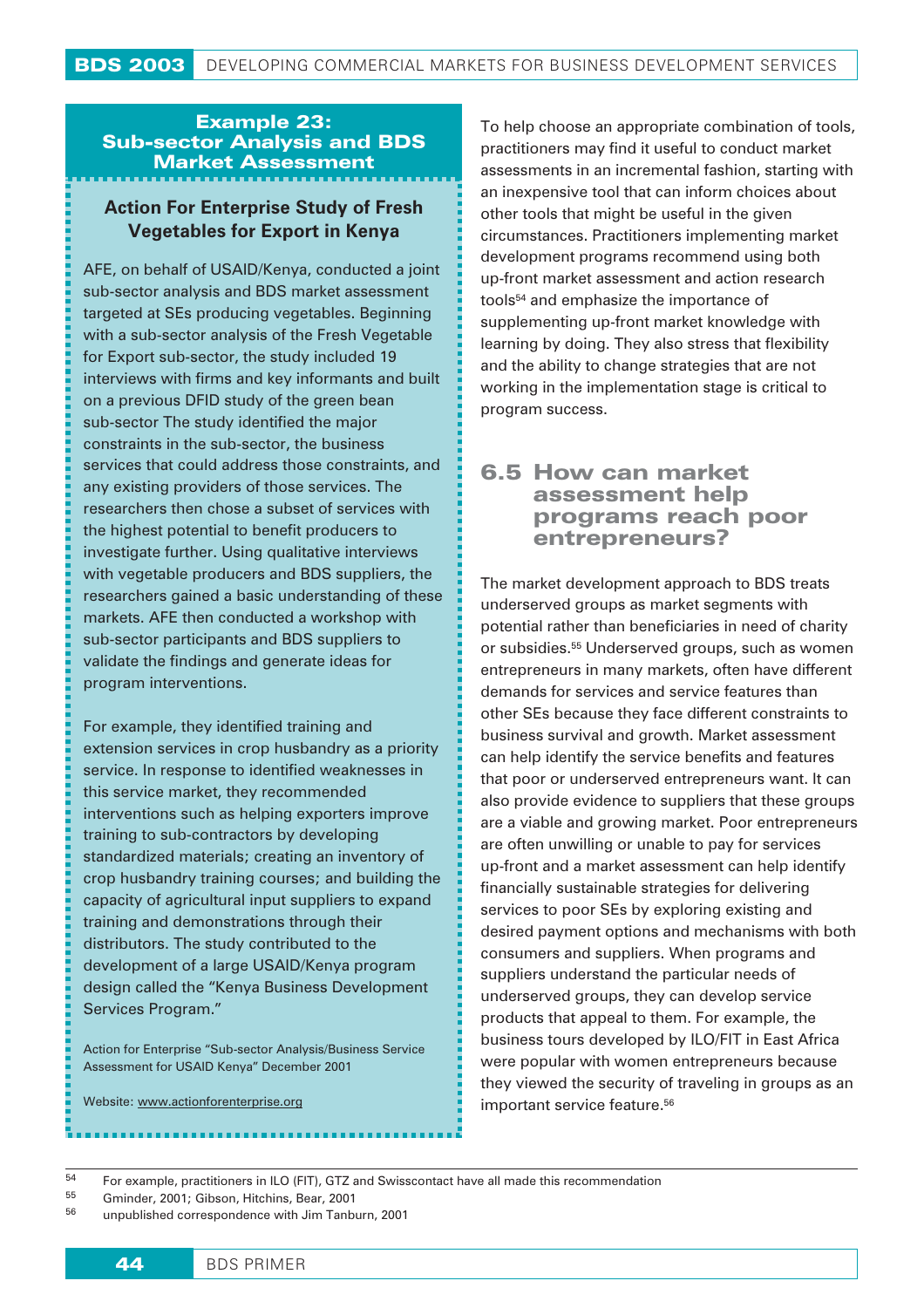# 7. **How Can Services Be Affordable and Sustainable?**

The concept of sustainability in business development has expanded from a traditional focus on the SEs to now include the service markets for those enterprises.<sup>57</sup> The financial viability of specific services, BDS providers, and facilitation activities are now all part of this sustainability concept. The market development approach defines sustainability as the long-term availability of a category of services in a particular business service market through unsubsidized, commercial channels. Providers may come and go, training courses can also come and go, but the sustainability and development of increasing numbers of SEs can be enhanced by continued access to commercial services long after a program ends. Figure 7 illustrates the vision for sustainability of a market development program:<sup>58</sup>

Over time, as market facilitation funds and subsides decline, more SEs will continue to purchase an increasing number of services, resulting in sustainable impact on the businesses and the local economy. In the case of embedded services, one might compare program expenses to outreach to SEs or to the sales level of either inputs or SE products.

There are two key questions surrounding the achievement of BDS sustainability, as defined above. Who can deliver BDS sustainably and how can the services be paid for — which kinds of institutions make highly sustainable providers and how can services be paid for through commercial channels over the long run and still reach the poor? Experts in the BDS field have developed a

## **Figure 7: BDS Sustainability**



Market Subsidies BDS Sales in the Market

framework for thinking about BDS market sustainability that focuses on determining who can sustainably perform each of the key functions required for a healthy BDS market (Figure 8).59 The framework emphasizes not only who will perform each function, but also who will pay for it. This chapter addresses these key questions. An essential element in achieving BDS market sustainability is to develop, at program inception, a future vision for a sustainable BDS market. The program can then be structured around achieving that vision.

<sup>&</sup>lt;sup>57</sup> Committee of Donor Agencies on Small Enterprise Development Conferences, 1999-2000

<sup>58</sup> McVay, et al, PMF 2001

<sup>59</sup> Gibson, Hitchens, Bear, 2001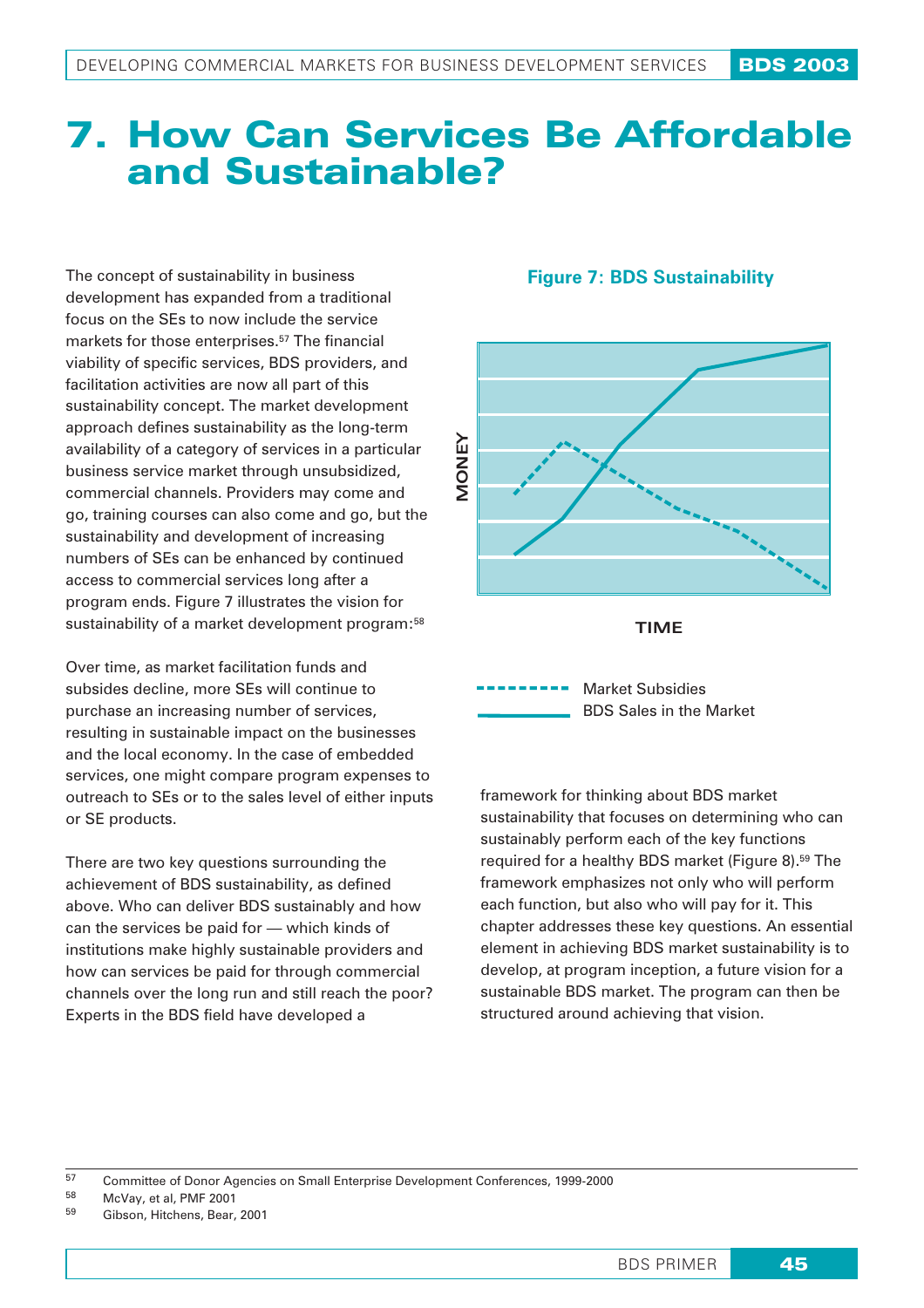



# **7.1 Who does? Institutional sustainability strategies**

#### *7.1.1 Who can provide sustainable services?*

The BDS market development approach defines two key roles in delivering services to SEs — facilitator and provider/supplier.

- **Provider/Supplier:** Delivers services directly to SEs.
- **Facilitator**: Supports service delivery to SEs by developing a vibrant, competitive market for them.

At the heart of these definitions is an attempt to separate the functions of on-going service delivery — the costs of which should be covered by the markets – from the temporary function of developing markets – which are considered appropriate to subsidize. Activities such as assessing demand, developing new services, training suppliers, and measuring program impact

are all seen as facilitation activities. It is thought that markets serving disadvantaged businesses are usually unable to pay all costs for these functions. However, in BDS market development programs, the costs of delivering on-going services are borne by the market. The vision is that functions performed by facilitators will either not be needed in sustainably growing markets, or they will be commercialized — new product development taken over by private providers and consumer information provided by private providers, associations, and business networks.

The BDS market development approach suggests that private sector businesses are the most appropriate suppliers of sustainable business services to SEs. However, in many situations, these suppliers may not be readily apparent, may not be engaged in commercial transactions, or do not yet exist. In some situations, new businesses will have to be established to serve SEs. Still, the vision remains to develop a vibrant, competitive BDS market of private sector suppliers. Why?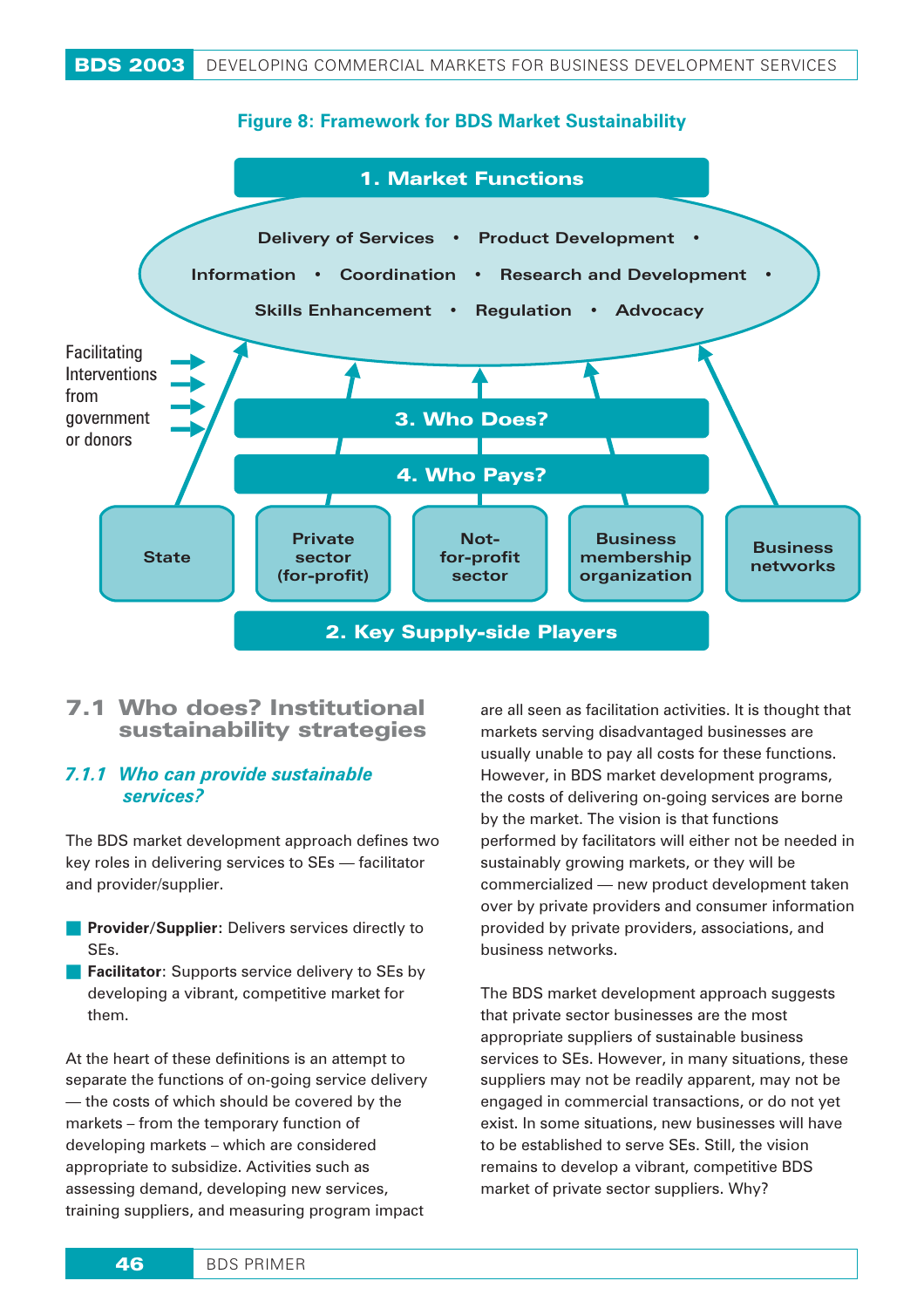BDS experts considered the strengths and weaknesses of existing BDS providers; took lessons from successful programs; and examined functioning BDS markets. In the process, researchers identified many "hidden" service providers existing even in very informal markets. This expanded the range of potential BDS providers from the typical, publicly funded institutions – NGOs, technical schools, and government agencies – to include a whole range of private sector businesses, both formal and informal. Table 4 lists traditional BDS providers and private sector providers that are often "hidden" from BDS program designers.

## **Table 4: Existing and Potential BDS Providers**

| <b>Traditional</b><br><b>Publicly Funded</b><br><b>Providers</b> | "Hidden"<br><b>Private Sector</b><br><b>Providers</b> |
|------------------------------------------------------------------|-------------------------------------------------------|
| National government                                              | Large firms supplying                                 |
| programs                                                         | inputs to SEs                                         |
| Local government                                                 | Large firms buying                                    |
| programs                                                         | <b>SE</b> products                                    |
| <b>Parastatal business</b>                                       | <b>SEs supplying inputs</b>                           |
| development                                                      | or buying SE                                          |
| programs                                                         | products                                              |
| <b>Technical training</b>                                        | <b>Advanced SEs in the</b>                            |
| institutes &                                                     | same industry as                                      |
| universities                                                     | target SEs                                            |
| NGOs (international,                                             | Large service                                         |
| national and                                                     | suppliers like                                        |
| community-based)                                                 | telecommunications                                    |
| <b>Business associations</b>                                     | firms for whom SEs                                    |
| & cooperatives                                                   | make up a substantial                                 |
| <b>Consulting firms</b>                                          | part of their market                                  |
| serving SEs on                                                   | Informal full-time or                                 |
| contract from donors,                                            | part-time BDS                                         |
| government, and                                                  | providers                                             |
| NGOs (international,                                             | SE service suppliers                                  |
| national and                                                     |                                                       |
| community-based)                                                 |                                                       |
| Microfinance                                                     |                                                       |
| institutions                                                     |                                                       |

From this analysis, a set of criteria has emerged for appropriate BDS providers:

- **Capacity to deliver services**
- **Close to SEs in culture, operating environment, geography**
- **Low cost structure**
- **Commercial focus, business culture, and accounting and management systems**
- **Organizational independence, especially from donor funds**
- **Organizational stability**
- **Focus on services, SEs, or BDS**

Using this set of criteria, program designers can assess the capacity of both existing suppliers to expand and/or improve service delivery and potential providers to transform into viable private sector providers. The trick is to identify providers with sufficient expertise, but low enough costs, to service the target population. If the target population is highly sophisticated and lucrative exporting firms, then consulting firms, parastatals, and high capacity NGOs may have the potential to transform into effective and sustainable providers. If the target population is isolated, low-income microenterprises, informal sector business may be more appropriate options. In some situations, the dearth of suppliers may require facilitators to work with community-based entrepreneurs and groups to launch new supplier businesses.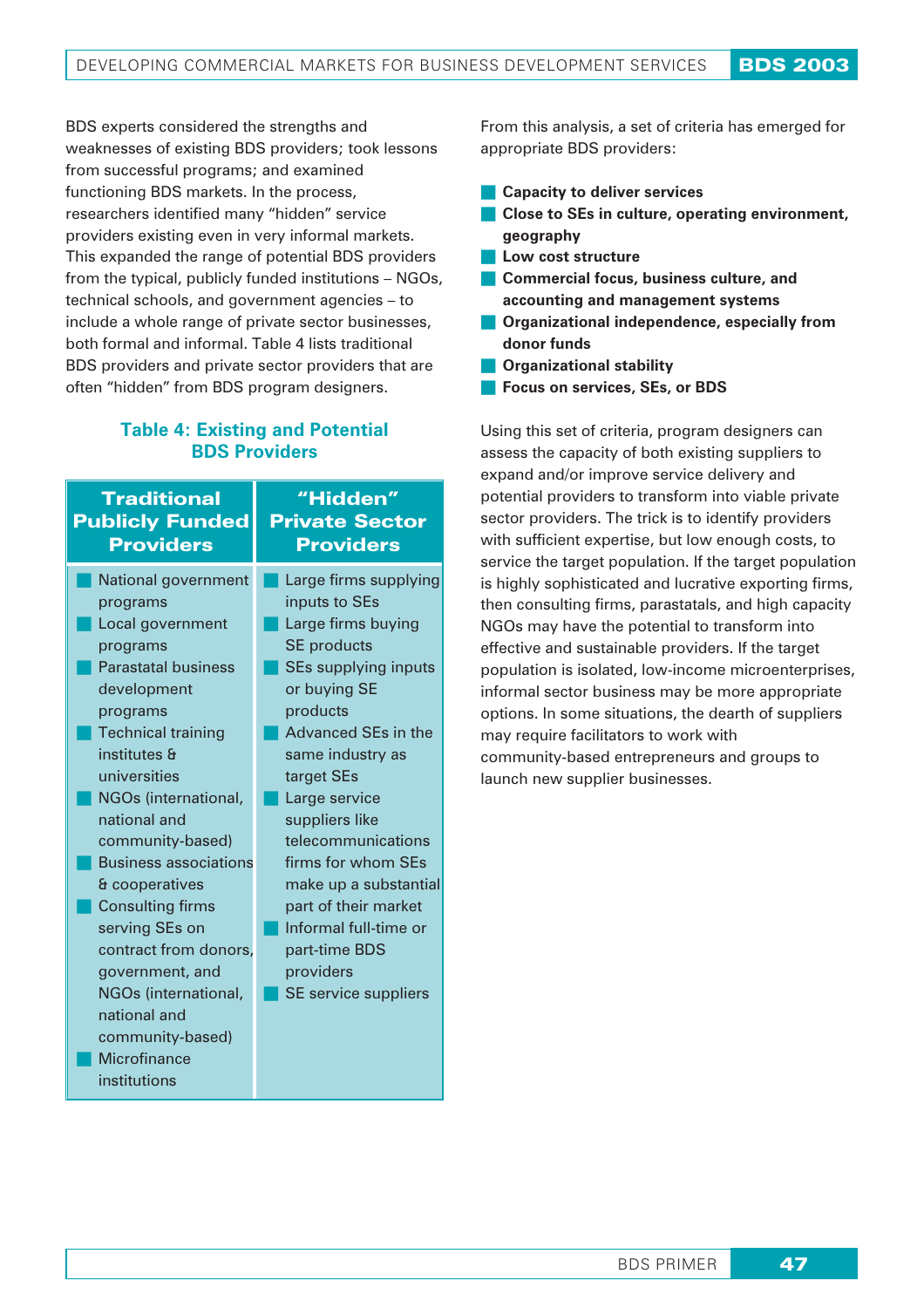# Example 24: SE Service Suppliers

## **Small Enterprises in the Indian Software Industry**

The Indian software industry – worth approximately US \$3.9 million in 1998/99 – is increasingly global, affluent, and concentrated in large enterprises. Recent research shows, however, that there is a hidden industry of SEs underlying the sector that provides ICT services to other businesses. These "hidden" software companies fall mainly into three categories: internet/email bureaus, data entry and processing services, and software customization services. Start-up costs for these businesses are relatively low and they can offer significant price-competitiveness and personalized, flexible services.

Duncome, Richard and Richard Heeks "Enterprise Development and Information and Communications Technologies in Developing Countries: ICT – Flyers" IDPM University of Manchester for DFID. Website: http://www.man.ac.uk/idpm

For institutions that have historically been funded by donors, there are significant barriers to serving low-income entrepreneurs sustainably:

- **Overhead costs, including salaries, are too high** to be covered by fees low-income SEs can afford;
- The internal image of many organizations is one in which staff want to help the poor rather than operate a business; and
- $\blacksquare$  The external image that many organizations have generated emphasizes donor funding which decreases SE willingness to pay for their services.<sup>60</sup>

The market development approach does not require a program to work exclusively with existing private sector businesses, but it does recommend that:

- The program identify and assess the potential for existing providers and suppliers to serve SE clients sustainably;
- Not-for-profit providers transform into businesses if they are to continue providing services over the long run; and
- **Program strategies strengthen existing private** suppliers and invite additional such activity, rather than crowding out existing and potential private businesses.

The exception to these guidelines is services that are clearly public goods, such as large infrastructure project (roads, ports, etc.), which the market development approach regards as appropriate for governments to provide.

## *7.1.2 What institutions are appropriate facilitators?*

Of all the types of BDS organizations – private sector providers, local/international NGOs, consulting firms, governments and funders – which are best placed to facilitate BDS markets? This is an outstanding question. Each organizational type has the potential to play a role in BDS market facilitation, especially since the activity itself is still being defined.

- Donors are generally not direct providers though many see challenges in becoming engaged in facilitation activities. However, these activities require more flexibility, market responsiveness, and proximity to the private sector than most donors possess and many are now contracting this role out to the consulting firms and NGOs that have traditionally acted as providers.
- Generally, sophisticated NGOs with high overheads and levels of expertise in attracting donor funds, and the ability to provide technical assistance are taking on facilitation roles.61

<sup>60</sup> Unpublished correspondence with Jim Tanburn, ILO, 2002 <sup>61</sup> USAID/Kenya and DFID/Kenya, 2002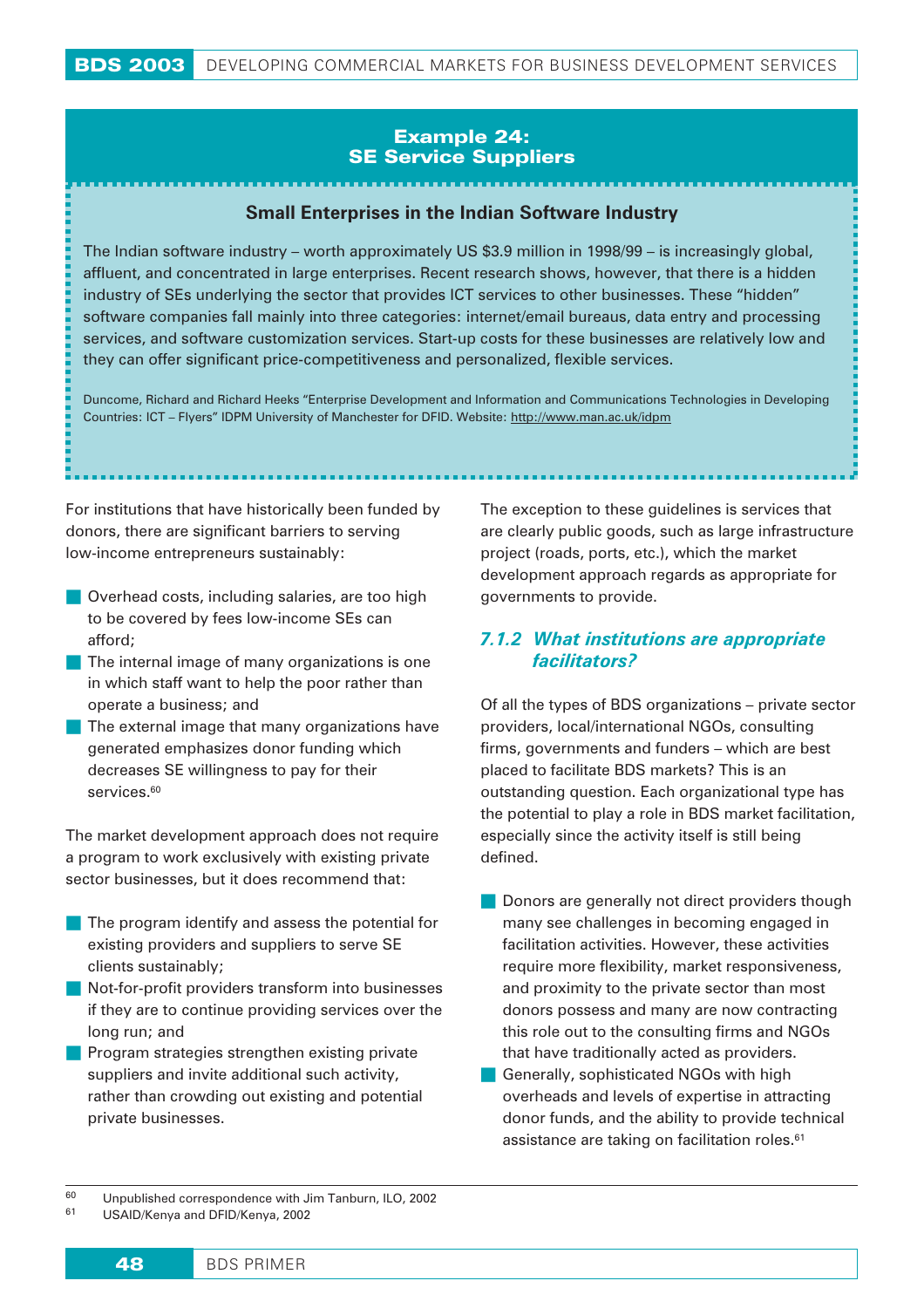- More community-based NGOs, or those with lower overheads and an extensive SE client base, are transforming into providers.<sup>62</sup> However, many are also looking to generate revenue from facilitation activities, where appropriate. For example, many business associations are organizing trade fairs and selling market information to members while also developing competitive markets for fee-based services such as consulting.63
- There are even examples of private sector firms facilitating markets. For example, Africa On-Line

#### Example 25: Large Firm BDS Provider and Facilitator

## **MTN and Telecommunications in Uganda**

MTN, a South African telecommunications firm, markets cell phone services in urban and rural Uganda. 45% of MTN customers are SE owners or employees and 55% of these are in businesses with fewer than 4 employees. In addition to selling services to individual firms, they have an explicit marketing strategy of selling cell phone services to help individuals in rural areas establish telecommunications services that they sell to area individuals and businesses.

Van Veen, Eric, "MTN Uganda Case Study: Telecommunications for the Small Business Market in Uganda," Presentation at the ILO SEED Seminar "Developing Commercial Markets for BDS," 2000

Website: http://training.itcilo.it/bdsseminar

provides internet services to internet cafes and helps them develop and deliver packages for their SE clients.64 This is part of their profit-seeking business strategy.

The role and appropriate institutions to engage in facilitation is in flux, but it is beginning to take shape.

# *7.1.3 What is the role of Government in BDS Market Development?*

Historically, governments have played a number of different roles in BDS programs — from policy maker to infrastructure developer, from facilitator to direct provider. In many developed countries, governments provide free or highly subsidized services to SEs, a fact that generates controversy when Western donors suggest an opposite approach in developing countries. In a recent study of SE initiatives in developing and more developed economies, Shorebank Advisory Services confirmed the relevance of the BDS market development approach in the U.S. environment, raising significant challenges to the traditional role of the U.S. government in providing free, generic services to SEs.<sup>65</sup> There is an emerging consensus that governments are not appropriate providers of business services though the Donor Guidelines do not speak to the role of developing country governments in BDS market development. This issue, a significant and emerging topic in the field, is explored more fully in the BDS Update.

# **7.2 Who Pays? Financial sustainability strategies**

The second component of developing sustainable markets is finding ways to pay for business services. Chapter 2 on BDS impact described the importance of demand-driven services having a fee component and putting financial pressure on suppliers to respond to SE wants and needs for services. Services delivered through business transactions are more responsive to SE wants and needs and are likely to have a high impact. The Donor Committee Guiding Principles emphasize that continuing provision of services is sustainable only if is paid for by commercially motivated revenues, not donor or government subsidies.66 The discovery of demand-driven services suggests an opportunity for

Carpenter et al, 2002

<sup>&</sup>lt;sup>62</sup> Experience for facilitating "State of the Art in BDS," SEEP Training, 2001, 2002<br><sup>63</sup> Aid to Artisses, 2002

 $^{63}$  Aid to Artisans, 2002

 $^{64}$  Njoroge, 2000

<sup>66</sup> Committee of Donor Agencies, 2001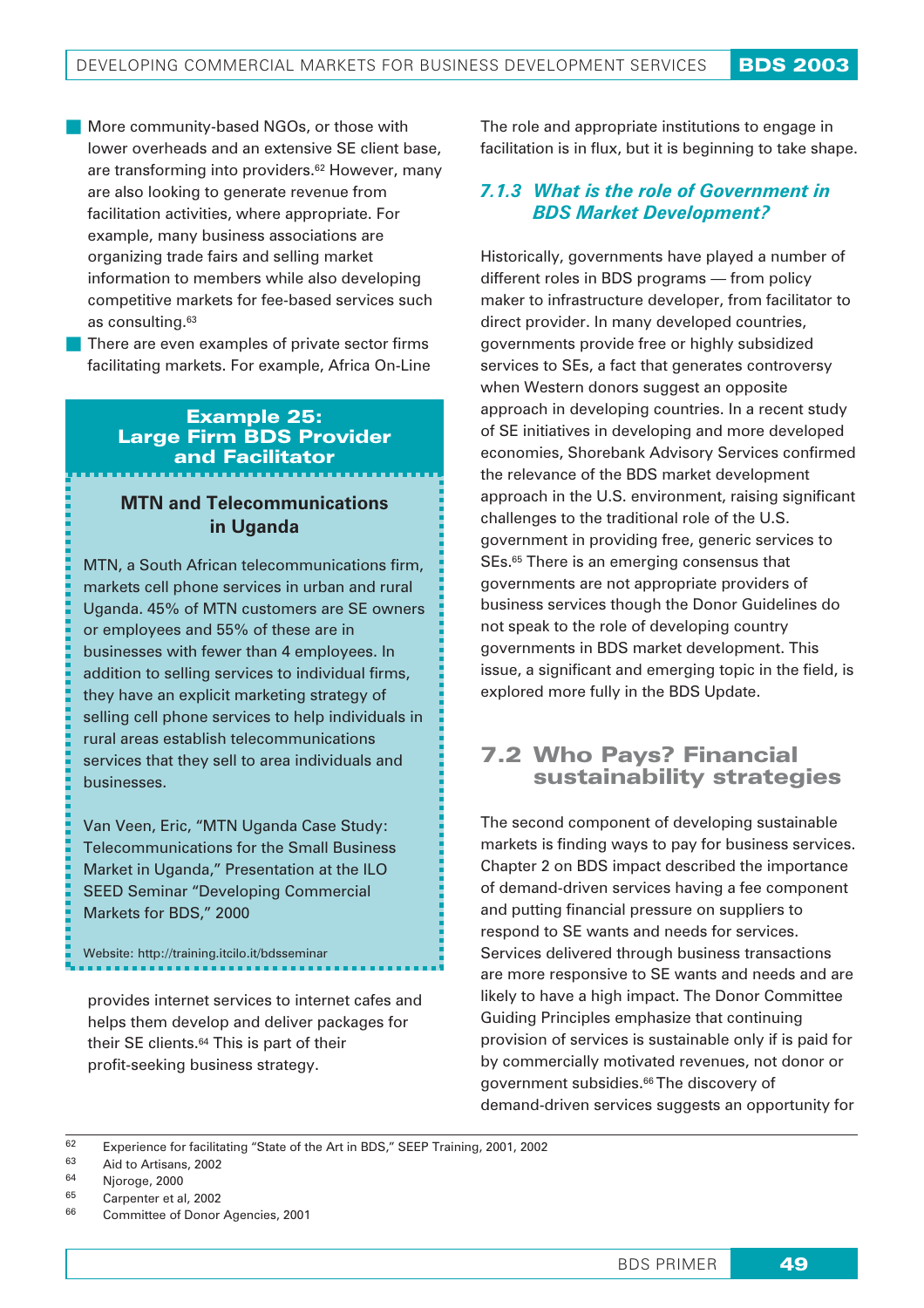services to become sustainable, but it is also a challenge — how can the poor be reached with more commercially delivered services. This section elaborates on a range of financing strategies demonstrating sustainability and discusses ways they are being applied to reach the poor.

There are specific challenges to financial viability in BDS that are fundamental to the nature of BDS for SEs. First, in contrast to a loan paid back with interest, entrepreneurs often have to pay up-front for BDS, with the financial return realized later. This characteristic points to key program issues, particularly how:

- SEs, especially low-income SEs, can finance BDS investments
- Payment mechanisms can be designed to fit SE capacity
- **To design services with a very clear and fast** payoff

Second, effective BDS are tailor-made to meet the specific demands of target markets.<sup>67</sup> As a result, up-front research and development costs are higher than those of microfinance programs, whose methodologies at this point are fairly standard around the globe. In addition, the scale of services is usually smaller because the markets for certain services are smaller.<sup>68</sup> Some programs may work their way around this by developing mass services that nevertheless have a significant impact on many SEs, but most BDS programs face this issue.

*One effect of long-term subsidies of BDS is that in some markets entrepreneurs are unwilling to pay even for very useful services because they feel they have a right to subsidies*

Third, many BDS services have developed in the context of donor-funded institutions. One effect of long-term subsidies of BDS is that in some markets, entrepreneurs are unwilling to pay even for very useful services because they feel they have a right to subsidies. Despite these challenges, both traditional and market development programs are pushing to develop sustainable services and some are achieving this goal. There are several emerging strategies for achieving sustainability:

- **Fee-for Services: Delivering financially viable** services from the outset, particularly through private sector suppliers
- **Facilitating embedded services**
- **Cross-subsidizing from one set of customers to** another, or across different services
- **Third Party Payment in which large firms pay for** services for SEs in exchange for advertising or other value-added services
- **Piggy-backing on microfinance institutions**

Each of these strategies is illustrated by an example and described in more detail below.

## *7.2.1 Fee for services*

The first strategy is the most direct route to sustainability: delivering financially viable services from the outset. This strategy is the one most in line with the market development approach. Commercial or non-profit suppliers sell services at full-cost or profitable prices. Without subsidizing the delivery of services, donors or facilitators build on existing markets by promoting innovation, providing market information, or helping with other product development costs.

#### *How do suppliers overcome the significant constraints to sustainability listed above?*

- **Suppliers offer services** that are low-cost and often have a short-term payback period of a few months or less.
- **Costs are reduced** by dividing activities facilitators perform much of the BDS service development and testing, and suppliers provide standard services on a regular basis.

Goldmark, 1999a

<sup>67</sup> Committee of Donor Agencies, 1998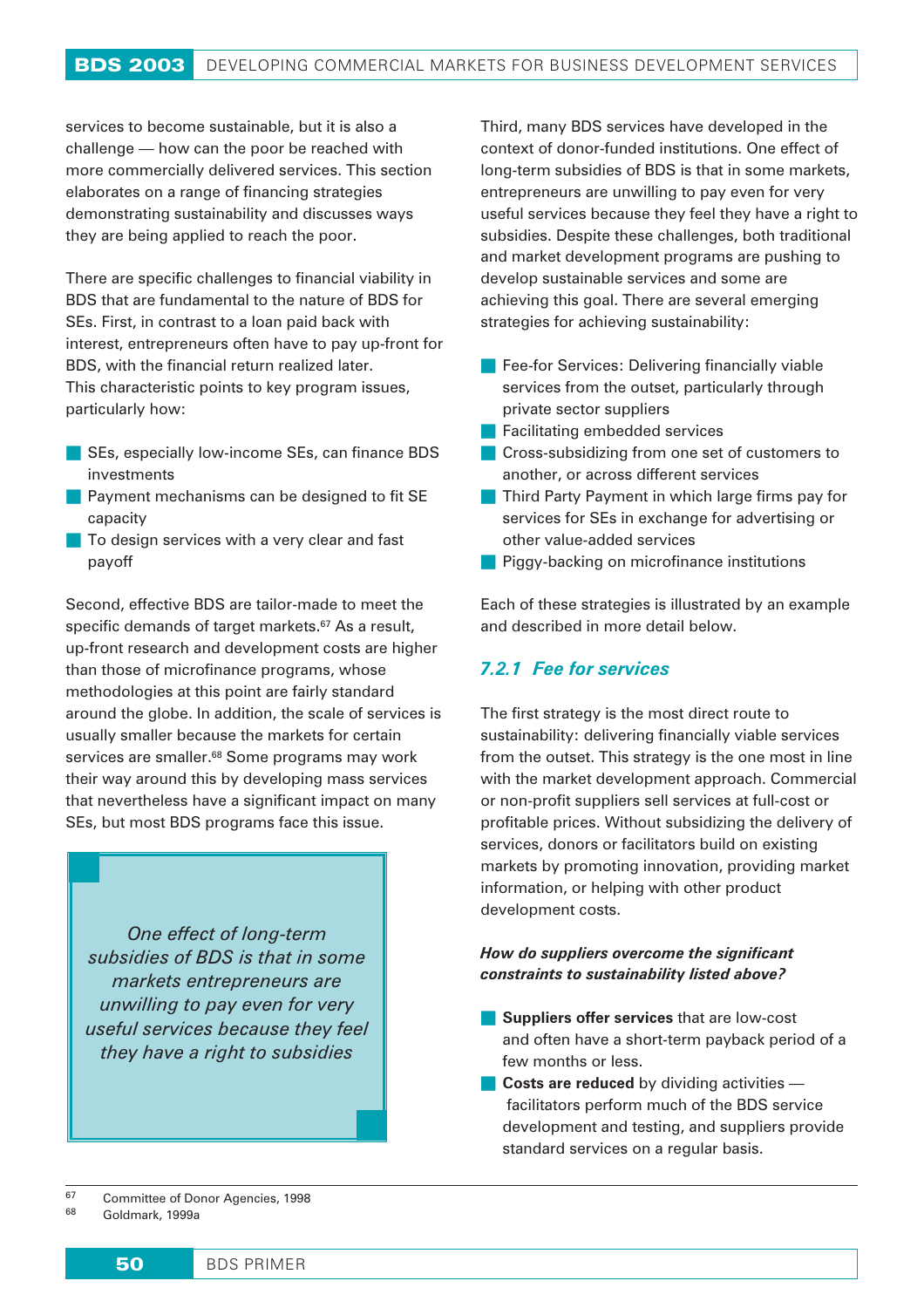## Example 26: Sustainable, Fee-based BDS Suppliers

#### **Swisscontact in Ecuador**

Swisscontact established and developed 18 Business Development Centers (BDCs) in 12 cities in Ecuador. 15 are operational with a self-financing ratio of more than 100%. These BDCs generate annual sales of more than US\$1 million from small enterprises; employ 70 staff and a pool of 500 consultants; and have an average annual outreach of 5,000 enterprises.

Swisscontact, Prospects No 1, 2002

- **Costs are further reduced** by the facilitator playing a liaison role between suppliers and donors — suppliers become expert at serving SEs and facilitators specialize in negotiating and managing donor funds and developing supplier capacity.
- **Market research costs may be subsidized** by facilitators who help with technical assistance or conduct research for many suppliers.
- **BDS marketing costs may be subsidized** by BDS facilitators who promote awareness of services.
- **Suppliers are primarily private sector businesses** — donor funding is not used to subsidize direct transactions and the presence of donor funding is not publicized, thus minimizing SE expectations of subsidies. Full prices are charged as soon as service design is complete.69

Not all examples of sustainable BDS services follow all of these principles, but the principles are increasingly in use with a wide variety of financially viable BDS. Programs are finding that delivering financially viable services from the outset is easiest when working with suppliers who have never received subsidies for transactions. These suppliers, particularly if they are SEs themselves, tend to have structures and overhead costs that allow them to keep costs low enough to profitably serve SEs.

#### *How can fee-based services reach the poor?*

Many suppliers use one of more of the following promotional, packaging, and payment mechanisms to reach low-income markets.70

- Lower costs by delivering services through other SEs.
- **Package services in small pieces or "sachets"**  $$ instead of a two-week workshop, offer several shorter seminars.

#### *Example 27: Sustainable Veterinary Services*

## **CECI/MARD in Nepal**

CECI/MARD, a program funded by CIDA, trains entrepreneurs to supply veterinary services to farmers in remote villages accessible only on foot. The veterinarians were selected from experienced cattle farmers with some education. They sell veterinarian services including advice and hard services such as vaccines and medicine to farmers who pay a fee for the service. When the three-year program ended, there were 40 village veterinarians earning profits of 40–50% despite low fees. This is due to:

- **Low cost of vaccines and medicine.**
- $\blacksquare$  Low cost of transportation they live in the area,
- As self-employed rural people, they have low overheads and expect a modest return, and
- **Non-financial benefits such as influence in** the community, payment in kind, and information gathering and sharing due to exposure to numerous farmers and other veterinarians.

McVay et al, PMF 2001 Website: www.seepnetwork.org

 $^{69}$  Hileman and Tanburn, 2000; Goldmark 1999 SEEP, 2002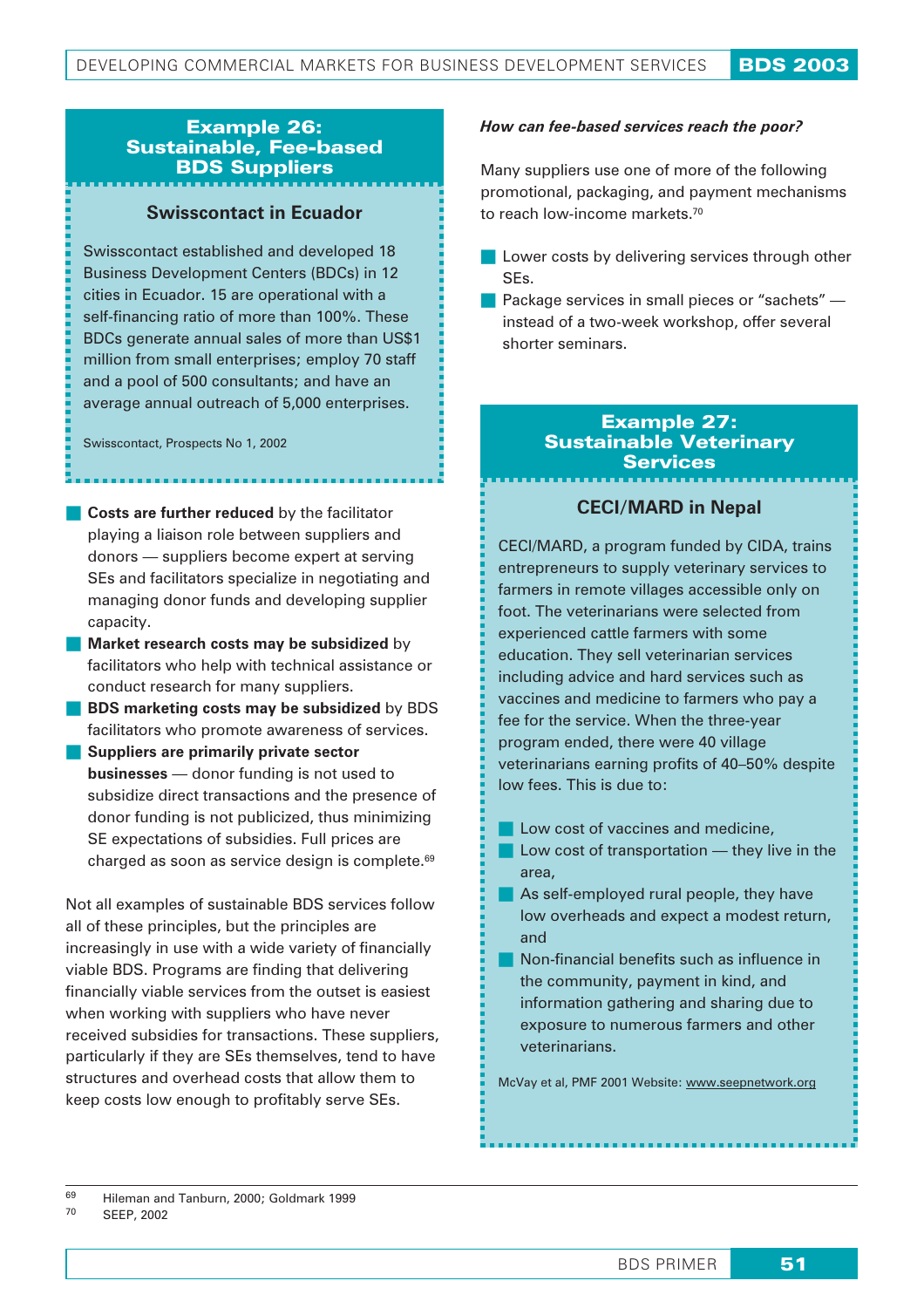- **Offer introductory services with immediate** value-added for a small fee. Once SEs benefit from these services, they may have improved cash-flow to purchase more services.
- **Offer gradual payment mechanisms such as** installment payments.
- **Offer financing to allow the poor to pay for** services.
- Collect payments "on commission" if services help the business make a profit.
- Group purchase help SEs purchase as a group and receive a discount.

## *7.2.2 Embedded Services*

Many low-income SEs are reluctant or unable to pay up-front for valuable services. However, they can manufacture products if a buyer supplies raw

## Example 28: Embedded Services through Input Suppliers

#### **SDC and Tree Nurseries in Bangladesh**

SDC in Bangladesh helped farmers access the asset development and income generating opportunity to invest in trees. SDC assisted tree nursery owners in improving their businesses and "making a business out of poverty reduction." SDC, working through 114 NGO facilitators, assisted 2,500 nurseries in Bangladesh to produce 100 million saplings per year, all of which were purchased by 650,000 farmers. Sales totaled \$5 million per year (NPV \$90 million). The trees offer farmers an affordable long-term investment – an insurance safety net – and they are environmentally sound and don't consume extra resources. Amina Begum, a tree nursery owner, was once poor, but now earns \$14,000 on one acre growing 120,000 saplings. She embeds advice about growing and maintaining the trees to her farmer customers so they will be successful tree growers and return to purchase more.

Urs Heierli, "Activities of SDC in Private Sector Promotion," Presentation at the SEED ILO Conference "Building Commercial Markets for BDS," Turin, Italy, 2000

material, market information, product specifications, or other services. In the private sector, many large, wholesale businesses purchase from SEs and sell to distant urban or export markets. Sometimes they supply services – quality control, packaging, promotion – and costs are paid by through product mark-ups. Similarly, companies that supply inputs or technology to SEs sometimes provide training or advice as part of the sale. These are called "embedded" services.

#### *How can embedded services reach the poor?*

Embedded services have excellent potential to reach the poor because they are not fee-based. Services provided by buyers of SE products are more likely to reach the poor as are services embedded in essential inputs that the poor already purchase. To reach the poor, the services have to be delivered through markets they can access.

#### *7.2.3 Cross-subsidies*

In some cases, cost structures are too high and the service pay-off time too long for full cost-recovery of a particular BDS, but providers and donors believe the service is valuable for entrepreneurs who pay some kind of fee and continue to use it. In cases where services are demand-driven and valuable, but not financially viable, some non-profit BDS providers choose to cross-subsidize them with other revenue generating activities. There are several kinds of these sustainability strategies:

- **Supplying** BDS to larger businesses that can pay profitable rates and then using profits to supply smaller businesses with services;
- **Operating** a completely unrelated business and using those profits to subsidize BDS activities; and
- **Using** income from a viable BDS to cover the cost of a non-viable BDS.

This last option has parallels in the private sector, where companies continue providing an unprofitable service in order to build or keep a client base for more profitable services.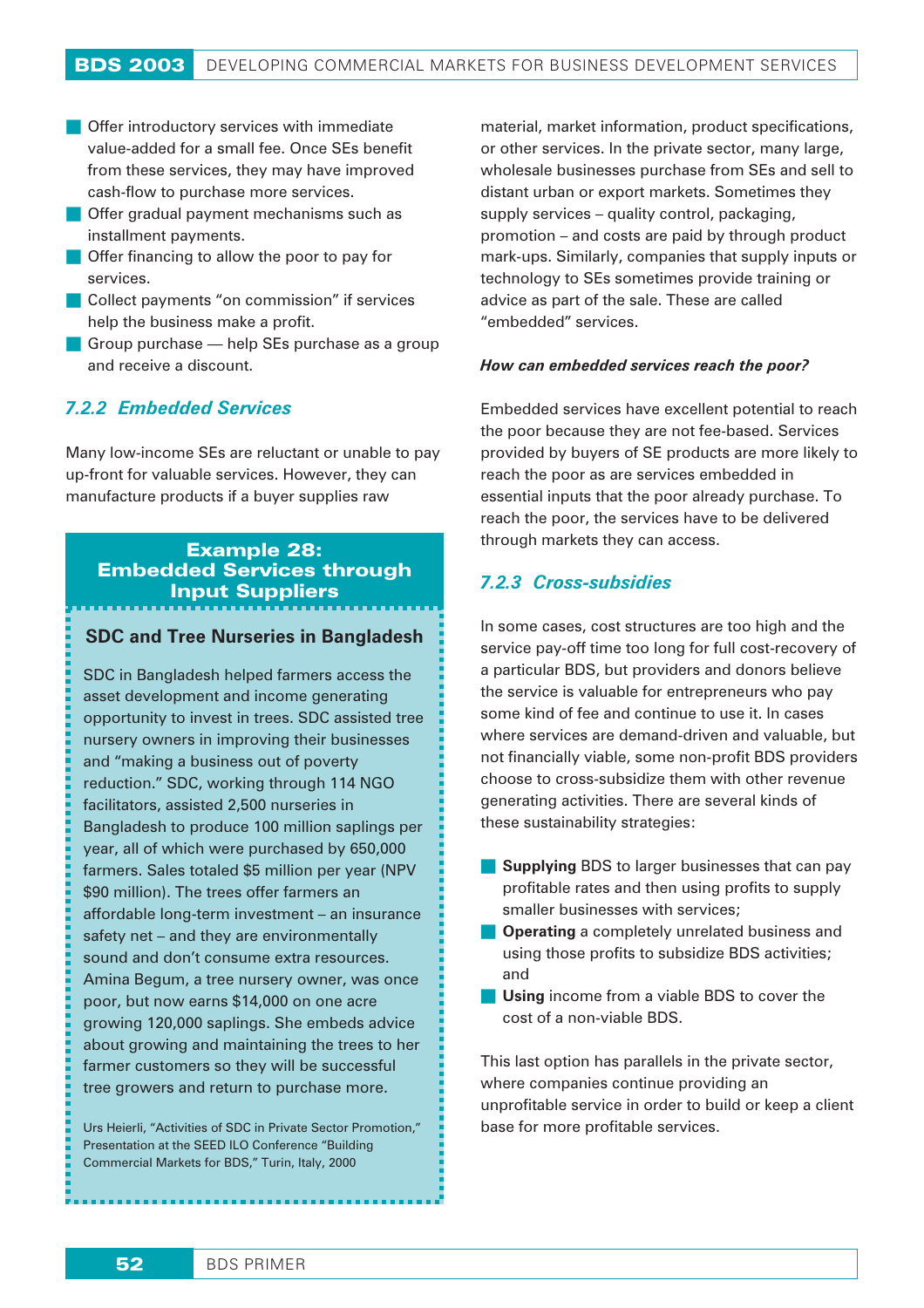## *Example 29: Cross Subsidies*

#### **Grameen Village Phone: Bangladesh**

The Grameen Bank, one of the leading microfinance institutions in the world, is also taking a lead in pioneering a key BDS: telecommunications. The strategy uses income from the provision of telecommunications services to wealthy urban areas to finance the provision of cell phone services to rural, low-income clients. Here's how:

- **Grameen Bank formed a non-profit** telecommunications organization, Grameen Telecom (GT), which in turn formed a for-profit company, Grameen Phone (GP), in partnership with international private and public investors. GP won the rights to provide cellular phone services in Bangladesh.
- GP provides cell phone services to upper income individuals in urban areas and channels profits to GT and the Village Phone Project.
- The Village Phone Project selects, from a pool of interested borrowers, individuals to start village-level telecommunication businesses, often run out of homes or existing businesses. They receive financing, training, hardware, and cellular services. Loans carry an interest rate of 22%.
- **Individually-owned telecommunications** businesses in turn sell telephone services, by the phone call, to community members, many of whom are self-employed and use the phone for business purposes.

There are currently around 1,000 cell phones in use with some 60,000 users.

Burr, Chandler. "Grameen Village Phone: Its Current Status and Future Prospects," Prepared for the Donor Committee Conference on Business Services for Small Enterprises in Asia: Developing Markets and Measuring Performance; Hanoi, Vietnam, April 2000 Website: www.sedonors.org (BDS materials)

The advantage of this strategy is that an entire BDS institution can be sustainable, whether or not particular services are, and subsidies can be provided without a long-term commitment by governments and donors. A disadvantage is the very real possibility of crowding out other private sector suppliers who enter the market to supply the same, *subsidized* BDS and find they are unable to compete because of the subsidy. Another disadvantage is that market signals may be distorted by subsidized fees for services.

Although this strategy is much discussed among practitioners and experts, there are few examples of its success. It is more common to find non-profit organizations with donor contracts to build the capacity of BDS suppliers subsidizing services to SEs.71

## *7.2.4 Third Party Payment*

Another financial sustainability strategy is to identify and deliver business services that are mutually beneficial to both small and large firms, and charge only the large firms. The best examples of this are the FIT-supported small enterprise radio programs in Africa. Corporate sponsors pay for the programs, which are targeted to SEs. The sponsors benefit from marketing to SEs, and the SEs benefit from a radio program that provides a voice for their concerns as well as vital business information. The radio stations have an incentive to respond to SE demand because the larger the listener base, the happier the sponsors. Thus, the service is mutually beneficial, but the large firms pay. Although there are few examples of such services, FIT has also supported business-to-business advertising publications that have some large-scale advertisers. One could also imagine how other mutually beneficial services might be financed in this way sub-contracting services or programs that help large craft purchasers, like Pier One, access products.

<sup>71</sup> 4 Bissegger, 2000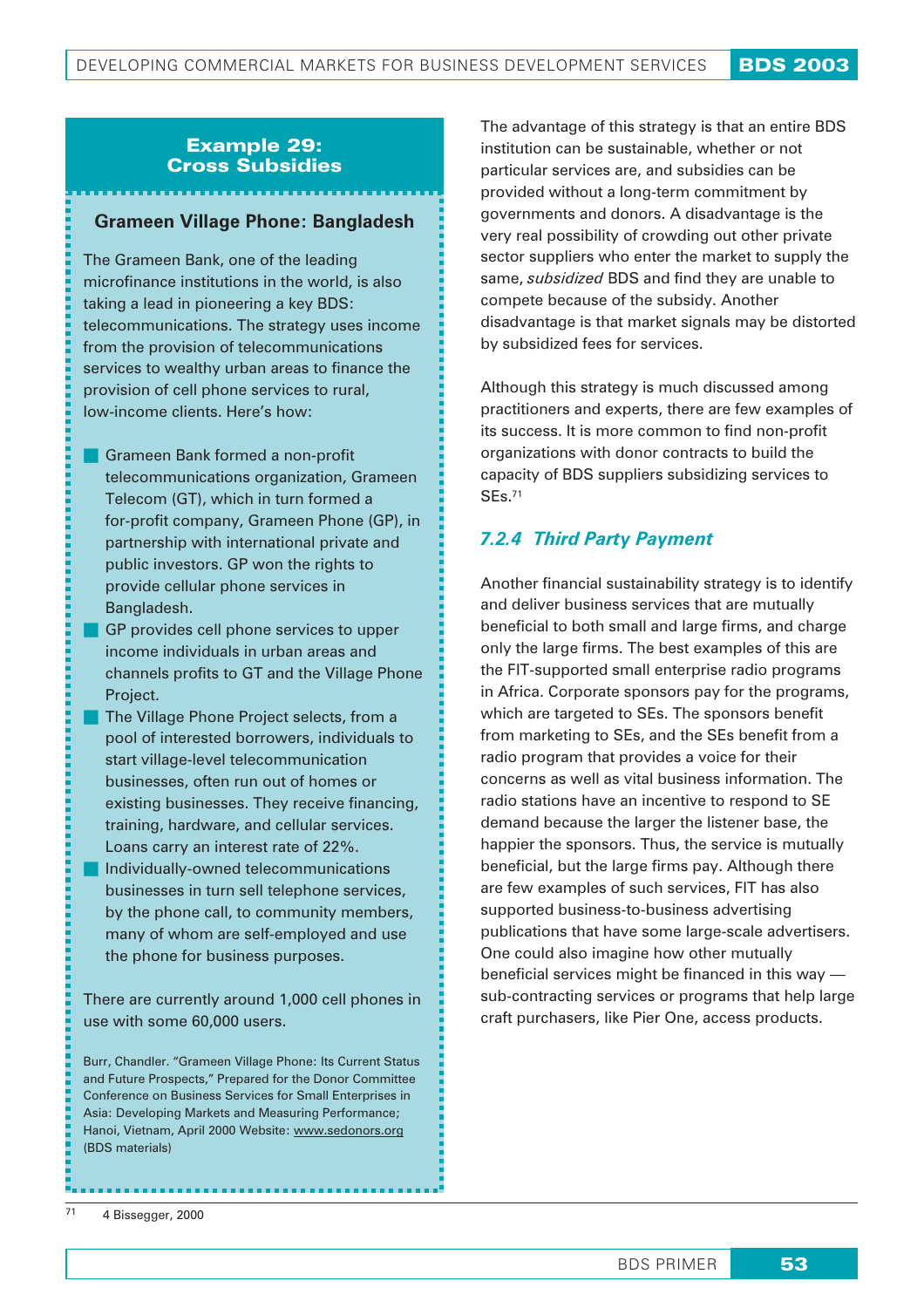## Example 30: Third Party Payment Services

# **FIT Supported Nekolera Gyange Radio Program, Uganda**

The Nekolera Gyange (I Run My Own Business) radio program has broadcast twice weekly since October 1999 to SEs in and around Kampala. An estimated 40% of SE owners in the area, some 90,000 business people, listen to the program regularly. Nekolera Gyange is giving small enterprises a public voice for the first time, and helping them link to modern markets and to Uganda's increasingly democratic political system. The program is financed by a bank that serves small businesses and a telecommunications firm. The telecommunications firm markets cell phones to SEs and the bank uses the program as a platform for educating consumers about banking practices and receiving valued customer feedback. The program has been profitable for the radio station since the initial broadcast.

McVay, Mary "An Information Revolution for Small Enterprise in Africa: Experience in Interactive Radio Formats in Africa" ILO SEED, 2002. Website: www.ilo.org/seed

#### *How does third part payment reach the poor?*

Third party payment can reach poor people who are potential customers of profitable businesses that are trying to sell to the poor. In this manner, the provider and funders are financially motivated to service the poor.

# *7.2.5 Piggy-Backing on Microfinance*

One strategy receiving increasing attention is known as "piggy-backing" — disseminating a BDS through a microfinance institution. Despite the poor performance of previous integrated service programs and the taboo that has emerged around

linking BDS to microfinance, many NGOs continue to deliver BDS through microfinance institutions. Some of these programs offer financially viable BDS and the activity is sustainable for the institution. Successful programs use credit meetings to disseminate information about a BDS, but offer it as a separate, non-required, fee-based activity. Usually, loan officers and BDS staff are separate as well.

The advantages of this approach are numerous:

- **Promotional costs are minimal because there is a** captive audience in credit meetings who can hear and spread the word about available services.
- Clients have access to finance to pay the fee for a BDS.
- In some cases, training costs for both supplier and entrepreneur can be kept to a minimum because it is delivered during a loan committee meeting or the MFI facilities are used during off-hours.
- Overhead is minimized because costs are shared and generally cross-subsidized by the microfinance program.

There are also potential disadvantages of this approach:

- **Clients may feel compelled to purchase the** service, thinking loan applications will be considered more favorably if they do so.
- There is some evidence that the primary clients for training are not the same as microfinance clients. <sup>72</sup>
- Staff may become distracted with too many activities and skills could be diluted if the same staff members are required to be both loan officers and trainers.
- **There is a danger of cross-subsidizing** low-demand services with lucrative microfinance services, thus compromising institutional profitability.
- The business services, if delivered by the financial institution, are often focused on loan recovery, rather than on business development and may not be relevant.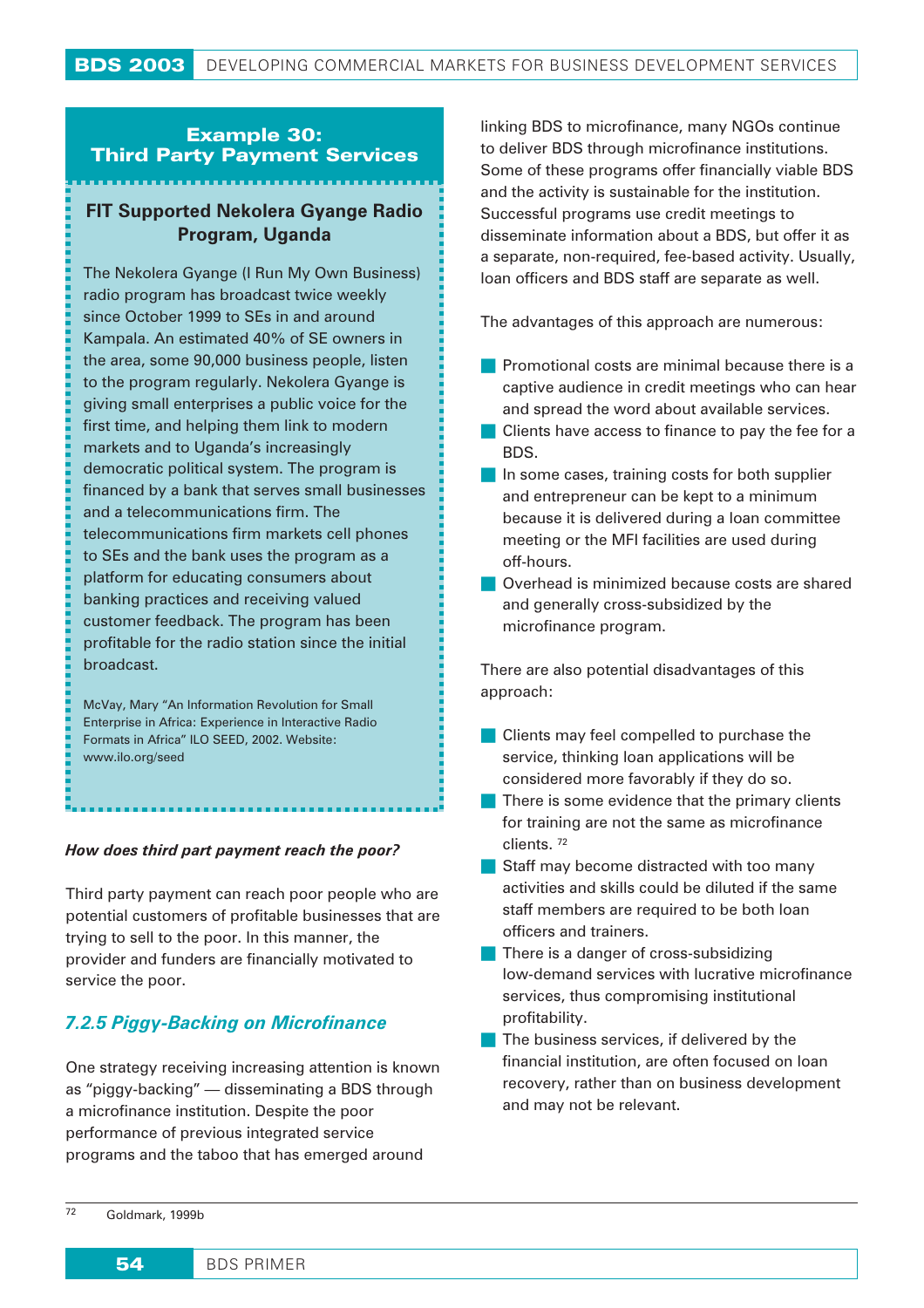## Example 31: BDS & Microfinance

## **SEEDS in Sri Lanka**

Sarvodaya Economic Enterprise Development Services (Gte) Ltd. in Sri Lanka is an NGO with a dual goal of small enterprise development and financial viability. SEEDS is associated with the Sarvodaya movement in Sri Lanka and aims to develop and empower the poor with funds and technical assistance from DFID and ITDG, among others. As of March 2002, the program covered over 2,779 Societies with a largely rural membership of over 495,000 persons. They operate three key programs:

- As of 2002, the banking division had mobilized a savings deposit base of Rs. 907 million and initiated loans worth Rs. 4.5 billion. Its loan clientele comprises 43% women and its recovery rate is 96%.
- The training division serves its village-level banks and is paid for through interest rates on loans. SEEDS Enterprise Development Services (EDS) provides technology access and technical training on a
- sectoral basis and individual business counseling services, for a fee.
- SEEDS Enterprise Development Services (EDS) is also conducting action research to open "BDS Marketing Centers" to facilitate linkages between SEs and private sector BDS providers.

The SEEDS BDS program has evolved from one of direct, individual, free services to a more demand-driven and cost-effective model where services are provided for a fee, often in groups and in partnership with other providers to reduce costs. These changes have resulted in more relevant services that are helping businesses grow. SEEDS donor dependency was reduced from 83% in 1996 to 53% in 2001 and its business plan calls for only 25% of funds to be sourced from donors by 2005.

"SEEDS BDS and Microfinance Services," Presentation at State of the Art in BDS, SEEP Network, 2002. E-mail correspondence, 2003

There may be significant lessons to be learned from additional research into this practice. Enhancing this concept with a market development perspective, a BDS facilitator could facilitate commercial, mutually beneficial partnerships between BDS suppliers and microfinance institutions.73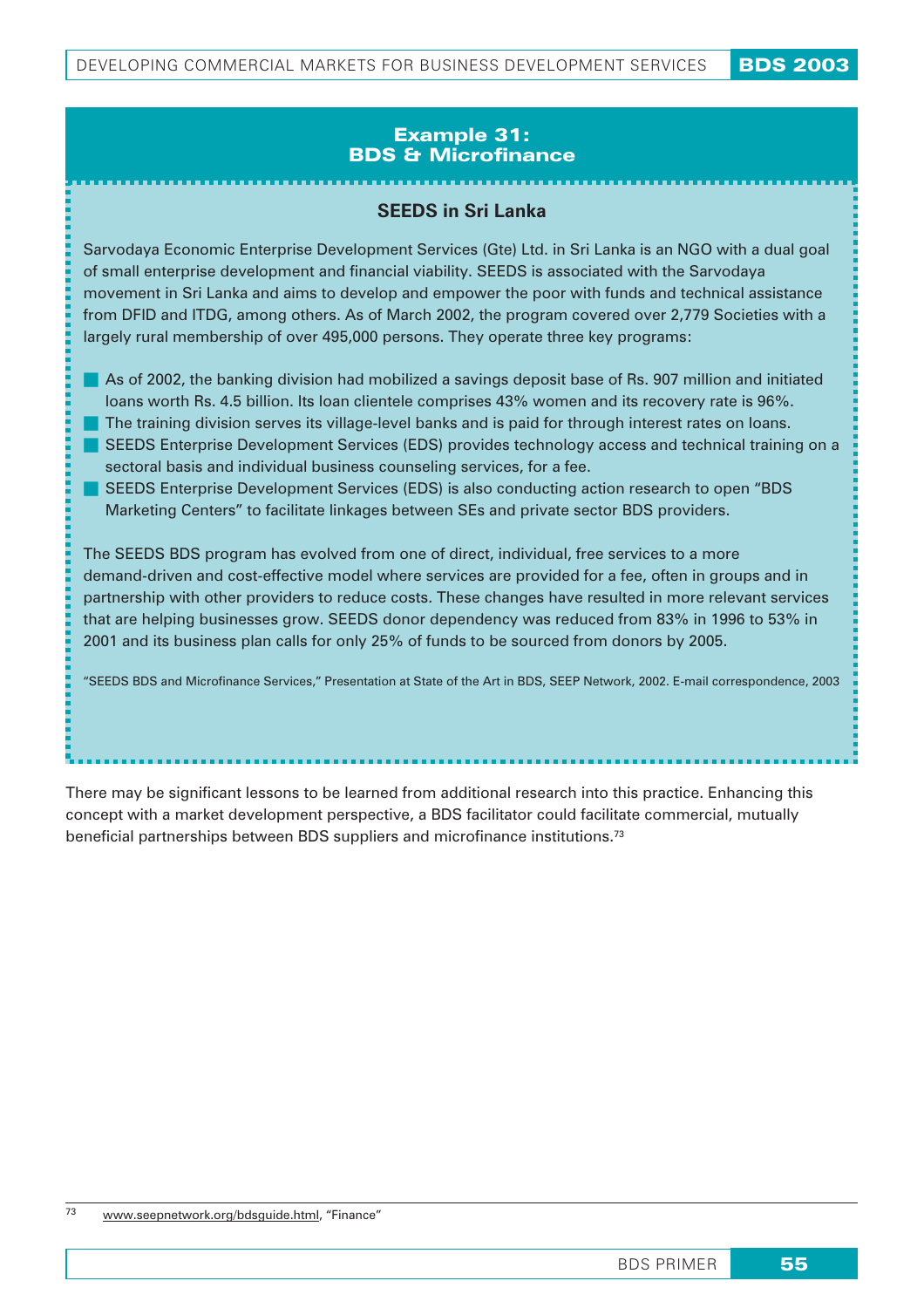# 8 **What Strategies Can Be Used To Develop BDS Markets?**

The vision of the BDS market development approach is to develop a vibrant, competitive BDS market in which large numbers of SEs use a wide range of business services to improve and grow their businesses. They obtain these services through business-to-business relationships with competing, private sector suppliers. The BDS market development approach as an explicit development strategy is still young and organizations are experimenting with a number of interventions to develop BDS markets. There is agreement that the intervention should "fit" the market — that it should be designed to improve a particular market problem or take advantage of a market opportunity. Practitioners are finding that there is often more than one way to address a market issue and more experience and experimentation are needed before the field can clearly outline which interventions address which market failures. Nevertheless, preliminary lessons are emerging.

A key principle for choosing and designing interventions is that the intervention should not be any more intensive than required to address the market issue. Interventions have the capacity to both distort and develop the market. The aim of the market development approach is to develop the market as much as possible while keeping distortion to a minimum. By targeting a specific problem and intervening only to address that problem, programs run the least risk of distorting the market.

*The Difference Between A Service and An Intervention Entrepreneurs purchase a business development service – training, TA, technology, market access, policy advocacy, infrastructure, etc. – to develop their business. These services exist in a market of businesses and organizations that provide the services, and the SEs that demand them. Interventions are development program activities – information, TA to BDS providers, etc. – that strengthen the supply and demand for specific services.*

# 8.1 Where do interventions focus?

Figure 9, shows the functions in a BDS market.<sup>74</sup> Traditionally, donors have supported programs that intervened at the delivery stage, most often by directly supplying services. However, it is usually less distorting to intervene at the pre- and postdelivery stages. Intervening at the delivery stage usually causes considerable distortion<sup>75</sup> and it becomes even greater if donor or government-supported services replace the private sector or intervene between private sector suppliers and their SE customers, because it interferes with demand signals that SEs may send to suppliers.

<sup>74</sup> Springfield Center BDS 2000 Training Course<br><sup>75</sup> Springfield Center BDS 2000 Training Course <sup>75</sup> Springfield Center BDS 2000 Training Course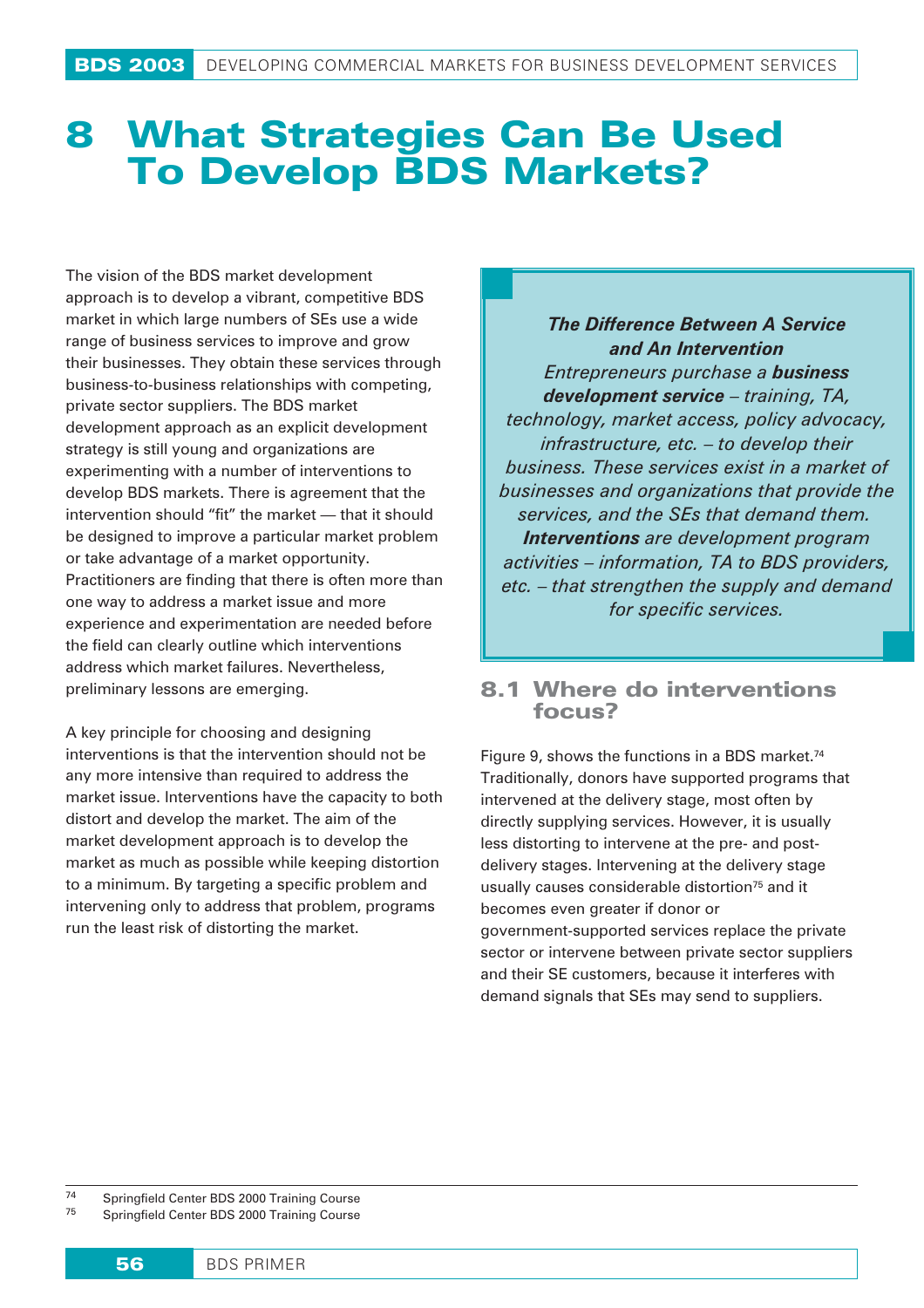

## **Figure 9: Functions in a BDS Market**

Markets are less distorted when practitioners support the relationship between suppliers and SE buyers, such as when they provide SEs with vouchers to buy services from private sector suppliers. Intervening at the pre- and post- delivery stages tends to be less distorting while still offering the potential for developing the market. Regardless of the intervention point, the least distorting interventions maintain or promote competition in the market, are limited in time, and do not damage the relationship between commercial suppliers and SE buyers.

# 8.2 How do programs work with suppliers?

Many interventions involve partnerships between a facilitator or donor and BDS suppliers. Traditionally, donors have tended to work with a few chosen providers. Now leaders in the field agree that interventions are most effective when donors promote competition among suppliers in the market. This often means working with many suppliers during the life of a program and opening access to the opportunities donors offer to a range of suppliers. It does not, however, exclude working

with one supplier at some point, for example to test a new product. Table 5 compares the two approaches — working with one supplier vs. promoting competition among suppliers.

Recent thinking also concludes that business-like relationship between facilitators and suppliers are more effective in developing markets than are grantor-grantee relationships. For example:76

- The relationships between donors or facilitators and suppliers are transactional and based on mutual benefit. The donor/facilitator benefit is greater outreach and the supplier benefit is higher sales, new markets, and a larger customer base.
- **Amounts to be invested and the roles of both** parties are clear, and sanctions are applied for non-performance. Roles and sanctions are clearly written in a contract.
- **Donors and facilitators terminate relationships** with suppliers if the relationship is no longer beneficial for both parties. Suppliers are free to terminate relationships with donors if they find the partnership is no longer in their interest.

<sup>76</sup> Unpublished correspondence on the Swisscontact Indonesia Business Centres; Springfield Centre BDS 2000 Training Course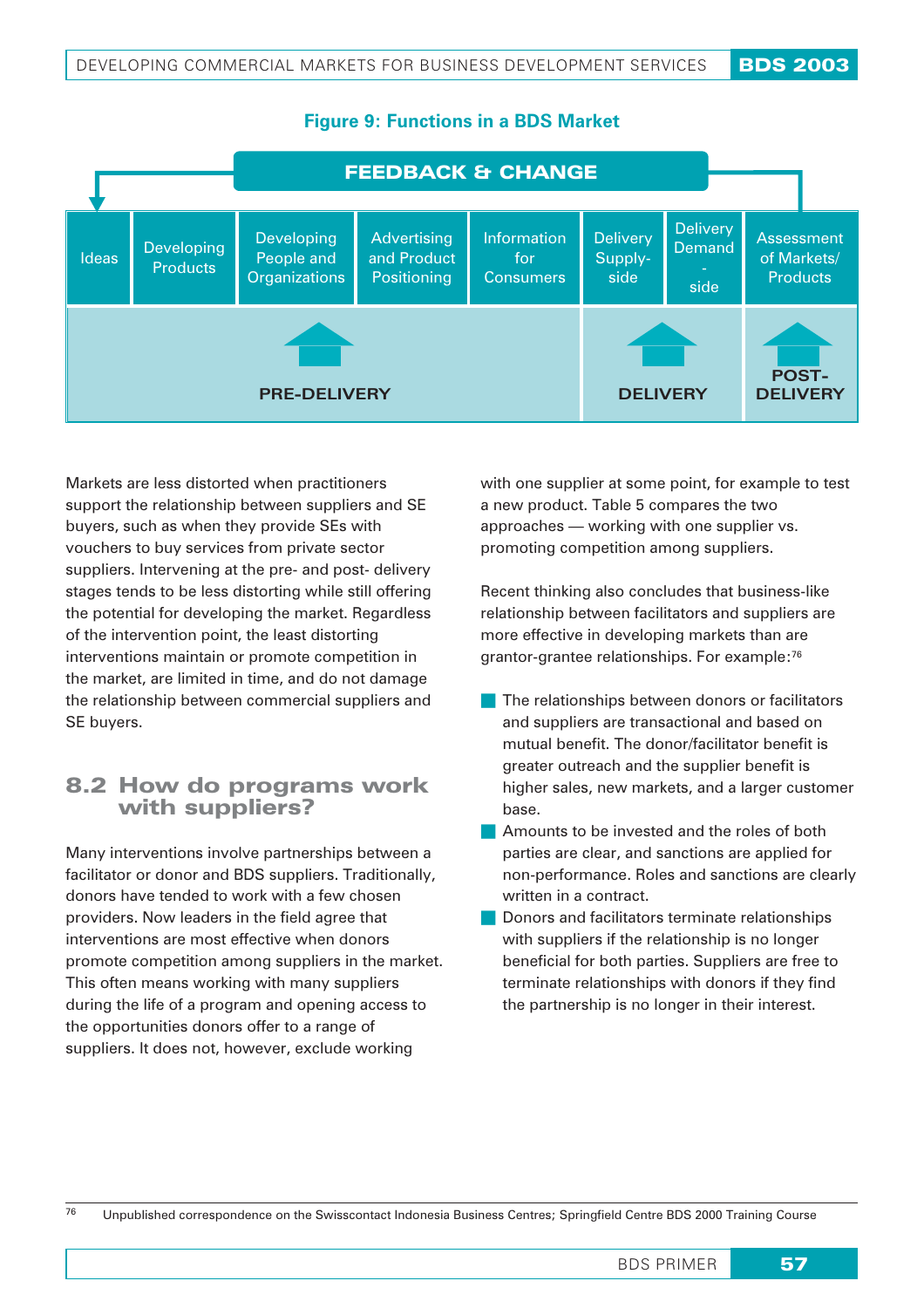# **Table 5: Support to One Supplier vs. Promoting Competition Among Suppliers**<sup>77</sup>

| <b>Issue</b>                                          | <b>One Supplier</b>                                                                                                                                                                                            | <b>Promote Competition</b>                                                                                                                                                                                                                   |
|-------------------------------------------------------|----------------------------------------------------------------------------------------------------------------------------------------------------------------------------------------------------------------|----------------------------------------------------------------------------------------------------------------------------------------------------------------------------------------------------------------------------------------------|
| <b>Competition in the</b><br><b>Market</b>            | The supplier gets an unfair competitive<br>advantage, distorting the market and<br>suppressing competition                                                                                                     | Competition in the market is<br>strengthened, or at least less distorted                                                                                                                                                                     |
| <b>Administration</b>                                 | Administratively simple                                                                                                                                                                                        | Administratively complex: a<br>donor/facilitator has to provide equal<br>access to its offer; select partners using<br>transparent, market-based criteria; and<br>develop and monitor relationships with<br>multiple suppliers               |
| <b>Strategies for</b><br>achieving program<br>targets | Targets for outreach - total number,<br>percent women, etc. - are all placed on<br>one supplier, effectively dictating the<br>supplier's client focus                                                          | Targets for outreach can be spread<br>over many suppliers, allowing each one<br>more leeway in choice of clients                                                                                                                             |
| <b>Intervention intensity</b><br>per supplier         | Interventions with the supplier tend to<br>be very intense, turning the supplier's<br>attention away from consumers and<br>toward the donor. This also allows<br>donors to dictate services and<br>approaches. | Intervention with each supplier is less<br>intense, which makes it easier to keep<br>the focus on consumers. Suppliers<br>have more leeway to follow customer<br>demand and ignore donor suggestions<br>that are not relevant to the market. |
| <b>Donor relationship</b><br>with suppliers           | The program succeeds or fails when<br>the supplier succeeds or fails. This may<br>keep donors in relationships and<br>providing subsidies even when<br>programs are ineffective.                               | Suppliers can be added or dropped<br>from the program, which enables the<br>donor/facilitator to have a more<br>business-like relationship with<br>suppliers.                                                                                |

This business-like approach has a number of advantages:78

- Requiring that most of an investment for an initiative come from private sector suppliers means that the financial scale of the initiative will generally fit the capacity of the market. Experience show that this is likely to be more sustainable than initiatives with heavy donor support that tend to be out of proportion with supplier costs and SE capacity to pay.
- **Business-like relationships foster business-like incentives, behavior, and attitudes among both suppliers** and facilitators.
- It is possible to link support to suppliers' achievement of agreed upon objectives.
- The approach attaches a value to support, which encourages prudent and effective use of program funds and technical assistance.
- **Supporting suppliers' initiatives builds their ownership of the changes in their businesses. Technical** assistance with or without modest financial support enables suppliers to build their own businesses rather than being overwhelmed by external funds and advice.

<sup>77</sup> Adapted from Springfield Centre, BDS 2000 Training Course<br>78 Taphura uppublished 2000: Springfield Centre, BDS 2000 Tra

Tanburn unpublished, 2000; Springfield Centre, BDS 2000 Training Course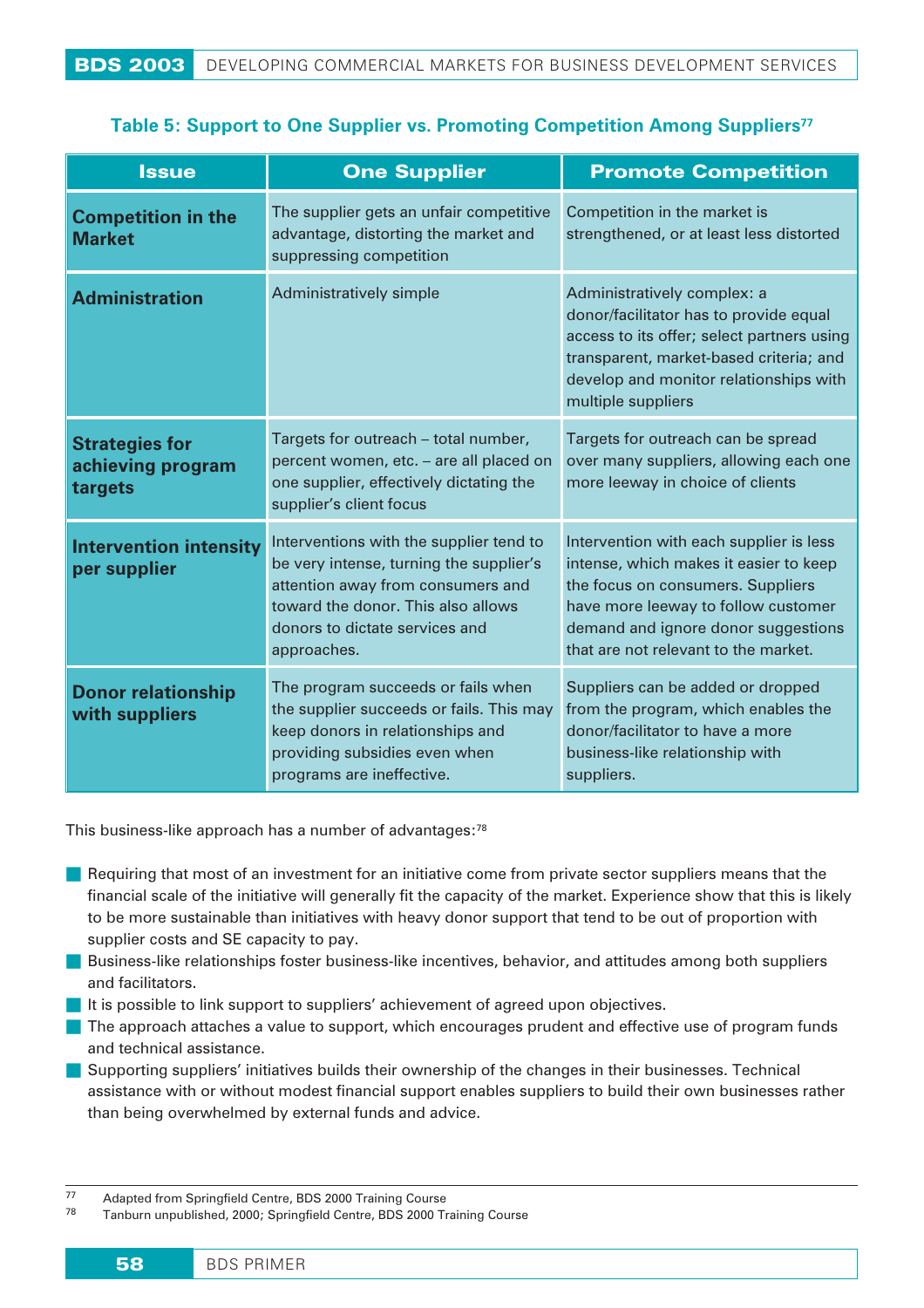# 8.3 How do programs promote demand?

Because of the history of development programs telling SEs what services they need, there has been some reluctance to aggressively pursue demand promotion strategies. However, programs pursuing market development often find that demand creation is an important part of market development. In fact, demand promotion is often a key part of private sector marketing strategies as well.

However, there are different strategies for promoting demand. Some traditional BDS programs provided SEs with services experts thought they needed, regardless of what the SEs wanted. Market development programs try to address specific demand side problems in such a way that SEs will want to purchase a service. For example, if SEs are unaware of the benefits of a service, a program may develop an awareness creation strategy aimed at increasing SE understanding of what the service can offer them. Then, SEs can make a better-informed decision about whether they want the service or not.

# *Example 32: Building the Capacity of Suppliers*

#### **Swisscontact and Business Centers**

Swisscontact, a Swiss NGO with major funding from SDC, is helping to create business centers in several countries including Indonesia, Philippines, Bangladesh, Colombia, Ecuador, and Peru. Some of these centers cater to a specific sub-sector and provide services – a retail outlet, bulk buying of inputs, common service facilities, and marketing assistance – primarily to SEs. Others offer a range of services – training, consulting, and administrative services – to SEs as well as larger enterprises.

Swisscontact provides the centers with a package of start-up services including financial and technical assistance. The philosophy of Swisscontact is that the development of commercially sustainable centers takes place only if business practices are used from the beginning. The business centers are selected through a bidding process that includes detailed business plans and a financial commitment from bidders. The bidding is open to any kind of organization, including business associations, private firms, and NGOs and aims to build on existing business support institutions rather than creating new ones.

Swisscontact signs a contract with successful bidders that stipulates that financial assistance is dependent on the achievement of agreed financial targets. Financial assistance typically includes some start-up costs and covers up to 50% of operating costs in the first six to twelve months. Financial assistance continues (if the center is meeting its targets) on a declining basis for one to five years. Financial indicators include financial sustainability, cost effectiveness, and gross margins for various services. Technical assistance may include advice, market surveys, new product ideas, networking with other business centers, auditing services, and training.

Swisscontact's experience has shown them the importance of business-like relationships with suppliers. Indeed, Swisscontact is now more closely examining private sector models of business investment such as venture capital companies.

Gibson, Alan and Robert Hitchins, "Swisscontact: Business Centre Approach in Indonesia and the Philippines" Springfield Centre. Prepared for the Donor Committee Conference on Business Development Services: Building a Modern and Effective Business Service Sector for Small Enterprises. Rio de Janeiro, Brazil, April 1999. Website: www.sedonors.org (BDS materials)

Hallberg, Kristen, "A Market Oriented Strategy for Small Medium Scale Enterprises," IFC Discussion Paper, February 2000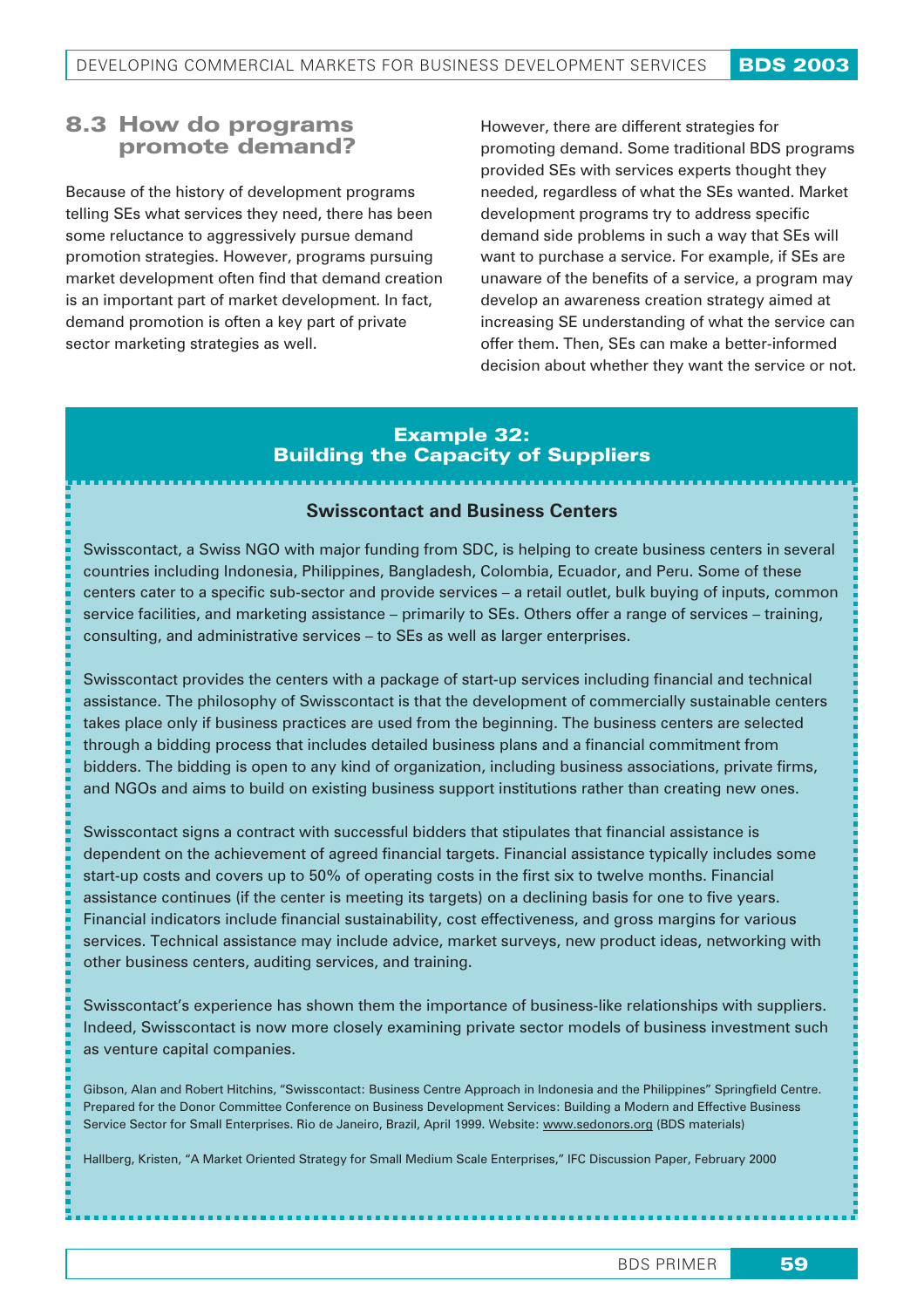If SEs generally produce a service in-house, a program may subsidize supplier-marketing efforts that show why outsourcing a service can be a less expensive alternative. Again, this strategy helps SEs make informed choices about purchasing services.

# **8.4 What interventions develop markets?**

A variety of market development interventions are used and each aims to address one or several weaknesses in a BDS market. Some work with primarily demand-side weaknesses and others the supply-side, but most affect both sides of the market. Usually the interventions are combined into an overall strategy and those used most commonly to date are described below, with examples.

- **Voucher Programs** address SE lack of information about services and reluctance to try a service. The aim is to expand demand for BDS by providing information and encouraging SEs to try services by subsidizing their initial purchase.
- **Information to Consumers** addresses SE lack of information about services and suppliers. The aim is to expand demand for BDS by making SEs aware of available services and their potential benefits.
- **Collective Action**: **Clusters, Networks and Associations** address SE inability to pay for services and supplier unwillingness (or inability) to sell services in small enough quantities for individual SEs. The aim is to help SEs overcome dis-economies of scale in purchasing BDS by enabling them to purchase services in groups.
- **Business Linkages and Promoting Embedded Services** address SE isolation and inability to pay for services up front. Business linkages also address suppliers' lack of knowledge about SEs. The aim is to create or expand BDS embedded within business relationships between SEs and other firms.
- **Technical Assistance to Suppliers** addresses suppliers' lack of technical or managerial skills. The aim is to build the capacity of new or existing BDS suppliers to profitably serve SEs.
- **Product Development and Commercialization** addresses a lack of appropriate service products for SEs in the market and supplier reluctance to target new consumer segments. The aim is to commercialize new products through existing suppliers by assisting with product development, market testing, and initial marketing of new products. New product commercialization can also be undertaken by promoting franchising of appropriate service products for service businesses.
- **Social Enterprise** addresses a lack of supply in the market. The aim is to increase the supply of services by assisting suppliers in expanding or helping new suppliers to enter the market.

## *8.4.1 Voucher programs*

These programs are designed to increase demand for BDS by offering vouchers to qualified SEs who then procure discounted BDS from private sector suppliers. On the surface, these strategies resemble traditional BDS programs because they subsidize the procurement of services, but they are different in key ways that support BDS market development. In voucher programs, the strategy is to provide information and temporary subsidies to firms that do not commonly use BDS, and link them with BDS suppliers who do not normally serve SEs. The information is designed to increase SE awareness and understanding of available services. The subsidy is meant to encourage SEs to try a service that they might be too risk-averse to try at full price. Increased demand from SEs is meant to stimulate suppliers to develop and improve service products for the SE market. The vision is that once both parties experience positive business transactions, they will continue to exchange BDS without further subsidy.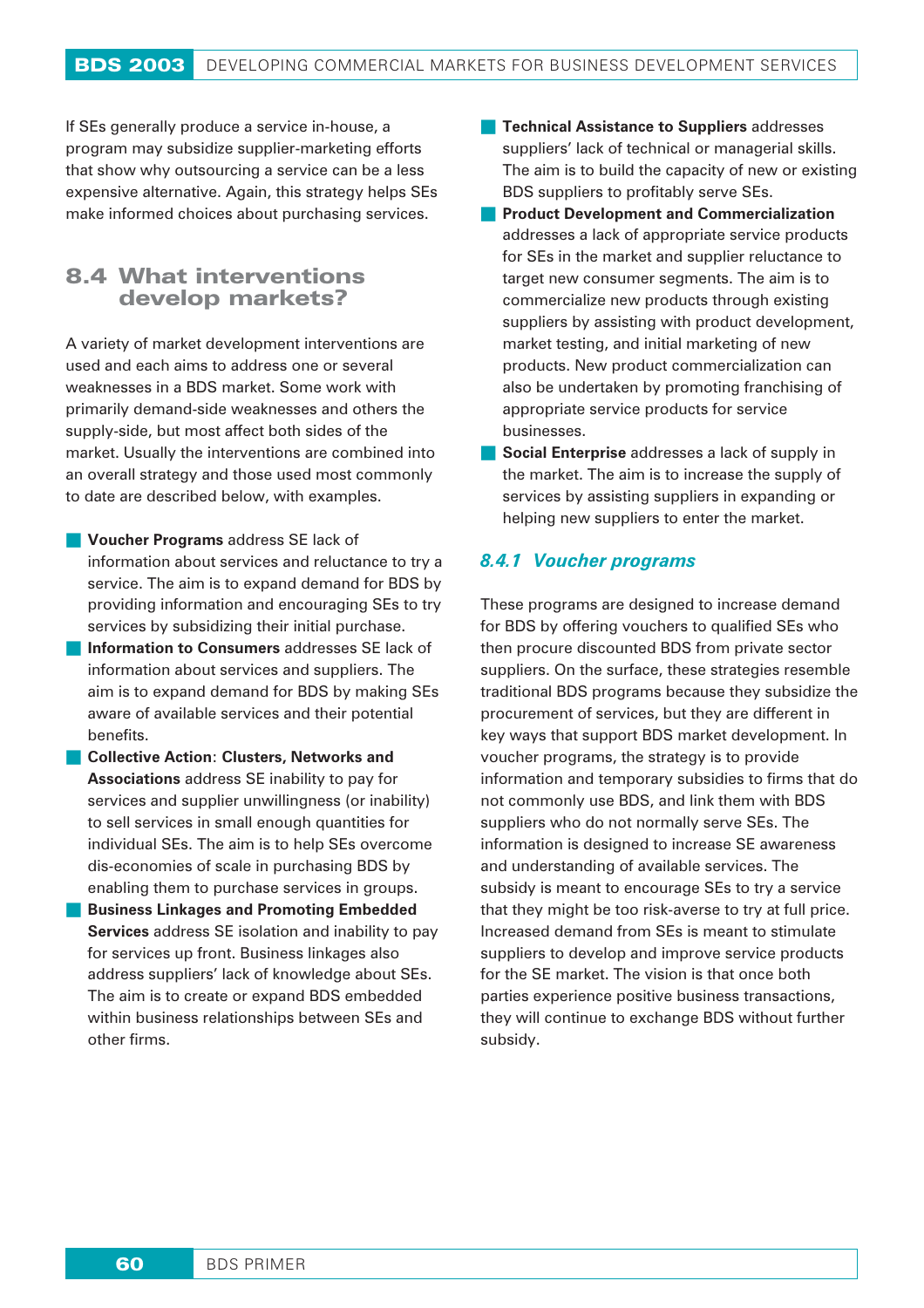## Example 33: Matching Grants

## **The World Bank in Mauritius**

From 1994-1998, the Government of Mauritius implemented a matching grant scheme focused on technology diffusion with funding from the World Bank. The program promoted consulting services to help private firms improve quality, design, technology or productivity. Any firm with majority private sector ownership was eligible to participate, regardless of size. The government contracted a private agent to run the program. The agent promoted the program to potential clients; assisted them with planning; facilitated contact between firms and suitable private consultants; helped clients complete grant applications, advised them on maximizing benefits from consulting services; and administered approvals and disbursement of funds. All project activities were 50% subsidized.

After four years of operation, the program had supported 266 projects. Initially, mainly larger firms within the SE spectrum were attracted to the program because they had experience with consulting services. However, as the program progressed more small firms participated because of the demonstration effect and the status associated with the program. Over the life of the program, average grant size declined from US \$15,000 to US \$9,800. Operating costs were, on average 19% of grant funds. The ratio of increased sales in assisted firms to the cost of grants was 163:1. However, there is little evidence to date that matching grant programs anywhere resulted in the development of competitive BDS markets.

Crisafulli, Daniel. "Matching Grant Schemes," in Business Development Services: A Review of International Experience edited by Jacob Levitsky, Intermediate Technology Publications, 2000. Available on website: www.sedonors.org (BDS materials)

Phillips, David A. "Implementing The Market Approach To Enterprise Support: A Comparative Evaluation Of Matching Grant Schemes," World Bank; December 2000

**Matching grants** are a pre-curser of voucher programs that operate on a much smaller scale and target larger firms. They have been in use for over a decade, primarily in export-development programs serving medium-sized firms. In these programs, a small number of selected SEs propose projects to an agent, who is often a facilitator acting on behalf of a donor or local government agency. The agent screens the application and, if the SE has not selected a consulting supplier to assist with the activity, will refer the client to a list of qualified firms. If the SE has selected a firm to help with its project, the agent assesses the firm and registers it as a supplier, as long as it is legitimate. Usually, the SE pays the consultant up-front for the service, and then the agent reimburses the SE once there is evidence that the project has been completed as planned. Sample projects include building refrigerated storage for flower export, design and introduction of a new product, or development and implementation of a new marketing plan. The discount provided by the program is typically between 30% and 60%.

These programs tend to show strong cost-benefit results and high levels of growth in SE sales and employment. However, evidence that relationships and BDS exchanges continue after the programs end is not yet available.79 Some experts also question the need for the intervention, because SEs demonstrate their ability to pay for the BDS by paying for the service first and seeking reimbursement afterwards.

**Voucher programs** were the first attempt to encourage a large number of private sector BDS suppliers to serve microenterprises by strengthening the demand for training services.<sup>80</sup> In these larger scale initiatives, microenterprises apply for a limited number of coupons or vouchers, which they receive with minimal screening. These vouchers can then be used to access training services from a large number of registered trainers. The discounts range from 35% - 80%.81 The agency distributing the vouchers also supplies SEs with information on available trainers, the courses they offer, and the number of SEs that have purchased their courses.

 $^{79}$  Gibson, 1999; Crissafulli, 2000

<sup>81</sup> Goldmark, 1999b

<sup>80</sup> Information on vouchers is primarily from Botelho and Goldmark, 2000; Schor and Goldmark, 1999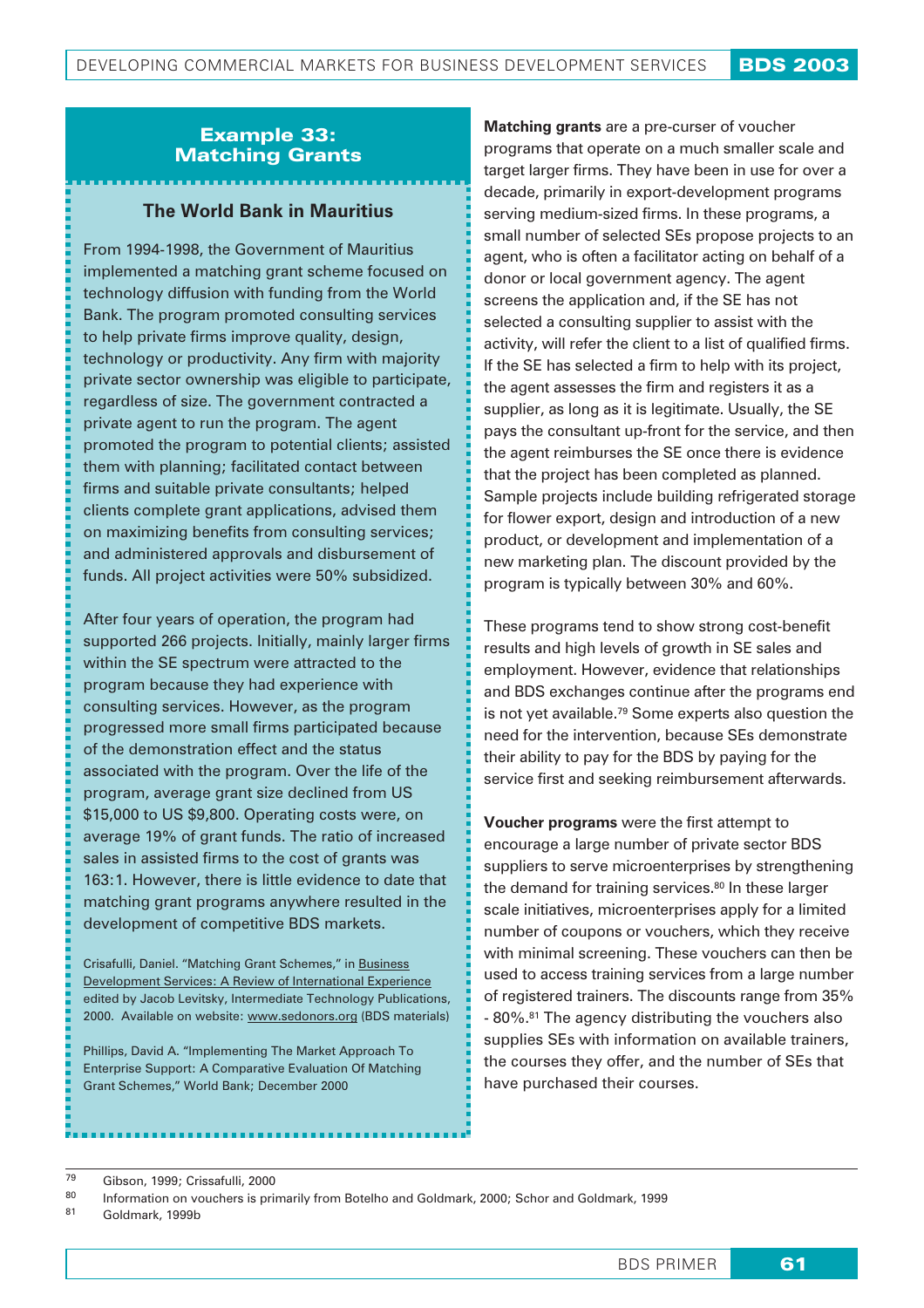## Example 34: Voucher Program

## **BONOPYME in Peru**

The Voucher program in Peru started in the year 2000 and began a second phase in 2002. It targets small and microenterprises with 2-20 employees in growth sectors – tourism, agro-industries, handicrafts and manufacturing – and operates in nine cities in Peru. The vouchers are used to help SEs access management and technical training and technical assistance or consulting services from a range of private sector and not-for-profit providers. The government itself promotes and administers the vouchers, which offer first-time users a 20-25% discount on services. Performance statistics include:

- In two years 27,411 vouchers were used
- SEs paid 27% of the training costs
- The program successfully attracted private sector suppliers into the market. At the beginning of the program, 85% of providers were NGOs or vocational institutions, but by 2002 half the trainers were private sector businesses or associations
- 79% of SEs surveyed said the TA solved more than 60% of their productivity problems
- 90-95% of trainees felt the content was relevant, used it in their business, would recommend the training to others, and considered the trainers to have a strong mastery of their subjects
- 50% of enterprises receiving services through the voucher program improved their business skill competency and 50% improved sales or productivity or experienced reduced costs

Presentation, "Peru Vouchers," SEEP Training, State of the Art in BDS, 2002

Experience has shown that suppliers do respond to the increase in demand from SEs. They readily modified their training services and created new courses to serve microenterprises as a result of the programs. The new training courses focused on specific, immediately applicable skills. They were short, modular, and often practical, hands-on learning opportunities accessible by illiterate people. The most popular trainers were private sector firms, often entrepreneurs who managed a small business and offered training specific to their business.<sup>82</sup>

Challenges to implementing voucher programs include:

- **Appropriate selection** of a credible, impartial facilitator and adequate supervision to avoid corruption and politicization of voucher distribution and supplier registration;
- **Strong program management** to ensure that vouchers are available when and where they are demanded and suppliers are accredited and paid on time;
- **Well-defined strategies** to build capacity of training institutions and provide financing for new services and physical development; and
- **Effective exit strategies** (many voucher programs have not finished on schedule, at least partly due to their popularity with governments.)

Although training voucher programs have helped large numbers of microenterprises link with corresponding numbers of BDS suppliers, there is growing concern about the sustainability of the positive market changes on both the demand and supply side. Recent research in Paraguay found that some market changes were sustained even when vouchers were not available:

- **Training services began to have greater** geographical reach;
- **Voucher users' satisfaction with training courses** was reasonably high and some SEs continued to purchase training even when vouchers were not available; and
- Some training institutes have continuously expanded and diversified their training courses.<sup>83</sup>

 $\begin{array}{r} 82 \text{ Goldmark, } 1999 \end{array}$ <br> $\begin{array}{r} 83 \text{ Botolho, and } \text{Goldmark} \end{array}$ 

Botelho and Goldmark, 2000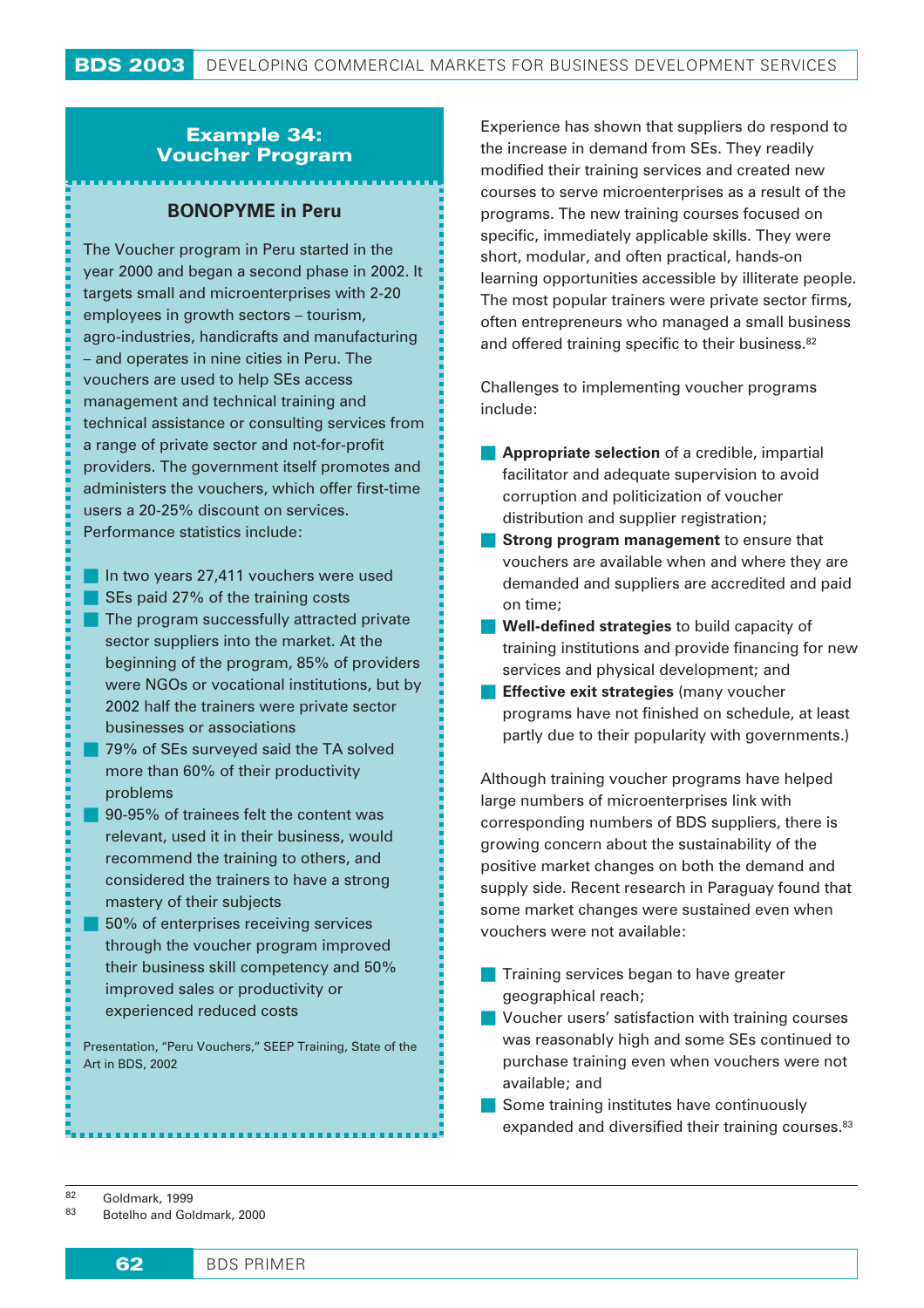## Example 35: Vouchers for BDS

## **BIZPRO in Ukraine**

The BIZPRO voucher program in Ukraine was designed to be temporary, to "spike demand" over a 6-18 month period, and then withdraw from the market. Vouchers were offered through business centers and associations in 4 "oblasts" (states). As of April 2002, 8,406 vouchers had been used. The BIZPRO program also worked with suppliers to strengthen their offerings. Trainers and clients alike agreed that the most important aspect of the program was the market linking and information service, rather than the voucher. In a post-test survey, voucher users said that they would have paid the full cost of training in computer usage and business accounting if they had known that these services were available. The service providers, meanwhile, valued their new relationship with the business associations that administered the program, because these associations kept them in touch with the requirements of their SE customers. In the Ukraine market, it would seem that the primary demand-side problem was not SE risk aversion to paying full cost for training services, but rather lack of information about the availability of services and service provider lack of information about SE demand.

Gibson, Alan, Rob Hitchins and Marshall Bear, "BDS Market Development: A Guide for Agencies," USAID Microenterprise Best Practices Project managed by Development Alternatives, Inc. Website www.mip.org; Original study" Business Services Centers in the Ukraine," Yoo Mi Lee, 1999.

Mike Field and David Knopp, "Kick-Starting the Market for Business Development Services, Presented at State of the Art in Business Development Services, SEEP Network, July 2002. SEEP Business Development Services Seminar Washington, D.C. April 30, 2001

However, the research documented a significant drop-off in SE demand for services when vouchers were not available. On the supply side, the research found that different types of suppliers involved in the program varied in their sustained responses to the intervention.84

- **Entrepreneurial / Expanding Diversifiers** used the program to expand and diversify their training courses and continued this strategy even when vouchers were no longer available.
- **Risk-Averse Diversifiers** also expanded and diversified their courses under the program, but curtailed investments during periods of market adversity.
- **Do-Gooders** or suppliers with a social mission, whose course prices did not cover costs, tended not to respond as much to the program and to not enforce the rules of the program related to SEs.
- **Rogues** maximized voucher income while minimizing investments; when vouchers stopped they turned to other mechanisms for generating revenues.

Experts warn that a market assessment should precede any voucher program. On the demand-side, vouchers address SE risk aversion to trying services at full cost. However, if this is not the primary demand-side problem, vouchers may distort a market more than necessary by fostering SEs dependence on subsidies.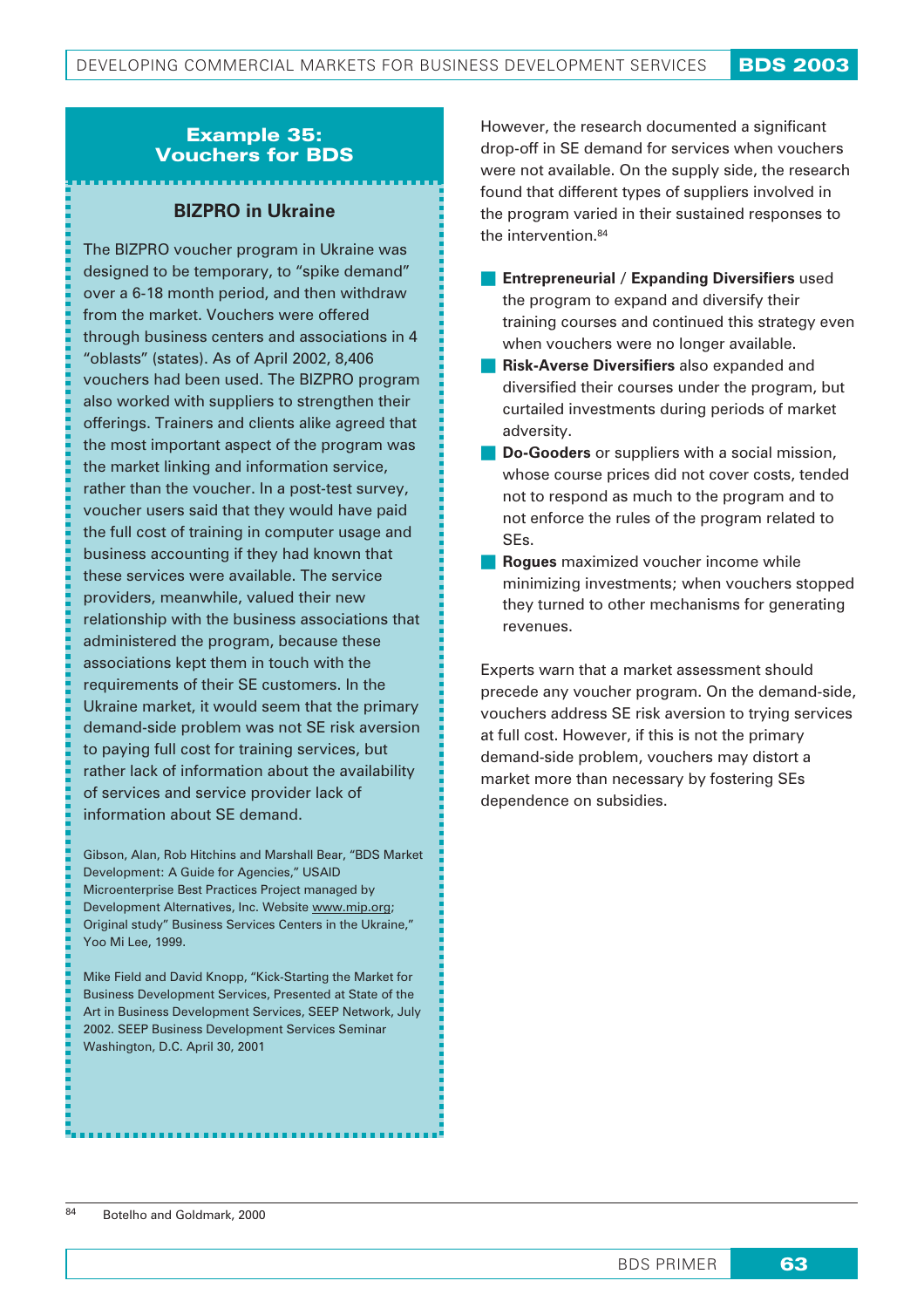# Example 36: "Seven Deadly Sins" of Voucher Programs

The following is a list of things NOT to do in voucher programs. **DO NOT**:

- **"Guestimate" the market**. Rigorous consumer research is recommended to understand demand and assess whether there is a critical mass of existing suppliers.
- **Assume the program will sell itself.** Programs must be promoted to suppliers and SE consumers by a trusted, objective facilitator.
- **Let suppliers distribute vouchers**. To avoid fraud, vouchers should be distributed by an objective third party whose main role is to distribute information about a wide range of suppliers.
- **Drop the co-pay**. SEs should always be required to pay a partial fee in order to keep demand signals flowing and create a culture of payment for services. SEs should know the actual price and realize that the discount is a one-time trial offer.
- **Internalize the audit function**. Voucher programs are at risk of fraud if not carefully monitored by an external auditor.
- **Try to control supplier participation.** The pool of suppliers should be as large as possible so that consumers may select the suppliers that best meet their needs. The role of the program is to provide as much information, including customer satisfaction data, on the suppliers as possible.
- **Worry later about exit strategy**. Most voucher programs have yet to develop exit strategies, but in principle they are designed to be temporary. Some experts recommend phasing vouchers out over time, by gradually reducing their value. Others recommend short-term programs of 3-18 months.

From Goldmark, Lara "The Voucher Experience: The Moral of the Story," Presentation at the MBP-IDB-SEEP Business Development Services Seminar Washington, D.C. April 30, 2001

Experts also caution that voucher programs are not appropriate for all markets. If the supply of training is fairly elastic because there is competition in the market then a voucher scheme will increase the volume of purchases with little impact on the price of services. In this case, most of the benefits of the program will go to the consumers, the SEs. However if the supply of training is inelastic – perhaps because there are few training suppliers in the market – then the main effect of a voucher scheme alone would be to increase the price of training courses with little impact on the number of courses purchased. In this second case, the voucher program would not achieve its objectives and would mainly benefit suppliers. In the long run, a voucher program might stimulate the supply of training, but its success would depend upon other market factors such as ease of entry and availability of potential trainers.<sup>85</sup>

## *8.4.2 Providing information to consumers*

Many developing country BDS markets suffer from SE lack of information about services and their potential benefits. In some markets, this is the only or key weakness. Facilitators respond to this problem by raising SE awareness of existing BDS suppliers and their products. Examples of such interventions include:

- **Starting "business to business" magazines**
- Generating directories such as "Yellow pages" listing service suppliers
- **Using media such as radio or newspapers to** promote services
- Introducing social marketing campaigns that explain the benefits of services
- **Facilitating information exchange in voucher and** matching grant programs
- **Facilitating business links that provide** information
- **Producing small enterprise radio programs**
- **Helping small enterprise associations circulate** newsletters, hold conferences, and host networking events

<sup>85</sup> Hallberg, 2000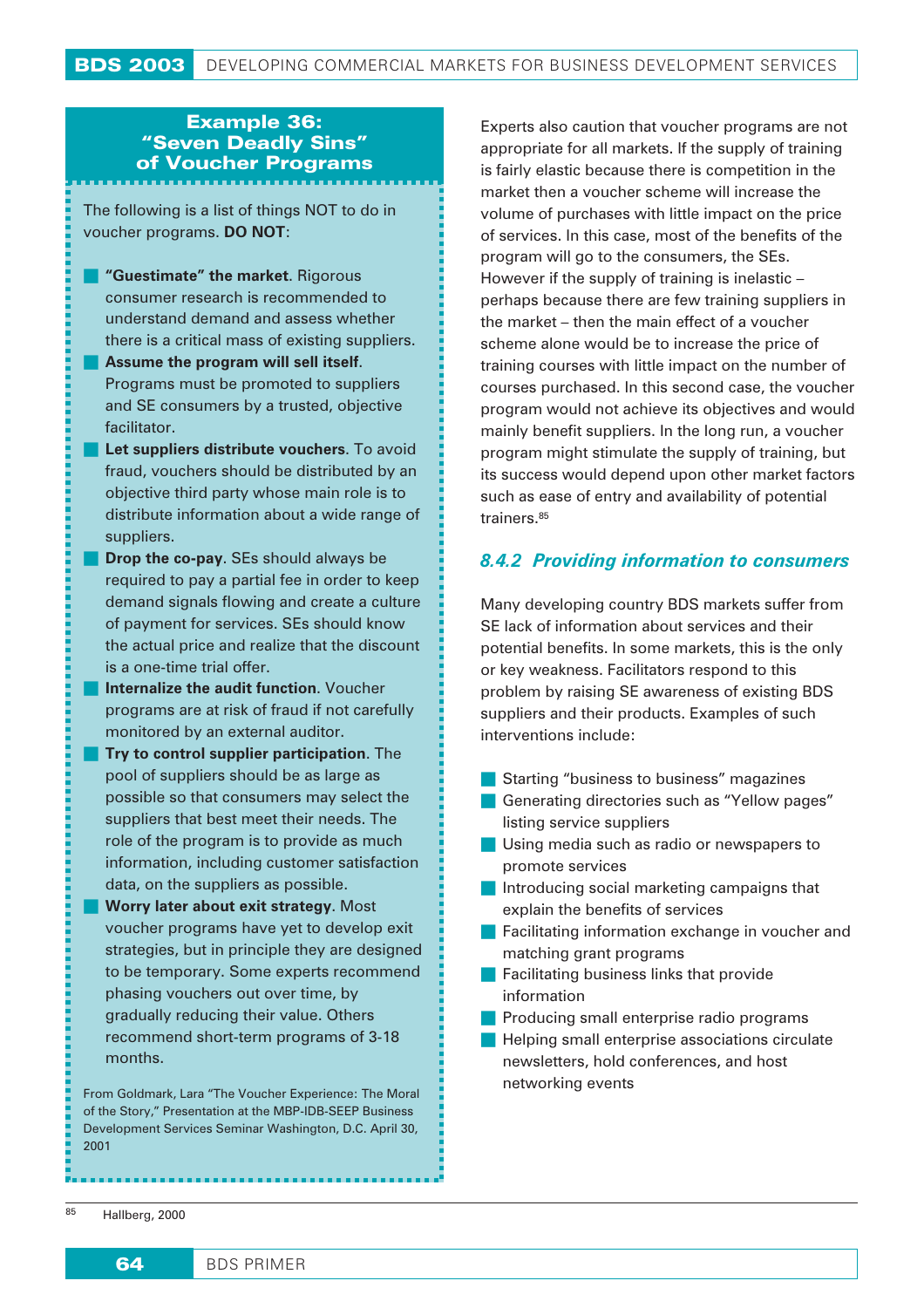### Example 37: Information Services

## **FIT Zimbabwe, Business Connect Magazine**

The ILO-funded FIT project was able to achieve two aims in one with their Business Connect magazine commercializing advertising services for SEs and providing them with information about BDS from existing suppliers. During PRA and discussions with FIT staff, SEs articulated a desire to advertise their products beyond local markets. FIT staff interviewed large firms and BDS suppliers and found that they were interested in advertising directly to SEs. Based on models of successful small business magazines in the UK, the FIT project created Business Connect magazine. The magazine offers SEs an opportunity to advertise their products beyond local markets and it gives large firms and BDS suppliers a place to advertise their products and services to SEs. The magazine has been successful in linking BDS suppliers – security firms, insurance brokers, etc. – to SEs. By 2002, circulation had reached approximately 10,000 businesses and the number of advertisers was approximately 320, both large and small, with significant repeat customers. Initially printed in early 1999, the magazine has been profitable since its sixth monthly issue and, as of the end of 2000, has paid for approximately 75% of FIT Zimbabwe's total costs.

Hileman, Milena and Jim Tanburn, Wheels of Trade, Intermediate Technology Publications, 2000, available from IT or Amazon.com. Shorebank Advisory Services, "BDS Research in Market Access and Workforce

Development Services for Small Businesses – FIT Zimbabwe: Business Connect Magazine." Draft Case Study, March 2001. ILO FIT website at: www.ilo.org/seed; and Business Connect at website: www.businessconnect.co.zw

When valuable, affordable BDS exists in the market. interventions focused on information dissemination tend to be cost-effective. Some programs have commercialized the information dissemination role, which increases the potential for sustainability. However, this strategy alone is not effective if suppliers do not offer appropriate, affordable BDS for SEs.

### *8.4.3 Collective action: Forming clusters, networks and business associations*

For some services, it is difficult to make products that are affordable for an individual small business or create business links that are appropriate for very small firms. Often, the quantity of the BDS that SEs

need is too small for suppliers to bother developing products. As a result, SEs often cannot afford the available services. A strategy to address this problem has evolved from the cooperative movement. In these programs, a facilitator helps SEs form groups – networks or clusters – to jointly purchase or access BDS. SE networks can often access services such as consulting, technology, transportation, marketing intermediation, or training that they could not afford individually. Traditionally, non-profit BDS providers not only organized groups, but also provided them with subsidized BDS. In contrast, the role of a market development facilitator is to help SEs form groups and then assist the groups to access the BDS from the private sector.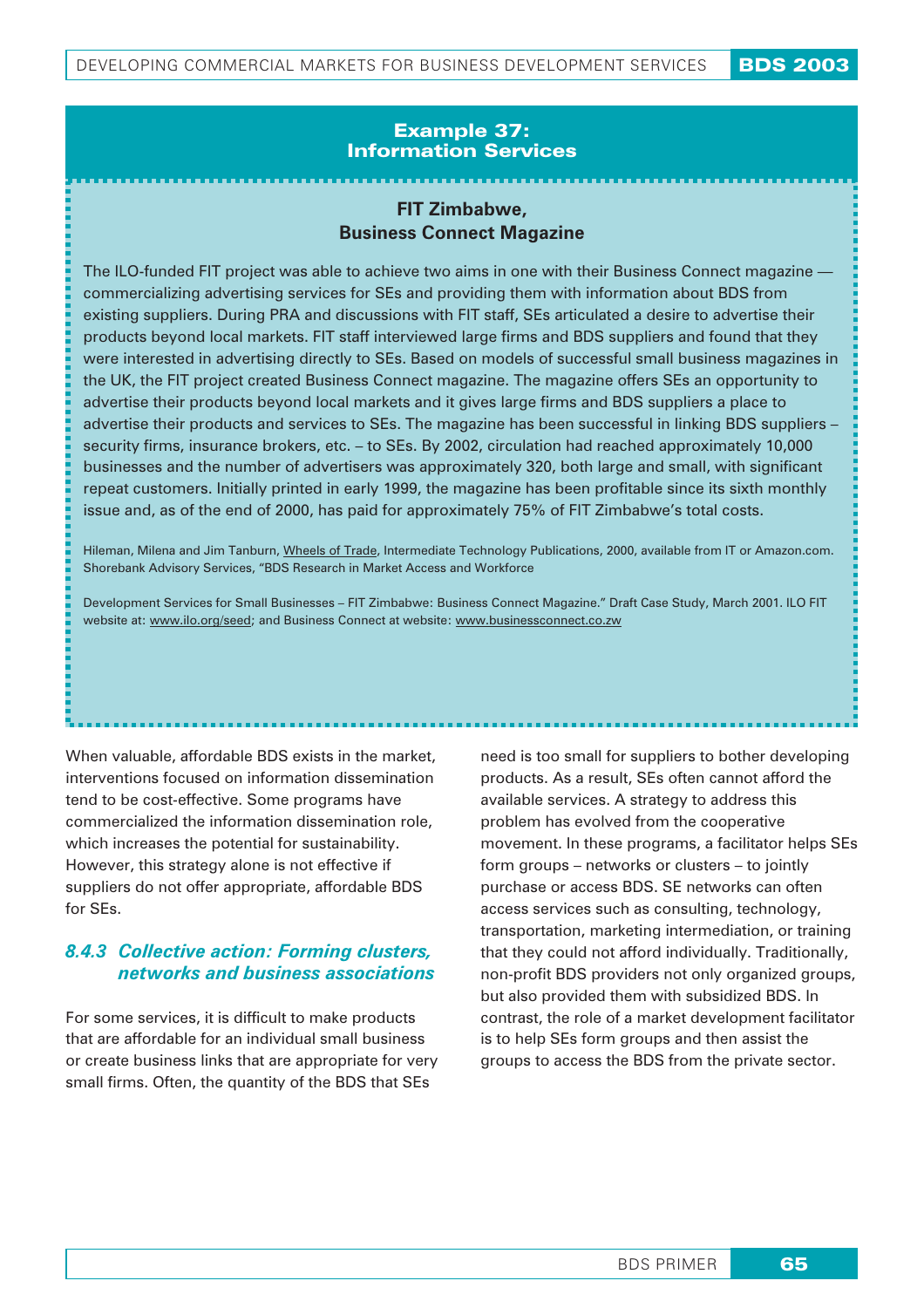### *Example 38: Association Development*

### **NASFAM in Malawi**

The National Association of Small Scale Farmers of Malawi (NASFAM) emerged from a development project that assisted over 60,000 Malawian farmers to organize farmers' associations that, in turn, helped market tobacco and other cash crops. The project, and later NASFAM itself, offers organizational and technical training to farmers associations. The associations do not receive subsidies, but operate as businesses that link farmers to existing private sector sources of BDS, sell inputs and advice, and market agricultural crops. A major activity is providing associations with advice on contracting processes when hiring private transporters to haul tobacco to market. They also provide information and extension services to farmers associations as they diversify production from tobacco to other export-oriented crops.

#### **Results:**

- **93,000 farmers served, 38% women**
- Cost per person served: \$118.00
- **The Transport contracts leading to costs being halved, tips and bribes eliminated, and delivery times** shortened by more than 60%. Transport contracts exceeded \$800,000 in 2001 with association commissions at \$117,000
- Bulk purchases of over 5,400 tons of fertilizer in 2001, with a value of \$1.7 million, resulting in lower prices and free delivery for smallholder farmers
- Associations marketed 1,251 tons of high value cash crops in 2001, resulting in gross revenues of \$83,700 per association
- **All 34 associations operating at a profit, with sufficient revenue to afford full-time managers and** employ a growing cadre of technical field staff

NASFAM collects membership fees for its service to associations, but the fees do not cover the entire cost of operation, which includes significant promotions, information, and organizing activities for which it is difficult to charge fees. Instead, NASFAM advocated to receive an allocation of a tobacco levy collected on the auction floor. This has become one of NASFAM's main sources of finance, in addition to membership fees. Although the BDS depends on a "tax," the tax is generated by the industry being assisted, and NASFAM is using it to serve large numbers of farmers throughout Malawi.

McVay, Mary, "Microenterprise Marketing: Trends, Lessons Learned and Challenges," SEEP 1999. Website: www.seepnetwork.org and www.seepnetwork.org/bdsguide.html

The advantage of this approach is that it helps entrepreneurs overcome a clear market barrier while supporting private sector BDS suppliers. In addition to linking groups to fee-for-service suppliers, there is also the opportunity to expand or intensify services embedded in business relationships. For example, it is more cost effective for a large enterprise to procure goods from or supply inputs to a group of SEs rather than to individual SEs. Well-organized groups of SEs are often more effective than individual SEs at attracting the types of large suppliers and buyers, like importers and exporters, that offer embedded services.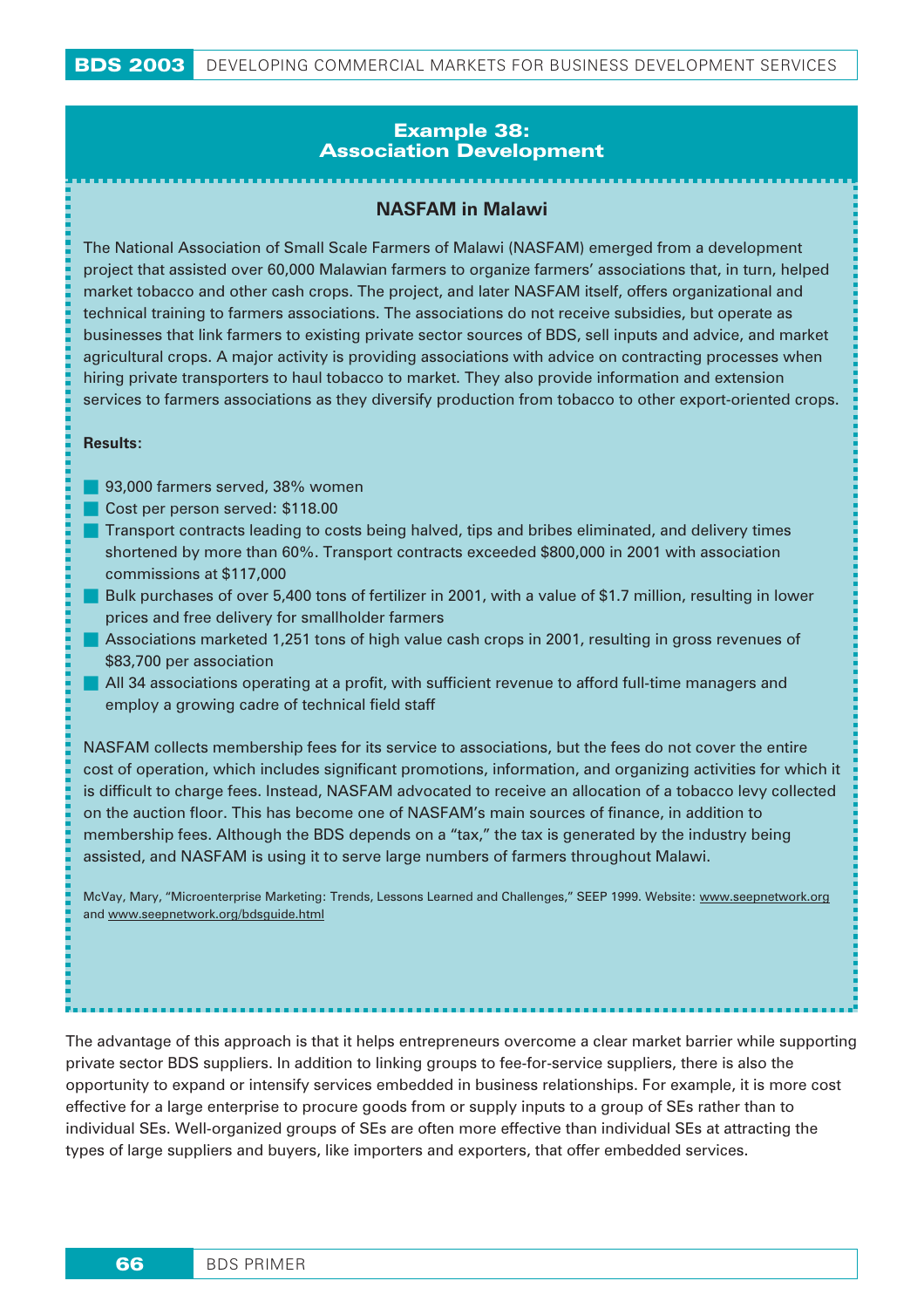A major challenge of this approach is how labor-intensive it is to form groups and identify services common to everyone in the group. In general, SEs do not perceive "group organizing" as a service and are not willing to pay for it. Proponents of organizing SEs as a donor intervention argue that promoting cooperation and joint action of SEs is a public good because the benefits are largely indivisible and, once provided, are available to all. Therefore, the intervention must and should rely on public funds.86 However, there is at least one example of a for-profit BDS supplier forming SEs into groups and marketing a mix of services to the

### Example 39: Market-driven Small Industry Clusters in Indonesia

In Indonesia, a trader has established a registered trading company that deals in "functional art." The trading company serves export markets and buys from over 5,000 producers in selected industry clusters in rural Java, Bali, and Lombok. The company is responsible for product design and raw materials selection in accordance with international tastes. In order to ensure that clusters meet product specifications for export orders, the trading company invites representatives of clusters to visit its showroom and understand the organization of the export trade. The company employs 40 workers who provide on the job training and supervision to the clusters. With the company's blessing, producers also use company designs for sales directly to consumers. Not only have these BDS been useful to cluster members, but the company has also been instrumental in developing the clusters.

Sandee, Henry and Sandra C. van Hulsen, "BDS for Small and Cottage Industry Clusters in Indonesia: A Review of Case Studies from Central Java," Donor Committee Conference on Business Services for Small Enterprises in Asia: Developing Markets and Measuring Performance," Hanoi, Vietnam, April 2000. Website: www.sedonors.org (BDS materials)

groups. The supplier saw group organizing as a market building strategy because the groups then marketed services to their members and were able to pay for services.<sup>87</sup> These cases and recent research suggests that where innovative service suppliers and/or private enterprises with a stake in SE clusters exist, the private sector can be instrumental in SE cluster formation and development. Where these are absent, public funding will initially need to play a greater role both in forming clusters and linking them with suppliers and other enterprises.<sup>88</sup>

### *8.4.4 Promoting business linkages and embedded services*

Embedded services are a major source of BDS for SEs. Inter-firm links are also often the key source of growth and skills transfer for SEs. Promoting linkages among firms is a way to enable more SEs to gain access to BDS as well as the other advantages of more and better business relationships. Facilitation to foster links focuses on disseminating information about players in the market so that they may develop relationships. Examples include:

- $\blacksquare$  Identifying opportunities for profitable business linkages, usually between large enterprises and SEs, but including other relationships that benefit SEs
- **Promoting sub-contracting from large firms to** SEs
- **Providing opportunities and events for large firms** and SEs to interact
- Supporting small enterprise participation in trade shows and trade associations
- **Developing or expanding business associations,** particularly those that include SEs and larger businesses
- **Building supplier capacity for those enterprises** that provide embedded services to many SEs

- Field, Hitchins and Bear, 2000
- 88 Sandee and van Hulsen, 2000

<sup>86</sup> Clara, Russo and Gulati, 2000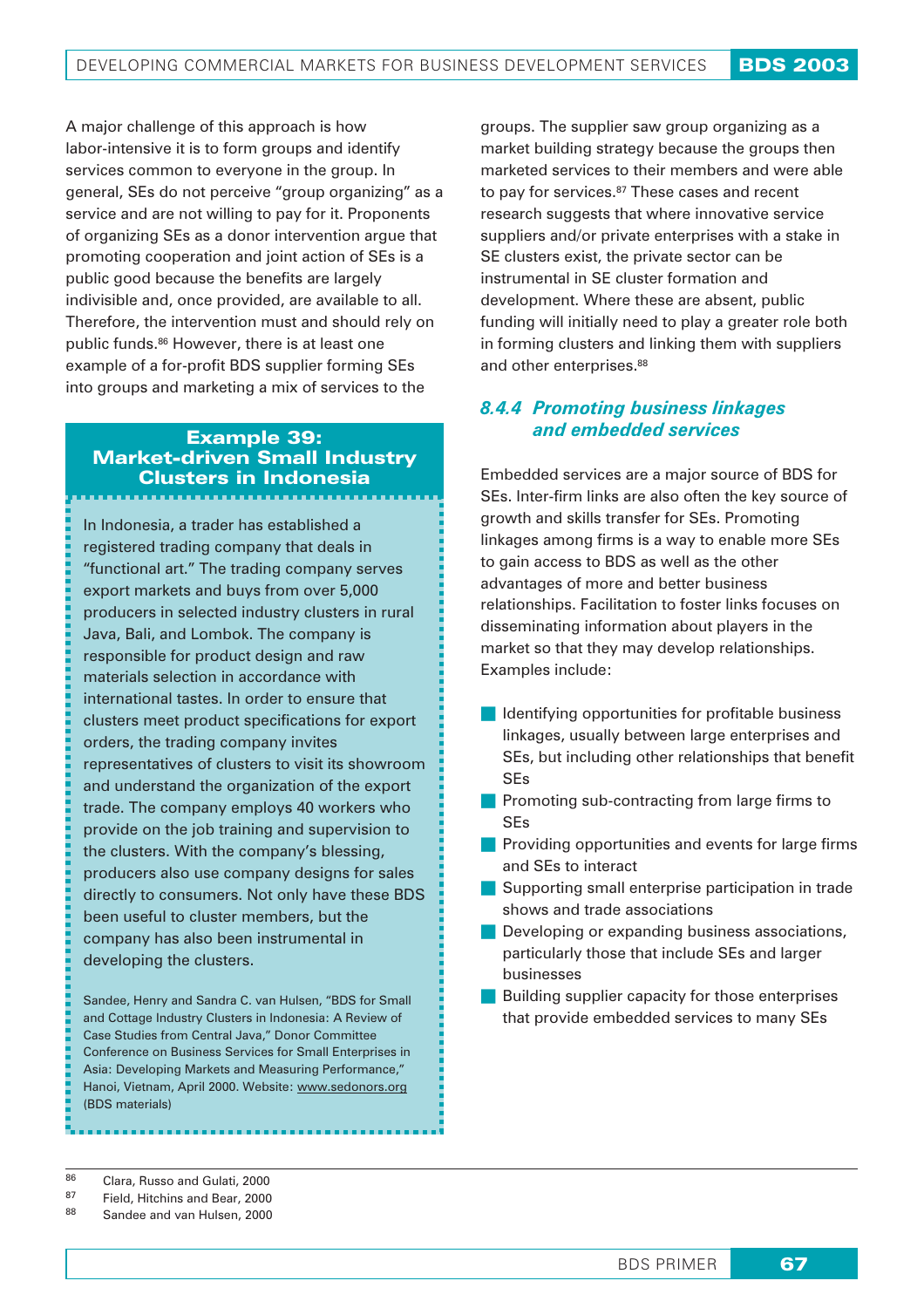### *Example 40: Business Linkages*

### **USAID JOBS Project in Bangladesh**

The USAID Job Opportunities and Business Support (JOBS) program, implemented by the IRIS program of the University of Maryland, has demonstrated success in helping microenterprises reach markets by strengthening business linkages. It is also planning the development of a sustainable market for business linkage services.

The shoe cluster initiative aims to increase sales and employment among microenterprise shoe producers by helping them access international growth markets. The shoe sector is one of the highest potential industries for Bangladesh because there is a natural source of raw material, low labor costs, high value addition, and a trend in global shoe manufacturing moving from North to South. Before the program, medium scale exporters faced a huge demand for hand-made shoes but lacked quality suppliers because they had weak backward linkages. Small and microenterprises, meanwhile, did not have access to international markets, produced poor quality shoes, and were trapped in credit-based production systems that were risky and not very profitable. JOBS linked small and micro enterprise producers with large-scale shoe exporting factories, using a range of strategies — in Mirpur, a large firm, Apex, tested the capacity of the SEs, and identified a small group to work with. Apex then purchased technical training services for their new sub-contractors after which they began to do business in earnest, making large orders, providing advanced payment, and paying cash within two days of delivery. Through this business linkage, SE sales more than doubled over a period of three years and 86 jobs were created. Meanwhile, JOBS trained the entrepreneurs in costing and accounting and helped them jointly procure inputs to ensure increased profitability of the SEs. Since the Apex deal, the "cluster" of small and microenterprise producers has been able to sell to other large-scale shoe exporters.

As of 2002, the JOBS initiative had increased targeted business sales by 20-200%, and created at least 500 jobs. The program is now experimenting with strategies to develop markets for the key services they provide: business linkages (which they term clustering.) In its old approach, JOBS created business linkages and provided training to SE. The large enterprises meanwhile purchased training services, which they provided to SEs as part of their business deals (as an embedded service.) In the new strategy, JOBS is building the capacity of organizations to facilitate business linkages and these organizations are selling their expertise to the large firms. JOBS has also trained technical trainers, who are selling their services to large firms.

Asif Ahmed, Presentation to State of the Art in BDS, SEEP Training, July 2002. See also Knopp, 2002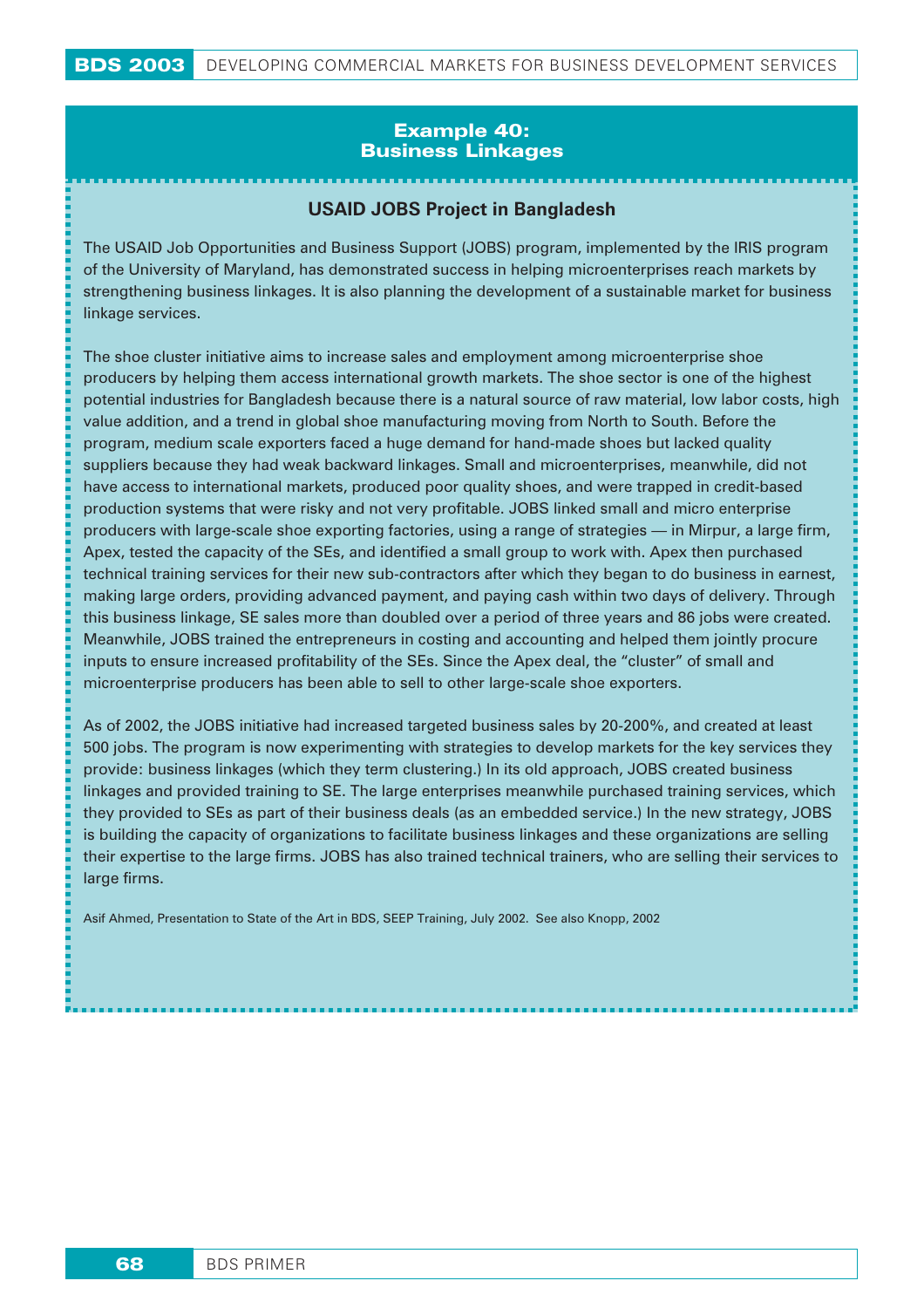One key advantage of this approach is that it fosters "win-win" relationships in the private sector. SEs benefit from relationships with larger firms and/or access to BDS they might not otherwise find. The larger firms benefit by building a customer base (in the case of suppliers), or by gaining lower-cost, flexible production (in the case of companies buying SE products). Another benefit is that expanding embedded services avoids a common market limitation in many BDS markets — SE willingness and ability to pay for services up front. In embedded services, the costs are either subsumed within other transactions with SEs or are charged to third party commercial players — sometimes both.

A limitation of the approach is that if a supplier enterprise provides embedded services to only a few SEs, it may not be cost-effective for a program to generate links. Programs tend to focus on large enterprises that have the potential to interact with many SEs and they also rely on astute facilitators who can identify business opportunities where there is potential for profitable linkages between firms. A potential disadvantage of this strategy is that large enterprises sometimes exploit SEs in their business relationships. A challenge for these programs is to develop methods of reducing this risk and promoting balanced relationships.

## *8.4.5 Building the capacity of suppliers*

Many of the strategies mentioned here focus on linking SEs to the existing supply of BDS and are only effective when there is a sufficient supply of services in the market. What if the supply is inadequate, as is common in so many BDS markets? Providing technical assistance to suppliers can address a range of supply-side constraints that limit supplier capacity to expand and profitably serve SEs. Technical assistance can take many forms including training, advice, and information. Often, technical assistance is provided to help suppliers develop new products for the SE market. This strategy overlaps with product development and commercialization (described in the next section). Providing TA to help potential entrepreneurs start BDS enterprises is one way of creating new suppliers and increasing supply. While some programs provide TA without financial support, others combine the two.

### Example 41: Business Linkages

### **Manicaland Business Linkage Project**

The Manicaland Business Linkage Project was established in 1996 to develop the local economy in a rural area of Zimbabwe where the timber industry dominated. The project strategy is to help improve sector competitiveness by a) improving the efficiency of large firms through outsourcing work to more efficient, smaller firms and b) by helping small firms access global markets through local corporations. The project is managed by a local business association of primarily large firms, whose demand for small firm suppliers drives the program. The main role of the project is to:

- Raise awareness about the benefits of outsourcing
- **Help large firms identify and publicize** outsourcing opportunities
- $\blacksquare$  Help ensure that small firms benefit from the relationship

Any capacity building – training, raw materials, access to technology, etc. – that small firms require is supplied by the large firm buyers. In the first five years, the MBLP facilitated 110 business linkages between large and small firms. As of 2002, all were still intact and none of the small businesses had folded despite the severe economic downturn and political crisis in Zimbabwe. The project has created an estimated 1,000 new jobs and there is no evidence that job quality has been reduced. No fees are charged and large firms are increasingly taking responsibility for, and bearing the cost of, facilitating their own business linkages. More and more firms are engaging in outsourcing as the practice becomes common in the region.

Carpenter, Janney et al. "Helping SEs Grow and Create Jobs, Brief Case Studies," forthcoming from Shorebank Advisory Service, 2002. Website: www.shorebankadvisory.com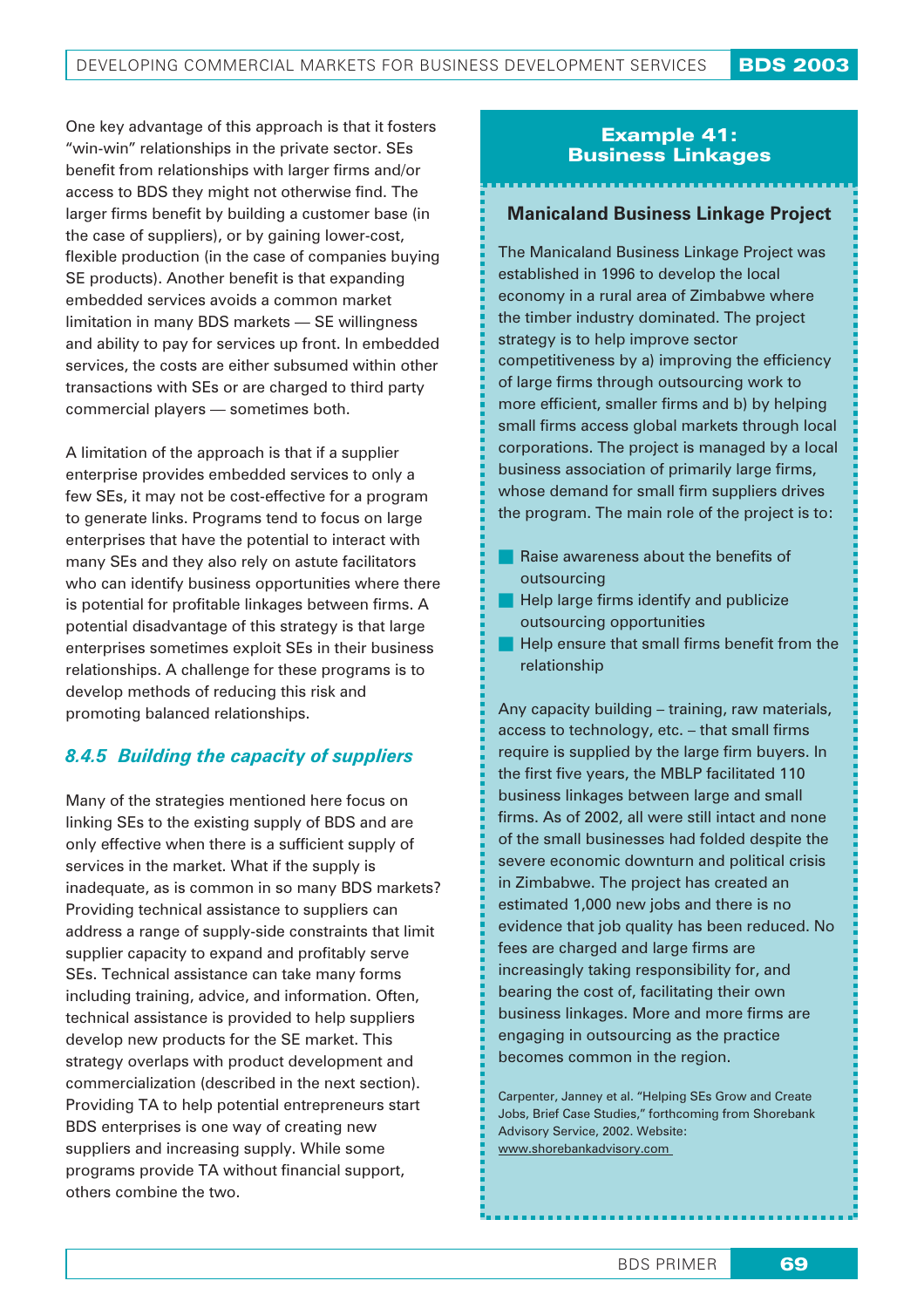Technical assistance programs are designed in response to problems found among suppliers:<sup>89</sup>

- **Lack of the technical skills suppliers need to** provide SEs with quality services
- **Lack of business skills such as marketing, pricing,** and management
- Limited information about the service benefits and features SEs want
- Limited ability or experience in designing services for SEs

### Example 42: Building the Capacity of Suppliers

### **FIRMA 2000, Poland**

From 1996-2000, ACDI/VOCA provided training and technical assistance services to Polish Business Support Organizations (BSOs). The program strengthened supply and demand for business management training and consulting services and mobilized international and local volunteers and consultants to mentor the BSOs through a process of transformation from subsidized, generic service providers to market-responsive, commercial business service suppliers. Capacity building focused on understanding market demand for services, developing appropriate services, promoting services, and running a profitable business. Because the skills of running client business are similar to those of running a BSO, the mentoring built the capacity of organizations to run their own business and to train others to do so. The program trained 38 BSOs, 131 consultants, and 223 SEs, and served more than 30,000 clients on a commercial basis. At project end, 85% of the BSOs were sustainable and the remaining 15% were covering at least 80% of their costs.

Carter, Gail and June Lavelle, "FIRMA 2000," ACDI/VOCA 2001

In many cases, technical assistance not only addresses these problems, but also lessens supplier risk in diversifying into SE markets by absorbing some of the costs of innovation and needed business changes.

Many market development programs have found that technical assistance to suppliers is an important part of almost any market development strategy. Even where weak demand is the key problem in the market, suppliers may need some help to learn how to profitably meet SE demand for services. For example, the Paraguay voucher scheme began providing training to suppliers to help them respond to increased SE demand for appropriate courses.<sup>90</sup> Donors report that the increased TA required for the market development approach is a major change from previous programs, which concentrated more on financial assistance.91

A key advantage of technical assistance is that it allows facilitators to target specific problems in supply. A disadvantage of the approach is its potential to distort markets by working with only a few suppliers. In markets where there are many suppliers, it may be difficult for a facilitator to offer equal access to program assistance, and providing TA to only a few may give them an unfair advantage. However, proponents of the approach argue that even in this case, the market could be developed if other suppliers copy business strategies being developed by those receiving assistance.

A particular challenge of the approach lies in making it cost-effective. Providing individualized TA to small suppliers that reach only a limited number of SEs is not likely to be cost-effective and programs can take one of two routes:

- **Finding ways to provide TA or training to many** suppliers at once. This works if several suppliers in a market have similar problems and needs.
- Targeting large suppliers who reach many SEs. While cost-effective, this strategy discriminates against small BDS suppliers and distorts the market.

<sup>91</sup> Tomecko, 2000

 $^{89}$  Field, Hitchins and Bear, 2000

Botelho and Goldmark, 2000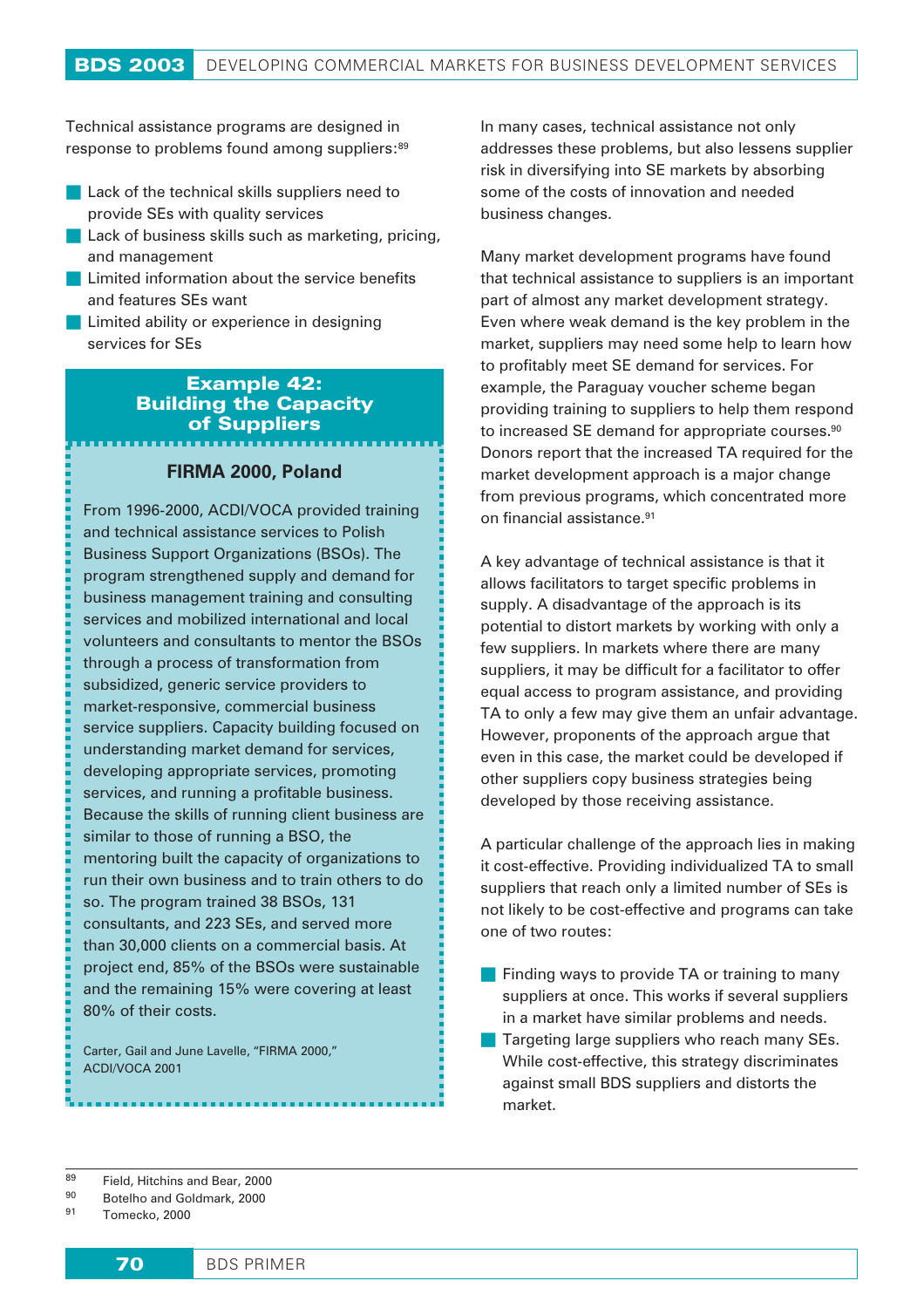In the long run, the answer may be to develop the capacity of the private sector itself to provide technical assistance to suppliers. When programs understand that BDS suppliers can also be BDS consumers, they can develop markets that provide the suppliers with the services they want.

### *8.4.6 Product development and commercialization*

Product development and commercialization, a strategy that is gaining in popularity, responds to a lack of appropriate products for SEs and insufficient innovation on the part of suppliers. The strategy was first used with appropriate technology (AT) and agencies are now experimenting with product development and commercialization for other services — training, information and communication, advertising, and financial advisory services.

The appropriate technology movement helps low-income people adopt technologies that can improve their lives. Looking for ways to increase the scale of their programs, AT organizations began experimenting with having private sector firms distribute technology and soon found themselves moving away from direct provision into research and development, identification and training of manufacturers and distributors, promotion, and monitoring and evaluation. In short, AT organizations are now facilitators for private sector technology suppliers.

Facilitators have copied this approach in markets for other services by performing roles that private sector firms are reluctant or unable to take on research and development, publicizing new services, or quality control. Private firms often do not want these roles because the benefits tend to accrue to many firms rather than just one, particularly in markets where intellectual property rights are absent or not enforced. In addition, suppliers in some markets are not skilled innovators, lacking both the knowledge and experience to develop new and attractive service products.

There are now several different types of product development interventions:92

- **Standardized products** (franchise-style) ILO's Start and Improve Your Business and GTZ's CEFE training courses are transferred when a facilitator trains suppliers, accredits them, and monitors their courses to ensure quality.
- **Market research** to identify and provide service suppliers with information on market niches and product opportunities. This may include general market research for suppliers to use in promoting innovation or it could be specific to a new product idea.
- **Market-based facilitators**, permanent or long-term, who identify, develop, and sell new products to service suppliers. This strategy has been used with training services and has been successful in reaching suppliers who are often overlooked by traditional BDS programs because they are small or operate in the informal sector. Experience shows that trainers want training in new courses for SEs as well as courses in up-to-date training skills and methodologies. To make the ToT courses appealing to suppliers, facilitators develop and test them to ensure their marketability.
- **Appropriate product franchising** brings foreign suppliers into a country and links them with local suppliers. Facilitators then help them adapt the service to the local context and test-market it.

Managers implementing product development strategies find that facilitators usually play a key role in:

- defining the product concept
- **gathering market information** general or on specific product ideas
- **building supplier capacity to research and deliver** new products
- **C** creating awareness and understanding among consumers about a new product
- $\Box$  conducting marketing trials<sup>93</sup>

<sup>93</sup> Tomecko, PowerPoint 2000

 $^{92}$  Field, Hitchins, and Bear, 2000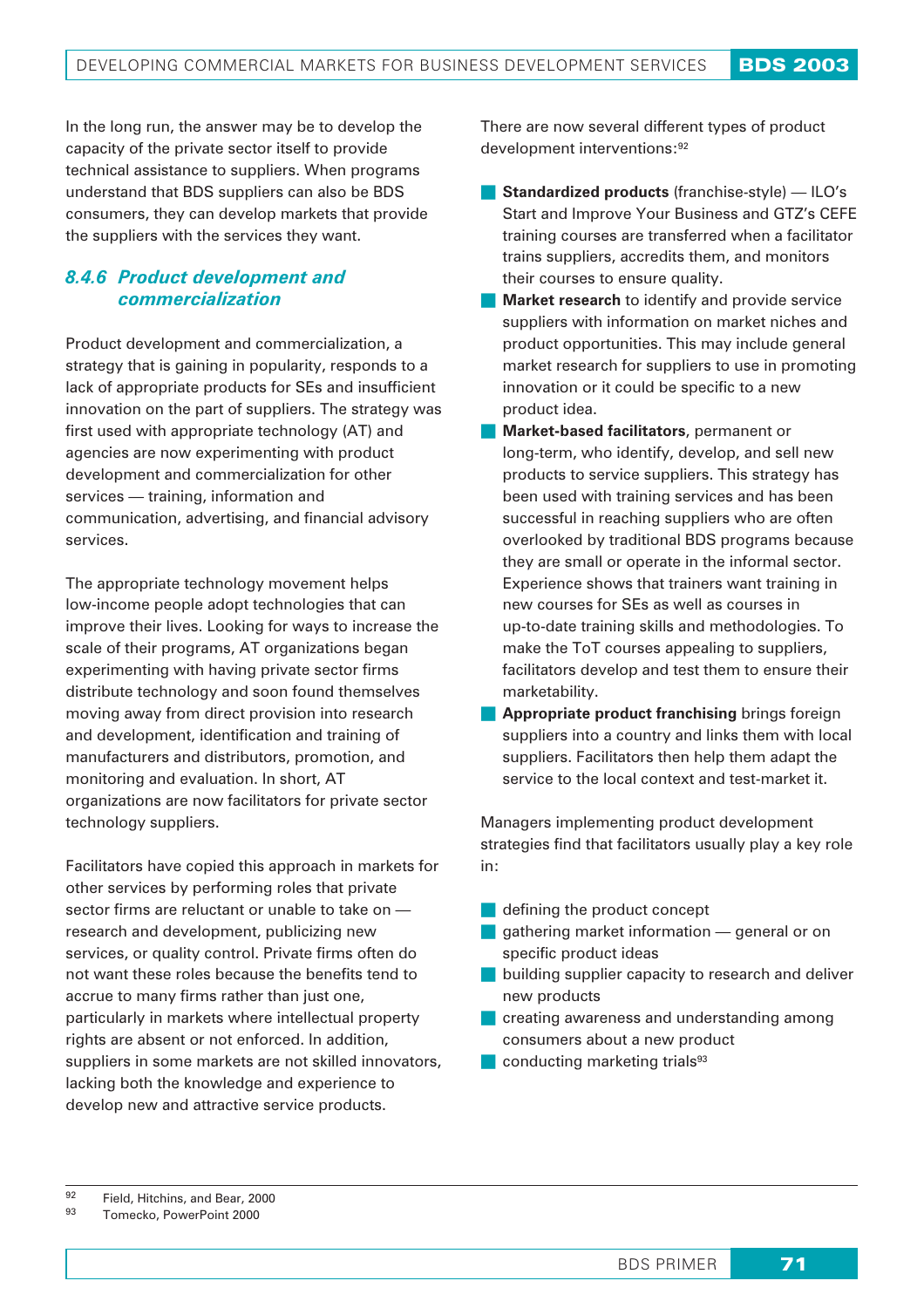### Example 43: Product Development and Commercialization

### **ApproTEC and IDE – Irrigation Technology:**

The Treadle PumpThe treadle pump, a manual water pump designed and adapted to various country contexts by appropriate technology organizations, has now been disseminated in a number of countries in Asia and Africa — Bangladesh, Eastern India, Nepal, Kenya, Tanzania, and Uganda. The pumps are treadle operated, portable, and usually manufactured in medium-sized workshops. Named the "MoneyMaker" by ApproTEC in East Africa, farmers can readily increase their incomes fourfold or more by irrigating their farms using the pump.IDE developed and disseminated the pump in Bangladesh and by 2002, there were over one million pump users in Bangladesh and the benefit to cost ratio was 33 to 1. ApproTEC also disseminates the pumps and by 2001, approximately 6,000 pumps had been sold in Kenya, Tanzania, and Uganda, generating as estimated \$14 million in income and creating some 8,000 jobs. ApproTEC's benefit to cost ratio in a recent pump dissemination project, not including research and development costs, was approximately 27 to 1. Both organizations manufacture, promote, and distribute the pumps through the private sector. In 2000, the pump delivery channel in Bangladesh consisted of 65 manufacturers, 700 dealers, and 5,000 installers.ApproTEC found that private sector businesses were willing to manufacture and sell pumps, but only if they could be assured of a sufficient volume of sales. Similarly, dealers were willing to sell pumps, but were less willing to risk

investing in marketing and promotion of a new item and often needed credit to get started in pump sales. Another realization was that the market developed most effectively, reaching lower income farmers with affordable technology, when ApproTEC subsidized and conducted marketing, promotion, quality, price control, and distribution activities. ApproTEC's long-term vision – a mature market in which private business takes over its activities and affordable technology becomes sustainable on a large scale – has yet to materialize. Despite impressive numbers, the pumps are still reaching only a small percentage of potential users and experts are concerned that delivery channels are not dynamic and profitable enough to achieve high market penetration. Addressing this issue is a key challenge for these programs.

Wright, David, "ApproTEC: Developing Technology Based Business Opportunities," Donor Committee Conference on Business Development Services: How sustainable can they really be?" Harare, Zimbabwe, March 1998. Website: www.sedonors.org (BDS materials)

McVay, Mary, "Feasibility Assessment of ApproTEC "Moneymaker" Irrigation technology in Uganda." August 1999, DFID.

Downing, Jeanne and Paul Polak, "The Development and Commercialization of the Treadle Pump in Bangladesh: A Case of Product Marketing on a Mass Scale," Donor Committee Conference Hanoi, Vietnam, April 2000. Website: www.sedonors.org (BDS materials)

ApproTEC Annual Report, 1999-2000 www.approtec.org

A major advantage of the approach is that it responds to a common BDS market weakness, lack of appropriate products for SEs. The approach promotes flexibility and innovation among suppliers and builds the capacity of the market to respond to SE demand. Programs have encountered several challenges, however product development costs can be high; suppliers may not initially be interested in targeting new

markets, particularly if their current markets are profitable; and promoting demand is often essential to success and must usually be subsidized to reduce supplier risk and because benefits often accrue to more than one supplier.

Sustainability is also a key challenge for these programs and determining when and how to turn product development activities over to the private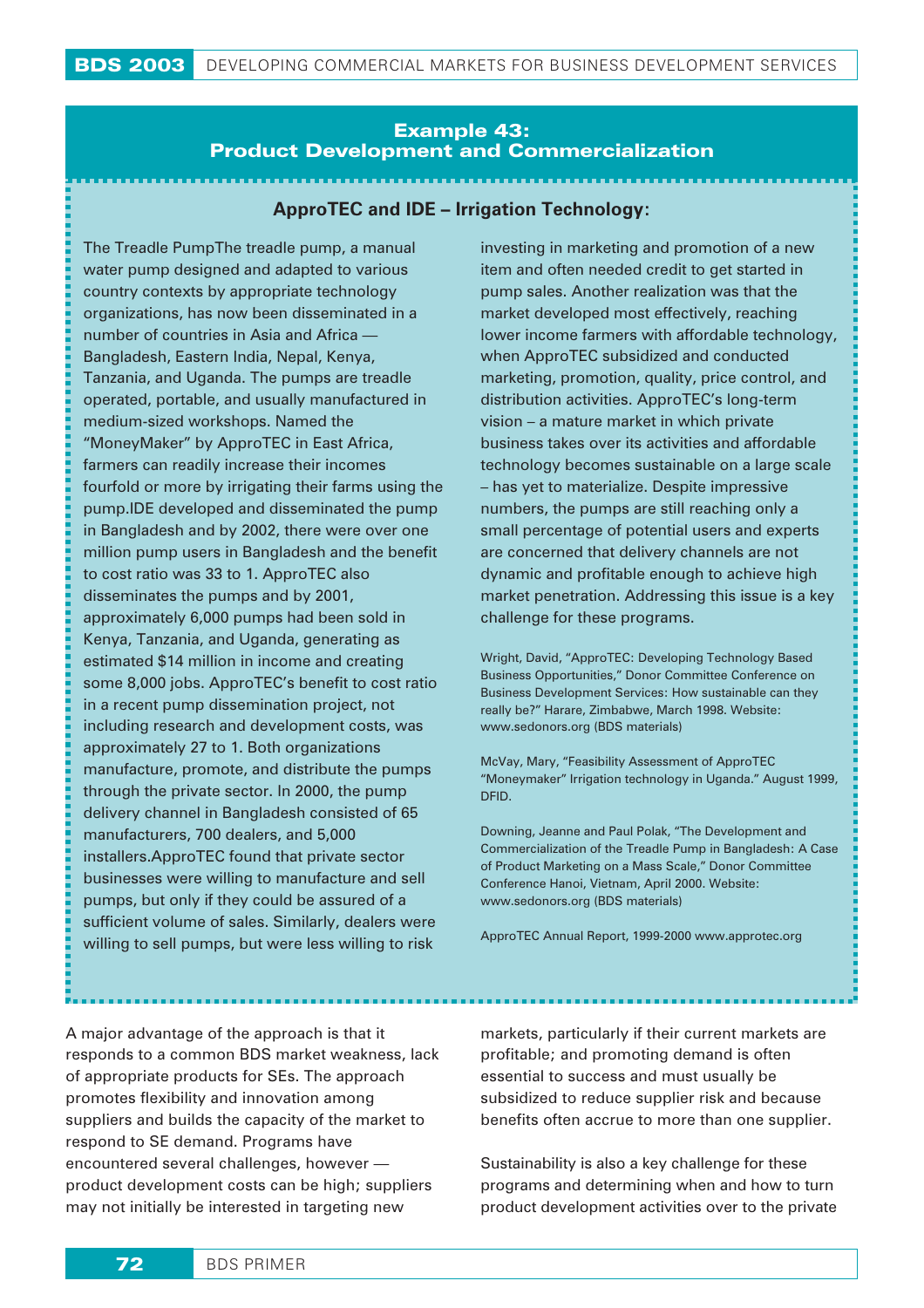### Example 44: Product Development and Commercialization

### **GTZ in Several BDS Markets Nepal**

In Nepal, GTZ is focusing on product development and commercialization in several business service markets. The strategy combines the development of new products, supplier technical assistance, and demand promotion with the aim of getting as many commercially viable products to the market for the least cost. GTZ focuses on many products and many suppliers. The emphasis in on "product viability" rather than supplier sustainability.One of GTZ's first efforts was assisting a technical education facility. The school approached GTZ for a grant to help them add another year to their long-term auto mechanics course. Instead, GTZ encouraged them to think about profitable ways to use this core competence. The school came back with the idea of selling training in basic auto maintenance to car owners or drivers and GTZ provided a brief orientation to the school's staff on how to conduct a market survey. The school surveyed potential students and then designed a pilot course. To reduce the school's risks, GTZ paid for initial advertising for the course. By 2001, the school was on its fifth training course. They were profitable and the school was starting to target new business markets.Subsequent new products developed with GTZ assistance include:

- **presentation skills**
- value-added tax services for the construction industry
- **basic banking for the garment / carpet** industries
- **arbitration in the tourism sector**

sector can be tricky. Some product development and commercialization programs have found that, to succeed, the program must not only develop products but also provide a range of on-going support services, such as advertising and branding, quality control, remedial service support, and upgrades.94

Donors are experimenting with ways to help facilitators become private sector actors as well, selling their services to many suppliers. A few programs have successfully established commercial facilitators who sell new products and other services to suppliers.

using market research to increase profits and sales

Efforts to promote innovation among suppliers include:

- **Conducting a partially subsidized training** course for suppliers on how to use market research tools to identify profitable new markets and develop and test new products\_
- **Offering suppliers technical assistance in** applying marketing research tools and developing new products
- **Providing suppliers with market information** from GTZ's BDS market assessment and other market research that identifies potentially profitable market niches and describes consumers' desired service benefits and features

Tomecko, Jim. "The Application of Market Led Tools in the Design of BDS Interventions," GTZ for the Donor Committee BDS Conference in Hanoi, 2000. Website: www.sedonors.org (BDS materials)

Unpublished correspondence with GTZ Nepal; Tomecko, Jim. PowerPoint Presentation on Product Development and Commercialization to GTZ in September 2000 available on website: http://ww.gtz.de/cefe

Rana, Prashant "Joint Ventures with Commercial Suppliers: The Nepal Experience" Presentation for the 2nd annual BDS Seminar in Turin, 2001. Website http://training.itcilo.it/bdsseminar

McKenzie, 2000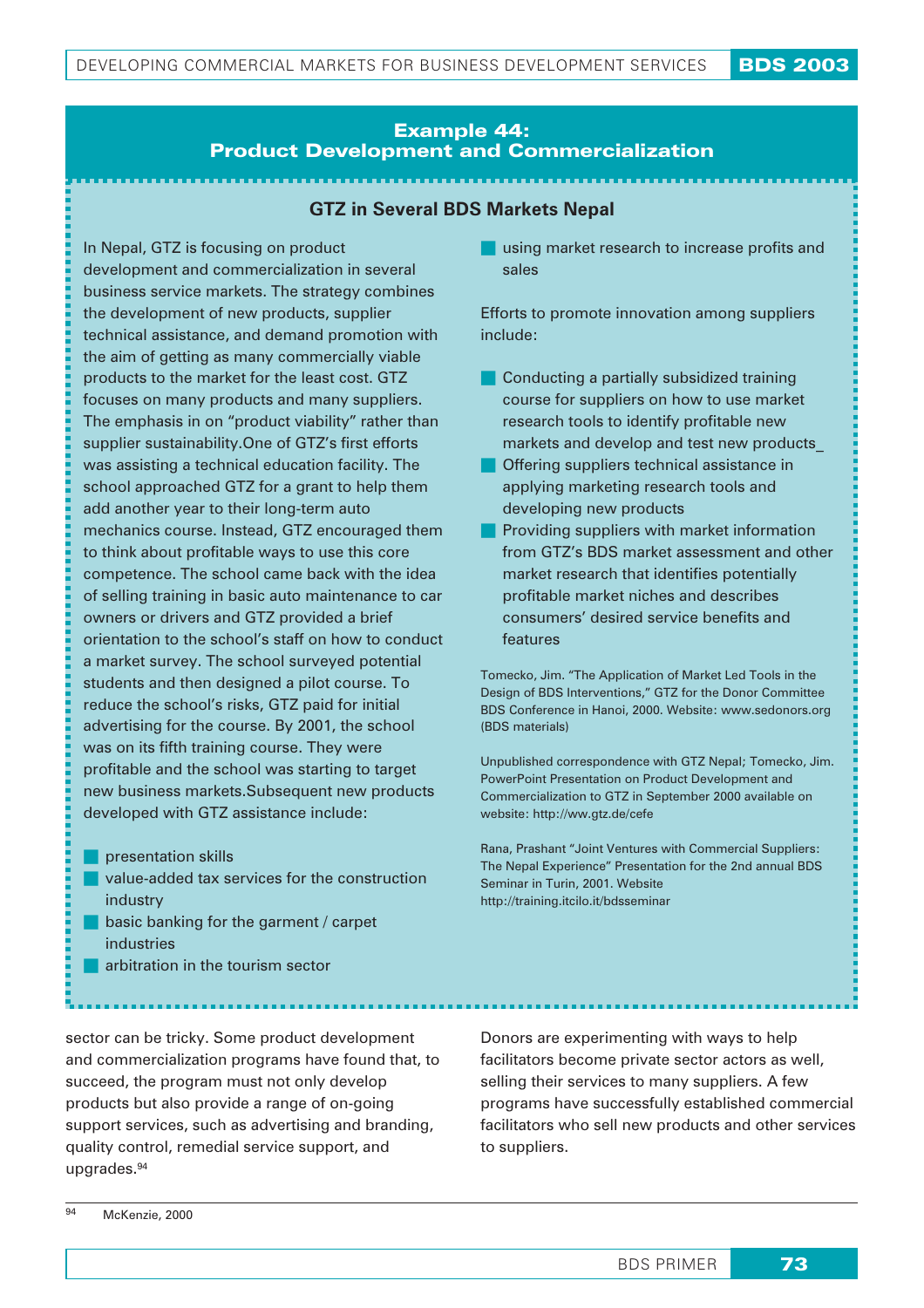### *8.4.7 Social Enterprise*

A problem in particularly remote or low-income markets is an apparent lack of service providers and many rural, low-income businesses do not typically purchase services, relying instead on a few, limited suppliers or buyers from outside the area. Developing business service markets when "there is no market," is a challenge for the field.

One business development strategy that persists is social enterprises, ventures that have a dual purpose — financial profitability and social service. There are two, typical social enterprises in the field of business development services:

- 1) **Not-for-profit service providers** who aim to deliver demand-driven services on a financially sustainable basis. These may include business associations, business centers, and traditional NGOs. They act like profit-seeking business service providers, but are more willing to accept a less profitable venture in order to serve disadvantaged populations and regions.
- 2) **Marketing companies** owned by non-profit concerns, cooperatives or community members. The main purpose of these ventures is to help low-income or isolated SEs access markets. They are often launched when there is no evident private sector activity, for example, in a new product market, or when existing private sector traders create a monopoly and provide disadvantageous terms of trade to SEs.

In addition, many social enterprises are established to cross-subsidize other social activities. For example, Goodwill Industries International recycles clothes and household items for resale, and uses the earnings to provide vocational training to people with disabilities and other barriers to employment. The clothes that don't sell in the US are sold internationally and provide low cost clothing and business opportunities around the globe.

In general, the BDS market development approach is encouraging NGOs and other not-for-profit institutions to understand and build on the capacity of the existing private sector market, rather than

launching new businesses. The market development approach also casts doubt on the effectiveness of not-for-profit ventures, but the persistence of social enterprises in indicative of their appropriateness in particularly weak market situations, given the lack of alternative models offered by the market development approach at this time.

There is some evidence that social enterprises have the potential to contribute to the development of a competitive, vibrant BDS market. A cooperatively-owned marketing company may demonstrate that particular markets are viable and convince private sector firms to enter the market. This was the case with global crafts. The global market for

### Example 45: Social Enterprise

### **ASOMEX Bean Marketing in Bolivia**

ASOMEX, a bean marketing cooperative in Bolivia owned by a cooperative of bean farmers and originally invested in by MEDA, was the first marketing company to offer profitable prices to bean farmers. Five years later, however, there were several other marketing companies who had followed suit and were competing effectively with ASOMEX. MEDA was a co-investor with the farmers' cooperative and has sold its shares to the farmers, leaving behind a competitive market for beans.

Presentation, SEEP Annual General Meeting, 2001

crafts was launched by individuals with the intention of helping communities they visited or came from. It grew as not-for-profit organizations with religious affiliations or goals of cultural preservation and fair prices developed "fair trade" markets. Now, the fair trade market represents a small percentage of the market for hand-made items, because the mainstream global market has seen the demand and value of hand-made items.<sup>95</sup> In other situations, service providers opt to provide services on such a mass, profitable scale that competition seems a minor issue, for example microfinance services or the cell phone service sold by the Grameen family of

95 Littrell and Dickson, 1999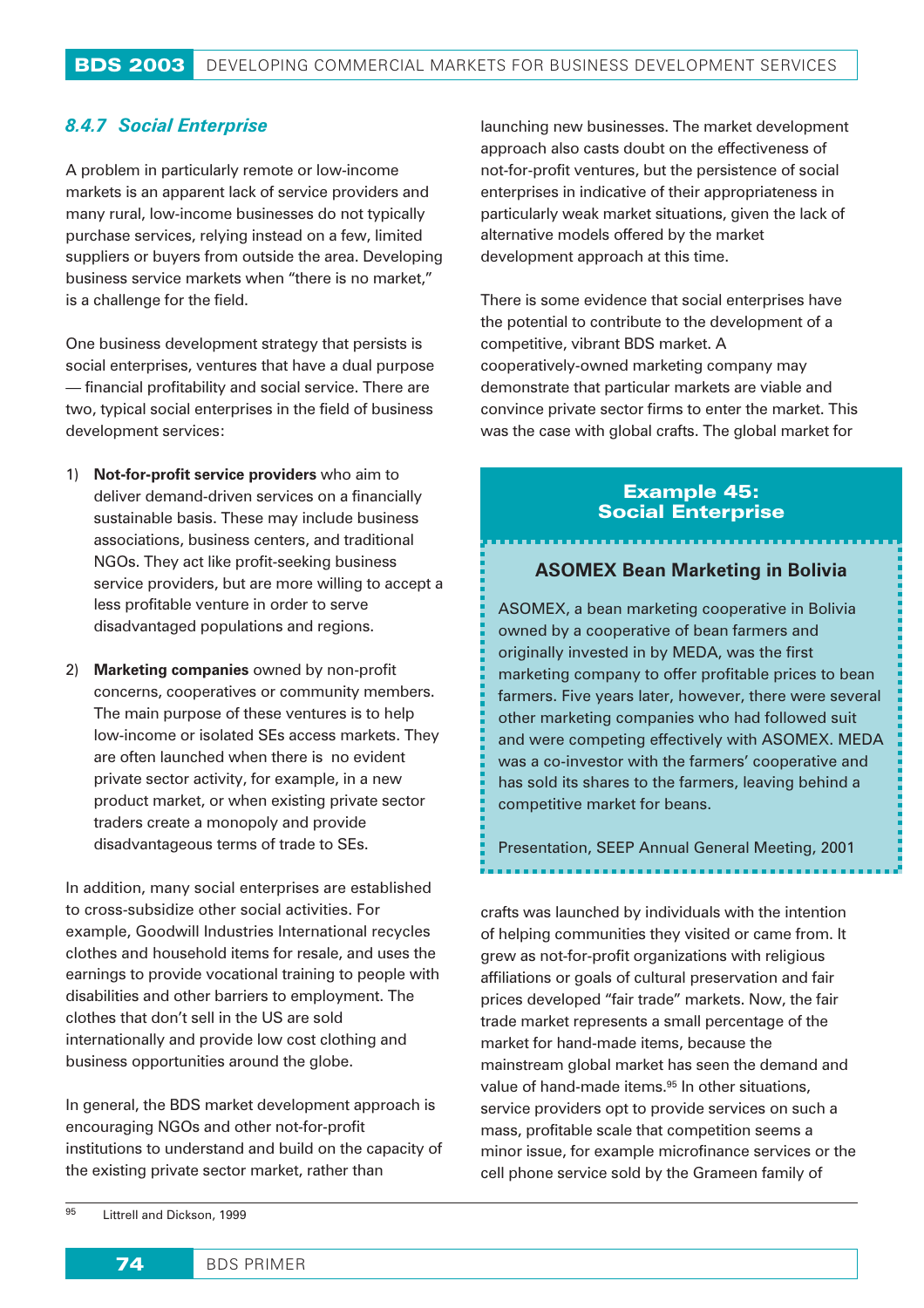companies.96 Finally, some social enterprises develop BDS markets themselves. For example, FIT Zimbabwe facilitates SE and BDS markets through its Business Connect Magazine. Thus, there are several emerging models in which social enterprise contributes to the development of vibrant and competitive BDS markets.

Organizations that pursue a social enterprise model, but see the promise of the BDS market development approach, might consider:

- **Future Vision:** How can a social enterprise lead to the development of a competitive market in which target SEs can choose service providers and markets?
- **Subsidies:** How can subsidies support the social enterprise in a way that provides an incentive for the enterprise to become profitable?
- **Crowding out the private sector**: How can the social enterprise program ensure that it has invited possible private sector players to participate and that it really is the best alternative?
- **Joint Ventures**: Consider joint ventures with existing businesses to harness their expertise.
- **Venture Capital:** Consider forming a venture capital firm that invests in social ventures and then exits, taking a return on the investment in order to re-invest in other projects.

These strategies may help strengthen and develop the private business service sector in very weak markets.

In some business service markets, BDS suppliers want to increase and/or improve service for SEs but lack financing to invest in service expansion. While suppliers might be able to access capital from private sources in a well-functioning financial market, in many developing countries it is difficult for small suppliers or start-ups with minimal assets to secure loans or attract investors. In this case, a donor or facilitator has several options:

- **Help link suppliers to financial institutions**
- **Offer lending services**
- Invest in suppliers as partners
- **Provide suppliers with targeted matching grants** that support product development, start-up costs in new locations, consulting services, significant

capital investment, etc., but that do not directly subsidize transactions.

In these situations, capital is usually provided to enable suppliers to increase their own capacities or to develop and test new products for SEs; it is not meant to subsidize on-going sale of services to SEs.

## Example 46: Diversifying the Eco-Tourism Market through Social Enterprise

### **Conservation International, ECOMAYA and Asociación Alianza Verde (AAV) in Guatemala**

Conservation International is developing a more vibrant, competitive market for eco-tourism in northern Guatemala. The program aims to protect the second largest tropical rainforest in the Northern Hemisphere while helping local communities earn a living by preserving, rather than destroying, the forest and its endangered species. The tourism industry in Guatemala is increasingly dominated by large firms that attract international tourists to a limited number of sites and the small-scale tour operators who offer a variety of experiences are unable to compete with their marketing programs.

In 1998, CI and five communities in the Mayan Biosphere Reserve (MBR) formed ECOMAYA, a marketing firm that attracts tourists to experiences in their region. The firm is jointly owned by these community-based enterprises and operates on commission on sales, which finance its business activities. In 2001, ECOMAYA was significantly expanded due to its purchase by Asociación Alianza Verde (AAV), an association of small-scale tour operators also facilitated by CI. ECOMAYA now serves 18 communities that generate income through ecotourism activities by providing tourists with complete services including air and ground transportation, accommodations and home stays, tours, and Spanish language instruction. In 2002, the company began providing marketing services to approximately 24 small, micro, and community-based enterprises in the Petén and 65% of Petén tourist attractions are now represented by ECOMAYA, making the tourist market more diverse and Guatemala's forest less at risk.

Straghalis, Jennifer. "Facilitating the Supply of BDS in the Tourism Sub-sector in Guatemala," Conservation International, 2002

<sup>96</sup> www.grameenbank.org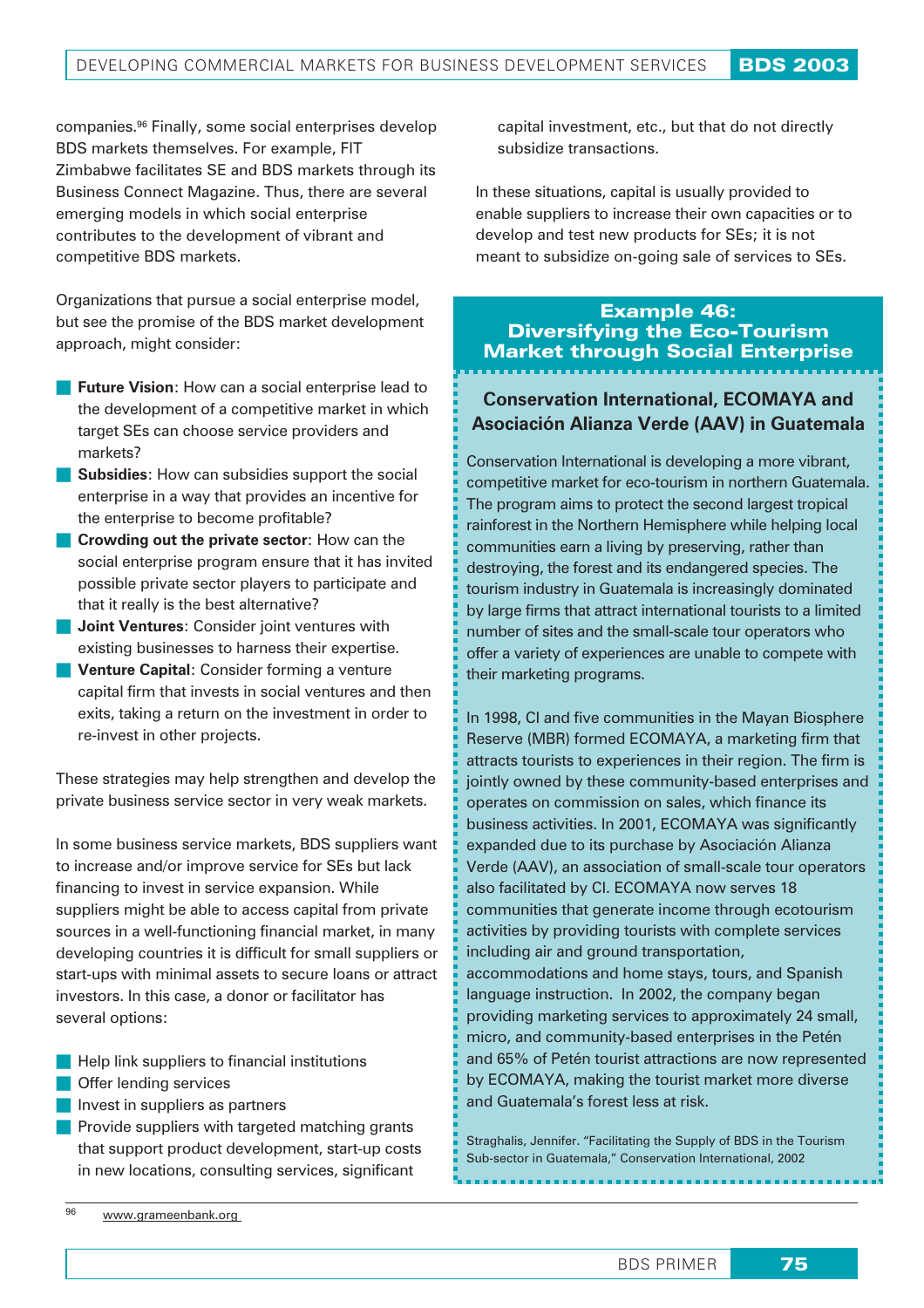Helping suppliers access capital has the potential to address a clear and specific constraint on the expansion of supply. However, the approach also has considerable potential for market distortion. An infusion of capital into the supply of services almost inevitably turns suppliers' attention away from consumers and toward donors. This is often not only true for partner suppliers but for other suppliers as well. The challenge for programs is to ensure that the market development impact of access to finance outweighs the market distortion impact.

### *8.4.8 Sub-sector development & BDS market development*

Prior to introduction of the BDS market development approach, many experts pursued sub-sector development as a way to reach scale and have a significant impact on SEs. Using this methodology, development organizations target SEs operating in high-potential markets – leather goods, horticulture, or dairy processing – and then analyze the production chain from input supplier to producer, wholesaler, and retailer. They look for opportunities for SEs to increase their earnings; identify constraints facing SEs in the sector; and find "leveraged interventions" able to help large numbers of SEs overcome key constraints and realize their potential in the market. Examples presented in the Primer include Action for Enterprise's craft export work in Mali, ACDI/VOCA's work in developing small-scale farmer associations in Malawi, and Enterprise Works Worldwide's program in El Salvador's coffee sub-sector. Traditional sub-sector development programs focused on strengthening the market chain for SE goods and services, often by delivering services directly to SEs, but also strengthening SE input suppliers and buyers of SE products and services. "Sustainbility" was viewed as the sustainability of the new market channels that SEs would access as a result of the program.97

Since the advent of the BDS market development approach, increasing numbers of organizations are combining sub-sector development strategies that strengthen SE product supply chains and BDS

market development approaches. In these programs, there are two markets at work:

- 1) **The Sub-sector**: The market for SE products and the supply chains that provide SEs with inputs and help them sell to final customers.
- 2) **The BDS Market**: The market for services that helps SEs take advantage of growth opportunities and overcome constraints to growth in their product markets.

Often, sub-sector development programs are aimed at strengthening backward and forward market linkages in the SE product market to help SEs access lucrative markets or low-cost inputs. The programs endeavor to "embed" soft services such as product design and market information into the hard market transactions of buying and selling

### Example 47: BDS and Sub-sector Development Combined

In 2002, Swisscontact designed a program using a BDS market development approach to develop the plastics sub-sector in Vietnam by helping SEs gain access to markets, training and technical assistance, technology and product development, and improved input supply. These service markets were selected through a combination of demand analysis (conducted in conjunction with GTZ) and sub-sector analysis. The sub-sector analysis addressed specific opportunities for and constraints to the growth of small and medium plastics manufacturing enterprises as well as environmental and gender concerns. When selecting interventions, the project flexibly targets market opportunities in the plastics sector, focuses on strengthening embedded services, selects services that have high demand and weak supply, and concentrates on building the supply of BDS.

Swisscontact, Draft Program Design: SME Promotion, Vietnam 2002. Website: www.swisscontact.org.vn/main.htm

<sup>97</sup> Lusby, 2000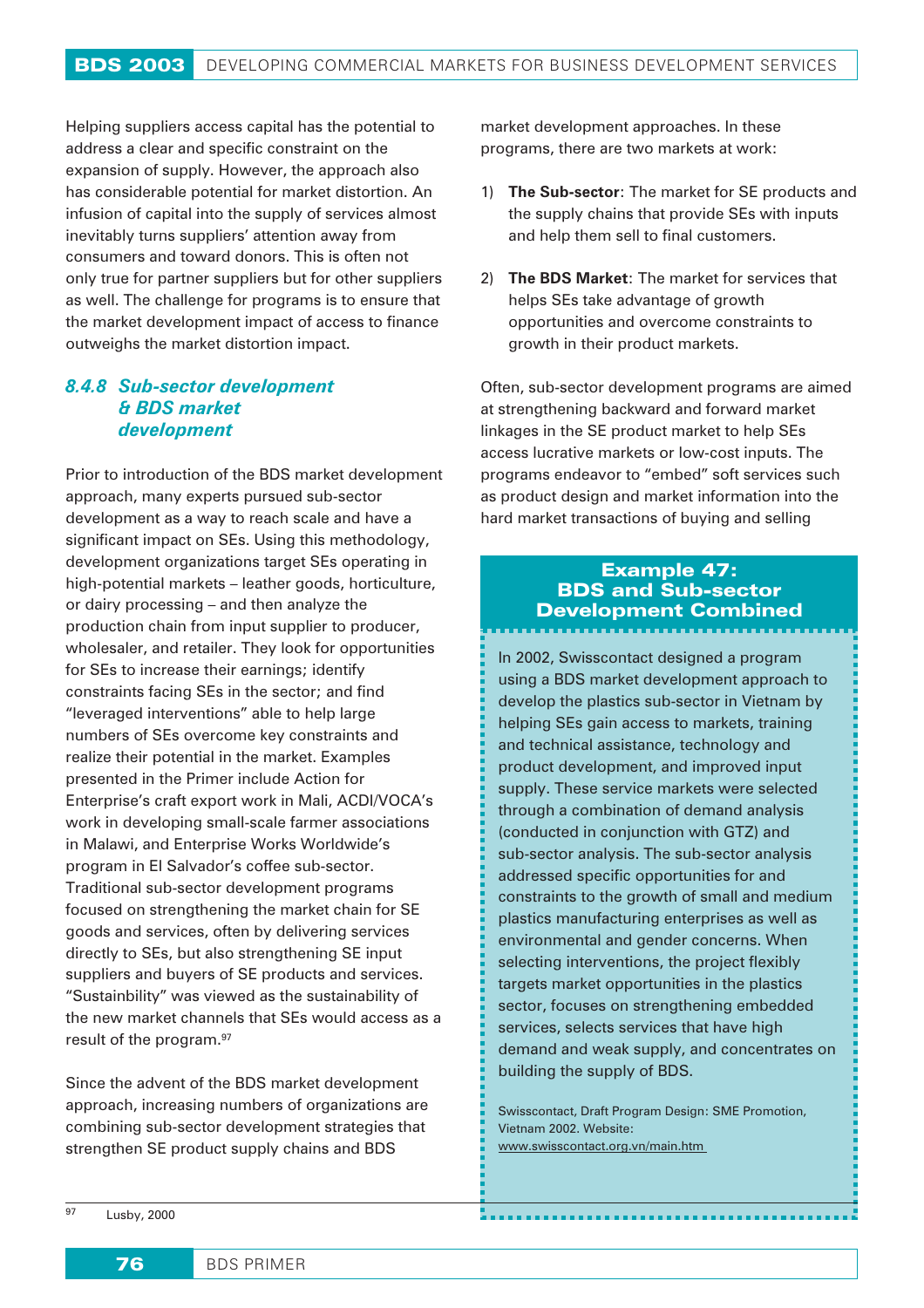products. In addition, sub-sector development programs recognize and develop fee-for-service markets for services to larger players, who then pass services or information on to SEs in an "embedded" form. "Sustainability" in these programs is seen both in terms of strengthening the market chain for SE products, as well as developing sustainable markets for on-going service delivery to and within the market chain. Action for Enterprise and USAID have produced a manual on combining sub-sector and BDS market development programs.98

There are many challenges involved in integrating these two approaches and a great deal of debate over which approach has more potential for outreach and impact — sub-sector or cross-sector. These debates and challenges are explored in-depth in the BDS Update.

Figure 10 depicts a program developing both the sub-sector and the BDS market:

### **Figure 10: Combining Sub-sector Development and BDS Market Development**



<sup>98</sup> Lusby, 2002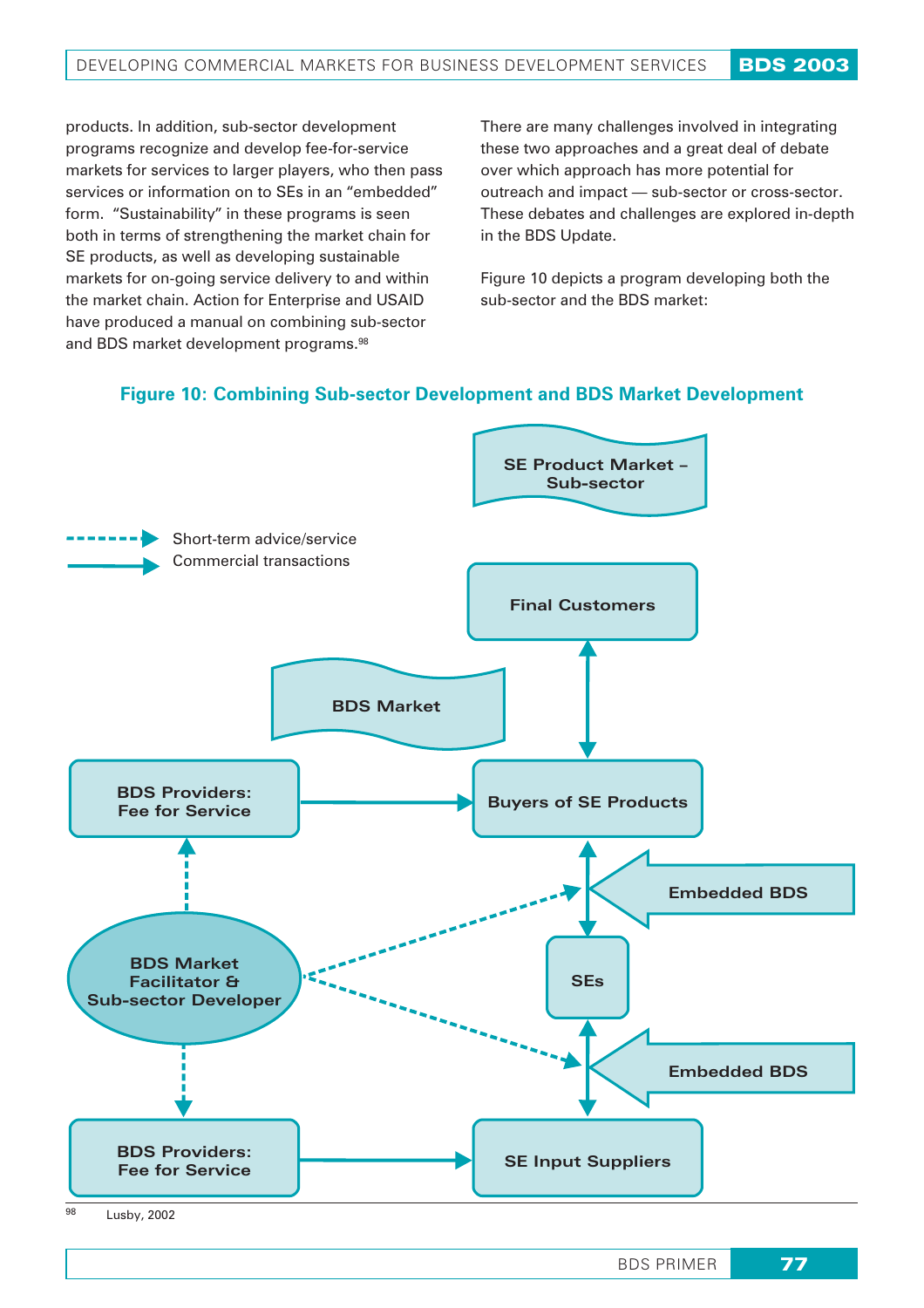## **9. How is BDS program performance being measured?**

There is still considerable debate about how to measure the performance of either traditional or market development BDS programs. But, lessons are beginning to emerge about how performance measurement might be different using a market development approach. Consensus is developing around some of the changes that should be measured at different levels and a preliminary, common performance measurement framework has been developed. There is also some agreement on what research needs to be done to improve BDS performance measurement.

As donors and organizations grapple with applying the market development approach to BDS, performance measurement is also changing. While some aspects of performance measurement, such as an interest in impact on SEs, has not changed, other aspects have — measuring market development and helping suppliers obtain information that results in improved services and sustainability are two. More attention is also being paid to who should measure what kinds of performance and for what reason, as well as how to measure performance.

### **9.1 Why measure performance?**

There are several reasons BDS programs assess performance:

- **Assess impact** of the program and how much it costs to achieve specific impacts
- **ID** Identify better performing programs for documenting and disseminating best practices
- **Gather data** that can inform the design and delivery of better services and improve the strategies used to develop BDS markets

Different players in BDS programs may emphasize different aspects of performance assessment.

Typically, development programs measure performance primarily from a donor perspective; the aim is to ensure that programs achieve intended impacts and that funds are used for their intended purpose. Depending on the program, different levels of intermediate outcomes are also assessed outreach (number of people served and who) and outputs (services delivered) are the most common. Because impact data is challenging to gather and generally of doubtful quality, this leaves most BDS programs focused on how money is spent and the number of services delivered.99 The two essential elements typically missing from BDS program performance assessments are useful information for improving:

- 1) services for SEs
- 2) cost-effectiveness and efficiency of service delivery

As the BDS market development model evolves and BDS providers focus more on selling demand-driven services and becoming sustainable, programs are increasingly measuring performance – primarily in order to improve service and operate more efficiently – and the data is significantly more focused on:

**Improving services:** tracking SE satisfaction with services, how they use services to change their business practices, and how these changes are, or are not, benefiting the business in specific ways — reaching new markets, reducing production costs, increasing productivity in certain tasks, etc.

This type of information helps suppliers adjust their services to meet the demands of specific clients and to sell more services. This process is likely to result in increased service relevance and impact, and may even lead to better ways to attribute changes in sales and profits to specific services.<sup>100</sup>

<sup>99</sup> McVay, 1999; Carpenter et al, 2002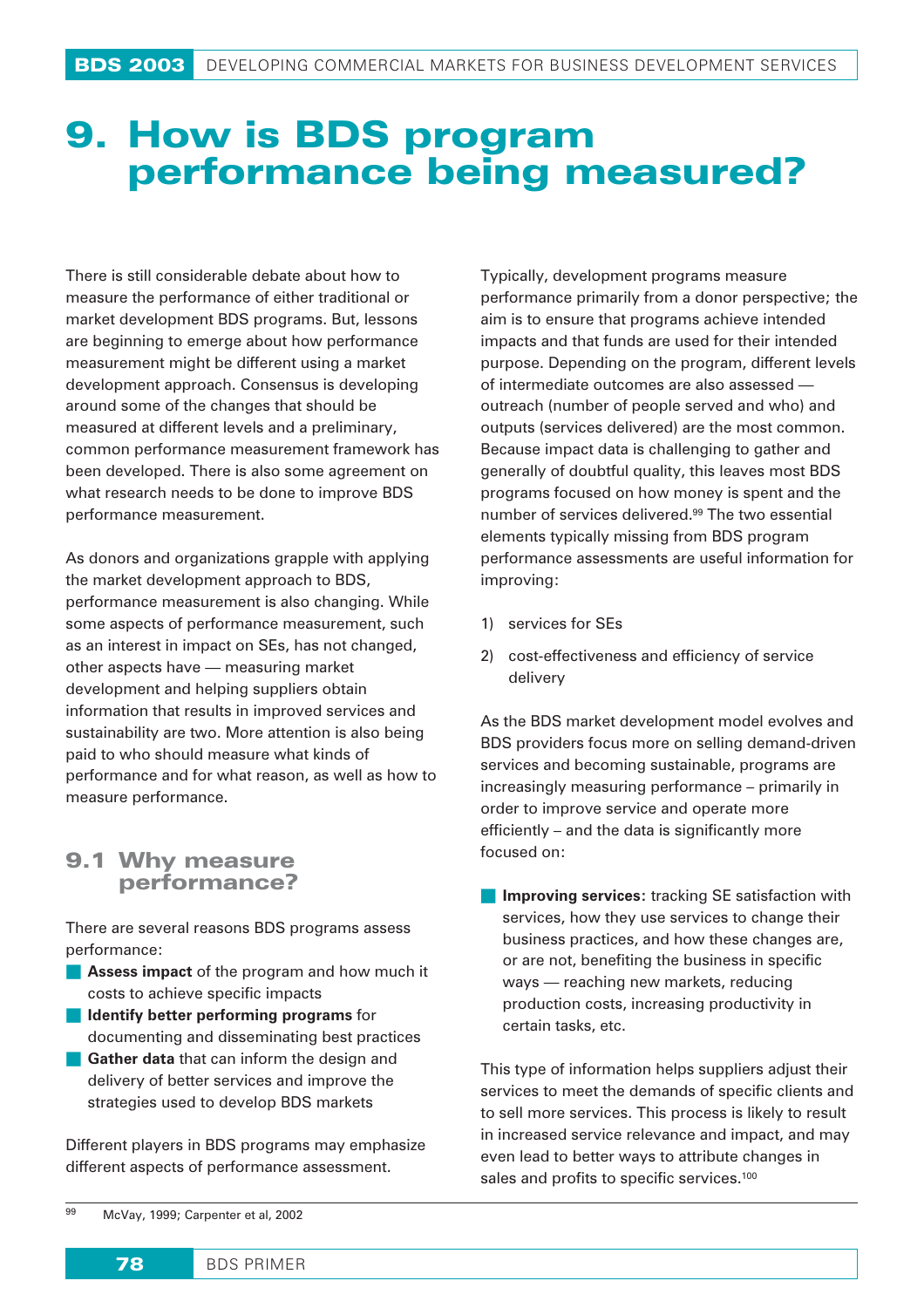**Improving efficiency:** in addition to tracking the gross profits of specific services, service lines, and service centers and staff productivity, helps create performance-based incentives.

This information helps providers manage the business of delivering services and helps motivate staff to deliver them profitably. The process is also likely to result in better cost-effectiveness because providers are driven to reach more people at a lower cost and to focus on services that are selling well, presumably those the SEs value most and that have the greatest impact.<sup>101</sup>

## Example 48: Use of Performance Assessment to Improve

### **INSOTEC, Ecuador**

"INSOTEC utilized divisional profitability reporting to determine which services and products to provide in which markets, demonstrating that it can successfully wed its mission to disenfranchised garment workers and business owners to self-sustaining financial performance. INSOTEC also established performance objectives – sales, loans, customer targets – for each employee, tracked the performance of each business development officer against these objectives, and paid staff a financial reward for meeting or exceeding objectives."

Carpenter, Janney et al. "Helping Small Businesses Grow and Create Jobs: Good Practices from Global Experiences." Shorebank Advisory Services, 2002 www.shorebankadvisory.com

Thus, the question, "*why measure performance?*" leads directly to "*what to measure?*"

## 9.2 What to measure?

BDS programs around the globe typically measure performance in the following categories:

- **Impact** on SEs and the wider economic/social environment
- **Cutreach**, meaning both the number of SEs reached (scale) and the effort to provide services to people not served by existing markets (access)
- **Sustainability** of business service delivery and supplier institutions
- **Cost-Effectiveness** of program activities

Most programs have a logic model that orders these goals and describes the overall SE development strategy — the causality between program inputs, activities, outputs, outcomes, and ultimate impacts. Work on a standard logic model that incorporates BDS market development as a strategy and outcome is in progress. Figure 11 presents a logic model developed by Oldsman and Hallberg for Small Enterprise Initiatives.102 The model depicts how donor funds are provided to facilitators who in turn provide technical assistance and finance to BDS suppliers and financial intermediaries. These organizations then provide services and finance to SEs, who change business practices as a result. SE changes in business practices lead to increased sales and profits, which increase incomes and employment in targeted SEs. These increases in income and employment then lead to economic growth and poverty alleviation in target communities. Their paper outlines sets of performance indicators in each of these areas and suggests methods for data collection and reporting.

There has also been a collaborative global initiative to develop a common performance assessment framework for BDS programs in the context of BDS market development. Three years of research, global dialogue, and field-testing has resulted in a preliminary framework, the PMF 2001, that is being adapted and tested around the world. The PMF 2001 presents a draft logic model that attempts to include BDS market development goals-strengthening the demand for, and supply of, services leads to a vibrant, competitive BDS market and BDS market development leads to large numbers of SEs using and applying business services to improve their business practices. Better business practices contribute to SE growth and profitability and, eventually, increased employment and income.

<sup>100</sup> McVay et al, PMF 2001; Carpenter et al, 2002

 $101$  I.B.I.D.<br> $102$  Adapts

<sup>102</sup> Adapted from Oldsman and Hallberg, 2000, available at website http://www.wiram.de/dokumente/EvaluationPaper.PDF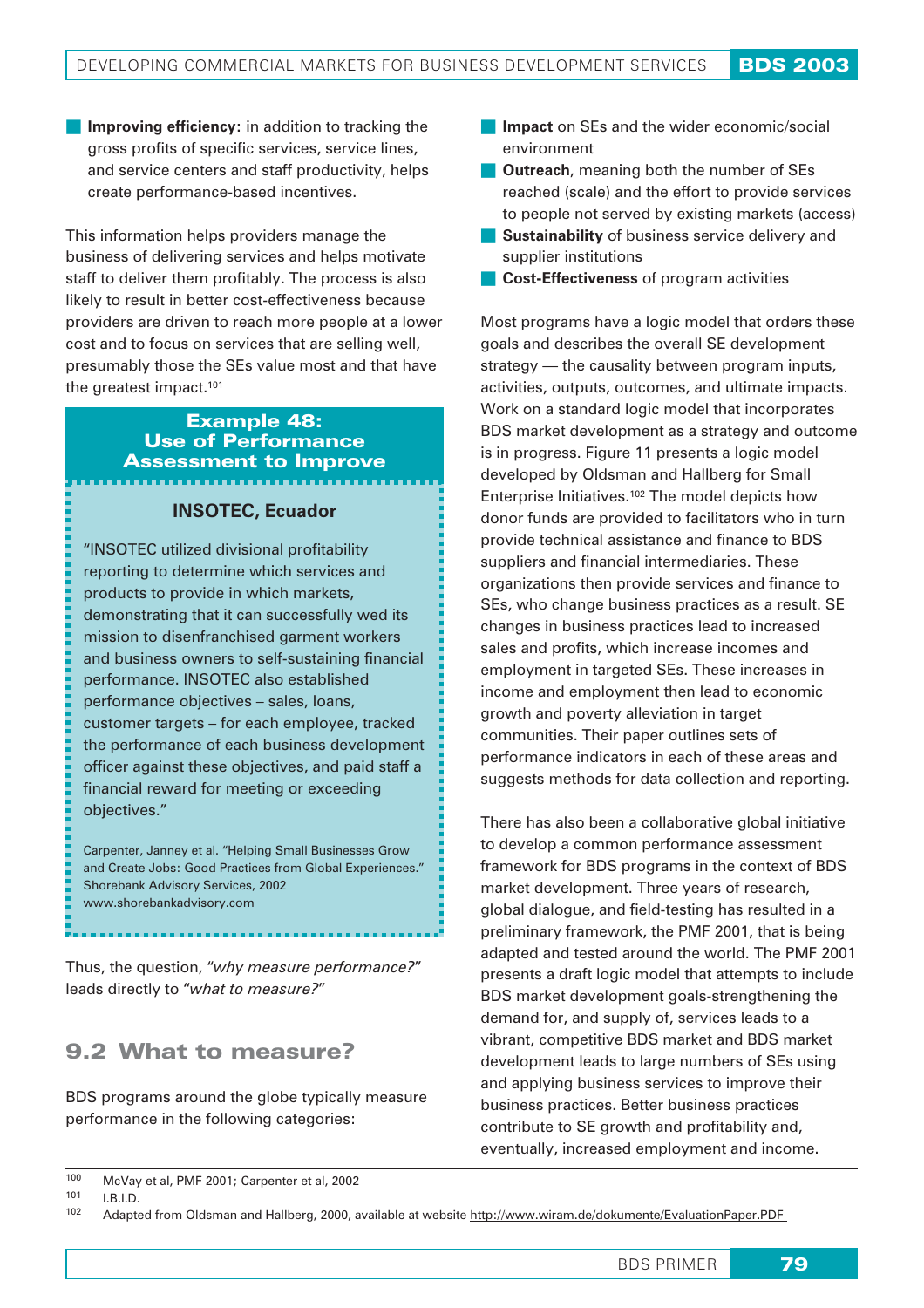

**Figure 11: Illustrative Logic Model for Small Enterprise Initiatives**

The PMF 2001 focuses on assessing changes in supply and demand for services, the development of BDS markets, and how SEs use services to change business practices. It is designed to be used in conjunction with occasional impact assessment and more frequent tracking of efficiency indictors by suppliers.<sup>103</sup>

There is still a lot of interest in understanding and measuring impact on SEs and the wider economic and social environment. However, the field is realizing that this can be measured regularly only on a limited basis. An in-depth understanding of program impact on SEs and the wider environment requires expensive and rigorous studies that can be

performed only infrequently. For regular monitoring, experts are exploring the use of proxies-indicators that are easier to measure than final impact, but that are linked to final impact. Often, these proxy indicators rely on SEs' own perceptions of the services they receive as measured by their satisfaction or willingness to purchase them. 104

Market development programs are also beginning to rely on indicators of change in the market that relate to the specific issues the program is trying to address. For example, if the market problem is SE lack of awareness of services and suppliers, a good indicator for that service would be *the change in number of SEs aware of the service and suppliers.*<sup>105</sup>

<sup>104</sup> Gibson, 2001; Candeo, 2000; Miehlbradt, 2001b; McVay 2001

 $103$  McVay et al, PMF 2001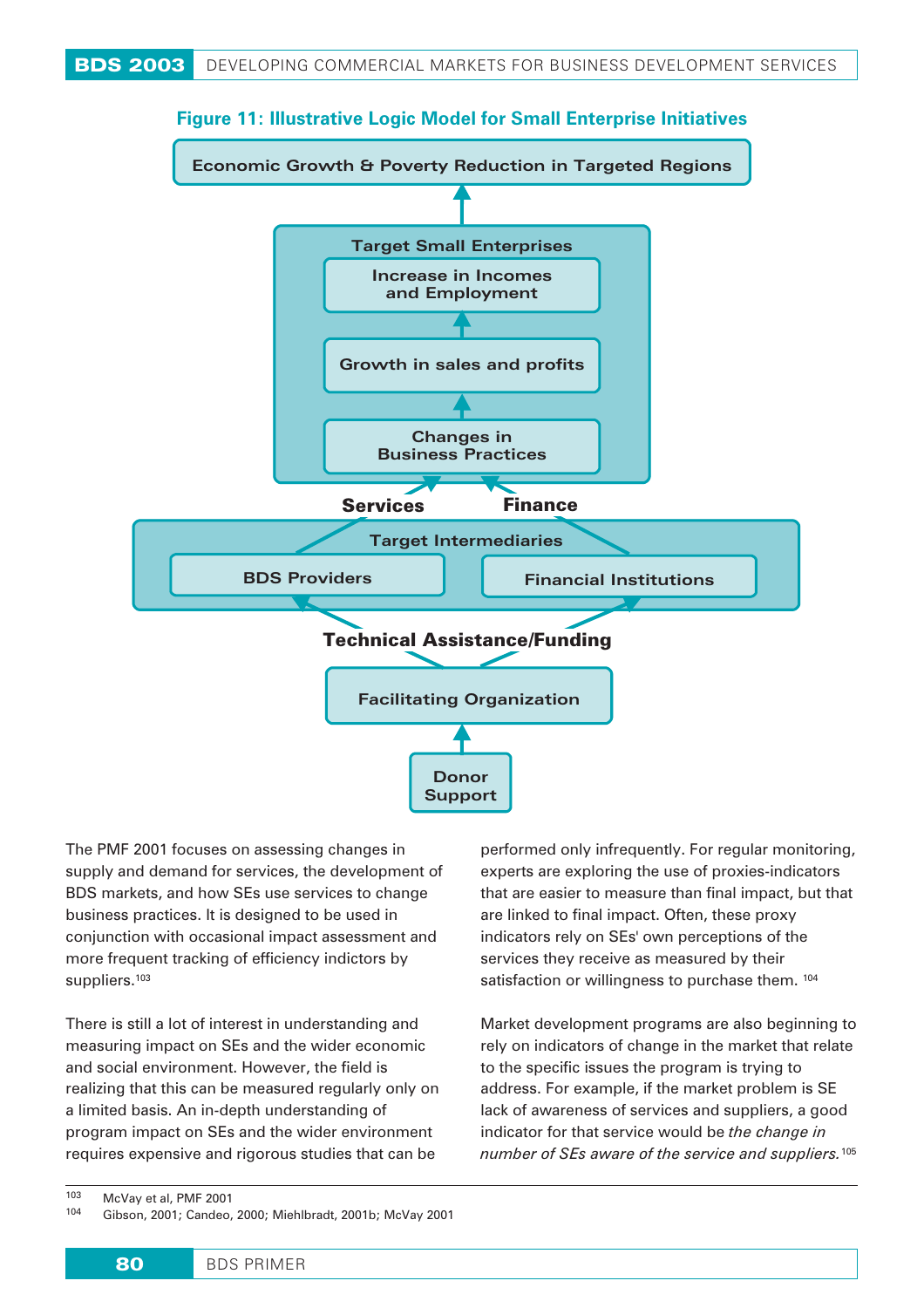If the market problem is lack of appropriate products for SEs, useful indicators might be *the change in the number of SEs purchasing services and the change*

*in the number of SE customers who are satisfied with services.*



<sup>105</sup> Gibson, Hitchins, Bear, 2001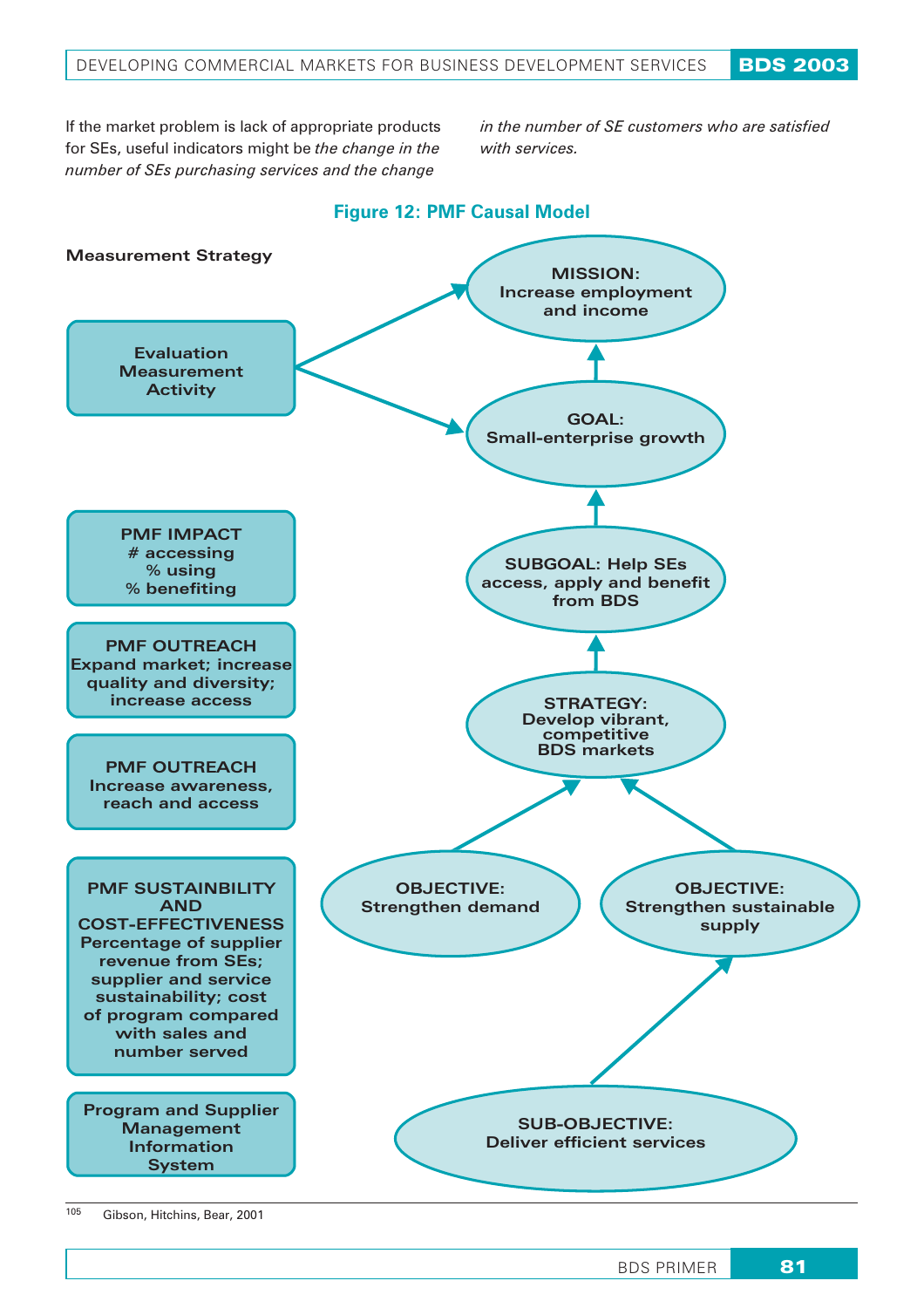## 9.3 How to measure?

While how to measure performance is not a new issue, experts and practitioners are revisiting this question as it relates to market development programs. There is still agreement that a variety of tools are necessary including both quantitative and qualitative approaches. There is also agreement on the importance of using participatory approaches that take into account the viewpoints of various program stakeholders.106 However, experts and practitioners are working on more efficient and effective ways of measuring performance and<sup>107</sup> there is increasing interest in and use of private sector tools for performance measurementconsumer marketing research tools for measuring changes in markets and private sector business tools for measuring provider performance. Experts are also encouraging practitioners to develop tighter program logic models-the logical series of events by which program strategies produce results-and to develop performance monitoring indicators and systems based on the program strategy.<sup>108</sup>

## 9.4 Developing a common performance measurement framework

The collaborative effort to develop a common performance measurement framework, which started in 1998, resulted in the PMF 2001, a preliminary framework undergoing further research and field-testing.109 The PMF 2001 attempts to organize a set of valid, practical, and useful indicators to assess the performance of all BDS initiatives. In the long run, it is hoped that the PMF will:

- **Enable comparison** of program performance
- **Help identify** and synthesize best practices
- **Provide information** to improve services for SEs and market development strategies
- **Contribute to development** of fair funding allocation decisions and fair performance standards

The PMF is structured to reflect the market development paradigm and to measure three common objectives of SE programs. Each of these

*There is increasing interest in, and use of, private sector tools for performance measurement – consumer marketing research tools for measuring changes in markets and private sector business tools for measuring provider performance*

objectives has been equated with progress at three levels: impact-changes in SEs, outreach-market development, sustainability and costeffectiveness-provider development and facilitator performance, respectively. Within these three broad categories, the framework proposes objectives that a BDS program might be trying to achieve:

#### **Impact**

- Increase consumer acquisition of BDS - Increase customer application of BDS in the business
- Increase business benefits from BDS
- **Outreach**
	- Expand the market for BDS
	- Develop a high quality, diverse, competitive market
	- Increase access to BDS by under-served groups
- **Kalakger Sustainability and Cost Effectiveness** 
	- Promote sustainable access to services
	- Maximize program cost effectiveness

The PMF 2001 contains general guidance and rationale for these goals, specific indicators for assessing the goals, and tools and methodologies for data collection and analysis. The development of the PMF is expected to be a long-term endeavor and the framework should evolve as the field continues to change.110 The PMF 2001 indicators are presented in Table 6. Example 49 shows how Swisscontact Philippines used the PMF 2001 to assess performance.111

<sup>106</sup> DFID, 2001 <sup>107</sup> Gibson, Hitchins, Bear, 2001

 $108$  Gibson, 2001

The PMF 2001 is available at www.seepnetwork.org/bsguide.html

<sup>110</sup> McVay, 1999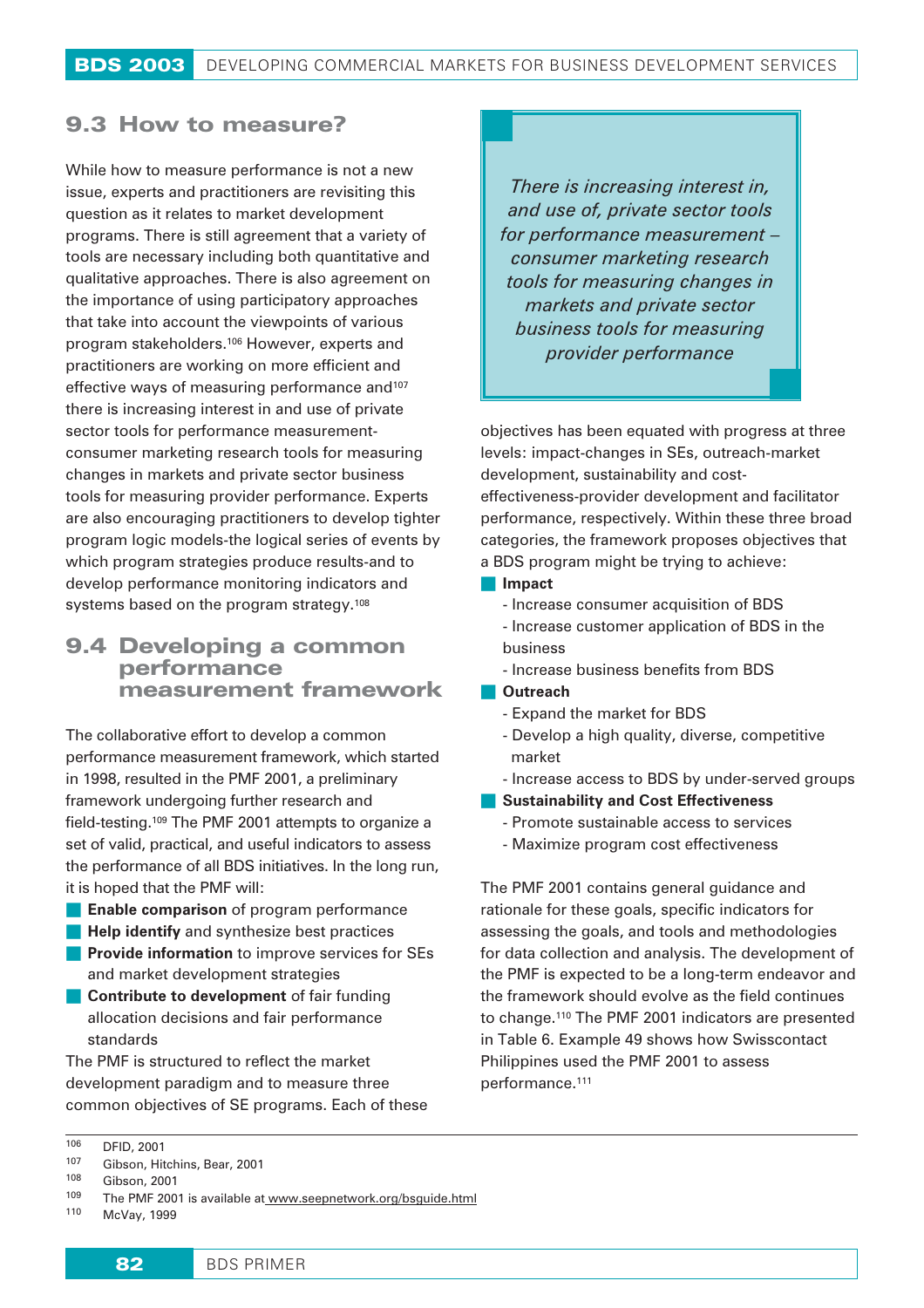## **Table 6: Performance Measurement Framework for Business Development Services, PMF 2001**

| <b>Goal 1: Increase Impact</b>          |                                                                                                                                                 |  |
|-----------------------------------------|-------------------------------------------------------------------------------------------------------------------------------------------------|--|
| <b>Assessing BDS Customer, SEs</b>      |                                                                                                                                                 |  |
| <b>Objective</b><br><b>Indicators</b>   |                                                                                                                                                 |  |
| Increase customer<br>acquisition of BDS | Customer satisfaction with a business development service (percentage)<br>satisfied)                                                            |  |
|                                         | Repeat customers (percentage of customers who buy more than once)                                                                               |  |
|                                         | Reasons for satisfaction and repeat purchase (supplemental)                                                                                     |  |
| Increase customer<br>application of BDS | Percentage of customers who applied the services – as intended by the<br>program and reported by the client                                     |  |
| Increase customer<br>benefits from BDS  | Percentage of customers who experienced business benefits as a result of the<br>service — as defined by the program and reported by the client, |  |

| <b>Goal 2: Increase Outreach (Scale and Access)</b>                                      |                                                                                                                          |  |
|------------------------------------------------------------------------------------------|--------------------------------------------------------------------------------------------------------------------------|--|
| <b>Assessing BDS Markets</b>                                                             |                                                                                                                          |  |
| <b>Objective</b><br>Indicators (Reported for the Overall Market and for the BDS Program) |                                                                                                                          |  |
| Expand the market for<br><b>BDS</b>                                                      | Number of SEs acquiring a service through any method and purchasing a<br>service through commercial transactions         |  |
|                                                                                          | Amount of sales by BDS suppliers (program only)                                                                          |  |
|                                                                                          | Market penetration: percentage of potential SE market acquiring a service<br>through any method and purchasing a service |  |
|                                                                                          | A program's market share of all services acquired through any method and all<br>services purchased (program only)        |  |
|                                                                                          | Awareness: percentage of SEs aware of a service                                                                          |  |
|                                                                                          | Reach: percentage of SEs who are aware and have purchased a service at<br>least once                                     |  |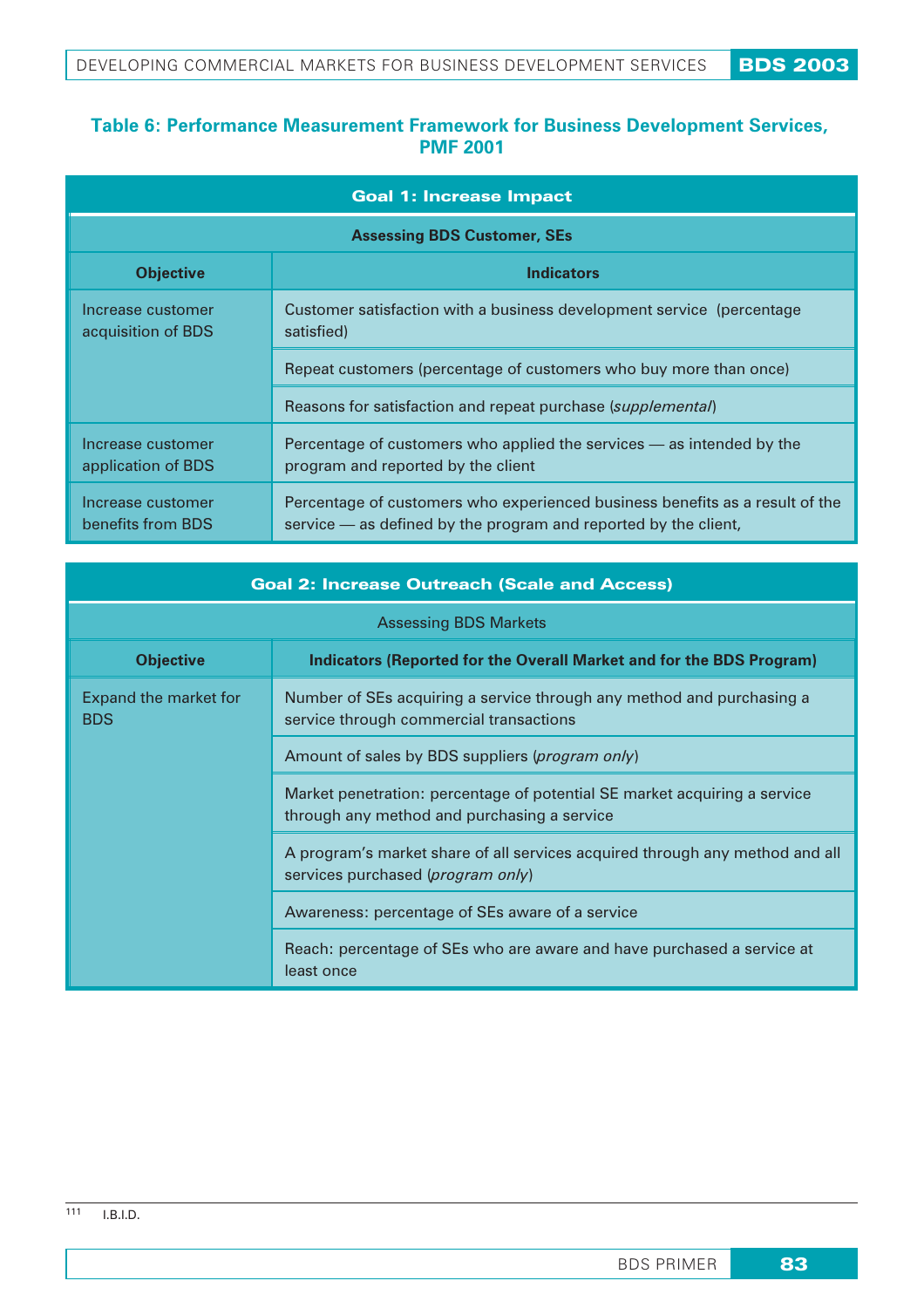| <b>Goal 2: Increase Outreach (Scale and Access)</b>                                      |                                                                                                                                                                                         |  |
|------------------------------------------------------------------------------------------|-----------------------------------------------------------------------------------------------------------------------------------------------------------------------------------------|--|
| <b>Assessing BDS Markets</b>                                                             |                                                                                                                                                                                         |  |
| <b>Objective</b><br>Indicators (Reported for the Overall Market and for the BDS Program) |                                                                                                                                                                                         |  |
| Develop a high-quality,<br>diverse, competitive<br>market                                | Percentage market share held by the three largest suppliers                                                                                                                             |  |
|                                                                                          | Number of BDS suppliers (program only)*                                                                                                                                                 |  |
|                                                                                          | Number of BDS product (program only)                                                                                                                                                    |  |
|                                                                                          | Retention: percentage of multiple purchasers out of all purchasers (not<br>relevant for some programs)                                                                                  |  |
|                                                                                          | Satisfaction with last service purchase (supplemental)                                                                                                                                  |  |
|                                                                                          | Reasons for purchase, non-purchase, and choice of supplier (supplemental)                                                                                                               |  |
| Increase access of<br>underserved groups to<br><b>BDS</b>                                | Extent of access: percentage of SE customers purchasing a service that<br>represents targeted populations (women, microenterprises, exporters and so<br>$(n)^*$                         |  |
|                                                                                          | Target market penetration: percentage of potential SE targeted markets<br>(women, microenterprises, exporters, etc.) acquiring a service through any<br>method and purchasing a service |  |

| <b>Goal 3: Achieve Sustainability and Cost-Effectiveness</b> |                                                                                                                         |  |
|--------------------------------------------------------------|-------------------------------------------------------------------------------------------------------------------------|--|
| <b>Assessing BDS Suppliers and Facilitators</b>              |                                                                                                                         |  |
| <b>Objective</b>                                             | <b>Indicators</b>                                                                                                       |  |
| Achieve supplier<br>sustainability                           | Percentage supplier revenue from SEs                                                                                    |  |
|                                                              | Breakdown of sources of supplier revenue (supplemental)                                                                 |  |
|                                                              | BDS supplier financial sustainability (non-donor revenue s /total expenses)*<br>(supplemental)                          |  |
|                                                              | BDS contribution margin (SE revenues from a service-direct expenses for<br>the service / total expenses) (supplemental) |  |
|                                                              | BDS viability (SE revenues from a service / direct expenses for the service)*<br>(supplemental)                         |  |
| Improve program<br>cost-effectiveness                        | Ratio of annual program expenses to annual program sales to SEs                                                         |  |
|                                                              | Annual program expenses per customer served                                                                             |  |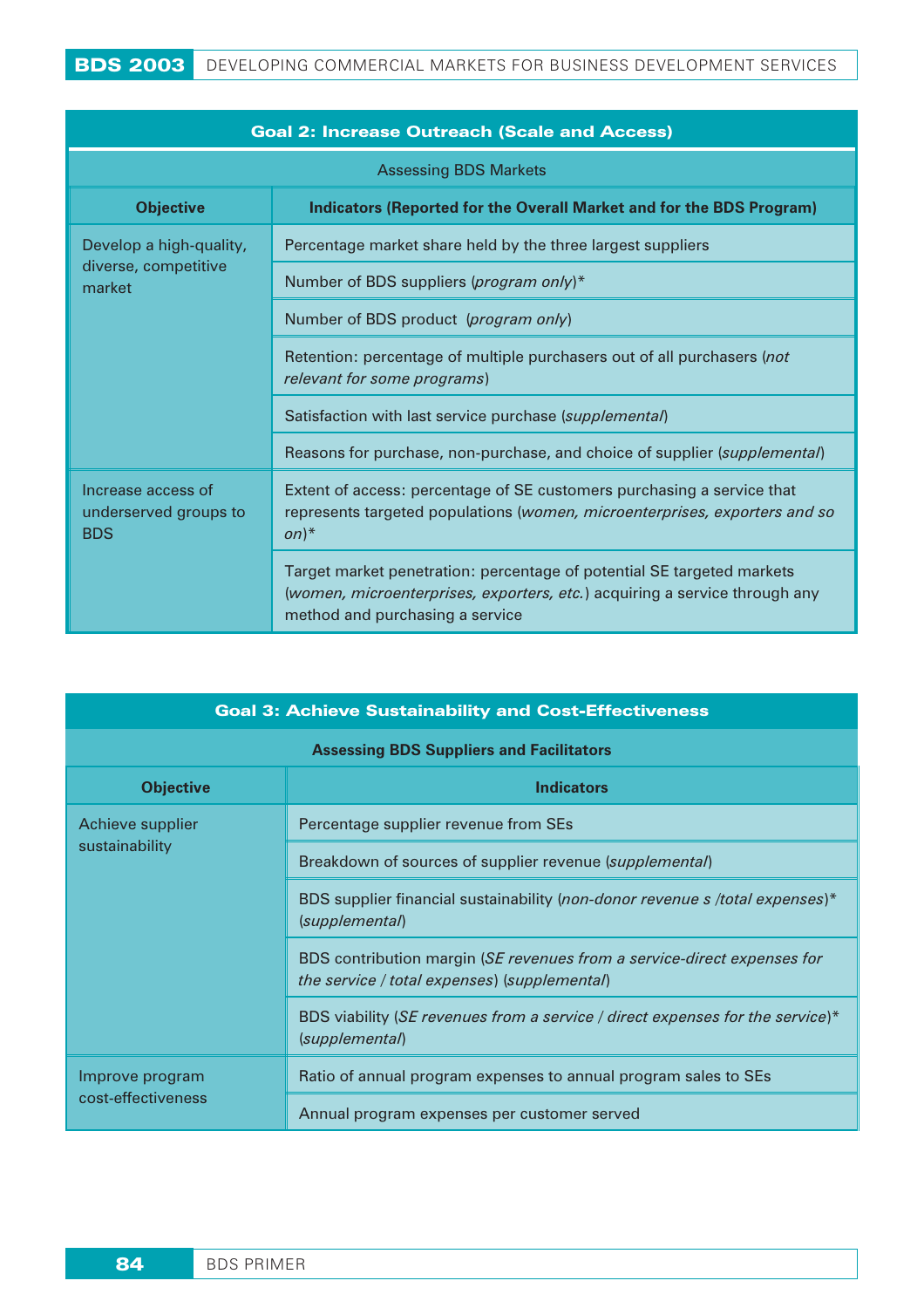### **Example 49: Summary PMF 2001 Data: Swisscontact Philippines**

**Swisscontact Philippines supported the Oro (business) Service Center in its development and delivery of training and trade fair participation**

| <b>Goal 1: Impact: Oro Service Center</b>                                         |                                                                             |      |
|-----------------------------------------------------------------------------------|-----------------------------------------------------------------------------|------|
| <b>Objective</b>                                                                  | <b>Indicator</b>                                                            | 2001 |
| Increase customer acquisition of business<br>development service (increase sales) | Percentage of customers whose<br>satisfaction exceeded expectations         | 80%  |
|                                                                                   | <b>Repeat Customers</b>                                                     | 45%  |
| Increase customer application and benefits of<br>business development services    | Percentage of customers who change<br>business practice as program intended | 90%  |

### **Goal 2: Increase Outreach: Enterprise Development Training**

| <b>Objective</b>                                   | <b>Indicator</b>                                                         | <b>Market</b>      | Program               |                   |
|----------------------------------------------------|--------------------------------------------------------------------------|--------------------|-----------------------|-------------------|
|                                                    |                                                                          |                    | <b>Annual/Status</b>  | <b>Cumulative</b> |
| Expanding                                          | Estimated potential market size                                          |                    | 2,500                 | N/A               |
| the BDS<br>market                                  | Number of SEs purchasing                                                 | N/A                | 199                   | 342               |
|                                                    | Market size, annual sales                                                | N/A                | <b>US \$3,269</b>     | US \$34,388       |
|                                                    | Awareness of service                                                     | 69%                | 37%                   | N/A               |
|                                                    | Reach: percentage of those aware who<br>purchased services at least once | 20%                | 39%                   | N/A               |
|                                                    | Market penetration - acquiring                                           | 25%                | 16%                   | N/A               |
|                                                    | <b>Market share</b>                                                      | N/A                | 44%                   | N/A               |
| Developing a                                       | No. of BDS suppliers                                                     | N/A                | $\mathbf{1}$          |                   |
| high-quality,<br>diverse,<br>competitive<br>market | No. of service products                                                  | N/A                | 12                    | 18                |
|                                                    | Retention: multiple purchasers                                           | 87%                | 75%                   | N/A               |
|                                                    | Satisfaction with last service purchase*                                 | 2.6<br>(satisfied) | 3<br>(very satisfied) | N/A               |
| Deepening                                          | Percentage women-owned SEs in market                                     | N/A<br>20%         |                       |                   |
| the market:<br>reaching<br>underserved<br>groups   | Percentage woman purchasers                                              | 8%                 | 44%                   | 45%               |
|                                                    | Percentage of microenterprises in the<br>potential SEs market            | 49%<br>N/A         |                       |                   |
|                                                    | Percentage of purchasers that are<br>microenterprises                    | 15%                | 43%                   | N/A               |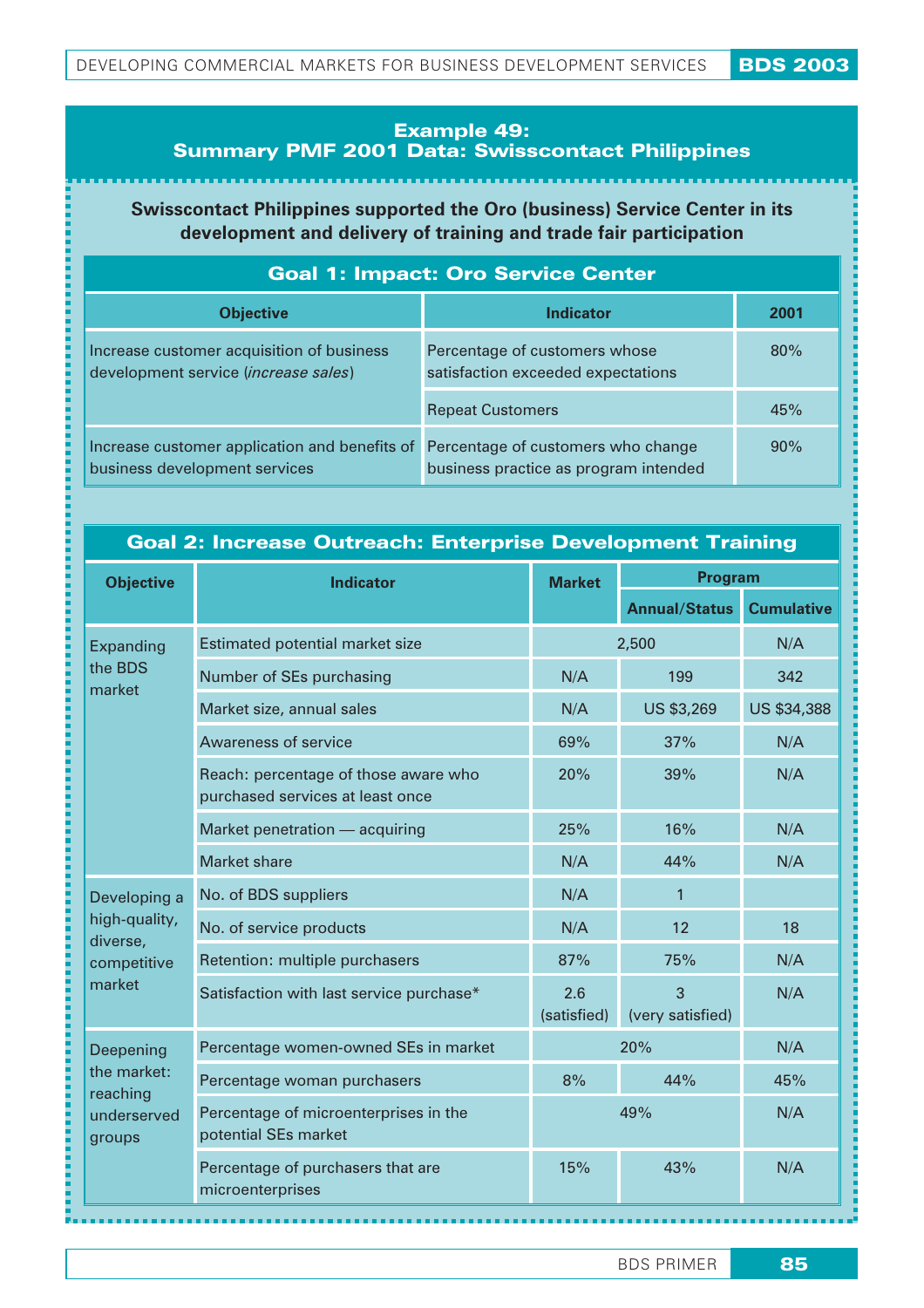| <b>Goal 3: Financial Sustainability: Oro Service Center</b>                                                                                           |           |        |
|-------------------------------------------------------------------------------------------------------------------------------------------------------|-----------|--------|
| <b>Indicator</b>                                                                                                                                      | 1999      | 2000   |
| Percentage of revenue generated from SEs                                                                                                              | N/A       | 26%    |
| <b>BDS</b> supplier Financial sustainability<br>(non-donor revenue / total program expenses)                                                          | $90.6\%$  | 88.0%  |
| <b>BDS</b> contribution margin<br>(non-donor BDS revenues - BDS direct expenses) / total expenses<br>Service 1: entrepreneurship development training | 5.5%      | 21.4%  |
| <b>BDS</b> viability<br>(non-donor BDS revenues / direct expenses for BDS)<br>Service 1: entrepreneurship development training                        | $270.4\%$ | 431.2% |

### Goal 3: Cost Effectiveness: Oro Service Center, in US\$

| <b>Indicator</b>                                        | 1999 | 2000 |
|---------------------------------------------------------|------|------|
| Ratio of annual program expenses to annual sales to SEs | 58%  | 35%  |
| Annual program expenses per customer/client served      | \$57 | \$33 |

**Impact:** Overall clients are satisfied with services and using the services to improve their businesses.

 **Outreach/Market Development:** Oro center is a big fish in a small pond that is contributing to a diverse product offering and increased outreach to women and microenterprises, but not providing SEs with a diverse set of providers.

**Sustainability & Cost-Effectiveness:** The center is subsidized, and sustainability is declining despite high contribution margins of the services. This may indicate that some market distortion is taking place, or may indicate that the center has very high overheads that are affecting sustainability and cost-effectiveness.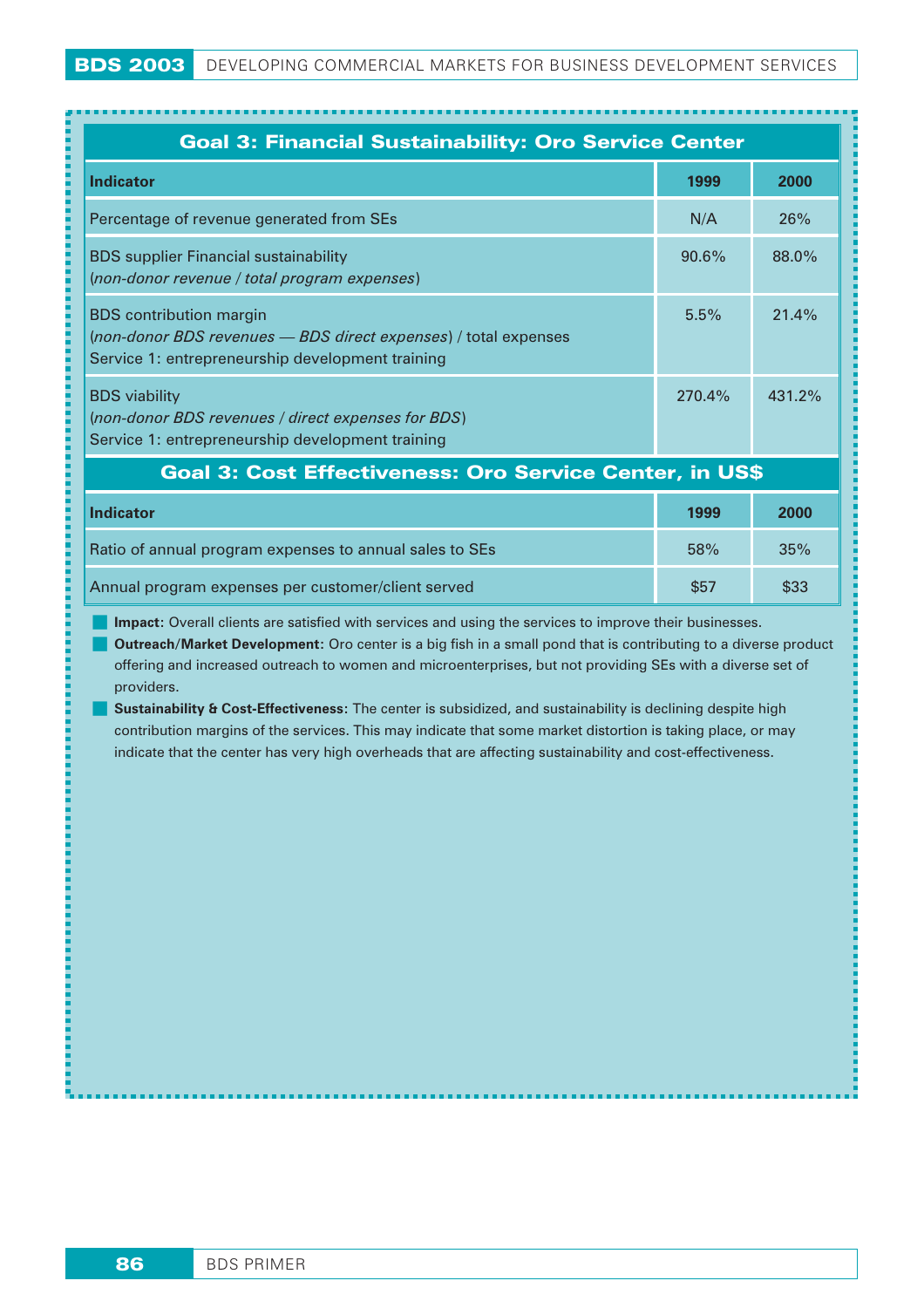## 9.5 Performance measurement challenges and the research agenda

Measuring the performance of BDS programs is plagued by typical performance measurement challenges, and some that are particular to BDS programs. Typical challenges include:

- **Collecting impact data from informal sector firms**
- **Attributing changes to a specific service or** intervention (assuming data is collected)
- **Determining negative impacts benefits for one** SE occur at the expense of an unassisted SE
- **Developing standard definitions for such things** as firm size and location — rural, urban, peri-urban, and "poor" clients
- **Avoiding bias by the impact assessor or** technique used
- **Appropriately calculating cost-benefit ratios using** weak impact data
- I Identifying the most cost-effective indicators and balancing the cost of data collection against data quality
- Interpreting findings across vastly different economic, political, and cultural contexts

In addition, the field is grappling with how to:

- Define BDS markets
- **Count BDS suppliers when so many are informal** and so much BDS is non-transactional
- Define a BDS in order to identify and analyze the market
- Collect comparable data across the wide range of services that comprise BDS
- Collect reliable data from market players not affiliated with BDS programs — programs are focusing more on overall market development
- **Allocate costs in standard ways to ensure valid** sustainability and cost-effectiveness measures there are many complex institutional arrangements in BDS programs
- Measure the ultimate impact on SE performance

Donors and practitioners recognize that the field needs to learn much more about program impact and a research agenda to address some of the key issues is emerging:<sup>112</sup>

- **Identifying proxies for performance** Given the cost and difficulty of measuring impact at either the market or client levels, donors and practitioners are looking for proxies that are easier to measure and correlate with impact. Before the proxies could be widely used, the correlation with impact would need to be tested in a variety of circumstances.
- **Confirming the impact of BDS** Most donors and practitioners pursue BDS programs in order to positively affect poor people, primarily through poverty alleviation and employment generation. There is still a lack of hard data generated through rigorous studies about the impact of BDS at this level.
- **Understanding the impact of BDS and small business promotion** — How do BDS and small business promotion contribute to poverty alleviation? For example, do small businesses generate jobs for the poor and for those with low skills?
- **Understanding BDS Markets** To measure progress toward a "developed" BDS market, organizations need a better understanding of how BDS markets behave and develop. This would help the field identify appropriate indicators for market development.
- **Understanding the Effect of Market Development on SEs** — While there is general agreement that better developed BDS markets benefits SEs, this has not been confirmed through rigorous studies. Understanding if and how better developed BDS markets help SEs is important for donor accountability.

<sup>112</sup> This section draws on the minutes of the Committee of Donor Agencies SE Impact and Performance Working Group Meeting of March 2001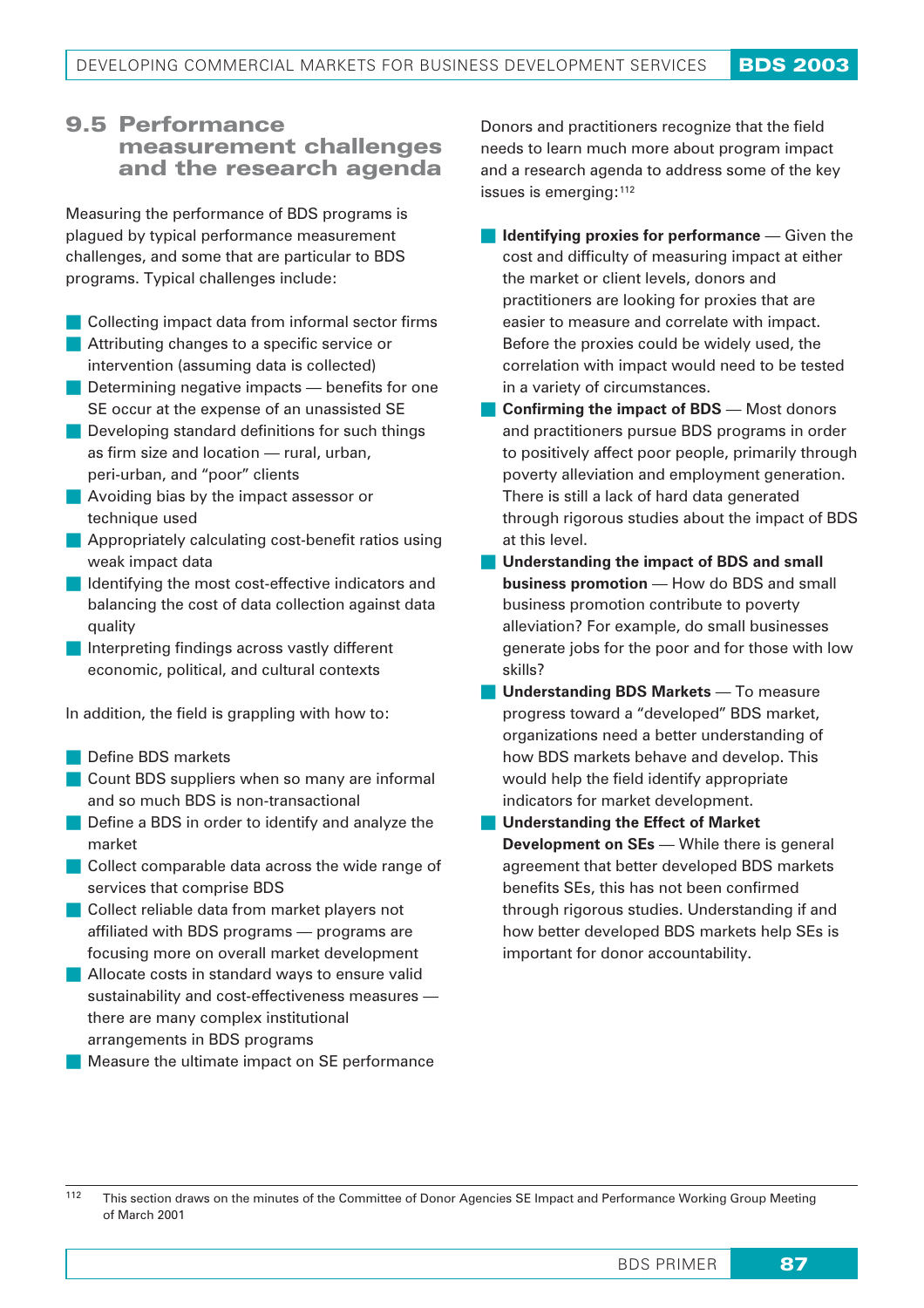# 10. What's Next in the BDS Field?

The BDS field has evolved significantly. In 1993, business services were called *non-financial services* and there was considerable skepticism about the relevance of these services for small enterprises. A few practitioners and donors working in isolation faced the challenges of small scale, lack of sustainability, the need to mobilize resources in a doubtful and sometimes hostile climate, and the inability to prove impact. Now called *business development services or BDS*, the field has seen numerous innovations that have been synthesized into broad guiding principles. Many cases have been documented and disseminated and donors and practitioners have developed tools, training events, and websites that help improve their skills, support their work, and maintain contact with each other. The field is working optimistically towards increased impact by supporting relevant, demand-driven services, delivered sustainably and on a large scale through vibrant, competitive BDS markets.

Nevertheless, significant challenges remain and the field is still struggling to document and demonstrate significant impact, especially on poverty alleviation. The new principles are being tested in projects around the world and these field tests are affirming many of them, but they are also raising challenges to their strict interpretation in every environment. As well, the principles are being integrated into a wide range of development initiatives, from agricultural development to refugee assistance, and their relevance in these different contexts affirms them, while also challenging the sequence and timing with which they are applied.

Because of this rapidly changing environment for BDS, the 2003 BDS Reader is divided into two parts — the Primer covers the basic principles and strategies which the field now uses and the Update addresses the latest trends, innovations, challenges, and debates going on in the field. The authors invite you to continue your learning experience with the ILO BDS Reader Update.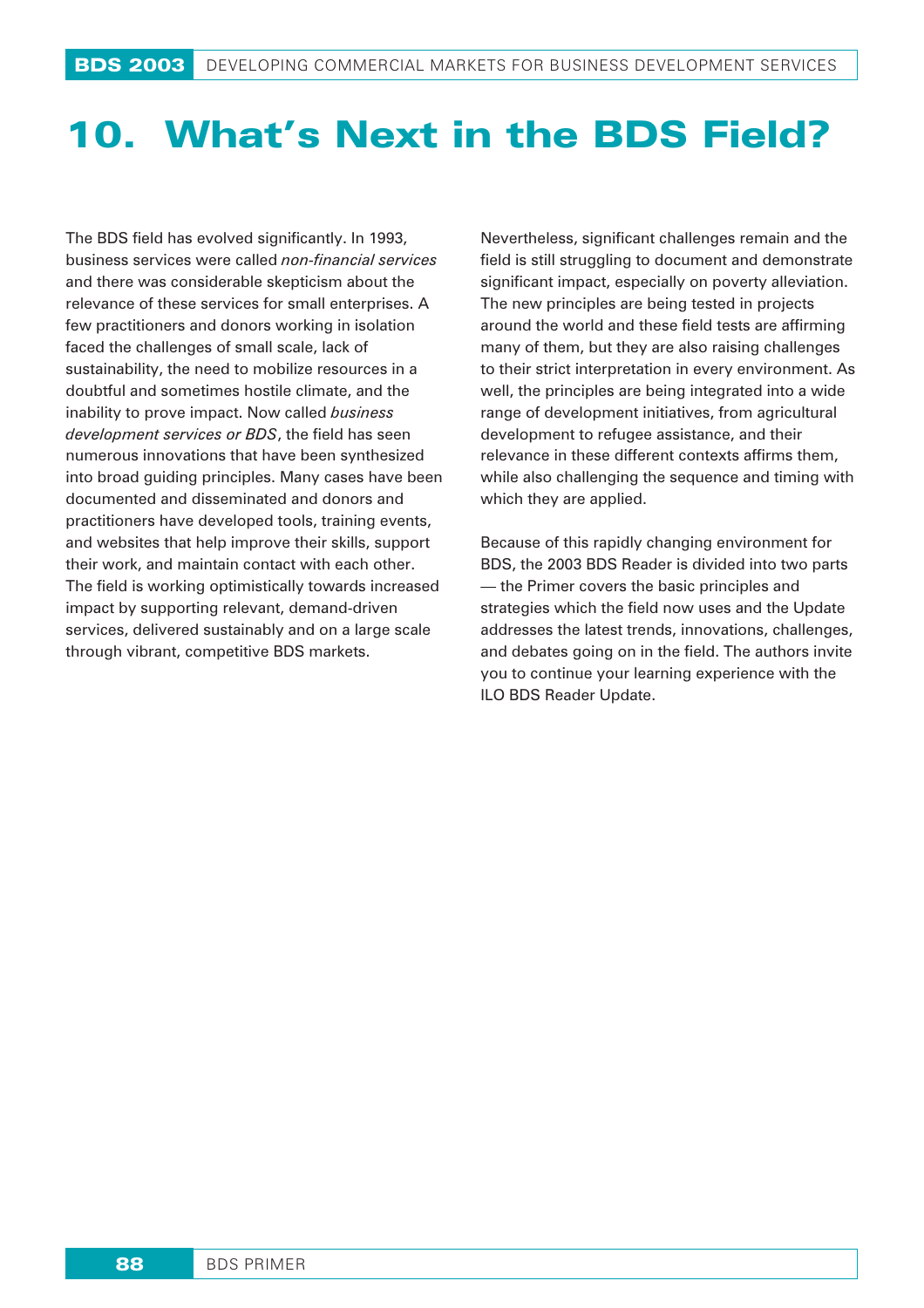# **Annex A: Definitions**

| <b>Business Development</b><br><b>Services (BDS):</b>        | Any non-financial service provided to businesses on either a formal or informal<br>basis.                                                                                                                                                                                                                |
|--------------------------------------------------------------|----------------------------------------------------------------------------------------------------------------------------------------------------------------------------------------------------------------------------------------------------------------------------------------------------------|
| Demand:                                                      | The quantity and type of goods or services that buyers wish to purchase at any<br>conceivable price (describes consumer behavior.)                                                                                                                                                                       |
| <b>Consumer:</b>                                             | User or buyer of service products offered by business service providers.                                                                                                                                                                                                                                 |
| <b>Cost-effectiveness:</b>                                   | The impact of a program intervention, compared to its cost. A program is<br>cost-effective if the ratio of benefits to costs is high.                                                                                                                                                                    |
| Donor:                                                       | The funding agency that pays for development activities.                                                                                                                                                                                                                                                 |
| <b>Facilitator:</b>                                          | International or local institutions, usually funded by governments, foundations,<br>or donors that aim to expand and improve a BDS market by increasing demand<br>or supporting BDS providers in developing new service products, promoting<br>good practice, and monitoring and evaluating performance. |
| Impact (sometimes called<br>"effectiveness"):                | The effect of the service on the performance of SE clients – that which can be<br>attributed to the service itself, not to outside factors - or the broader economic<br>and/or social effect of the intervention.                                                                                        |
| Intervention:                                                | The temporary, facilitative mechanism by which donors and facilitators try to<br>effect change (typically a project or program.)                                                                                                                                                                         |
| <b>A Market:</b>                                             | A set of arrangements by which buyers and sellers are in contact to exchange<br>goods or services - the interaction of demand and supply.                                                                                                                                                                |
| <b>Market development-based</b><br>or oriented:              | Activities that try to make the interaction between demand and supply more<br>effective.                                                                                                                                                                                                                 |
| A market transaction:                                        | The exchange between demand and supply is at full market price $-$ the price<br>at which suppliers are prepared to sell and consumers are prepared to buy in an<br>unsubsidized situation.                                                                                                               |
| <b>Outreach (sometimes called</b><br>"coverage" or "scale"): | The number of the target population that uses the service. Note that in the PMF,<br>"outreach" is understood to include an indication of the coverage of<br>underprivileged groups such as the poor or women.                                                                                            |
| <b>Practitioner:</b>                                         | A non-profit organization, publicly funded consulting firm, or government<br>institution that provides BDS to SEs or facilitates BDS provision. Distinguished<br>from the donors who fund these activities.                                                                                              |
| <b>Provider:</b>                                             | A firm or institution that provides BDS directly to SEs. They may be private<br>for-profit firms, private not-for-profit firms, NGOs, parastatals, national or                                                                                                                                           |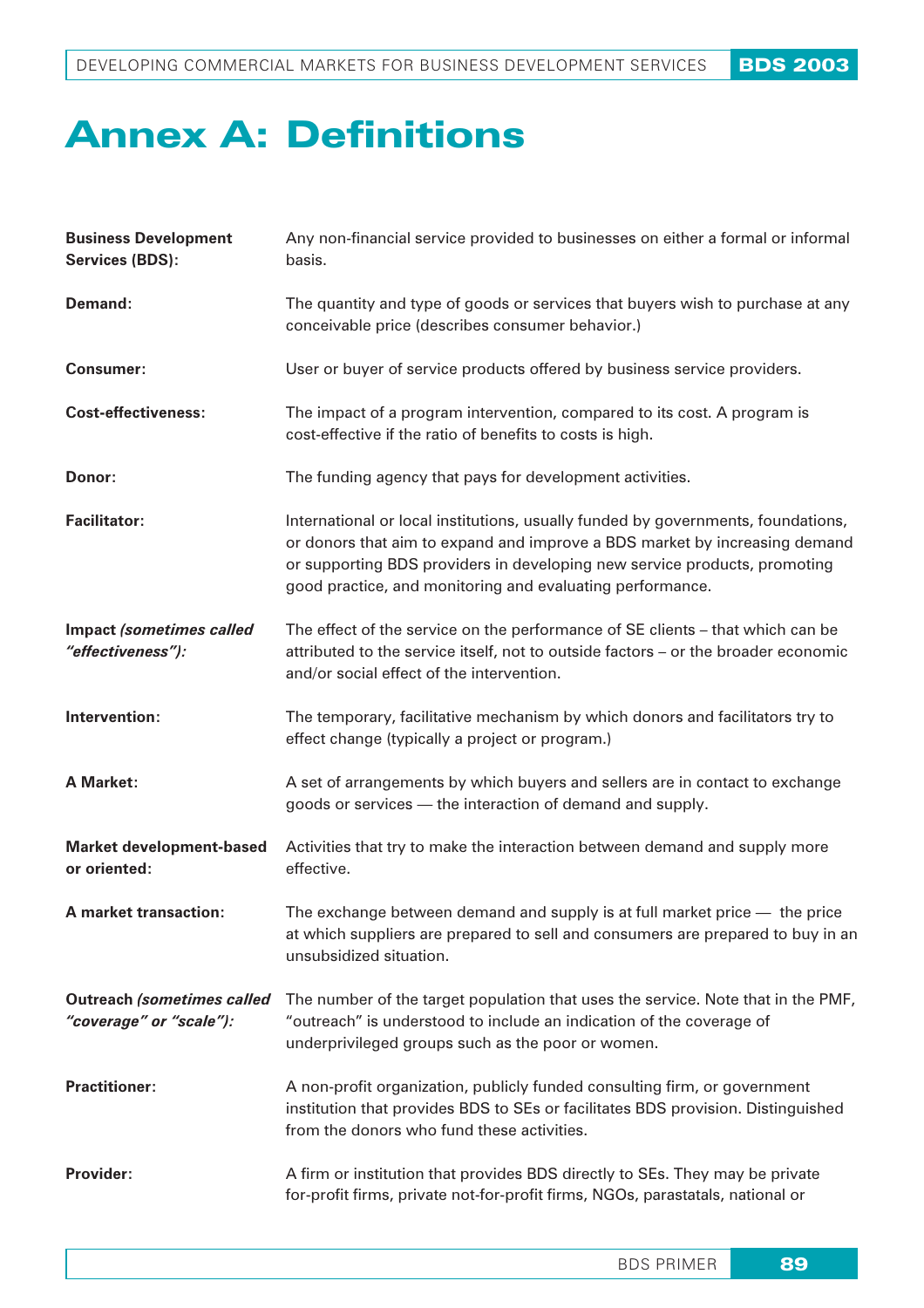## BDS 2003 DEVELOPING COMMERCIAL MARKETS FOR BUSINESS DEVELOPMENT SERVICES

|                                 | sub-national government agencies, industry associations, etc. Used more often<br>in this text to refer to non-profit organizations.                                                                                                                                                                                                                                                                                                                                                                                                                                                                                                                                                                                                                                                           |
|---------------------------------|-----------------------------------------------------------------------------------------------------------------------------------------------------------------------------------------------------------------------------------------------------------------------------------------------------------------------------------------------------------------------------------------------------------------------------------------------------------------------------------------------------------------------------------------------------------------------------------------------------------------------------------------------------------------------------------------------------------------------------------------------------------------------------------------------|
| <b>Public goods:</b>            | A good, or service is said to be public if the amount consumed by one<br>individual or firm does not reduce the amount available for consumption by<br>others.                                                                                                                                                                                                                                                                                                                                                                                                                                                                                                                                                                                                                                |
| Service:                        | The product consumed by SEs - fax services, technical training, consulting,<br>marketing advice, information, etc.                                                                                                                                                                                                                                                                                                                                                                                                                                                                                                                                                                                                                                                                            |
| Supply:                         | The quantity and type of goods or services that sellers wish to sell at any<br>conceivable price (describes supplier behavior.)                                                                                                                                                                                                                                                                                                                                                                                                                                                                                                                                                                                                                                                               |
| Supplier:                       | A private sector or for-profit individual, organization, or mechanism that<br>supplies BDS directly to SEs (contrasts with provider.)                                                                                                                                                                                                                                                                                                                                                                                                                                                                                                                                                                                                                                                         |
| <b>Small Enterprises (SEs):</b> | Includes microenterprises as well as small- and medium-scale enterprises.<br>These size categories are usually defined by the number of employees or by<br>assets, but these definitions vary by country and/or institution. No precise<br>definition is adopted here.                                                                                                                                                                                                                                                                                                                                                                                                                                                                                                                        |
| Sustainability:                 | A BDS is "sustainable" if is continuously available to SEs through unsubsidized,<br>commercial channels beyond the life of a project. Sustainability in BDS is<br>considered at the level of impact on enterprises, specific types of services, BDS<br>providers and BDS markets. Financial sustainability is a critical part of overall<br>sustainability and a BDS provider, facilitator, or individual service is sustainable<br>if commercially motivated revenues are at least as great as the full cost of<br>service provision (direct and indirect costs, fixed and variable costs.) Revenues<br>received from the public sector (donors or governments) are not included.<br>Similarly, revenues received as a result of philanthropic or political motivations<br>are not included. |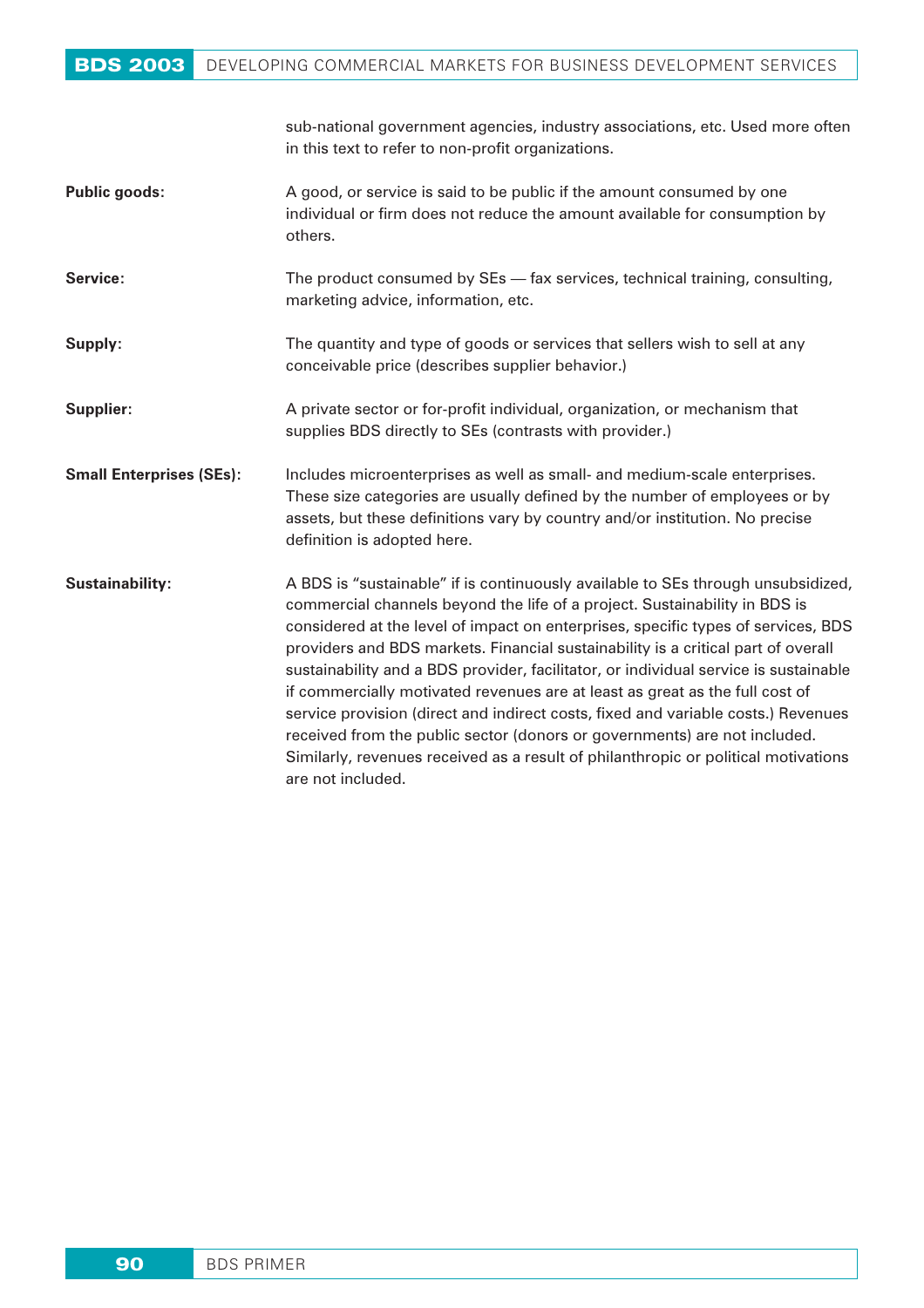# **Annex B: Acronyms**

| AFE:             | <b>Action for Enterprise</b>                                                                                                                       |
|------------------|----------------------------------------------------------------------------------------------------------------------------------------------------|
| AT:              | Appropriate Technology                                                                                                                             |
| <b>ApproTEC:</b> | Appropriate Technology for Enterprise Creation                                                                                                     |
| <b>BDC:</b>      | <b>Business Development Center</b>                                                                                                                 |
| <b>BDS:</b>      | <b>Business Development Services</b>                                                                                                               |
| <b>BRAC:</b>     | Bangladeshi Rural Advancement Committee                                                                                                            |
| BSO:             | <b>Business Support Organization</b>                                                                                                               |
| <b>CARE:</b>     | <b>Cooperative Assistance and Relief Everywhere</b>                                                                                                |
| CEFE:            | Competency-based Economies Formation of Enterprise                                                                                                 |
| Cl:              | <b>Conservation International</b>                                                                                                                  |
| DFID:            | United Kingdom Department for International Development                                                                                            |
| FIT:             | An International Labour Organization small enterprise development program looking for<br>innovative ways to work with commercial service providers |
| FGD:             | <b>Focus Group Discussions</b>                                                                                                                     |
| <b>GAMA:</b>     | Grupo de Asesoàia Multidisciplinaria                                                                                                               |
| <b>GEMINI:</b>   | USAID research project preceding the Microenterprise Best Practices project                                                                        |
| GTZ:             | German Agency for Technical Cooperation                                                                                                            |
| ICT:             | Information and Communication Technology                                                                                                           |
| IDB:             | Inter-American Development Bank                                                                                                                    |
| IDE:             | <b>International Development Enterprise</b>                                                                                                        |
| IFC:             | <b>International Finance Committee</b>                                                                                                             |
| ILO:             | International Labour Organization                                                                                                                  |
| <b>JOBS:</b>     | <b>USAID Job Opportunities and Business Support Program</b>                                                                                        |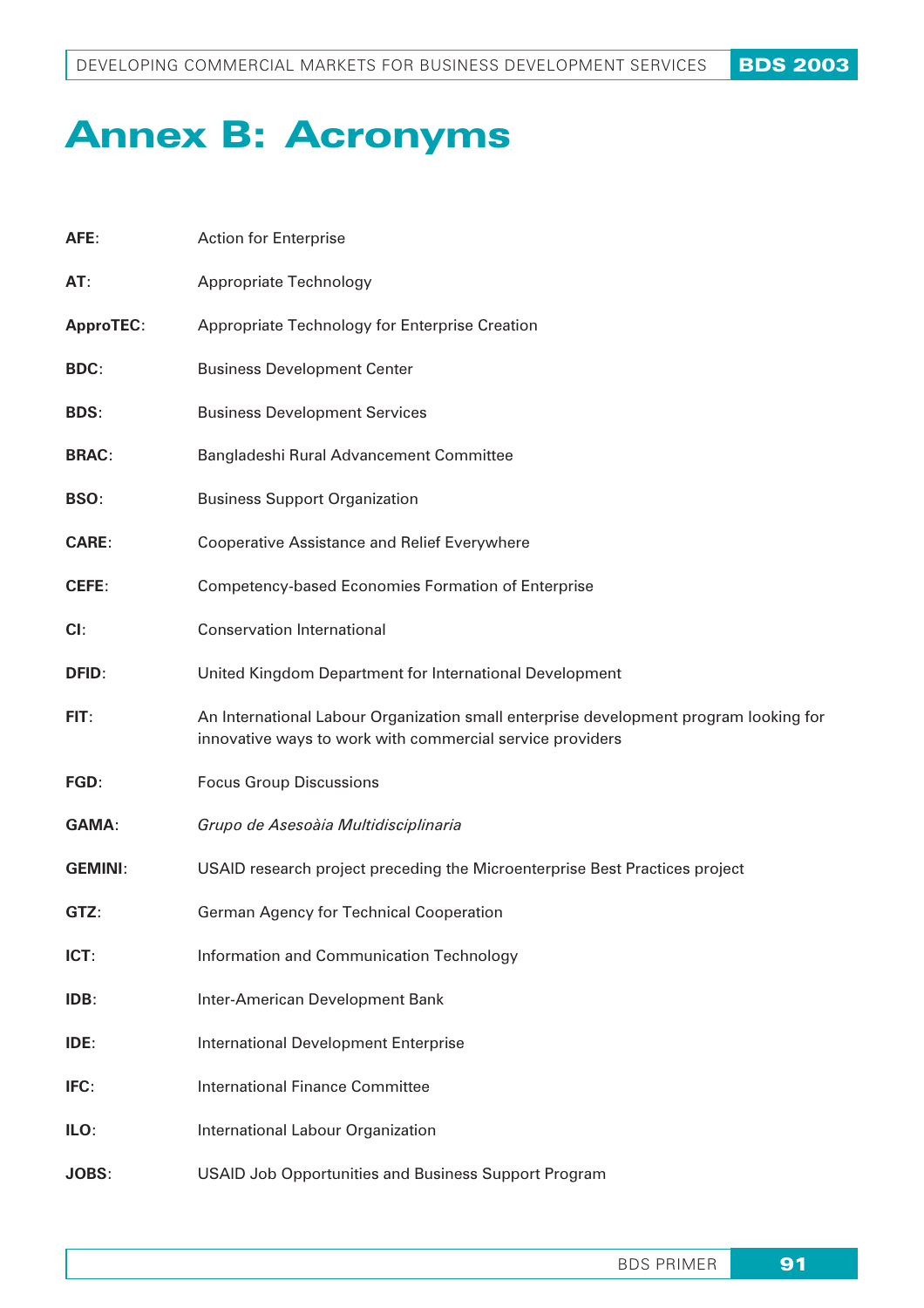## **BDS 2003** DEVELOPING COMMERCIAL MARKETS FOR BUSINESS DEVELOPMENT SERVICES

| <b>MBLP:</b>    | Manicaland Business Linkage Project                                                                                                                       |
|-----------------|-----------------------------------------------------------------------------------------------------------------------------------------------------------|
| MBP:            | Microenterprise Best Practices project                                                                                                                    |
| MFI:            | Microfinance Institution                                                                                                                                  |
| <b>MPDF:</b>    | <b>Mekong Project Development Facility</b>                                                                                                                |
| <b>MSEs:</b>    | Micro and Small enterprises                                                                                                                               |
| <b>NASFAM:</b>  | National Association of Small Scale Farmers of Malawi                                                                                                     |
| NGO:            | Non-Governmental Organization                                                                                                                             |
| PMF:            | Performance Measurement Framework                                                                                                                         |
| PRA:            | Participatory Rural Appraisal                                                                                                                             |
| <b>PROARTE:</b> | A private, for-profit marketing and craft exporting company in Nicaragua initiated with<br>support from MEDA and profiled by the IDB and Donors Committee |
| SDC:            | <b>Swiss Development Corporation</b>                                                                                                                      |
| SE:             | Small Enterprise (refers to a micro-, small-, and/or medium-sized firm)                                                                                   |
| SEEP:           | Small Enterprise Education and Promotion network                                                                                                          |
| <b>SEWA:</b>    | Self-Employed Women's Association                                                                                                                         |
| SMEs:           | <b>Small and Medium Enterprises</b>                                                                                                                       |
| TA:             | Technical Assistance                                                                                                                                      |
| ToT:            | <b>Training of Trainers</b>                                                                                                                               |
| UAI:            | Usage, Attitude, Image market study                                                                                                                       |
| UNDP:           | United Nations Development Programme                                                                                                                      |
| <b>UNIDO:</b>   | United Nations Industrial Development Organization                                                                                                        |
| <b>USAID:</b>   | United States Agency for International Development                                                                                                        |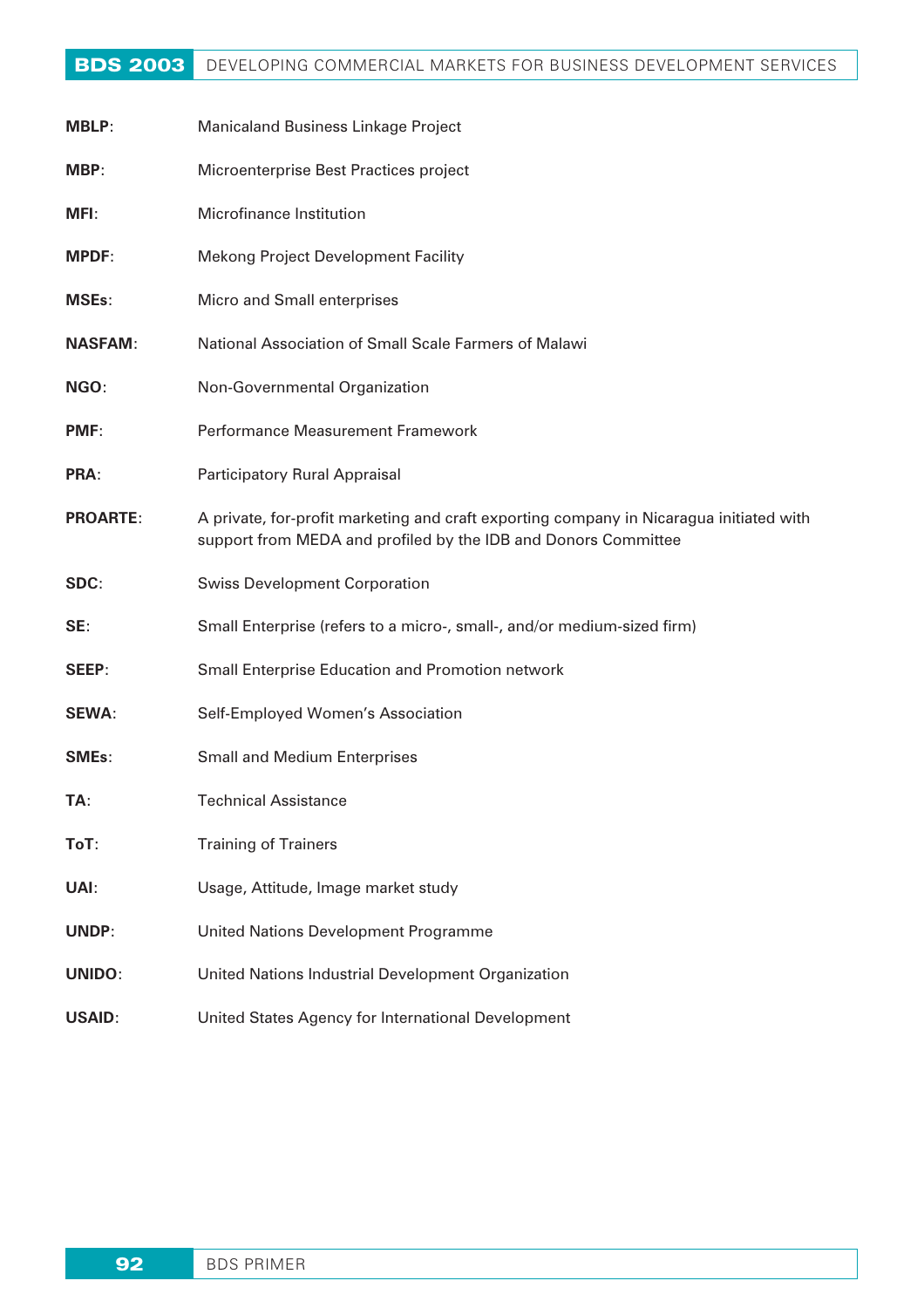# **Annex C: List of Examples**

| <b>Example 1:</b>  | High Impact SE Development Strategy                                                                           |
|--------------------|---------------------------------------------------------------------------------------------------------------|
| <b>Example 2:</b>  | <b>SE Growth Strategy</b>                                                                                     |
| <b>Example 3:</b>  | Contributing to Protecting the Environment                                                                    |
| <b>Example 4:</b>  | Contributing to Empowerment and Livelihood Security                                                           |
| <b>Example 5:</b>  | Early Market Development Program                                                                              |
| <b>Example 6:</b>  |                                                                                                               |
| <b>Example 7:</b>  |                                                                                                               |
| <b>Example 8:</b>  | Surprising Forms the BDS Market Takes<br>Market Access and Packaging Services for Bicycle Parts Manufacturing |
| <b>Example 9:</b>  | <b>Private Sector BDS Suppliers</b>                                                                           |
| <b>Example 10:</b> | <b>Sector Specific Strategy</b>                                                                               |
| <b>Example 11:</b> | <b>Mass Market Strategy</b>                                                                                   |
| <b>Example 12:</b> | Embedded Services Can Also Be Demand Driven                                                                   |
| Example 13:        | Service Sequencing & Alignment                                                                                |
| Example 14:        | Sub-sector Analysis and Program Design<br>Enterprise Works Worldwide and the Coffee Sector in El Salvador 29  |
| <b>Example 15:</b> | Action Research Program Design                                                                                |
| <b>Example 16:</b> | <b>SE Statistical Survey</b>                                                                                  |
| <b>Example 17:</b> | <b>PRA Design Techniques</b><br>SEWA in India, Women's Sub-sector Development Program 32                      |
| <b>Example 18:</b> | Analysis of BDS Market Assessment Information                                                                 |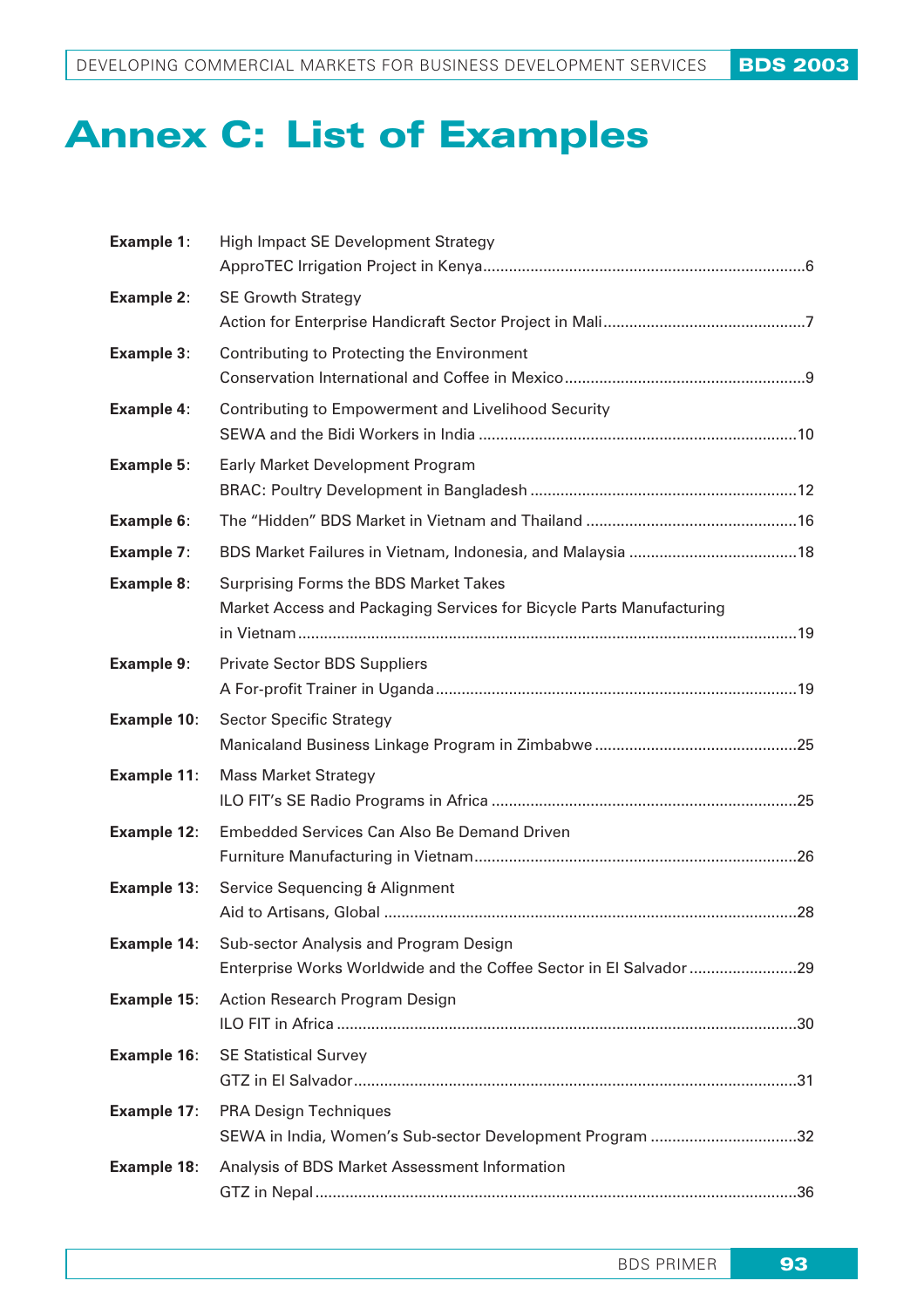## BDS 2003 DEVELOPING COMMERCIAL MARKETS FOR BUSINESS DEVELOPMENT SERVICES

| Example 19:        | <b>Market Overview</b>                                                                                                    |
|--------------------|---------------------------------------------------------------------------------------------------------------------------|
| <b>Example 20:</b> | <b>Consumer Surveys and Focus Group Discussions</b>                                                                       |
|                    |                                                                                                                           |
| <b>Example 21:</b> | <b>Supplier Surveys</b>                                                                                                   |
| <b>Example 22:</b> | <b>Product Concept and Price Sensitivity Test</b>                                                                         |
| <b>Example 23:</b> | Sub-sector Analysis and BDS Market Assessment<br>Action For Enterprise's Study of Fresh Vegetables for Export in Kenya 44 |
| <b>Example 24:</b> | <b>SE Service Suppliers</b>                                                                                               |
| <b>Example 25:</b> | Large Firm BDS Provider and Facilitator                                                                                   |
| <b>Example 26:</b> | Sustainable, Fee-based BDS Suppliers                                                                                      |
| <b>Example 27:</b> | <b>Sustainable Veterinary Services</b>                                                                                    |
| <b>Example 28:</b> | <b>Embedded Services Through Input Suppliers</b>                                                                          |
| Example 29:        | <b>Cross Subsides</b>                                                                                                     |
| <b>Example 30:</b> | <b>Third Party Payment Services</b>                                                                                       |
| <b>Example 31:</b> | <b>BDS and Microfinance</b>                                                                                               |
| <b>Example 32:</b> | <b>Building the Capacity of Suppliers</b>                                                                                 |
| <b>Example 33:</b> | <b>Matching Grants</b>                                                                                                    |
| Example 34:        | Voucher Program                                                                                                           |
| <b>Example 35:</b> | "Kick-Start" Vouchers for BDS                                                                                             |
| <b>Example 36:</b> |                                                                                                                           |
| <b>Example 37:</b> | <b>Information Services</b>                                                                                               |
| <b>Example 38:</b> | <b>Association Development</b>                                                                                            |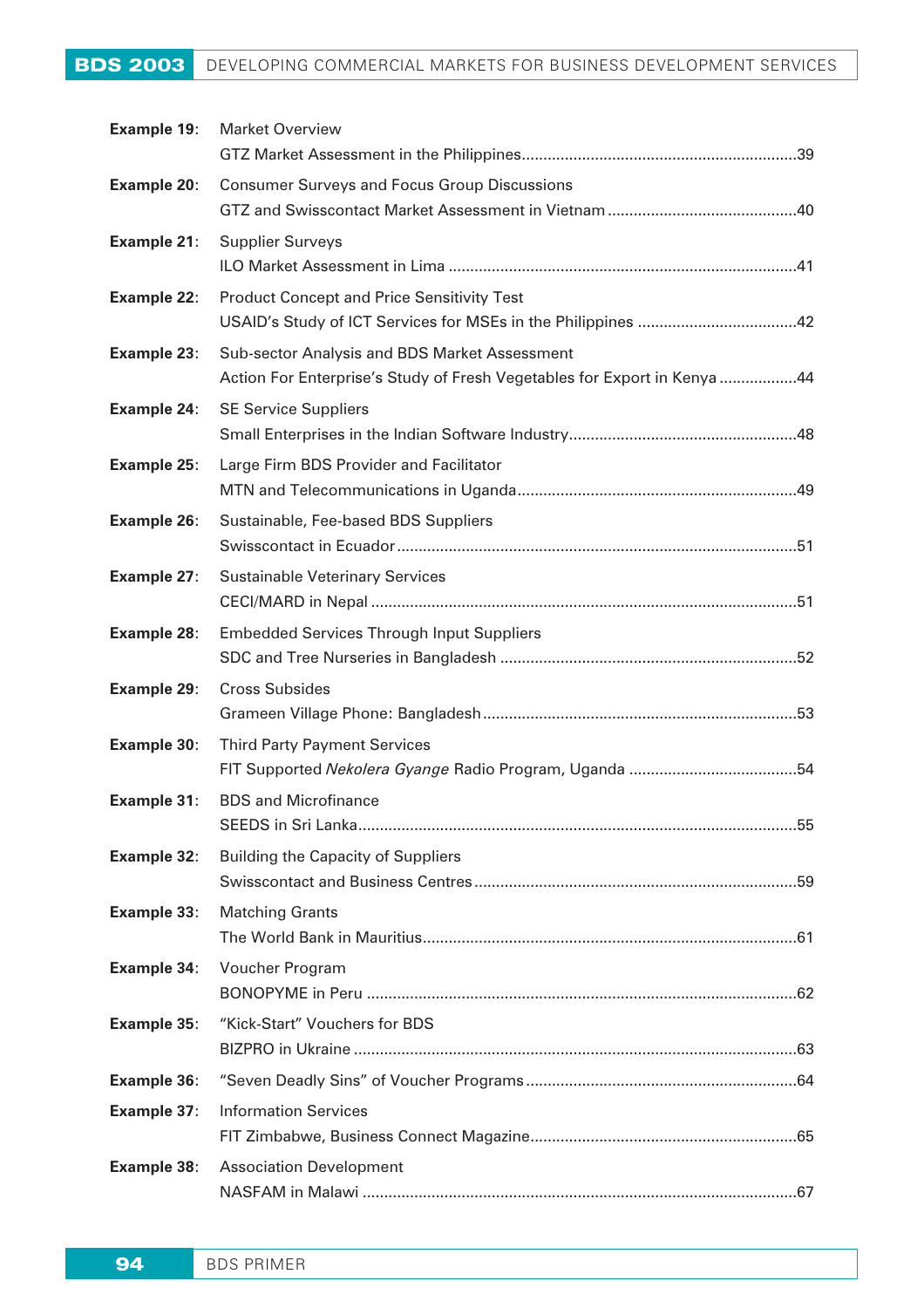| Example 39:        |                                                                                                                                         |
|--------------------|-----------------------------------------------------------------------------------------------------------------------------------------|
| Example 40:        | <b>Business Linkages</b>                                                                                                                |
| Example 41:        | <b>Business Linkages</b>                                                                                                                |
| <b>Example 42:</b> | <b>Building the Capacity of Suppliers</b>                                                                                               |
| <b>Example 43:</b> | <b>Product Development and Commercialization</b><br>ApproTEC and IDE Irrigation Technology: The Treadle Pump72                          |
| Example 44:        | <b>Product Development and Commercialization</b>                                                                                        |
| <b>Example 45:</b> | <b>Social Enterprise:</b>                                                                                                               |
| <b>Example 46:</b> | Diversifying the Eco-Tourism Market Through Social Enterprise<br>Conservation International, ECOMAYA and Asociacion Alianza Verde (AAV) |
| Example 47:        | <b>BDS and Sub-sector Development Combined</b>                                                                                          |
| <b>Example 48:</b> | Use of Performance Assessment to Improve Sustainability                                                                                 |
| Example 49:        | Summary PMF 2001 Data                                                                                                                   |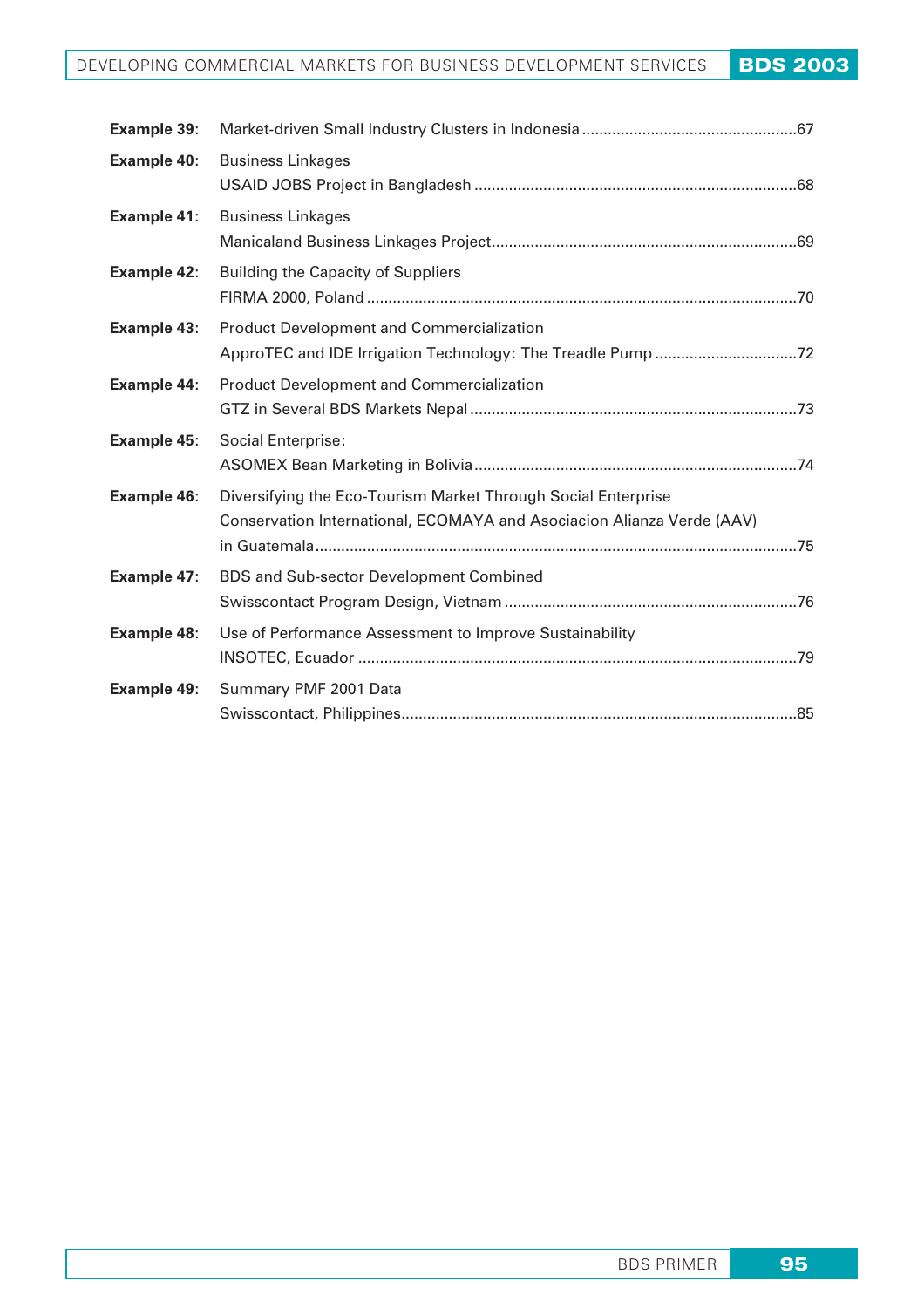## **Annex D: List of tables and diagrams**

## **TABLES**

| Table 1: |                                                                       |  |
|----------|-----------------------------------------------------------------------|--|
| Table 2: |                                                                       |  |
| Table 3: |                                                                       |  |
| Table 4: |                                                                       |  |
| Table 5: | Support to One Supplier vs. Promoting Competition Among Suppliers 58  |  |
| Table 6: | Performance Measurement Framework for Business Development Services83 |  |

## **FIGURES**

| Figure 1:  |                                                               |  |
|------------|---------------------------------------------------------------|--|
| Figure 2:  |                                                               |  |
| Figure 3:  | Early Market Development Program: BRAC's Poultry Development  |  |
| Figure 4:  |                                                               |  |
| Figure 5:  |                                                               |  |
| Figure 6:  |                                                               |  |
| Figure 7:  |                                                               |  |
| Figure 8:  |                                                               |  |
| Figure 9:  |                                                               |  |
| Figure 10: | Combining Sub-sector Development and BDS Market Development77 |  |
| Figure 11: |                                                               |  |
| Figure 12: |                                                               |  |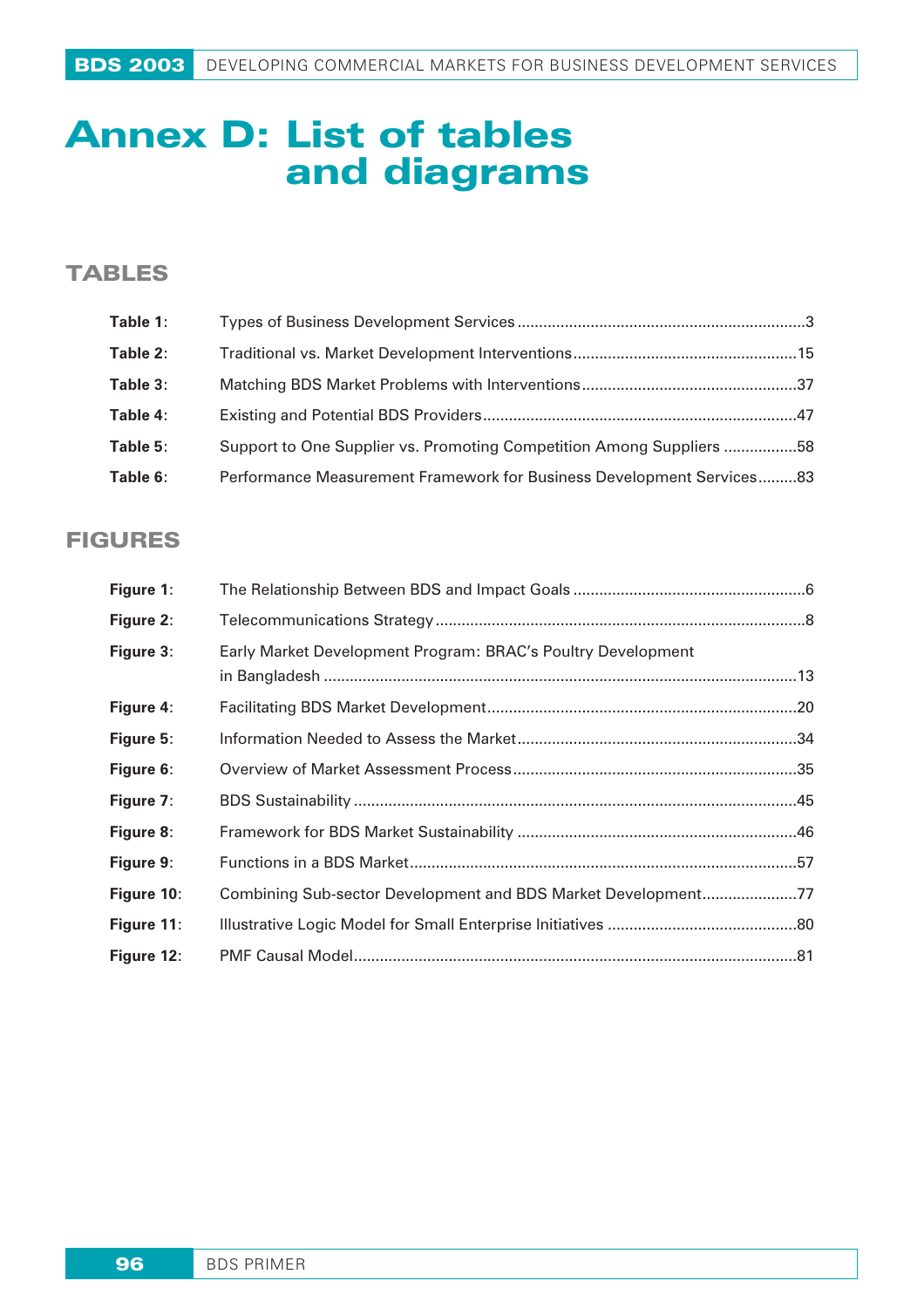# **Annex E: Bibliography**

Action for Enterprise "Sub-sector Analysis/Business Service Assessment for USAID Kenya" December 2001

- Aid to Artisans, Internal Program Design Document, 2002
- Ahmed, Asif, Presentation to "State of the Art in BDS," SEEP Network Training, July 2002
- Alter, Kim, *Managing the Double Bottom Line,* PACT Publications, 2001
- Anderson, Gavin, "The Hidden MSE Service Sector Research Into Commercial BDS Provision to Micro and Small Enterprises in Vietnam and Thailand," International Labour Organization. Prepared for the Donors Committee Conference on Business Services for Small Enterprises in Asia: Developing Markets and Measuring Performance; Hanoi Vietnam, April 2000.

ApproTEC, Internal Program Design Documents, 2002, and www.approTEC.org

- Anderson, Gavin, unpublished correspondence on the FIT Uganda project, July 2000-April 2001
- Botelho, Caren Addis and Lara Goldmark, "Paraguay Vouchers Revisited: Strategies for the Development of Training Markets," United States Agency for International Development Microenterprise Best Practices managed by Development Alternatives, Inc. Prepared for the Donors Committee Conference on Business Services for Small Enterprises in Asia: Developing Markets and Measuring Performance; Hanoi, Vietnam, April 2000
- Bissegger, Peter, "BDS Market in East Java, Indonesia (Market Assessment and Application of the PMF)" Swisscontact, Prepared for the Donors Committee Conference on Business Services for Small Enterprises in Asia: Developing Markets and Measuring Performance, Hanoi, April 2000
- Burr, Chandler. "Grameen Village Phone: Its Current Status and Future Prospects,"

Donors Committee Conference on Business Services for Small Enterprises in

- Asia: Developing Markets and Measuring Performance." April 2000
- Canedo, Tim, "Performance Measurement Framework for Business Development Services, Impact Survey Guide," under the USAID Microenterprise Best Practices Project managed by Development Alternatives, Inc., February 2000
- Carter, Gail and June Lavelle, "FIRMA 2000," ACDI/VOCA 2001
- Carpenter, Janney, Bretz, Julie Gerschick, Lynn Pikholz and Mary McVay. "Helping Small Businesses Grow and Create Jobs: Good Practices from Global Experiences" Forthcoming from Shorebank Advisory Services, September 2002 www.shorebankadvisoryservices.com
- Ceglie, Giovanna and Marco Dini, "Clusters and Network Development in Developing Countries" in Levitsky, Jacob (ed.), Business Development Services: A Review of International Experience, IT Publications, London, 2000.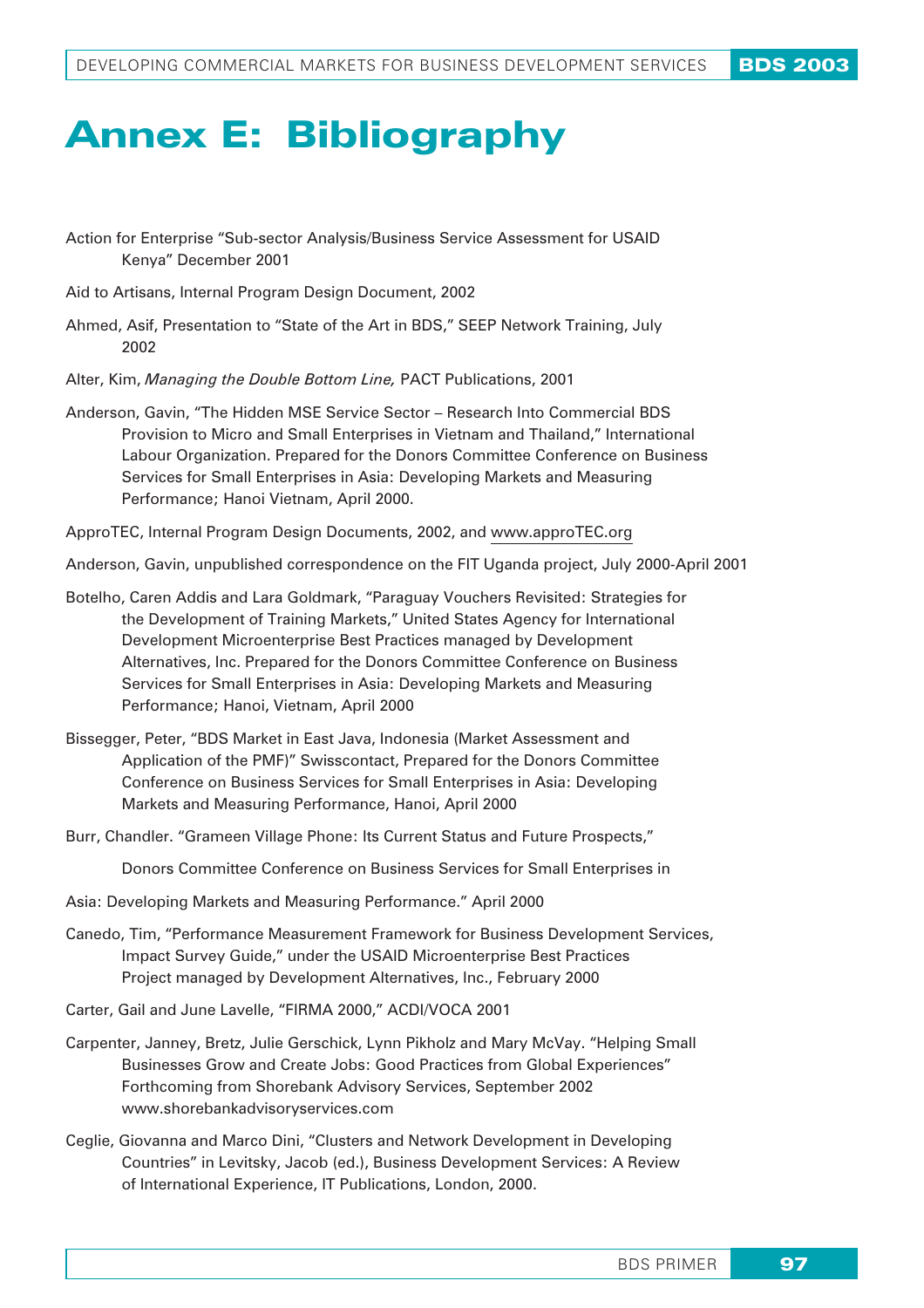Center for International Private Enterprise (CIPE), www.cipe.org

- Canedo, Tim "PMF Field Research Report 1 Impact Tools Development and Baseline Survey Phase," PMF Field Research Report, November 2000 www.mip.org/pubs/MBP/BDSFramework.htm
- Chambers, Robert, *Whose reality counts:Putting the last first*; Intermediate Technology Publications, London 1997
- Chen, Martha (ed.), Beyond Credit: A Sub-sector Approach to Promoting Women's Enterprises, Aga Khan Foundation Canada, Ottowa, 1996
- Clara, Michele, Fabio Russo and Mukesh Gulati, "Cluster Development and BDS Promition: UNIDO's Experience in India," UNIDO. Prepared for the Donors Committee Conference on Business Services for Small Enterprises in Asia: Developing Markets and Measuring Performance. Hanoi, Vietnam, April 2000
- Committee of Donor Agencies for Small Enterprise Development (Jim Tanburn ILO, Gabriele Trah – GTZ, Kris Hallberg – World Bank), "Business Development Services for Small Enterprises: Guiding Principles for Donor Intervention" 2001 Edition
- Crisafulli Daniel, "Matching Grant Schemes" in Levitsky, Jacob (ed.), Business Development Services: A Review of International Experience, It Publications, London, 2000
- Dawson, Jonathan, Eric Hyman, Sunita Kapila and Donald Mead, "Methodologies for the Design and Delivery of High Impact Business Development Services (BDS) for Small Producers," for the International Development Research Centre, January, 2001
- Downing, Jeanne, unpublished correspondence on categories of BDS market development interventions, 2001
- Duncombe, Richard and Richard Heeks, "Enterprise Development and Information and Communication Technologies (ICTs) in Developing Countries: ICT-Flyers," Institute for Development Policy and Management, University of Manchester for the United Kingdom Department for International Development, March, 2001
- Duncombe, Richard and Richard Heeks, "Information and Communication Technologies and Small Enterprises in Africa — Lessons from Botswana" Institute for Development Policy and Management, University of Manchester for the United Kingdom Department for International Development, 2001
- EDA Rural Systems Pvt. Ltd., Proposal to the SEEP Practitioner Learning Program in BDS Market Assessment, 2002
- Enterprise Works Worldwide, "El Salvador Coffee Project," from the EWW website
- Escobar, Alejandro, "ASOMEX" Presentation, SEEP Network Annual General Meeting, 2001
- Field, Michael, Rob Hitchins and Marshall Bear, "Designing BDS Interventions as if Markets Matter." United States Agency for International Development Microenterprise Best Practices managed by Development Alternative, Inc., July 2000

Freedom From Hunger, internal program design documents, 2002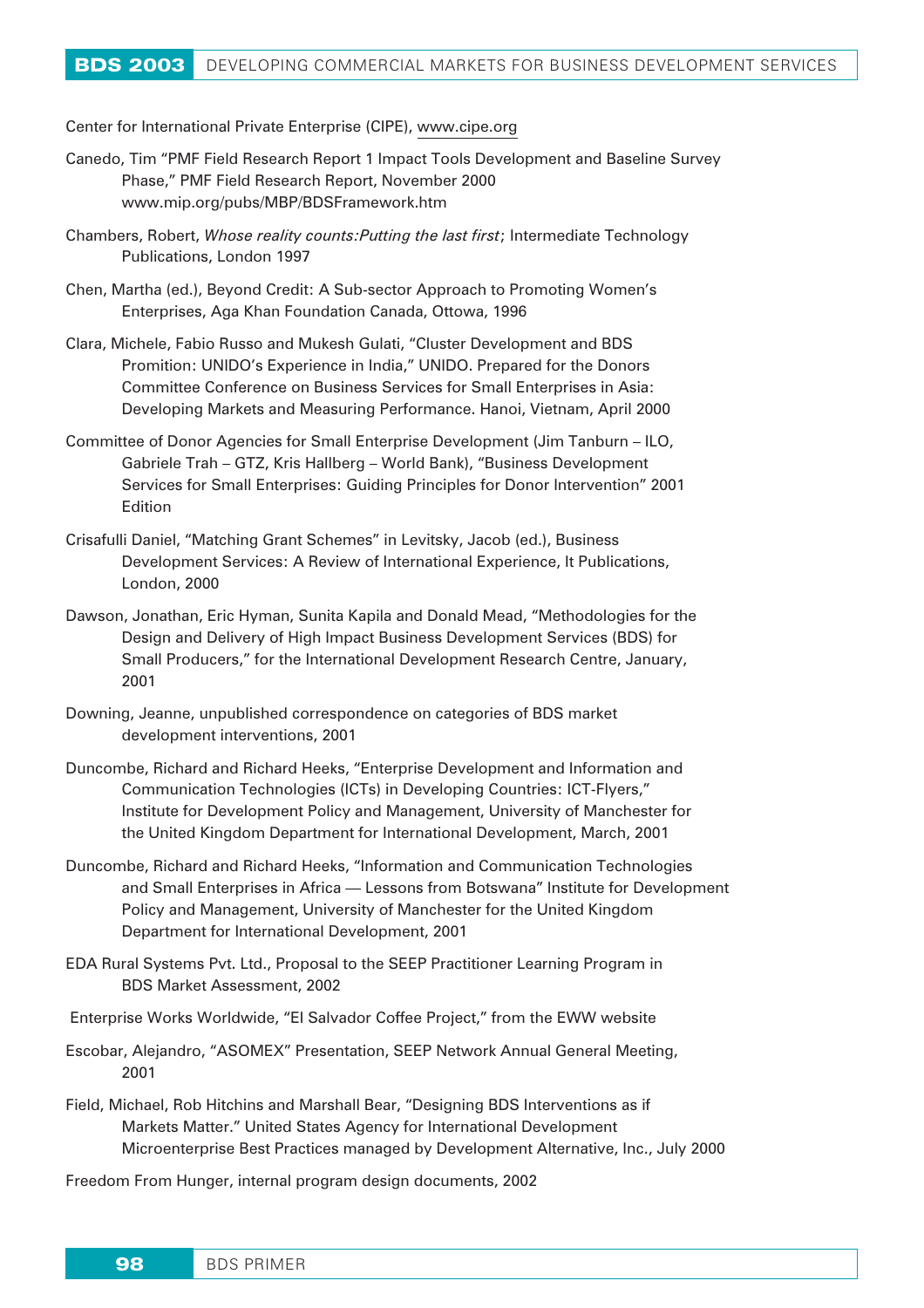- Gartner, Udo, Prashant Rana, Alexandra Miehlbradt "Private Sector Development Programme (PSDP) Philippines – Appraisal Report for the Business Services Component," GTZ, May 2002
- Gartner, Udo and Roshanjith Siriniwasa, "Commercial ICT–based Business Information Services for MSME Development," Sri Lankan-German Enterprise Information Project (EIP), Sri Lanka, sponsored by the German Agency for Technical Cooperation. Prepared for the Donors Committee Conference on Business Services for Small Enterprises in Asia: Developing Markets and Measuring Performance. Hanoi, Vietnam, April 2000
- Gibson, Alan, "The Development of Markets for Business Development Services: Where We Are Now and How to Go Further," Springfield Centre for Business in Development, for the International Labour Organization. Prepared for the Donors Committee Conference on Business Services for Small Enterprises in Asia: Developing Markets and Measuring Performance. Hanoi, Vietnam, April 2000
- Gibson, Alan "Developing Indictors in Small Enterprise Development Project A tool for people involved in designing, implementing, and evaluating SED projects," SDE-SED Working paper No. 1, Swiss Agency for Development and Cooperation, May 2001
- Gibson, Alan and Robert Hitchins, "Swisscontact: Business Centre Approach in Indonesia and the Philippines" in Levitsky, Jacob, ed.), Business Development Services: A Review of International Experience. IT Publications, London 2000
- Gibson, Alan, Robert Hitchins and Marshall Bear, "BDS Market Development: A Guide for Agencies," USAID Microenterprise Best Practices Project managed by Development Alternatives, Inc. in cooperation with the Springfield Centre BDS Training Course, 2001
- Gminder, Claudia Ulrike, "Analysis of Swisscontact's Experience in the Promotion of Women Entrepreneurs in Micro-, Small- and Medium sized Enterprises," SED Issue Paper No. 6, Swiss Agency for Development and Cooperation, March 2001
- Goldmark, Lara, "Business Development Services: a Framework for Analysis," IDB. Washington, D.C., 1996
- Goldmark, Lara, Sira Berte, Sergio Campos, "Preliminary Survey Results and Case Studies on Business Development Services for Microenterprise." Inter-American Development Bank. January 1997
- Goldmark, Lara, "Sorting Out the Truth: Financial Viability of BDS," IDB. Prepared for the Donors Committee Conference on Business Development Services: Building a Modern and Effective Business Service Sector for Small Enterprises. Rio de Janeiro, Brazil, March 1999
- Goldmark, Lara, "Voucher Programs: What Next After Paraguay," IDB. Prepared for the Donors Committee Conference on Business Development Services: Building a Modern and Effective Business Service Sector for Small Enterprises. Rio de Janeiro, Brazil, March 1999
- Hagblade, Steve and Matt Gamser, "A Field Manual for Sub-sector Practitioners," a USAID GEMINI publication, Pact Publications, 1991
- Hallberg, Kristin, "A Market-Oriented Strategy for Small and Medium Scale Enterprises." IFC Discussion Paper, February 2000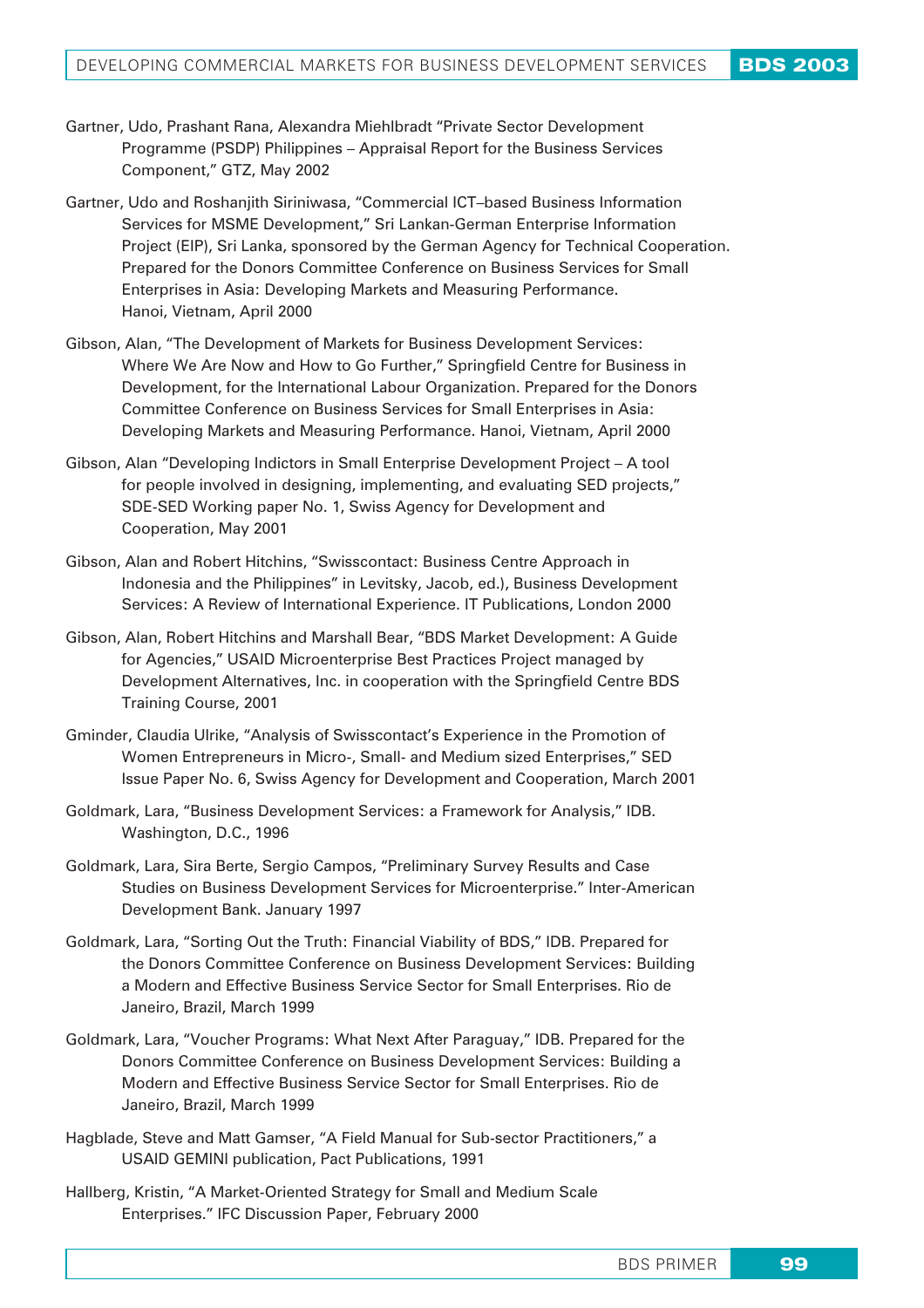- Hanna, James and Ton de Wilde, "Jamaica MicroNET," World Bank. Prepared for the Donors Committee Conference on Building a Modern and Effective Business Development Services Industry for Small Enterprises. Rio de Janeiro, Brazil, March 1999
- Havers, Mark, "ApproTEC: Developing Technology Based Business Opportunities," DFID, Prepared for the Donors Committee Conference on Business Development Services: How sustainable can they really be? Harare, Zimbabwe, September 1998
- Heierli, Urs, "Marketing and Development: An Effective Strategy for Poverty Alleviation with and through the Private Sector – Draft of a Study of SDC Projects in Asia and Latin America," Swiss Agency for Development and Cooperation. Prepared for the Donors Committee Conference on Business Services for Small Enterprises in Asia: Developing Markets and Measuring Performance; Hanoi, Vietnam, April 2000
- Heierli, Urs, "Activities of SDC in Private Sector Promotion," Presentation at the SEED ILO Conference "Building Commercial Markets for BDS," Turin, Italy, 2000
- Hileman, Milena and Jim Tanburn, The Wheels of Trade Developing Markets for Business Services, IT Publications, London, 2000
- Hitchins, Robert, "Business Development Services I've seen the future…and it's different," in SED Newsletter No. 10, Intercooperation, December 2000
- Hitchins, Robert, "Developing Markets for Business Development Services: Designing and Implementing More Effective Interventions," SED Issue paper No. 5, Swiss Agency for Development and Cooperation, June 2000
- Hitchins, Robert, "The role of government in BDS market development: a preliminary Review for ILO / SEED," April 2002
- "Is there a market for Business Development Services?" Presentation by CEFE International, September 2000
- Hyman, Eric L., Peter Maina, and Sunita Kapila, "Moving Business Development Services for Small- and Micro-Enterprises to the Market: Assumptions and Implications," Report on a Workshop for African NGOs and Government Agencies sponsored by the International Development Research Centre, 5-8 December 2000, Draft, March 2001
- International Development Enterprises, "A New Hybrid Model for Creation of Horticultural Markets for the Rural Poor in Nepal," Proposal to the SEEP Practitioner Learning Program in BDS Market Assessment, 2002
- Intermediate Technology Development Group East Africa, Proposal to the SEEP Practitioner Learning Program in BDS Market Assessment, 2002
- International Labour Organization, "Institutional Summaries and Models for Providing Business Development Services: A comparative review of selected case studies presented at Rio and Hanoi BDS Conferences," Draft, 2000
- Kantor, Paula, "Promoting Women's Entrepreneurship Development, based on Good Practice Programmes: Some Experiences from the North to the South," Series on Women's Entrepreneurship Development and Gender in Enterprises – WEDGE Working Paper No. 9, International Labour Organization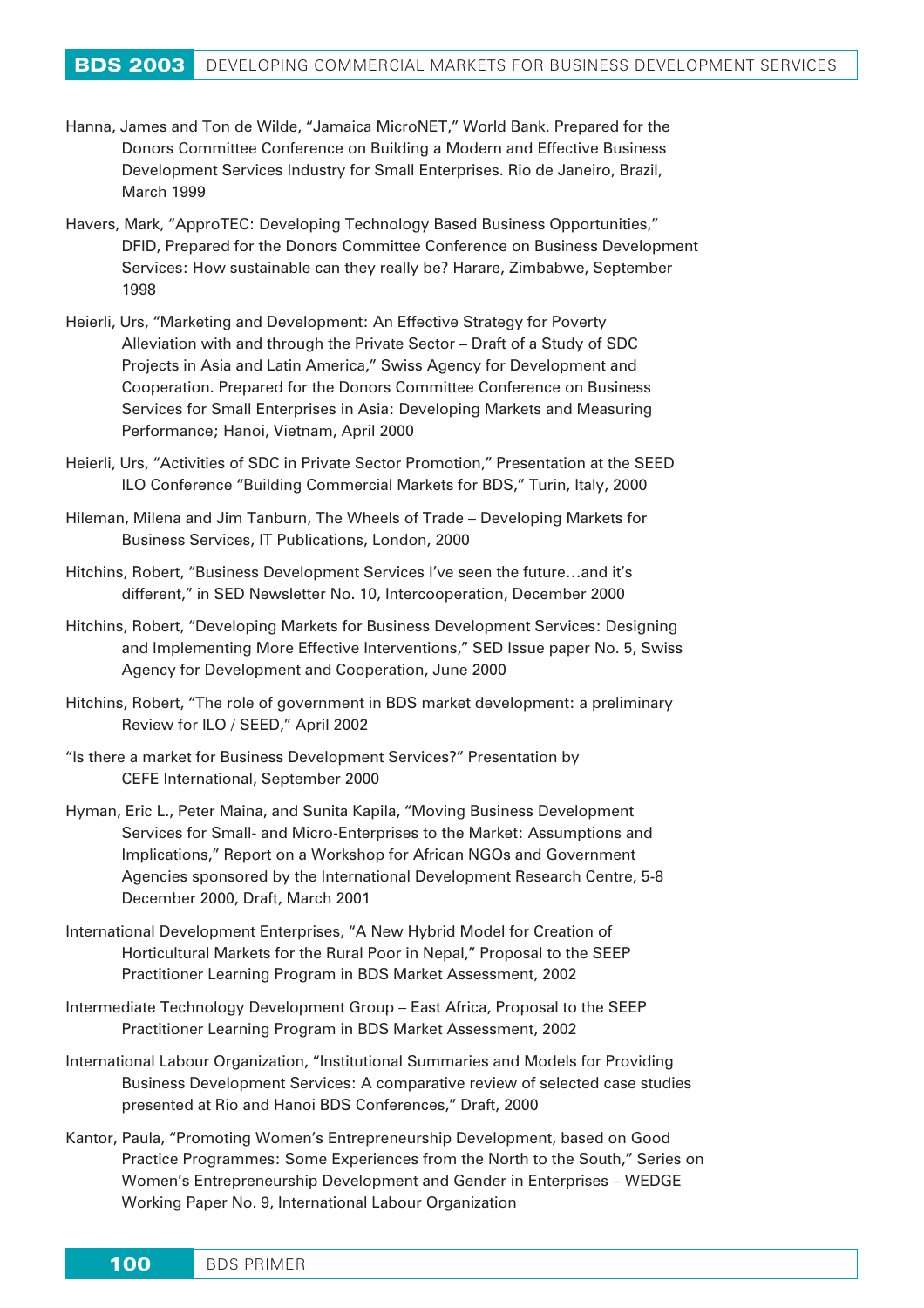- Knopp, David and Mike Field, "Kick-Starting the Market for Business Development Services, presented at State of the Art in Business Development Services, SEEP Network Training, July 2002
- Knopp, David, "Business Linkages and Producer Groups in Bangladesh: Options for Rural

Microenterprise Development," USAID Office of Microenterprise Development and Deloitte Touche Tohmatsu Emerging Markets, LTD. Washington, DC; November, 2002

- Lee, Yoo-Mi, and Marshall Bear, "Business Service Centers in Ukraine: A Study of the Agency for the Development of Enterprise, the L'viv NewBizNet Business Service Center, and the Vinitsya Consulting Center," Development Alternatives, Inc. August 1999
- Littrell, Mary Ann and Marsha Ann Dickson. *Social Responsibility in the Global Market:* Fair Trade of Cultural Products, SAGE Publications, Thousand Oaks, California. www.sagepub.com, 1999
- Lusby, Frank, "Sector Approach to Enterprise Development," Action for Enterprise, August 1999
- "Lusby, Frank and Henry Panlibuton, "Subsector/Business Service Approach to Program
- Design." Action for Enterprise. Washington, DC, 2002
- McKee, Katherine, "Recent Experience of the U.S. Agency for International Development in Promoting Business Development Services for Microenterprises," Presentation at the ILO First Annual Seminar on "Emerging Good Practices in Business Development Services" Turin, USAID, September 2000
- McKenzie, John "Creating a Market in Management Training for Vietnamese's Private Firms: MPDF's Experience," Mekong Project Development Facility (IFC). Prepared for the Donors Committee Conference on Business Services for Small Enterprises in Asia: Developing Markets and Measuring Performance; Hanoi, Vietnam, April 2000
- McVay, Mary, "Business Development Services for Microenterprises: A Situation Assessment," CARE, 1996
- McVay, Mary, "Feasibility Assessment of ApproTEC "Moneymaker" Irrigation Technology in Uganda." August 1999, DFID
- McVay, Mary, "Measuring the Preparation of Business Development Services for Small Enterprises: Guide to the Preparation of Case Studies for the BDS Conference in Hanoi, Vietnam 2000. USAID Microenterprise Best Practices Project and ILO's ISEP programme. September 1999
- McVay, Mary, "Microenterprise Marketing: Trends, Lessons Learned, and Challenges," SEEP 1999
- McVay, Mary, "Performance Measurement Framework for Business Development Services, Sustainability and Cost-Effectiveness Assessment Guide," USAID Microenterprise Best Practices Project managed by Development Alternatives Inc., and the SEEP Network, April 2001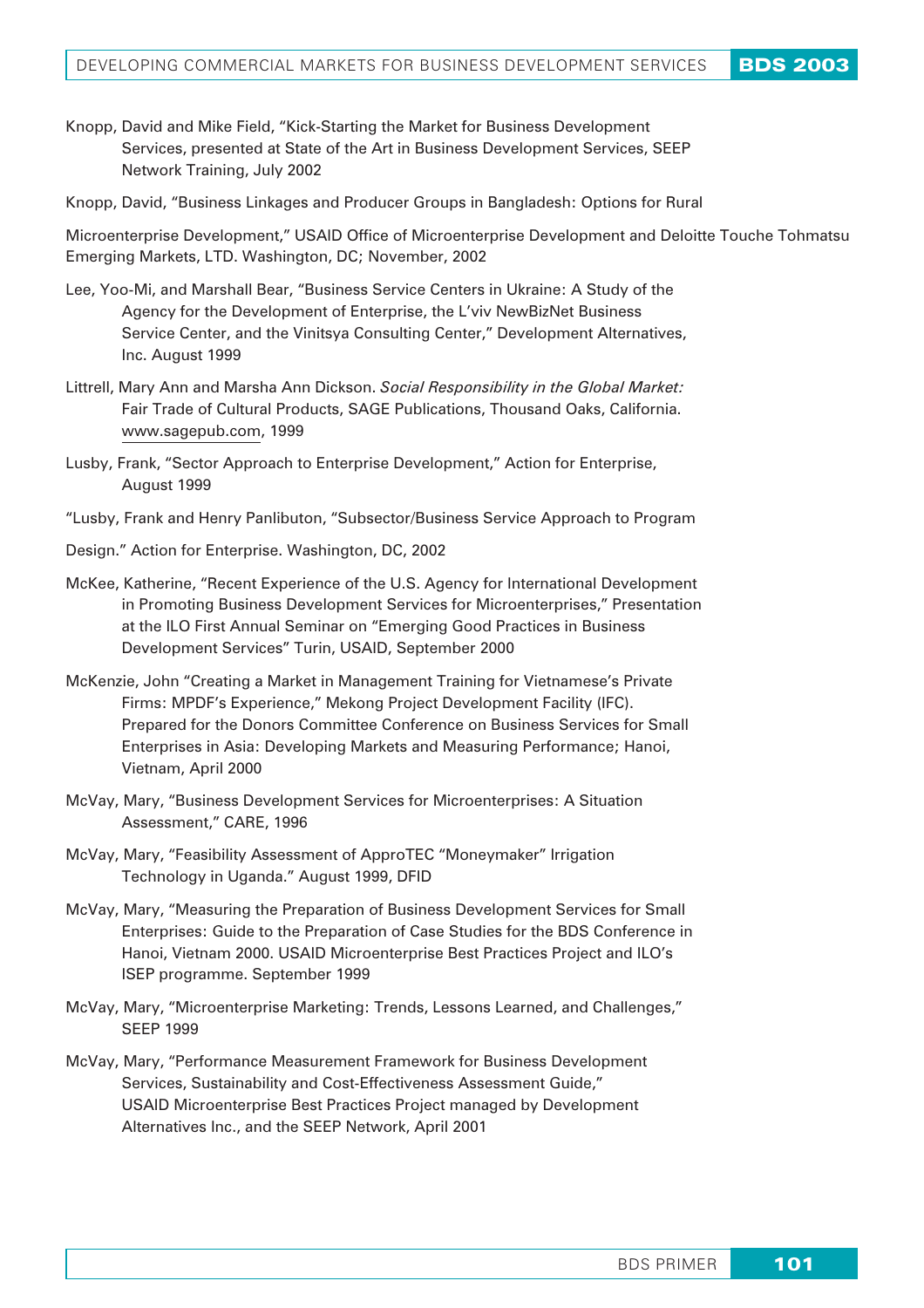- McVay, Mary, "An Information Revolution for Small Enterprise in Africa: Experience in Interactive Radio Formats in Africa" SEED Working Paper No. 27, Series On Innovation and Sustainability in Business Support Services (FIT) ILO SEED Programme, 2002
- Mennonite Economic Development Associates, "Applying a Target-Market Focus to BDS," Proposal to the SEEP Practitioner Learning Program in BDS Market Assessment, 2002
- Mercy Corps, Azerbaijan: Internal Program Design Documents, 2002
- Meyer-Stamer, Jörg et al., "Report of the Project Progress Review of the Enterprise Information Project," unpublished for GTZ, January 2001
- Miehlbradt, Alexandra with research by InvestConsult Group Vietnam, "Business Development Services in Vietnam" GTZ and Swisscontact, Vietnam, 2002
- Miehlbradt, Alexandra, "Assessing Markets for Business Development Services: What have we learned so far?" SEED Working Paper No. 28, International Labour Organization, 2002
- Miehlbradt, Alexandra, "Guide to Market Assessment for BDS Program Design," A FIT Manual, International Labour Organization, April 2001
- Miehlbradt, Alexandra, "Performance Measurement Framework for Business Development Services, Report on the Outreach and Market Development Indicators Survey," under the USAID Microenterprise Best Practices Project Managed by Development Alternatives Inc., and the SEEP Network, March 2001
- Miehlbradt, Alexandra, "Business Development Services in Nepal Report on BDS Markets Assessment" unpublished, GTZ Private Sector Promotion Project, Nepal, 2001
- Miehlbradt, Alexandra Overy and Ronald T. Chua, "Information and Communications Services for Micro and Small Enterprises in the Philippines." United States Agency for International Development Mciroenterprise Best Practices managed By Development Alternatives, Inc., June 1999
- Miehlbradt, Alexandra Overy with contributions from Ronald T. Chua, "Technical Note: Applying Marketing Research to BDS Market Development," USAID Microenterprise Best Practices managed by Development Alternatives, Inc. Prepared for the Donors Committee Conference on Business Services for Small Enterprises in Asia; Developing Markets and Measuring Performance; Hanoi, Vietnam, April 2000
- Mikkelsen, Lene, "Good Practice in Microenterprise Marketing: Cases from Latin America," IDB, Prepared for the Donors Committee Conference on Business Development Services: Building a Modern and Effective Business Service Sector for Small Enterprises. Rio de Janeiro, Brazil, March 1999
- Newnham Jack, "BRAC Poultry Programme in Bangladesh," DFID, Prepared for the Donors Committee Conference on Business Services for Small Enterprises in Asia: Developing Markets and Measuring Performance; Hanoi, Vietnam, April 2000
- Njorogr, Kennedy "E-touch Internet cafés and the self-employed: Africa Online, Kenya" A presentation at the ILO SEEDS Seminar, Developing Commercial Markets for BDS," 2000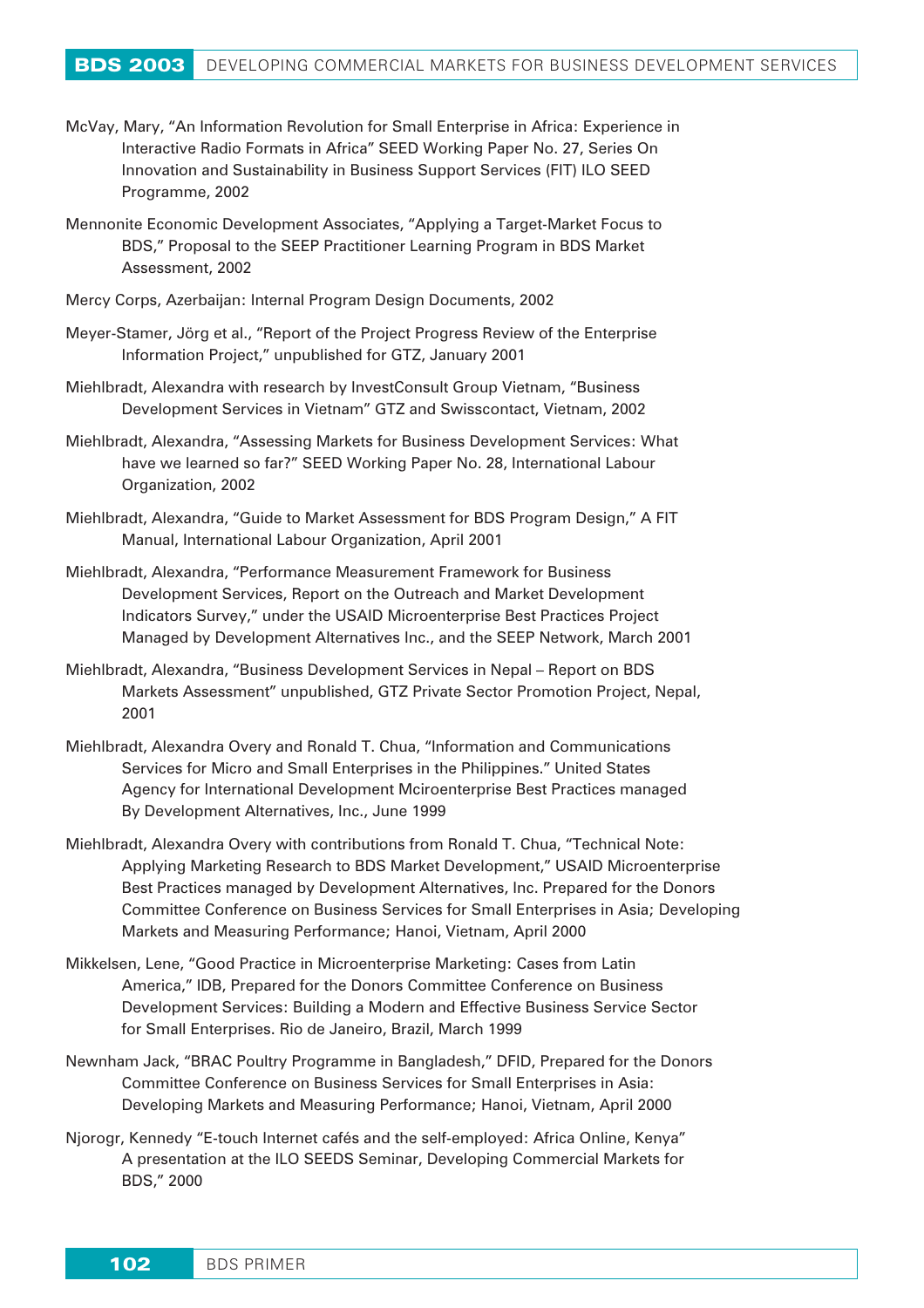- Pejerrey, Gerado and Mario Tueros, "A Study on Private Providers of Business Development Services for Small and Micro Enterprises in Lima" International Labour Organization (FIT), 2000
- Phillips, David A. "Implementing The Market Approach To Enterprise Support: A Comparative Evaluation of Matching Grant Schemes," World Bank; December 2000
- Pikholz, Lynn, Janney Carpenter, Mary McVay, Julie Gershick, "Memorandum on Preliminary Findings, Lessons, and Case-Based Evidence," for the Shorebank Advisory Services; BDS Research in Market Access and Workforce Development Services for Small Businesses, unpublished, January 2001
- PKPEK (The Association for Community Development and Study of Micro Enterprises), Proposal to the SEEP Practitioner Learning Program in BDS Market Assessment, 2002
- Rana, Prashant, "Joint Ventures with Commercial Suppliers: The Nepal Experience" GTZ Private Sector Promotion Project Nepal, Presentation for the 2<sup>nd</sup> annual BDS Seminar in Turin, 2001
- Riddle, Dorothy, "What Do We Know About BDS Markets?" Service-Growth Consultants Inc., sponsored by the Mekong Project Development Facility (IFC). Prepared for the Donors Committee Conference on Business Services for Small Enterprises in Asia: Developing Markets and Measuring Performance; Hanoi, Vietnam, April 2000
- Roggekamp, Peter, "Commercial Services in Addis Ababa and Dakar Two small studies" International Labour Organization, Dakar. Presentation for the 2<sup>nd</sup> Annual BDS Seminar in Turin 2001
- Sandee, Henry and Sandra C. van Hulsen, "Business Development Services for Small and Cottage Industry Clusters in Indonesia: A Review of Case Studies from Central Java," Vrije Universiteit Amsterdam, sponsored by the Ministry of Foreign Affairs of The Netherlands. Prepared for the Donors Committee Conference on Business Services for Small Enterprises in Asia: Developing Markets and Measuring Performance; Hanoi, Vietnam, April 2000
- Schmitt-Degenhardt, Stephan, Andreas Stamm, Michale Zehdnicker, "The Growth Gap: A small enterprise phenomenon" GTZ, El Salvador July 2002
- Schmitt-Degenhardt, Stephan, "The Market Potential of Business Development Services: Where are we? Where can we go?" GTZ, El Salvador, July 2002
- Schor, Gabriel and Lara Goldmark, "Voucher Programs: Potential, Problems, and Prospects." Prepared for the Donors Committee Conference on Building a Modern and Effective Business Development Services Industry in Latin America and the Caribbean. Rio de Janeiro, Brazil, March 1999
- SEEDS, "SEEDS BDS and Microfinance Services," Presentation at State of the Art in BDS Training, SEEP Network, 2002
- SEEP Network, "Guide to Business Development Services and Resources," www.seepnetwork.org/bdsguide.html
- SEEP Network, "State of the Art in BDS," Training Materials," 2002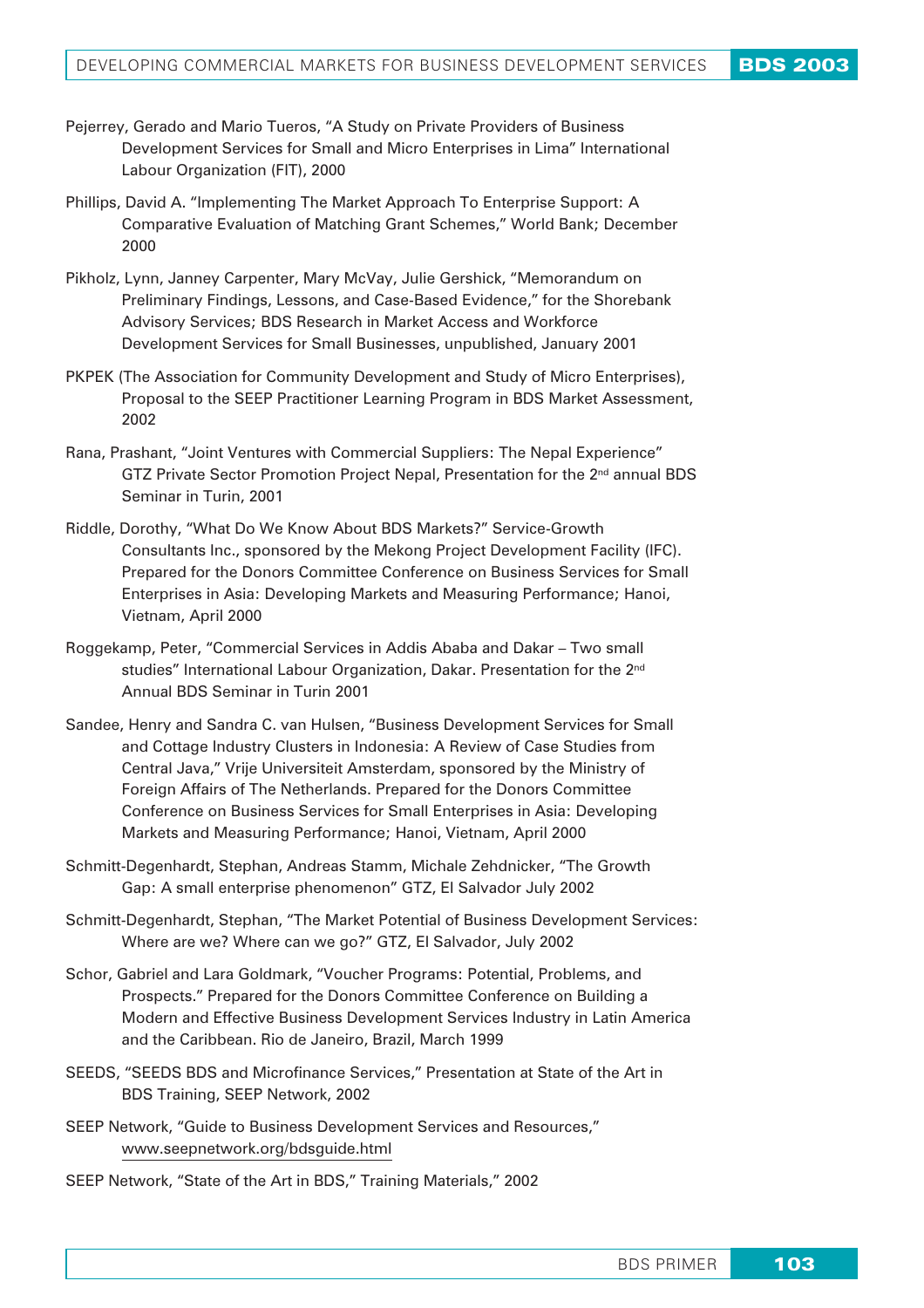- SEEP Network, "SEEP Guide to Business Development Services and Resources," SEEP website
- SEWA, "Annual Report, 2000" www.sewa.org
- SNV/Netherlands Development Organization, "Reference Guide on Business Development Services," on CD, SNV, Shared Service Unit, Compiled by Gerrit Ribbink, 2003
- Springfield Centre for Business in Development, BDS 2000 Training Programme Materials. Glasgow, July 2000
- Stevens, Geoff and Mark Nielsen, "Commercialized Training Product Development: Lessons from the Trenches," Workplace Training Systems, Open Learning Agency, sponsored by the Canadian International Development Agency. Prepared for the Donors Committee Conference on Business Services for Small Enterprises in Asia: Developing Markets and Measuring Performance; Hanoi, Vietnam, April 2000
- Straghalis, Jennifer. "Facilitating the Supply of BDS in the tourism sub-sector in Guatemala," Conservation International, 2002
- Swisscontact, East Africa Program, "Identification, Projection, and Stimulation of BDS Demand through Action Learning" Proposal for the SEEP Practitioner Learning Program in BDS Market Assessment, 2002
- Swisscontact and GTZ, "Proposal for Developing Business Services Markets (DBSM) Bangladesh," Zurich, May 2002
- Swisscontact, *Prospects* No. 1, 2002
- Swisscontact, "Draft Program Design: SME Promotion, Vietnam," 2002
- Swisscontact, Tanzania: Third Quarterly Report for Microenterprise Best Practices (MBP-USA) July 1999
- Swisscontact, "Information Systems on BDS." Peru, 2002
- Tanburn, Jim, unpublished correspondence on the FIT program, May 2000-May 2001
- Tomecko, Jim, "The Application of Market Led Tools in the Design of BDS Interventions of (Influencing the Price of Soup in Nepal)," GTZ/IEDI Nepal Prepared for the Donors Committee Conference on Business Services for Small Enterprises in Asia: Developing Markets and Measuring Performance; Hanoi, Vietnam, April 2000
- Tomecko, Jim "Promoting the Private Sector (From Entrepreneurship to Product Development," Presentation by GTZ, September 2000
- Triple Trust Organization, Proposal for the SEEP Practitioner Learning Programs in BDS Market Assessment, 2002
- Tueros, Mario and Merten Sievers, "Private Provision of Business Development Services in Lima" International Labour Organization (FIT), Presentation for the  $2<sup>nd</sup>$  annual BDS Seminar in Turin, 2001
- United Kingdom Department for International Development, "Enterprise Development impact Assessment Information Service (EDIAIS) – Project overview document, Draft, January 2001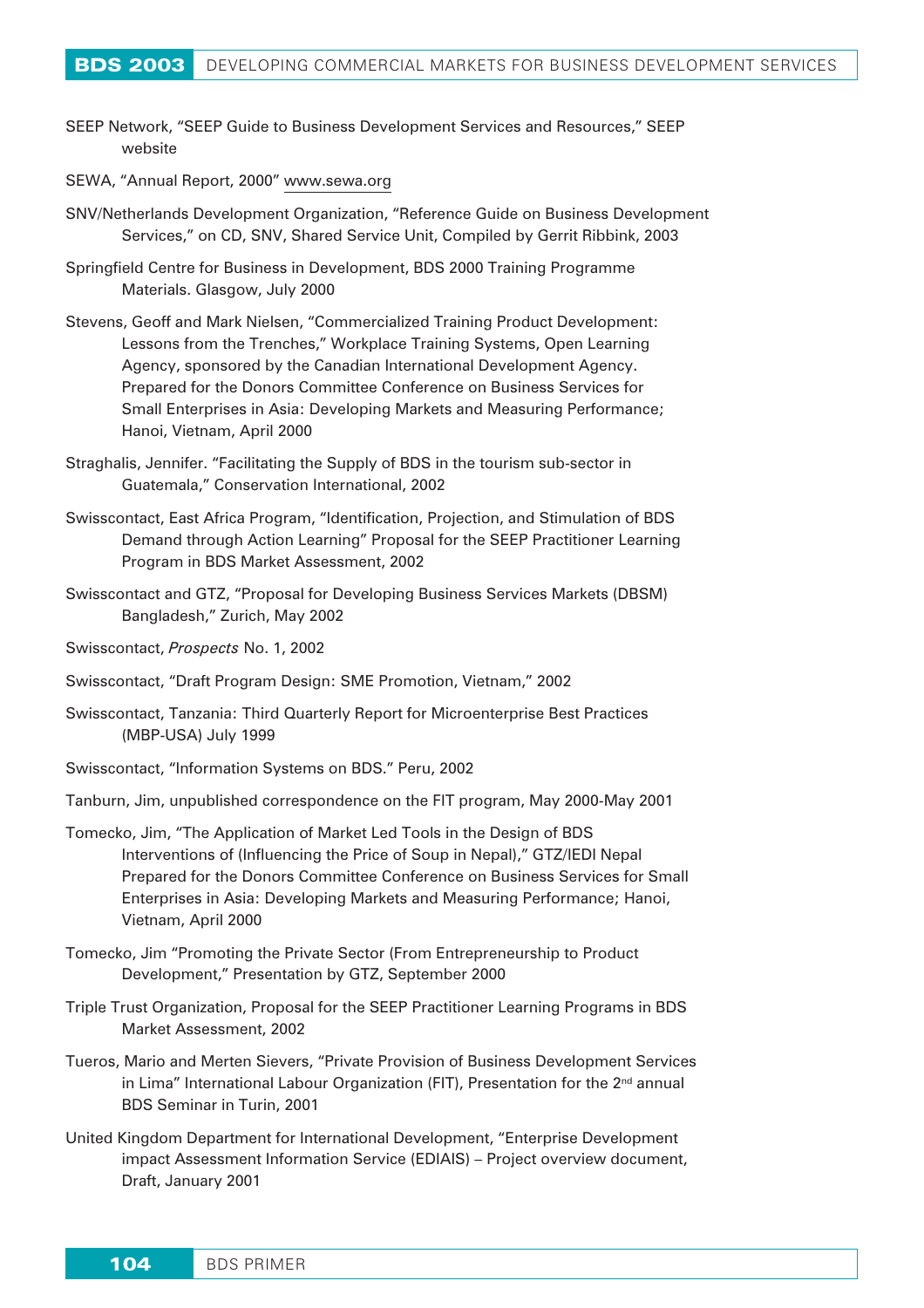- United Kingdom Department for International Development, Request for Proposals for The Business Services Market Development Project in Kenya, 2002
- United Nations Development Programme in cooperation with other UN Agencies, "UN Inter-Agency Resource Guide for Small Enterprise Development," UNDP Enterprise Development Unit
- United States Agency for International Development, Request for Proposals for the Kenya Business Development Services Program, 2002
- Van Veen, Eric, "MTN Uganda Case Study: Telecommunications for the Small Business Market in Uganda," Presentation at the ILO Seminar "Emerging Practices in BDS," 2000
- World Education, Mali, "Filling the Gap: Connecting BDS Markets and Microentrepreneurs' Needs in Mali," Proposal for the SEEP Practitioner Learning Program in BDS Market Assessment, 2002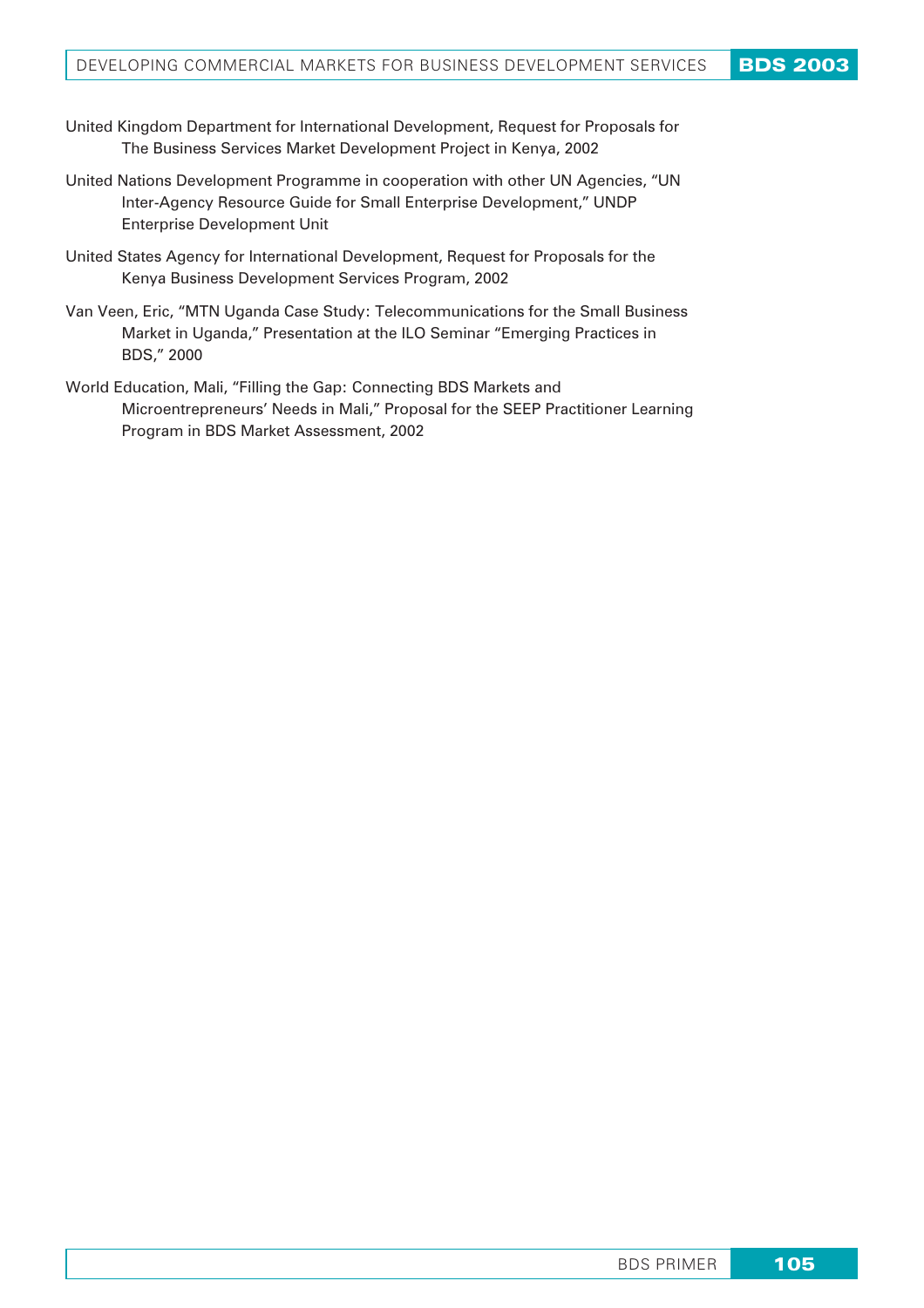# **Annex F: List of Useful Reading, Websites, and Training Opportunities**

The following is a list of useful BDS reading materials, websites, and training opportunities. The papers, sites, and training programs were chosen with the aim of focusing on summaries of the BDS field, providing the most recent information on BDS in general, and directing readers to resources containing additional information. Papers on individual services, strategies, countries, or programs are listed in the bibliography and can be found at many of the websites listed below. Many organizations sited in the study also have their own websites, which can be found using any search engine.

# **I. Books and Papers**

 **"A Guide for Agencies on the Emerging Market Development Approach to BDS"** by A. Gibson, R. Hitchins, and M. Bear. United States Agency for International Development Microenterprise Best Practices Project managed by Development Alternatives, Inc. 2001 Website: www.usaidmicro.org (Knowledge Sharing, MBP publications).

This paper is a summary of how to pursue the market development approach to BDS. It includes the rationale for BDS in general and for the market development approach in particular, as well as key design principles that underpin the approach. Also included are sections on choosing interventions, developing a picture of sustainability, core implementation challenges, and monitoring and evaluation BDS interventions.

 **"Business Development Services – A Review of International Experience"** edited by Jacob Levitsky. Intermediate Technology Publications 2000. Available from Intermediate Technology Publications.

This book includes 23 of the 32 papers presented at the Donors Committee Conference on Building a Modern and Effective Business Development Services Industry in Brazil, 1999. The introductory piece includes summaries of the findings of all 32 papers.

 **"Business Development Services for Small Enterprises: Guiding Principles for Donor Intervention 2001 Edition (The Blue Book)"** by the Committee of Donor Agencies for Small Enterprise Development, February 2001. Website: www.sedonors.org

This document includes the recommendations of the Donor committee to its members and other donors on how to pursue BDS programs for SEs. The document provides a concise description of the market development approach and principles the Donor Committee recommends donors follow in BDS programs.

 **"Designing BDS Interventions as if Markets Matter"** By Michael Field, Rob Hitchins, and Marshall Bear. United States Agency for International Development Microenterprise Best Practices Project managed by Development Alternatives, Inc., July 2000. Website: www.usaidmicro.org (Knowledge Sharing, MBP publications)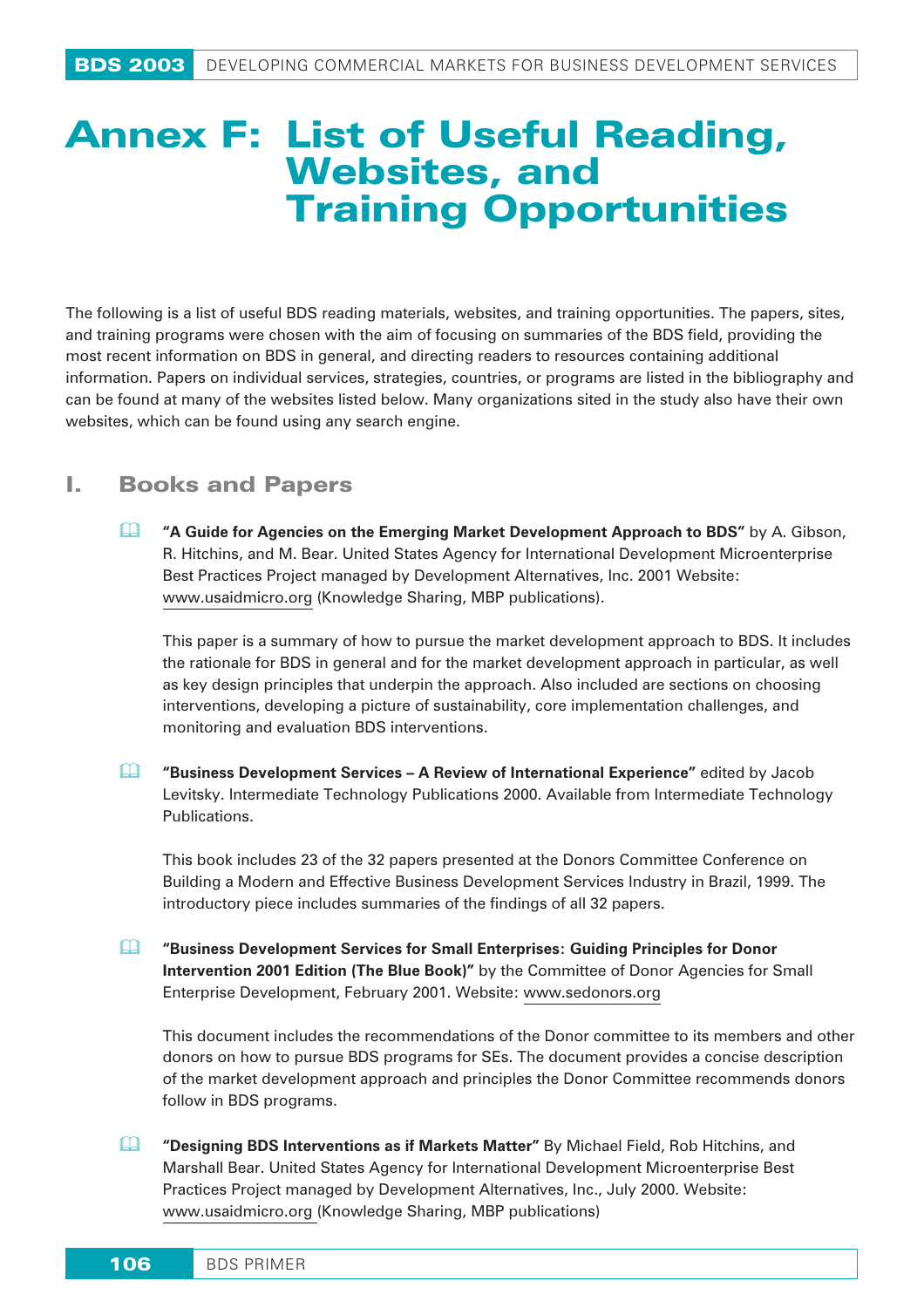This paper is a discussion piece on the core concepts of the market development approach and the basics of how to design a BDS market development program. The paper describes how a market works and shows the link between the functioning of a market and a BDS market development program.

 **"Developing Markets for Business Development Services: Designing and Implementing More Effective Interventions"** by Rob Hitchins. Swiss Agency for Development Cooperation, SED Issue Paper No. 5, June 2000. Website: http://www.intercoop.ch/sed/main/ (Products, Issue Papers)

This paper summarizes the market development approach to BDS including the reasons for the approach, intervention rationale and design, sustainability issues, and how to intervene. It includes summaries of various types of market development interventions.

 **"The Development of Markets for Business Development Services: Where We Are Now and How to Go Further – A Summary of Issues Emerging from the Real and Virtual Conferences on BDS for Small Enterprises"** by Alan Gibson, Springfield Centre for Business in Development, for the International Labour Organization. March 2000. Website: www.sedonors.org (BDS materials)

This paper was presented at the beginning of the Donors Committee Conference on Business Services for Small Enterprises in Asia, *Developing Markets and Measuring Performance*, in Hanoi. It summarizes the market development approach: what it means, its rationale, how to undertake market development, and how to measure performance. It also includes a list of key challenges for the BDS field.

 **"Good Practices in Business Services: Helping Small Enterprises Grow and Create Jobs"** by Janney Bretz Carpenter, Julie Gerschick, Lynn Pikholz, and Mary McVay. Shorebank Advisory Services, September 2002. Website: www.shorebankadvisory.com (News, Publications)

The series of publications includes findings, short case studies, in-depth case studies, and recommendations from a global examination of BDS programs that help small enterprises reach markets and create jobs. This examination of programs that achieve high impact affirms the BDS market development approach, while identifying lessons about linking business development services to impact, thus making a much needed connection between the BDS market development approach and impact. It's inclusion of European- and U.S.-based cases, and the fact that the target audience is U.S. practitioners, sheds light on the persistent debate of what approaches are appropriate in different environments.

 **"SEEP Guide to Business Development Services and Resources"** by the Small Enterprise Education and Promotion Network. Website: www.seepentwork.org/bdsguide.html

This guide summarizes the latest strategies in BDS, including best practices and debates. It addresses types of BDS, selecting services delivery channels, and performance measurement. It also includes information on funders, BDS resources, and the Donor Committee guiding principles. The guide also includes extensive information on a variety of different BDS types with program examples and references to further resources.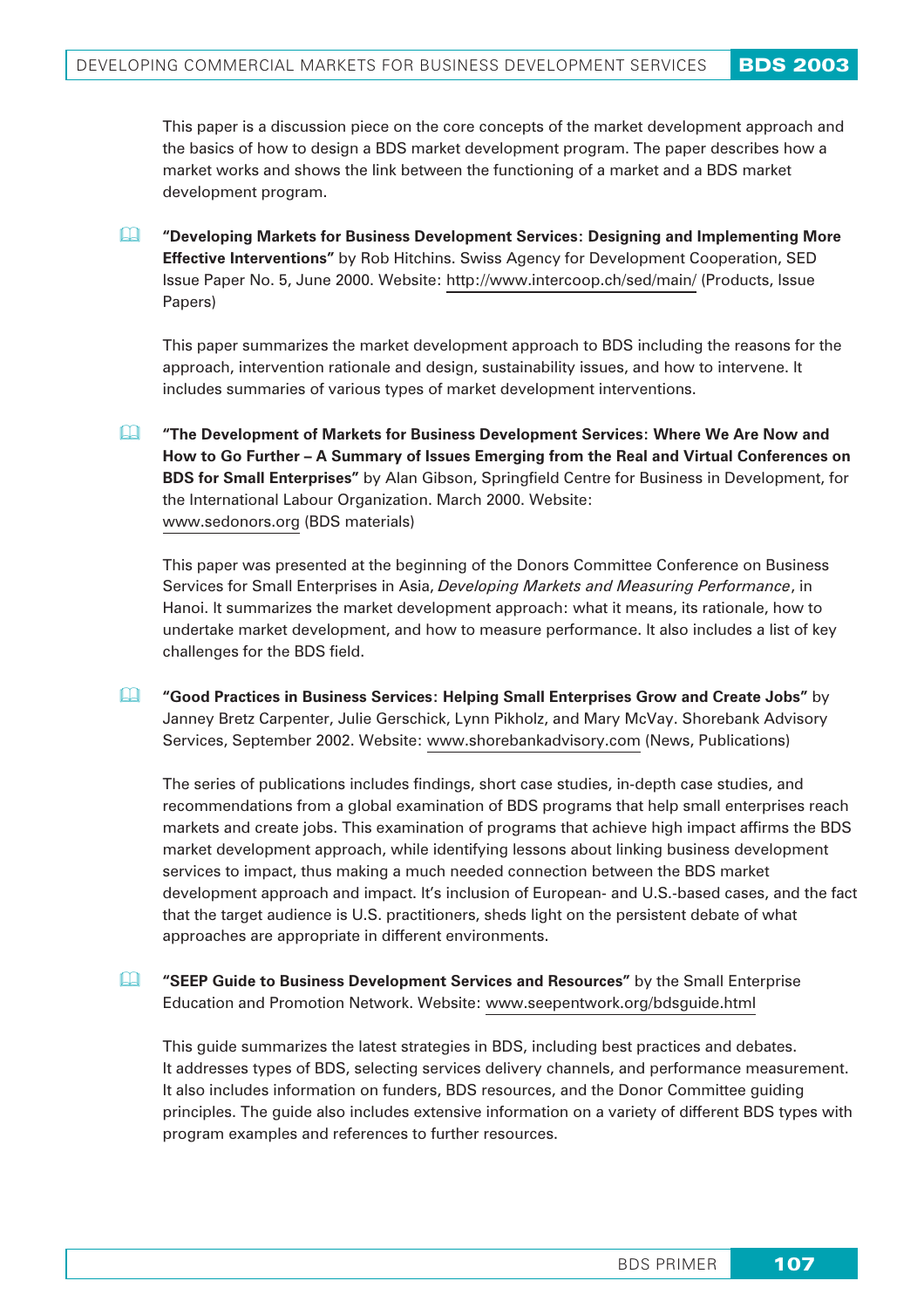**Small Business Services in Asian Countries – Market Development and Performance Measurement,** edited by Jacob Levitsky. Intermediate Technology Publications, 2001. Available from Intermediate Technology Publications.

This book includes some of the papers presented at the Donors Committee Conference on Market Development and Performance Measurement in Hanoi, 2000.

 **"The UN Inter-Agency Resource Guide for Small Enterprise Development"** by the United Nations Development Programme collaborating with other UN agencies. Website: http://www.undp.org/edu/guide/frames1introduction.html

This guide summarizes best practice in SE development, addressing the enabling environment, business development services, challenges facing small enterprises, and designing a small enterprise programme. The guide has many examples of UN agency programmes demonstrating ways to promote different types of BDS. Examples include a contact person for more information.

 **"The Wheels of Trade – Developing Markets for Business Services**" by Milena Hileman and Jim Tanburn. Intermediate Technology Publications 2000. Available from IT Publications and www.amazon.com

This book explores the practical realities of implementing donor-funded programs to develop BDS markets. While it focuses on the experience of the International Labour Organization's FIT project in Africa, it includes examples from around the world. Topics addressed include the structure and activities of facilitators, product development and commercialization, improving existing services and measuring impact.

## II. Websites<sup>113</sup>

### **Action for Enterprise**

#### $\Box$ www.actionforenterprise.org

This website by one of the global leaders in combining sub-sector and BDS market development provides hands-on tools for designing programs using a synergistic approach.

### **BDS Seminar in Turin**

#### $\Box$ http://training,itcilo.it/bdsseminar

This is the site for the annual BDS Seminar in Turin, Italy. It includes a description of the seminar and all of the seminar presentations from the previous year in PDF format.

113 Many of the website descriptions are from the SDC Small Enterprise Development website.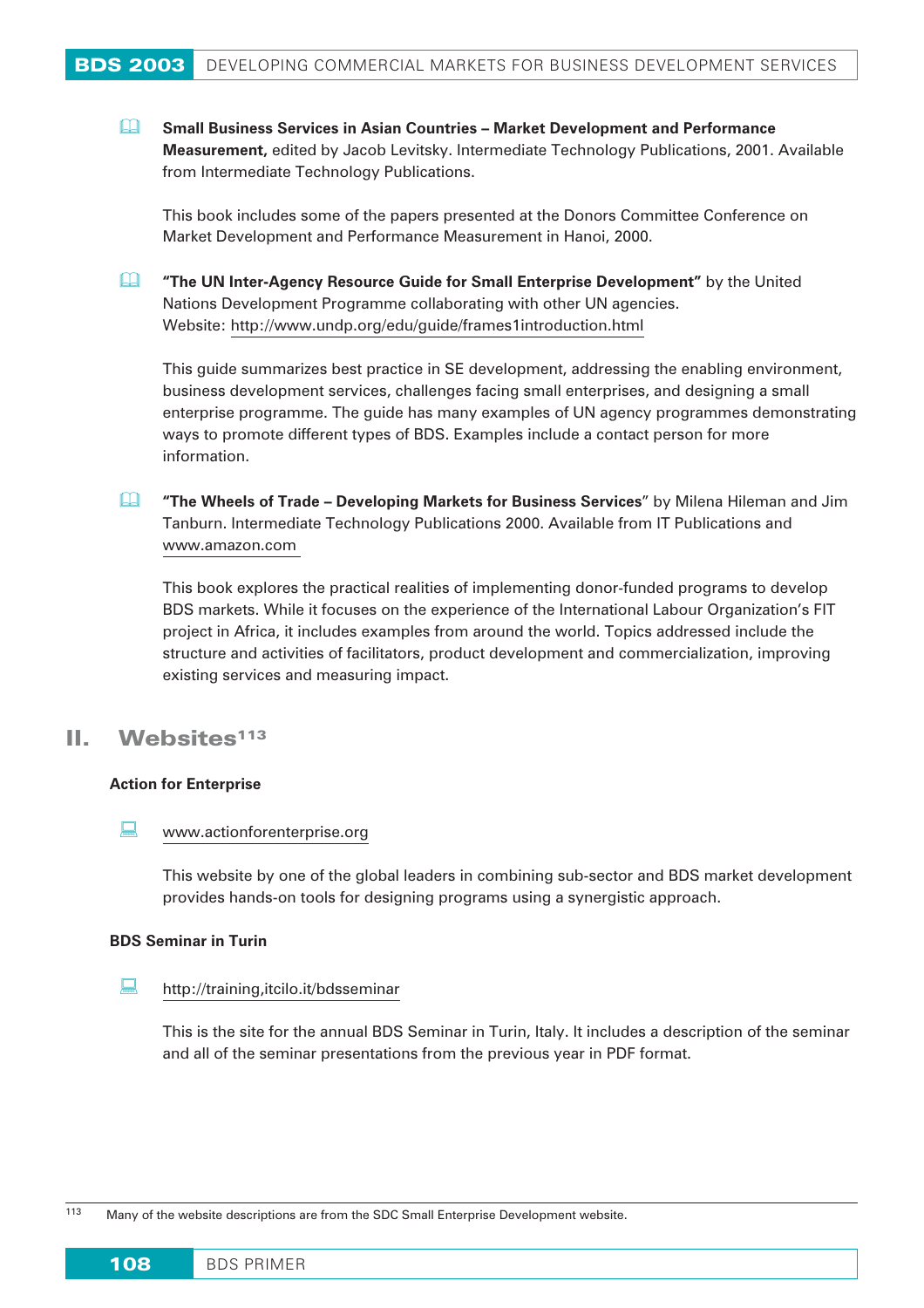### **Center for International Private Enterprise (CIPE)**

#### $\Box$ www.cipe.org

CIPE, an affiliate of the U.S. Chamber of Commerce, works to build democracy and market economies around the world. CIPE's strategy focuses on issues such as combating corruption and promoting sound corporate governance measures.

### **Committee of Donor Agencies for Small Enterprise Development**

#### $\Box$ www.sedonors.org

This site provides information on the Donor Committee including its purpose and activities. It also houses the proceedings and papers from the Donor Committee conferences on business development services (click on "BDS materials")

### **Directory of Development Organizations**

#### $\Box$ www.devdir.org

"The Directory is a compilation of contact data for the main sources of assistance available for private sector development and poverty alleviation in developing countries, with particular attention to the development of (non-) financial markets for micro and small enterprises. The Directory lists over 18,500 individual contacts of organizations and includes: microfinance institutions, small enterprise development organizations, NGOs/PDOs, development agencies, international organizations, private sector institutions, trade promotion organizations, bands, government ministries, development consulting firms and research and training insitutions."114 The directory is organized by region, country and type of organization.

### **Enterprise Development Impact Assessment Information Service (EDIAIS)**

#### $\Box$ http://www.enterprise-impact.org.uk/

This site, commissioned by DFID's Enterprise Development Department provides a range of information on how to assess the impact of enterprise development programs. It includes a variety of papers, cases studies and tools, an enquiry desk, and a very comprehensive list of links.

### **EnterWeb: The Enterprise Development Website**

#### $\Box$ www.enterweb.org

An excellent gateway by Jean-Claude Lorin where websites on small business, finance, international trade, entrepreneurship, enterprise development, and the economy are listed thematically and geographically. Each site is rated by EnterWeb.

114 From the Directory of Development Organizations website.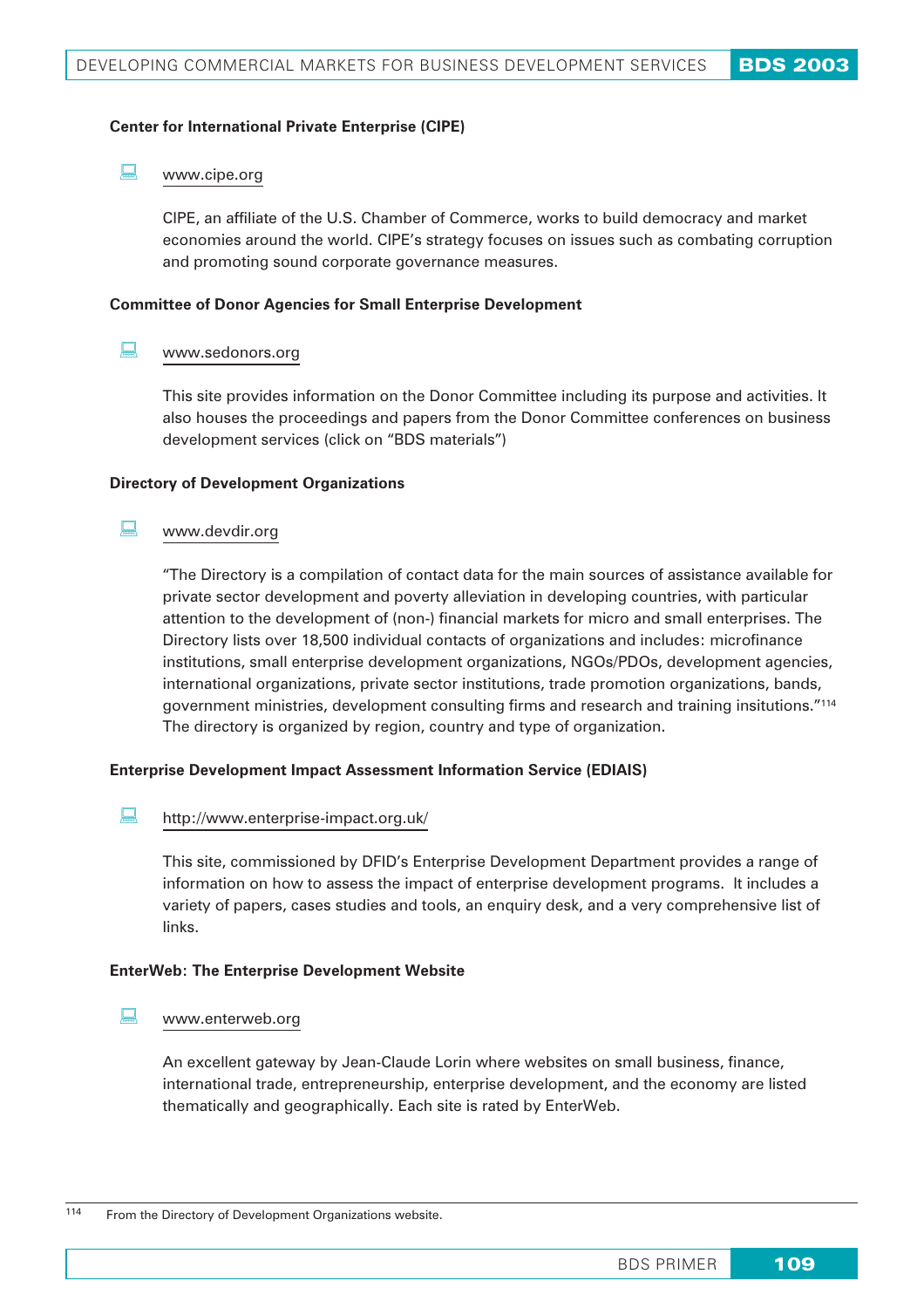### **ICT for Economic Development**

#### $\Box$ http://www.gtz.de/sme-portals/

A new source for information about closing the digital divide, with specific relevance to closing the gap for small enterprises in developing countries. The site focuses on providing information on SME portals and how to provide web-based information services to SMEs..

### **Inter-American Development Bank (IDB) Sustainable Development Department**

#### $\Box$ www.iabd.org/sds

This site's pages are available in both English and Spanish. Click on "Micro, Small, and Medium Enterprise Division" for information on BDS programs. There is also a section on publications.

### **Intermediate Technology Publications**

#### $\Box$ www.oneworld.org/itdg/publications.html

IT publishes many books and papers on development, particularly small enterprise development. The site includes a bookshop with shopping cart possibility. Look for the category "Business-Enterprise Development."

### **International Labour Organization: SEED Programme**

#### $\Box$ www.ilo.org/seed

This is the website of the ILO's SEED Programme: *Boosting employment through small enterprise development*. The site offers information on business development services, policy environment, market opportunities, association building, informal sector, best practices, job quality, and gender equality. There are a number of BDS-related publications available (click on publications.)

### **Pact Publications**

#### $\Box$ www.pactpub.com

Pact publishes many development-related papers and books and the site includes a catalog of its publications. Do a search of the category 'microenterprise' to see a list of books on the topic. The USAID sponsored GEMINI surveys are available through PACT.

### **SDC Small Enterprise Development Website**

#### $\Box$ www.intercoop.ch/sed/main

This easy to use site, managed by Intercooperation, includes news, documents and links on small enterprise development. The news includes upcoming conferences and new publications. There is also a diary of SED training courses and a list of 400 documents and 17 newsletters available from SDC is provided. The "Links" page provides descriptions of, and links to, 25 other websites on small enterprise development.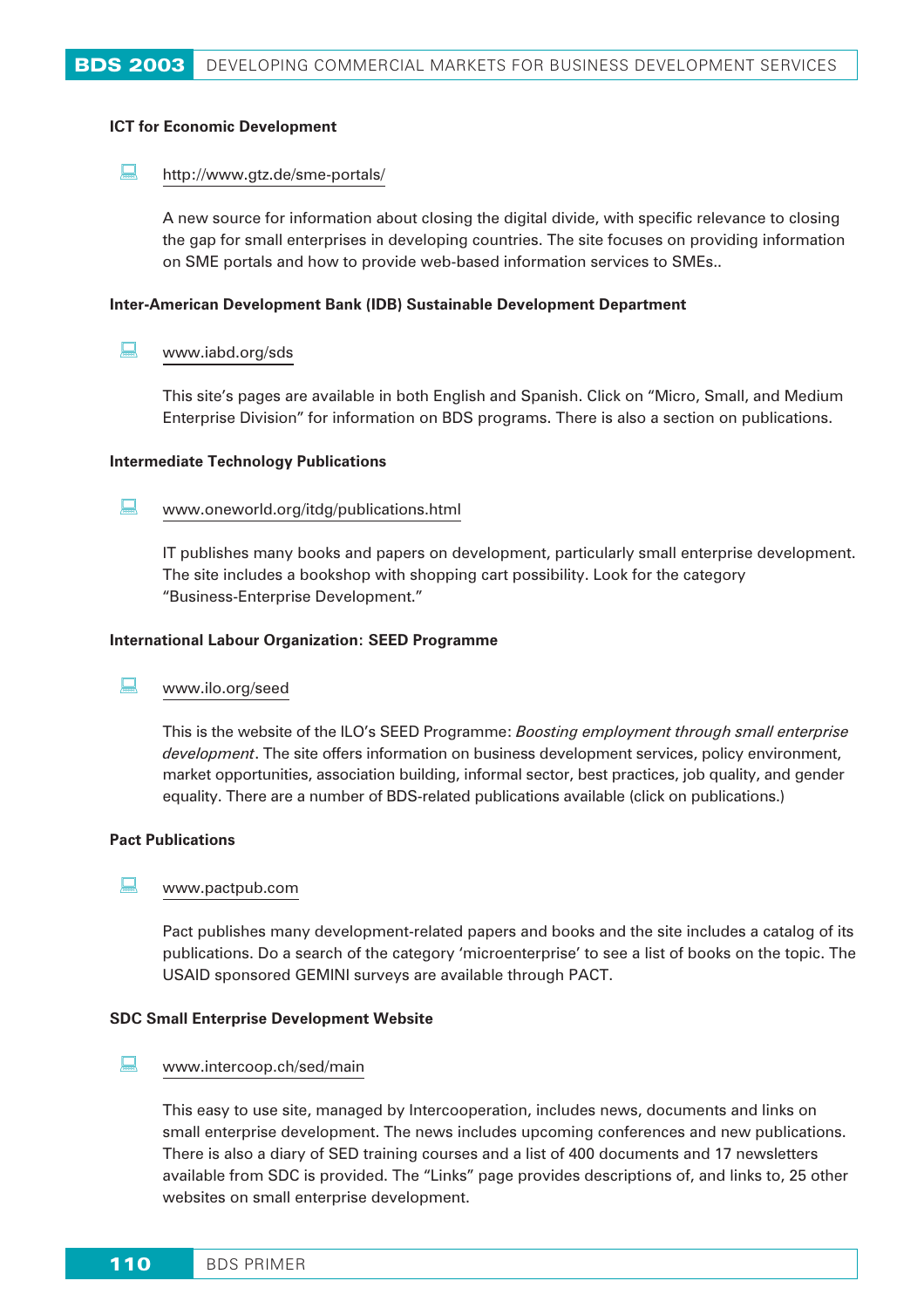### **SEEP Guide to Business Development Services and Resources**

#### $\Box$ www.seepnetwork.org/bdsguide.html

This guide summarizes the latest strategies in BDS, including best practices and debates. It addresses types of BDS, selecting services, delivery channels, and performance measurement and includes information on funders, BDS resources, and the Donor Committee guiding principles. The guide also contains extensive information on a variety of different BDS types with program examples and references to further resources.

### **Servicios de Desarrollo Empresarial Para la Pequeña Empresa**

#### $\Box$ http://sde.microempresa.org/

This Spanish language site documents the IV Encuentro Latinoamericano,"Mercado de los Servicios de Desarrollo Empresarial para la Pequeña Subsidio? o Rentabilidad?" an international seminar conducted in Guatemala in December 2001. The site includes a description of the seminar as well as Spanish language papers and presentations on BDS.

### **USAID Microenterprise**

 $\Box$ www.usaidmicro.org (includes materials from the former www.mbp.org site.)

The site has many publications from past USAID research projects on microenterprise development, such as the Microenterprise Best Practice project, and will contain publications from their upcoming research program "Accelerated Microenterprise Assistance Project" (AMAP).

# III. Training Programs

- **IN** International Labour Organization: "Business Development Services: Developing Commercial **Markets for BDS"** This event is held annually in September in Turin, Italy. Development agencies have worked for years to assist small enterprises, providing a range of Business Development Services (BDS) such as training and information. Now, agencies are increasingly experimenting with BDS delivery through private-sector service markets, to boost both sustainability and scale. What do we know about this new approach? For more information, see: http://training.itcilo.it/bdsseminar
- **International Labour Organization: "Market Oriented Small Business Development Services (MOSBDS Diploma)"** An on-line course, oriented primarily for providers, with enrollment offered twice a year — in July and February. http://learning.itcilo.it/bds
- **SEEP Annual General Meeting, October in Washington, D.C.:** The annual meeting and conference offers a one-day workshop and several 11/2 hours sessions on specific BDS and Microenterprise development topics. For details, see www.seepnetwork.org